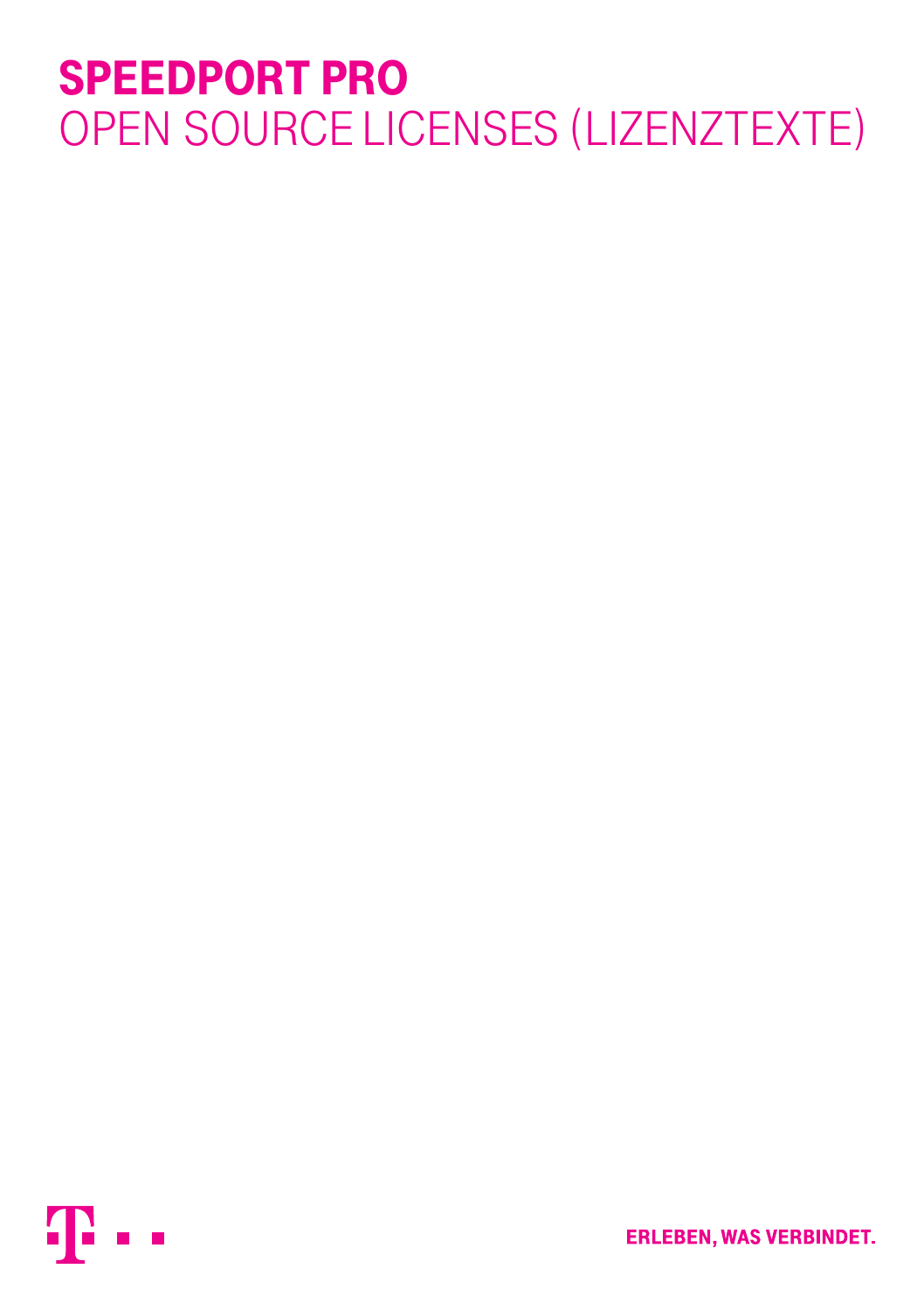# GNU GENERAL PUBLIC LICENSE

Version 2, June 1991

Copyright (C) 1989, 1991 Free Software Foundation, Inc.

51 Franklin Street, Fifth Floor, Boston, MA 02110-1301, USA

Everyone is permitted to copy and distribute verbatim copies

of this license document, but changing it is not allowed.

#### Preamble

The licenses for most software are designed to take away your freedom to share and change it. By contrast, the GNU General Public License is intended to guarantee your freedom to share and change free software--to make sure the software is free for all its users. This General Public License applies to most of the Free Software Foundation's software and to any other program whose authors commit to using it. (Some other Free Software Foundation software is covered by the GNU Lesser General Public License instead.) You can apply it to your programs, too.

When we speak of free software, we are referring to freedom, not price. Our General Public Licenses are designed to make sure that you have the freedom to distribute copies of free software (and charge for this service if you wish), that you receive source code or can get it if you want it, that you can change the software or use pieces of it in new free programs; and that you know you can do these things.

To protect your rights, we need to make restrictions that forbid anyone to deny you these rights or to ask you to surrender the rights. These restrictions translate to certain responsibilities for you if you distribute copies of the software, or if you modify it.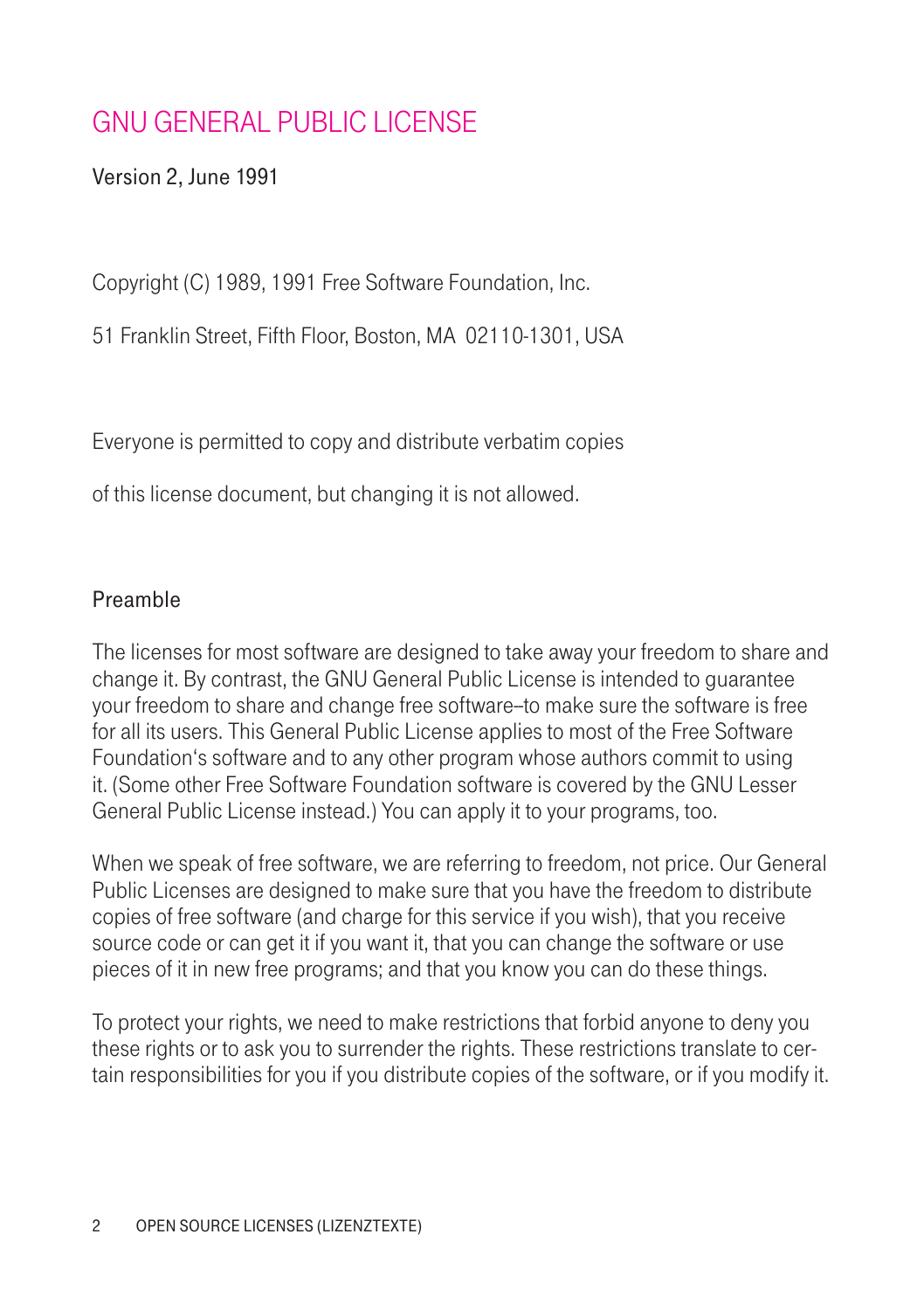For example, if you distribute copies of such a program, whether gratis or for a fee, you must give the recipients all the rights that you have. You must make sure that they, too, receive or can get the source code. And you must show them these terms so they know their rights.

We protect your rights with two steps: (1) copyright the software, and (2) offer you this license which gives you legal permission to copy, distribute and/or modify the software.

Also, for each author's protection and ours, we want to make certain that everyone understands that there is no warranty for this free software. If the software is modified by someone else and passed on, we want its recipients to know that what they have is not the original, so that any problems introduced by others will not reflect on the original authors' reputations.

Finally, any free program is threatened constantly by software patents. We wish to avoid the danger that redistributors of a free program will individually obtain patent licenses, in effect making the program proprietary. To prevent this, we have made it clear that any patent must be licensed for everyone's free use or not licensed at all.

The precise terms and conditions for copying, distribution and modification follow.

# TERMS AND CONDITIONS FOR COPYING, DISTRIBUTION AND MODIFICATION

0. This License applies to any program or other work which contains a notice placed by the copyright holder saying it may be distributed under the terms of this General Public License. The "Program", below, refers to any such program or work, and a "work based on the Program" means either the Program or any derivative work under copyright law: that is to say, a work containing the Program or a portion of it, either verbatim or with modifications and/or translated into another language. (Hereinafter, translation is included without limitation in the term "modification".) Each licensee is addressed as "you".

Activities other than copying, distribution and modification are not covered by this License; they are outside its scope. The act of running the Program is not restricted, and the output from the Program is covered only if its contents constitute a work based on the Program (independent of having been made by running the Program). Whether that is true depends on what the Program does.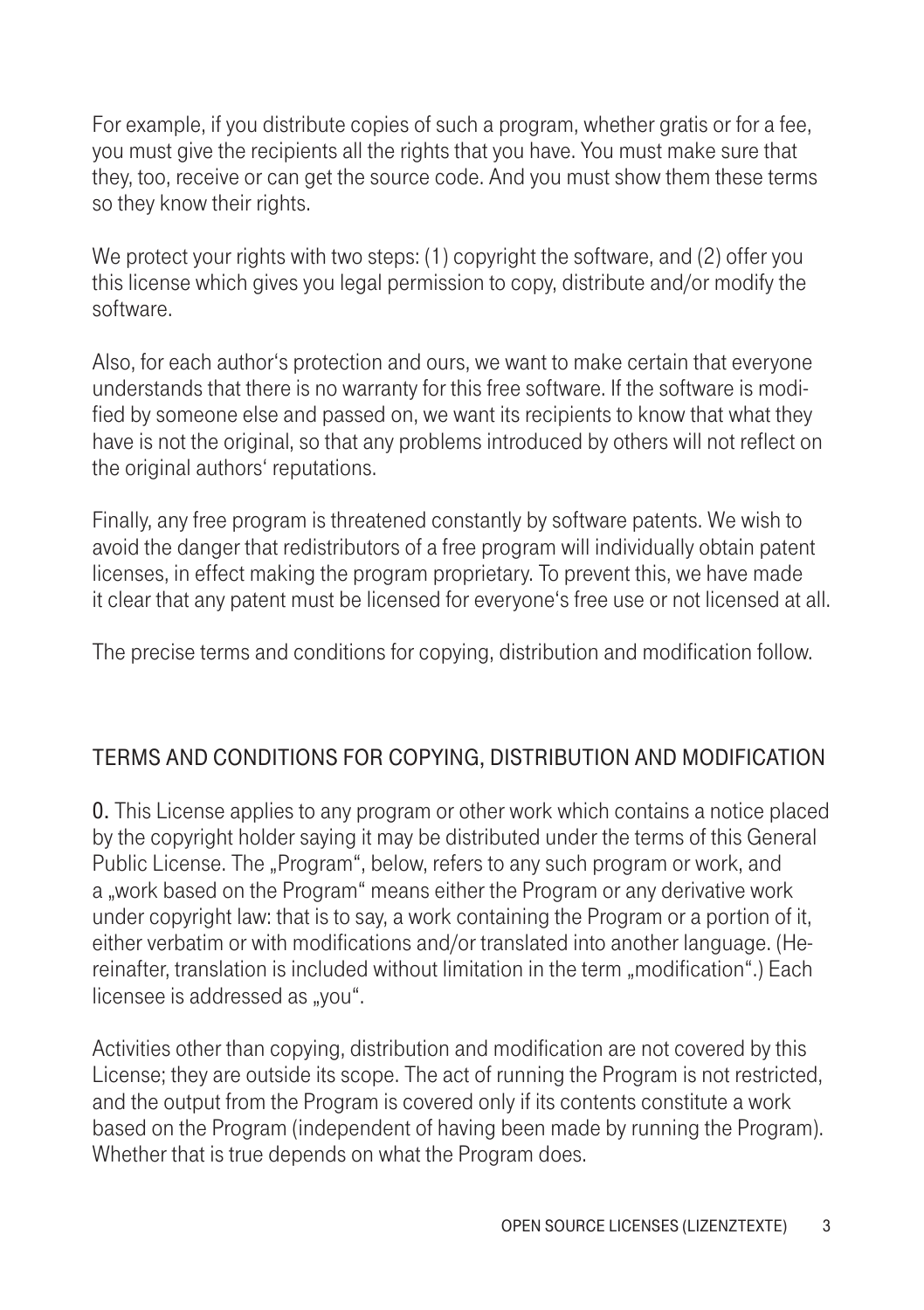1. You may copy and distribute verbatim copies of the Program's source code as you receive it, in any medium, provided that you conspicuously and appropriately publish on each copy an appropriate copyright notice and disclaimer of warranty; keep intact all the notices that refer to this License and to the absence of any warranty; and give any other recipients of the Program a copy of this License along with the Program.

You may charge a fee for the physical act of transferring a copy, and you may at your option offer warranty protection in exchange for a fee.

2. You may modify your copy or copies of the Program or any portion of it, thus forming a work based on the Program, and copy and distribute such modifications or work under the terms of Section 1 above, provided that you also meet all of these conditions:

 a) You must cause the modified files to carry prominent notices stating that you changed the files and the date of any change.

 b) You must cause any work that you distribute or publish, that in whole or in part contains or is derived from the Program or any part thereof, to be licensed as a whole at no charge to all third parties under the terms of this License.

 c) If the modified program normally reads commands interactively when run, you must cause it, when started running for such interactive use in the most ordinary way, to print or display an announcement including an appropriate copyright notice and a notice that there is no warranty (or else, saying that you provide a warranty) and that users may redistribute the program under these conditions, and telling the user how to view a copy of this License. (Exception: if the Program itself is interactive but does not normally print such an announcement, your work based on the Program is not required to print an announcement.)

These requirements apply to the modified work as a whole. If identifiable sections of that work are not derived from the Program, and can be reasonably considered independent and separate works in themselves, then this License, and its terms, do not apply to those sections when you distribute them as separate works. But when you distribute the same sections as part of a whole which is a work based on the Program, the distribution of the whole must be on the terms of this License, whose permissions for other licensees extend to the entire whole, and thus to each and every part regardless of who wrote it.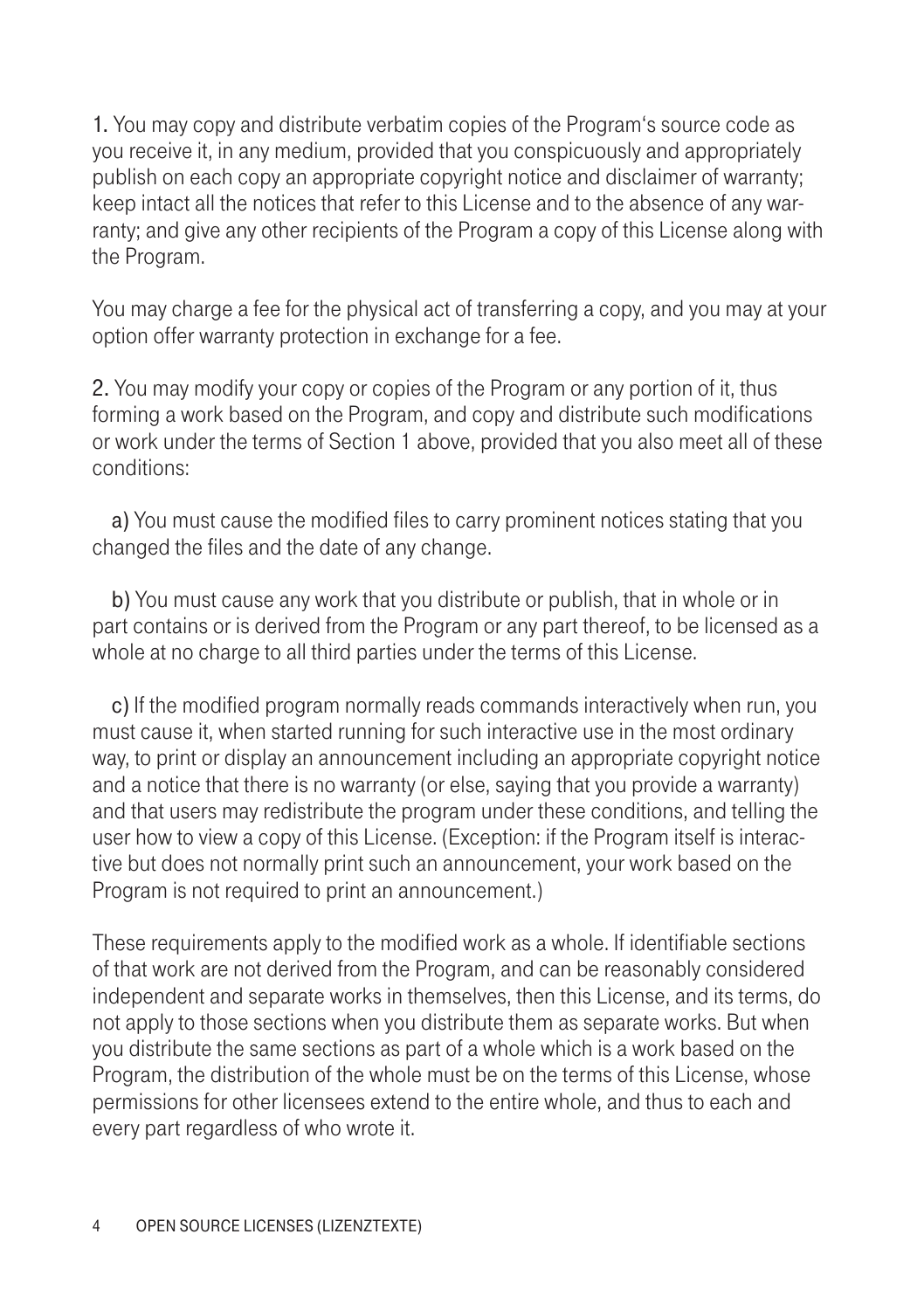Thus, it is not the intent of this section to claim rights or contest your rights to work written entirely by you; rather, the intent is to exercise the right to control the distribution of derivative or collective works based on the Program.

In addition, mere aggregation of another work not based on the Program with the Program (or with a work based on the Program) on a volume of a storage or distribution medium does not bring the other work under the scope of this License.

3. You may copy and distribute the Program (or a work based on it, under Section 2) in object code or executable form under the terms of Sections 1 and 2 above provided that you also do one of the following:

 a) Accompany it with the complete corresponding machine-readable source code, which must be distributed under the terms of Sections 1 and 2 above on a medium customarily used for software interchange; or,

 b) Accompany it with a written offer, valid for at least three years, to give any third party, for a charge no more than your cost of physically performing source distribution, a complete machine-readable copy of the corresponding source code, to be distributed under the terms of Sections 1 and 2 above on a medium customarily used for software interchange; or,

 c) Accompany it with the information you received as to the offer to distribute corresponding source code. (This alternative is allowed only for noncommercial distribution and only if you received the program in object code or executable form with such an offer, in accord with Subsection b above.)

The source code for a work means the preferred form of the work for making modifications to it. For an executable work, complete source code means all the source code for all modules it contains, plus any associated interface definition files, plus the scripts used to control compilation and installation of the executable. However, as a special exception, the source code distributed need not include anything that is normally distributed (in either source or binary form) with the major components (compiler, kernel, and so on) of the operating system on which the executable runs, unless that component itself accompanies the executable.

If distribution of executable or object code is made by offering access to copy from a designated place, then offering equivalent access to copy the source code from the same place counts as distribution of the source code, even though third parties are not compelled to copy the source along with the object code.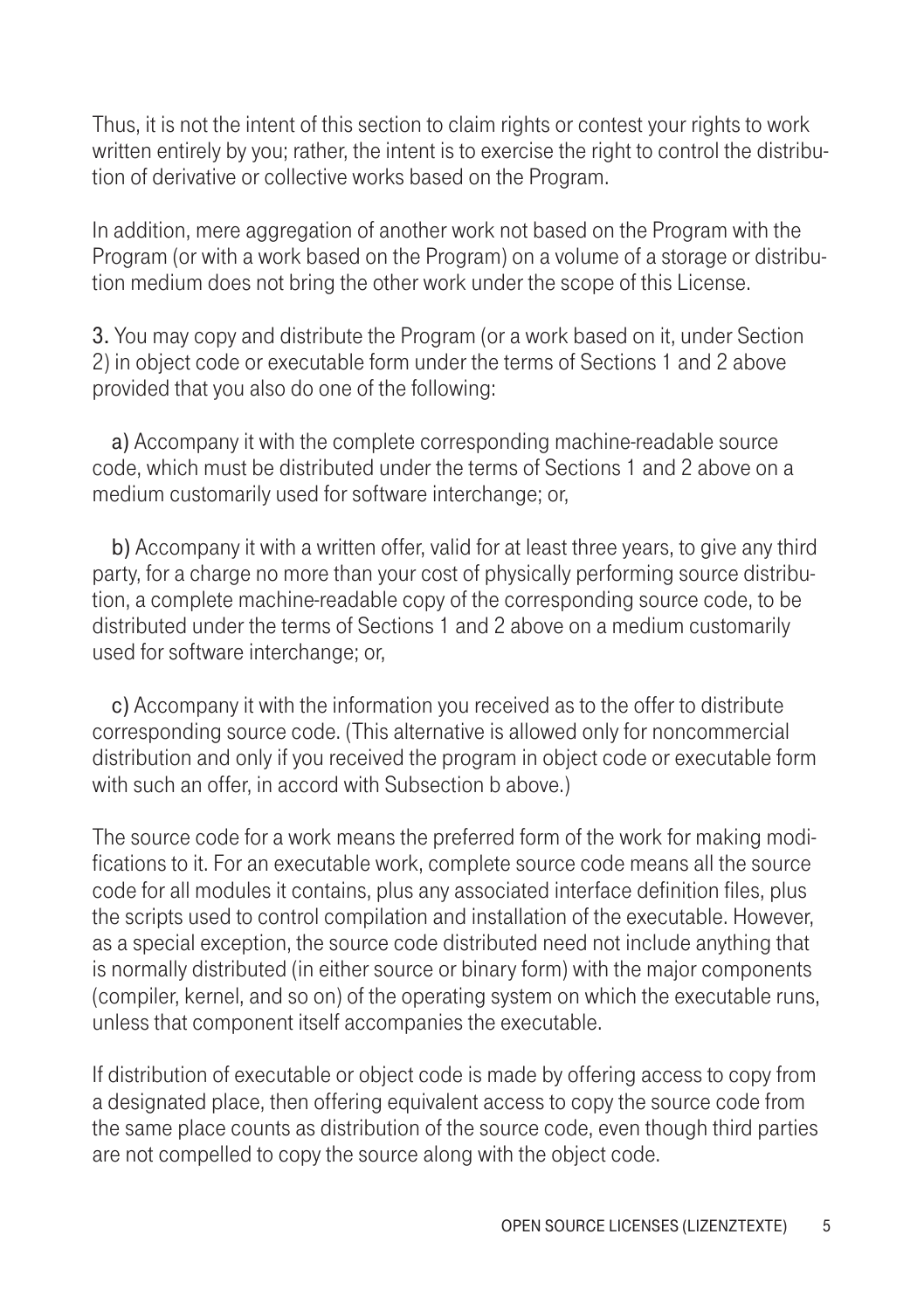4. You may not copy, modify, sublicense, or distribute the Program except as expressly provided under this License. Any attempt otherwise to copy, modify, sublicense or distribute the Program is void, and will automatically terminate your rights under this License. However, parties who have received copies, or rights, from you under this License will not have their licenses terminated so long as such parties remain in full compliance.

5. You are not required to accept this License, since you have not signed it. However, nothing else grants you permission to modify or distribute the Program or its derivative works. These actions are prohibited by law if you do not accept this License. Therefore, by modifying or distributing the Program (or any work based on the Program), you indicate your acceptance of this License to do so, and all its terms and conditions for copying, distributing or modifying the Program or works based on it.

6. Each time you redistribute the Program (or any work based on the Program), the recipient automatically receives a license from the original licensor to copy, distribute or modify the Program subject to these terms and conditions. You may not impose any further restrictions on the recipients' exercise of the rights granted herein. You are not responsible for enforcing compliance by third parties to this License.

7. If, as a consequence of a court judgment or allegation of patent infringement or for any other reason (not limited to patent issues), conditions are imposed on you (whether by court order, agreement or otherwise) that contradict the conditions of this License, they do not excuse you from the conditions of this License. If you cannot distribute so as to satisfy simultaneously your obligations under this License and any other pertinent obligations, then as a consequence you may not distribute the Program at all. For example, if a patent license would not permit royalty-free redistribution of the Program by all those who receive copies directly or indirectly through you, then the only way you could satisfy both it and this License would be to refrain entirely from distribution of the Program.

If any portion of this section is held invalid or unenforceable under any particular circumstance, the balance of the section is intended to apply and the section as a whole is intended to apply in other circumstances.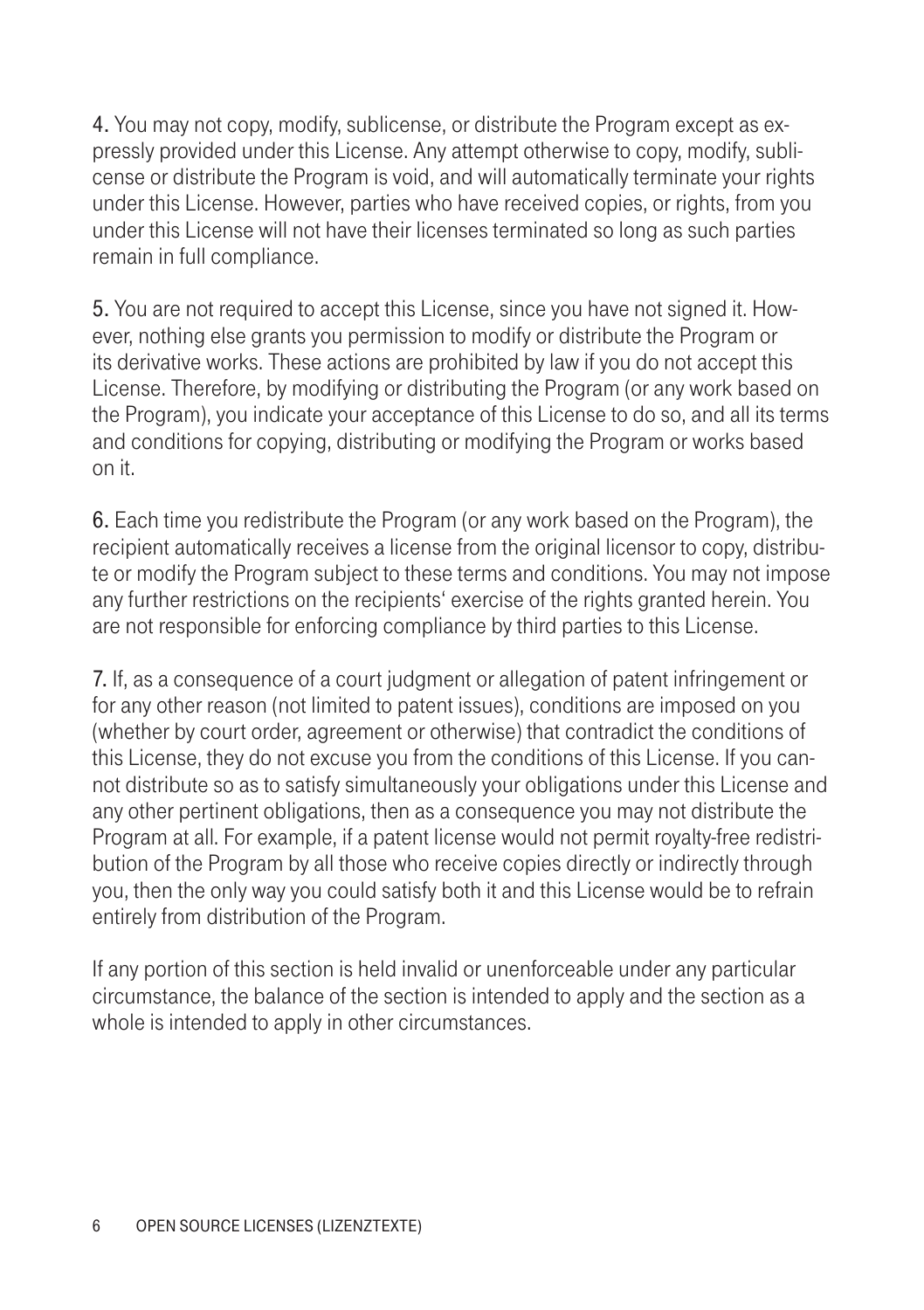It is not the purpose of this section to induce you to infringe any patents or other property right claims or to contest validity of any such claims; this section has the sole purpose of protecting the integrity of the free software distribution system, which is implemented by public license practices. Many people have made generous contributions to the wide range of software distributed through that system in reliance on consistent application of that system; it is up to the author/donor to decide if he or she is willing to distribute software through any other system and a licensee cannot impose that choice.

This section is intended to make thoroughly clear what is believed to be a consequence of the rest of this License.

8. If the distribution and/or use of the Program is restricted in certain countries either by patents or by copyrighted interfaces, the original copyright holder who places the Program under this License may add an explicit geographical distribution limitation excluding those countries, so that distribution is permitted only in or among countries not thus excluded. In such case, this License incorporates the limitation as if written in the body of this License.

9. The Free Software Foundation may publish revised and/or new versions of the General Public License from time to time. Such new versions will be similar in spirit to the present version, but may differ in detail to address new problems or concerns.

Each version is given a distinguishing version number. If the Program specifies a version number of this License which applies to it and "any later version", you have the option of following the terms and conditions either of that version or of any later version published by the Free Software Foundation. If the Program does not specify a version number of this License, you may choose any version ever published by the Free Software Foundation.

10. If you wish to incorporate parts of the Program into other free programs whose distribution conditions are different, write to the author to ask for permission. For software which is copyrighted by the Free Software Foundation, write to the Free Software Foundation; we sometimes make exceptions for this. Our decision will be guided by the two goals of preserving the free status of all derivatives of our free software and of promoting the sharing and reuse of software generally.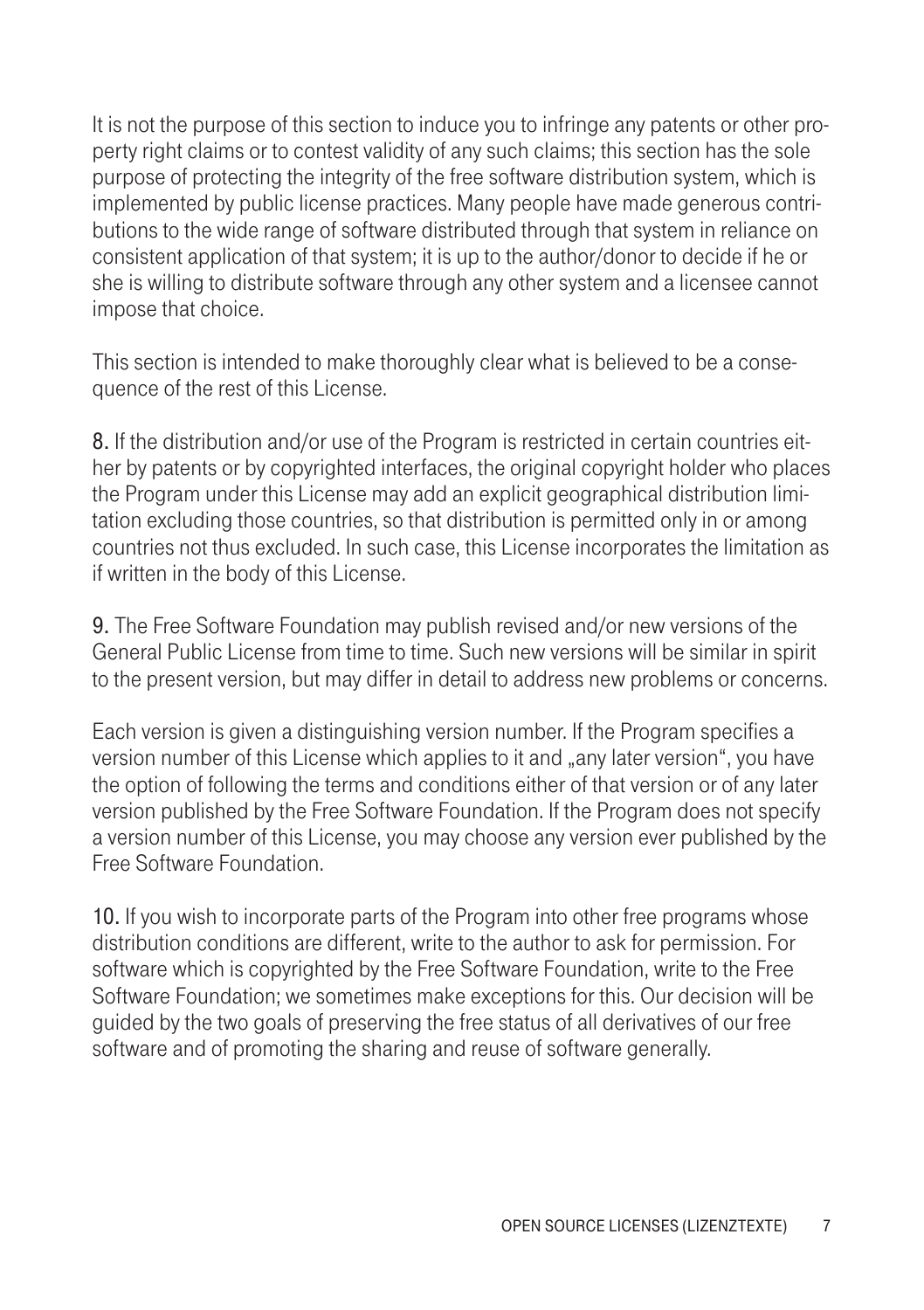#### NO WARRANTY

11. BECAUSE THE PROGRAM IS LICENSED FREE OF CHARGE, THERE IS NO WARRANTY FOR THE PROGRAM, TO THE EXTENT PERMITTED BY APPLICABLE LAW. EXCEPT WHEN OTHERWISE STATED IN WRITING THE COPYRIGHT HOL-DERS AND/OR OTHER PARTIES PROVIDE THE PROGRAM ... AS IS "WITHOUT WARRANTY OF ANY KIND, EITHER EXPRESSED OR IMPLIED, INCLUDING, BUT NOT LIMITED TO, THE IMPLIED WARRANTIES OF MERCHANTABILITY AND FITNESS FOR A PARTICULAR PURPOSE. THE ENTIRE RISK AS TO THE QUALITY. AND PERFORMANCE OF THE PROGRAM IS WITH YOU. SHOULD THE PROGRAM PROVE DEFECTIVE, YOU ASSUME THE COST OF ALL NECESSARY SERVICING, REPAIR OR CORRECTION.

12. IN NO EVENT UNLESS REQUIRED BY APPLICABLE LAW OR AGREED TO IN WRITING WILL ANY COPYRIGHT HOLDER, OR ANY OTHER PARTY WHO MAY MODIFY AND/OR REDISTRIBUTE THE PROGRAM AS PERMITTED ABOVE, BE LIA-BLE TO YOU FOR DAMAGES, INCLUDING ANY GENERAL, SPECIAL, INCIDENTAL OR CONSEQUENTIAL DAMAGES ARISING OUT OF THE USE OR INABILITY TO USE THE PROGRAM (INCLUDING BUT NOT LIMITED TO LOSS OF DATA OR DATA BEING RENDERED INACCURATE OR LOSSES SUSTAINED BY YOU OR THIRD PARTIES OR A FAILURE OF THE PROGRAM TO OPERATE WITH ANY OTHER PRO-GRAMS), EVEN IF SUCH HOLDER OR OTHER PARTY HAS BEEN ADVISED OF THE POSSIBILITY OF SUCH DAMAGES.

#### END OF TERMS AND CONDITIONS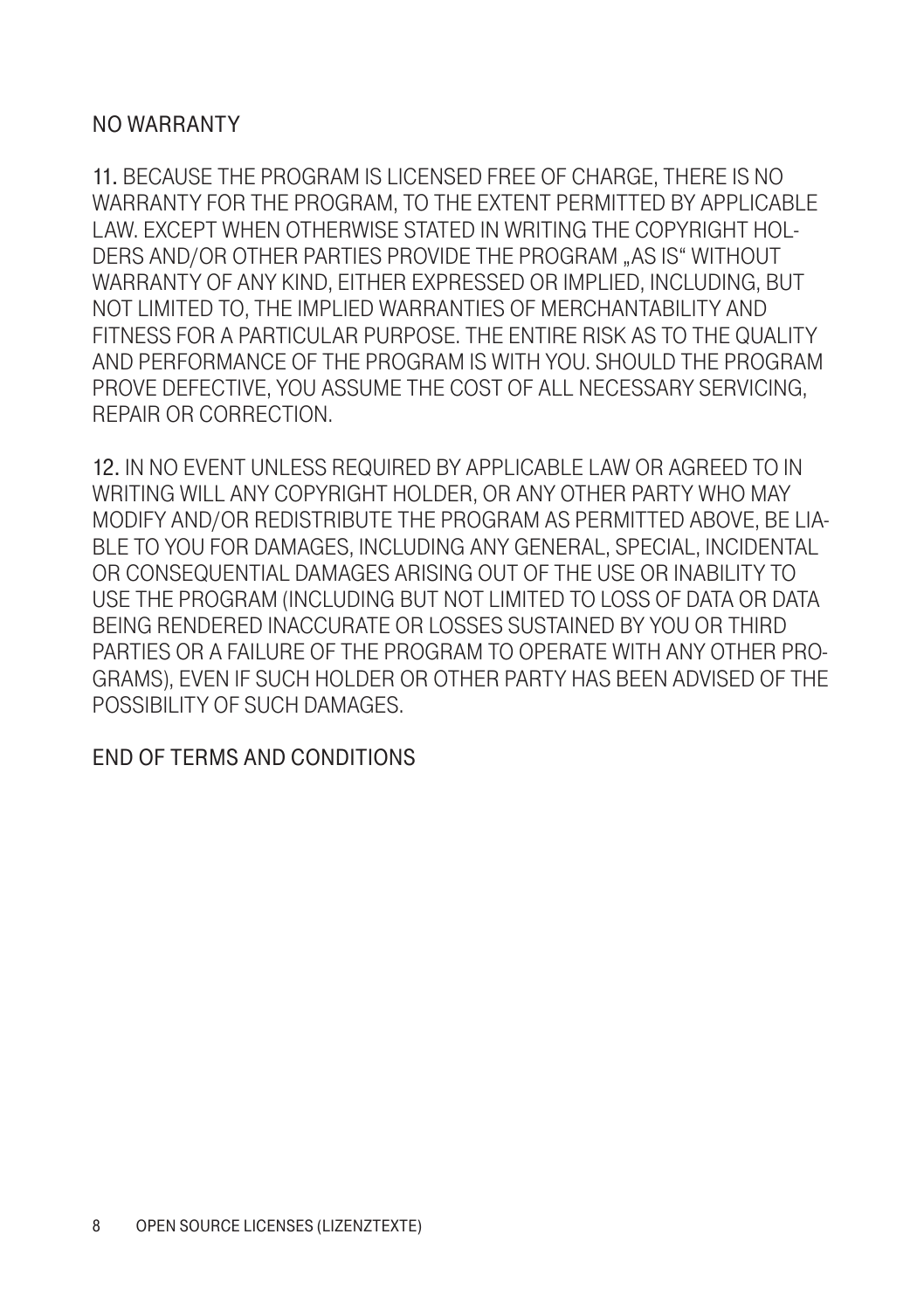How to Apply These Terms to Your New Programs

If you develop a new program, and you want it to be of the greatest possible use to the public, the best way to achieve this is to make it free software which everyone can redistribute and change under these terms.

To do so, attach the following notices to the program. It is safest to attach them to the start of each source file to most effectively convey the exclusion of warranty; and each file should have at least the "copyright" line and a pointer to where the full notice is found.

one line to give the program's name and an idea of what it does.

Copyright (C) yyyy name of author

This program is free software; you can redistribute it and/or modify it under the terms of the GNU General Public License as published by the Free Software Foundation; either version 2 of the License, or (at your option) any later version.

This program is distributed in the hope that it will be useful,

but WITHOUT ANY WARRANTY; without even the implied warranty of

MERCHANTABILITY or FITNESS FOR A PARTICULAR PURPOSE. See the GNU General Public License for more details.

You should have received a copy of the GNU General Public License along with this program; if not, write to the Free Software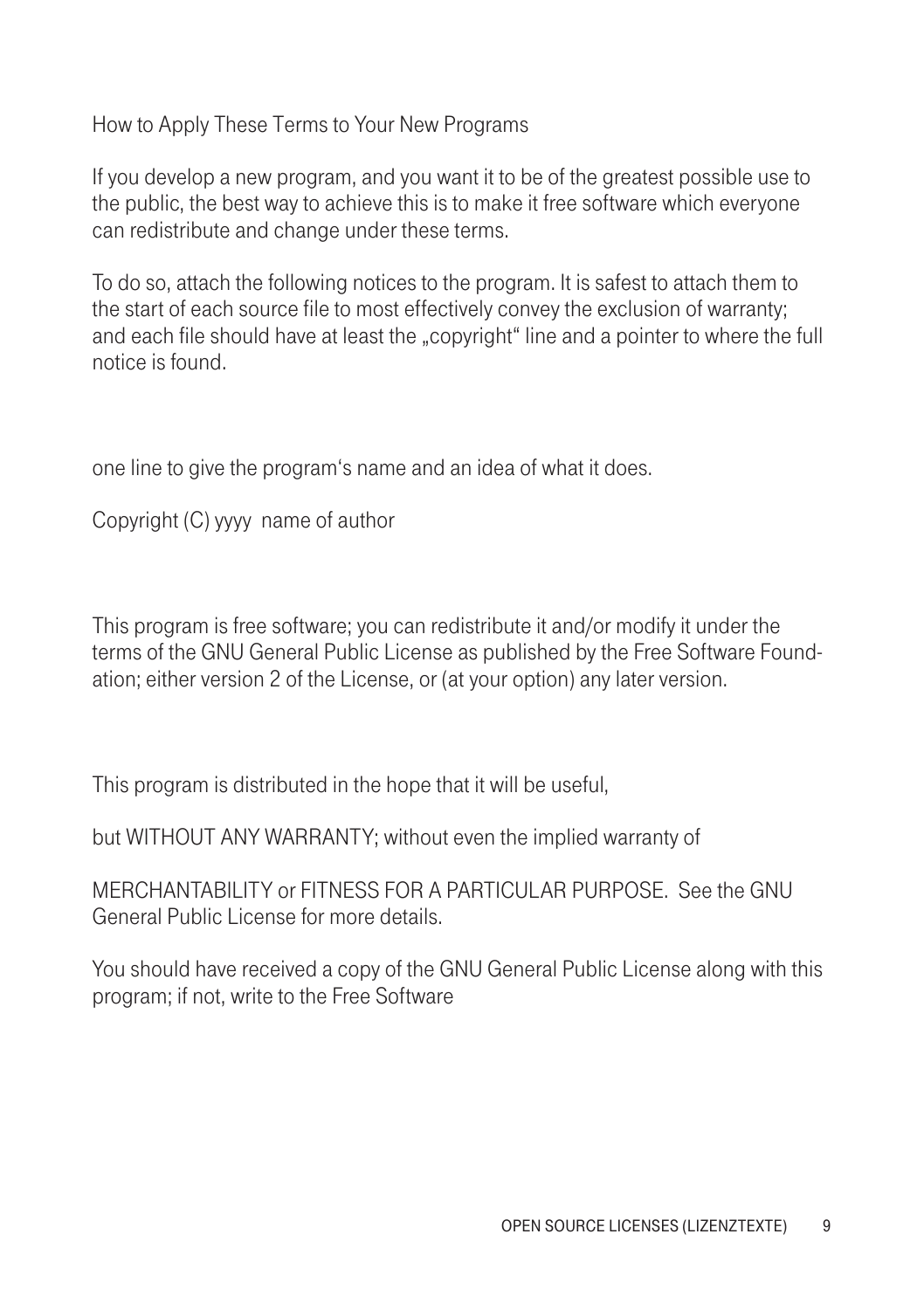Foundation, Inc., 51 Franklin Street, Fifth Floor, Boston, MA 02110-1301, USA.

Also add information on how to contact you by electronic and paper mail.

If the program is interactive, make it output a short notice like this when it starts in an interactive mode:

Gnomovision version 69, Copyright (C) year name of author

Gnomovision comes with ABSOLUTELY NO WARRANTY; for details

type `show w'. This is free software, and you are welcome

to redistribute it under certain conditions; type `show c'

for details.

The hypothetical commands `show w' and `show c' should show the appropriate parts of the General Public License. Of course, the commands you use may be called something other than `show w' and `show c'; they could even be mouseclicks or menu items--whatever suits your program.

You should also get your employer (if you work as a programmer) or your school, if any, to sign a "copyright disclaimer" for the program, if necessary. Here is a sample; alter the names: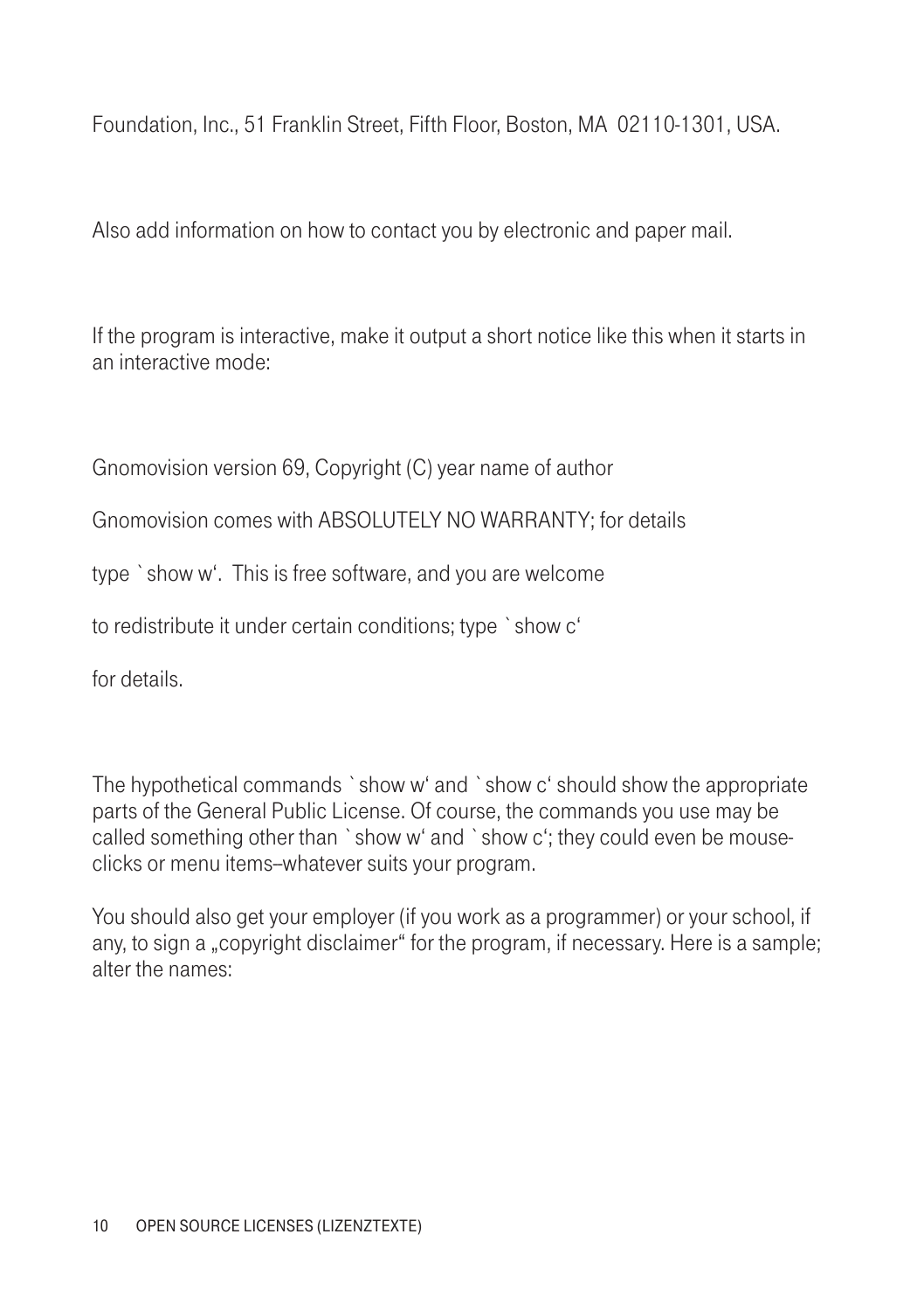Yoyodyne, Inc., hereby disclaims all copyright

interest in the program `Gnomovision'

(which makes passes at compilers) written by James Hacker.

signature of Ty Coon, 1 April 1989

Ty Coon, President of Vice

This General Public License does not permit incorporating your program into proprietary programs. If your program is a subroutine library, you may consider it more useful to permit linking proprietary applications with the library. If this is what you want to do, use the GNU Lesser General Public License instead of this License.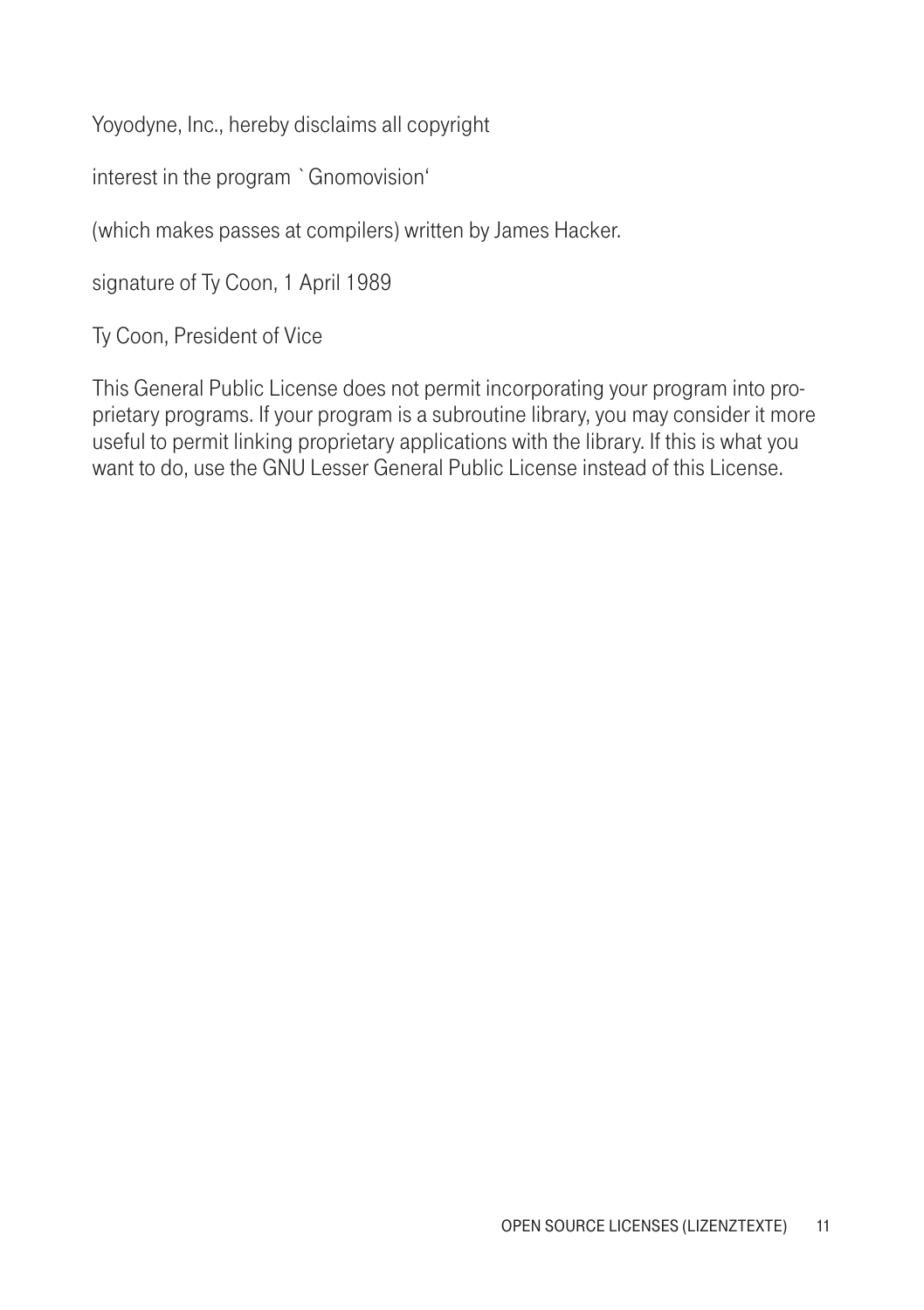# GNU LIBRARY GENERAL PUBLIC LICENSE

Version 2, June 1991

Copyright (C) 1991 Free Software Foundation, Inc.

51 Franklin St, Fifth Floor, Boston, MA 02110-1301, USA

Everyone is permitted to copy and distribute verbatim copies

of this license document, but changing it is not allowed.

[This is the first released version of the library GPL. It is numbered 2 because it goes with version 2 of the ordinary GPL.]

#### Preamble

The licenses for most software are designed to take away your freedom to share and change it. By contrast, the GNU General Public Licenses are intended to guarantee your freedom to share and change free software--to make sure the software is free for all its users.

This license, the Library General Public License, applies to some specially designated Free Software Foundation software, and to any other libraries whose authors decide to use it. You can use it for your libraries, too.

When we speak of free software, we are referring to freedom, not price. Our General Public Licenses are designed to make sure that you have the freedom to distribute copies of free software (and charge for this service if you wish), that you receive source code or can get it if you want it, that you can change the software or use pieces of it in new free programs; and that you know you can do these things.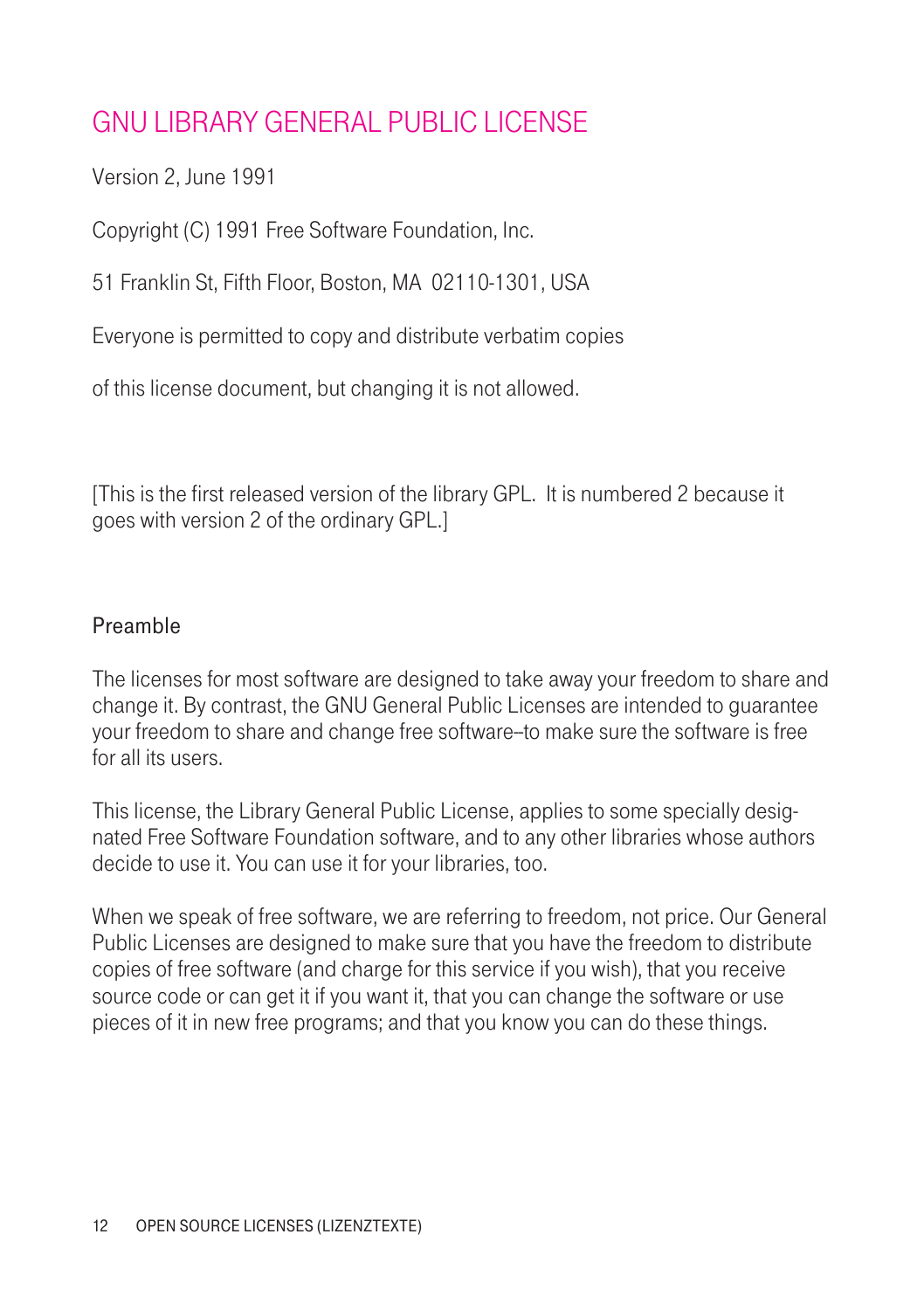To protect your rights, we need to make restrictions that forbid anyone to deny you these rights or to ask you to surrender the rights. These restrictions translate to certain responsibilities for you if you distribute copies of the library, or if you modify it.

For example, if you distribute copies of the library, whether gratis or for a fee, you must give the recipients all the rights that we gave you. You must make sure that they, too, receive or can get the source code. If you link a program with the library, you must provide complete object files to the recipients so that they can relink them with the library, after making changes to the library and recompiling it. And you must show them these terms so they know their rights.

Our method of protecting your rights has two steps: (1) copyright the library, and (2) offer you this license which gives you legal permission to copy, distribute and/or modify the library.

Also, for each distributor's protection, we want to make certain that everyone understands that there is no warranty for this free library. If the library is modified by someone else and passed on, we want its recipients to know that what they have is not the original version, so that any problems introduced by others will not reflect on the original authors' reputations.

Finally, any free program is threatened constantly by software patents. We wish to avoid the danger that companies distributing free software will individually obtain patent licenses, thus in effect transforming the program into proprietary software. To prevent this, we have made it clear that any patent must be licensed for everyone's free use or not licensed at all.

Most GNU software, including some libraries, is covered by the ordinary GNU General Public License, which was designed for utility programs. This license, the GNU Library General Public License, applies to certain designated libraries. This license is quite different from the ordinary one; be sure to read it in full, and don't assume that anything in it is the same as in the ordinary license.

The reason we have a separate public license for some libraries is that they blur the distinction we usually make between modifying or adding to a program and simply using it. Linking a program with a library, without changing the library, is in some sense simply using the library, and is analogous to running a utility program or application program. However, in a textual and legal sense, the linked executable is a combined work, a derivative of the original library, and the ordinary General Public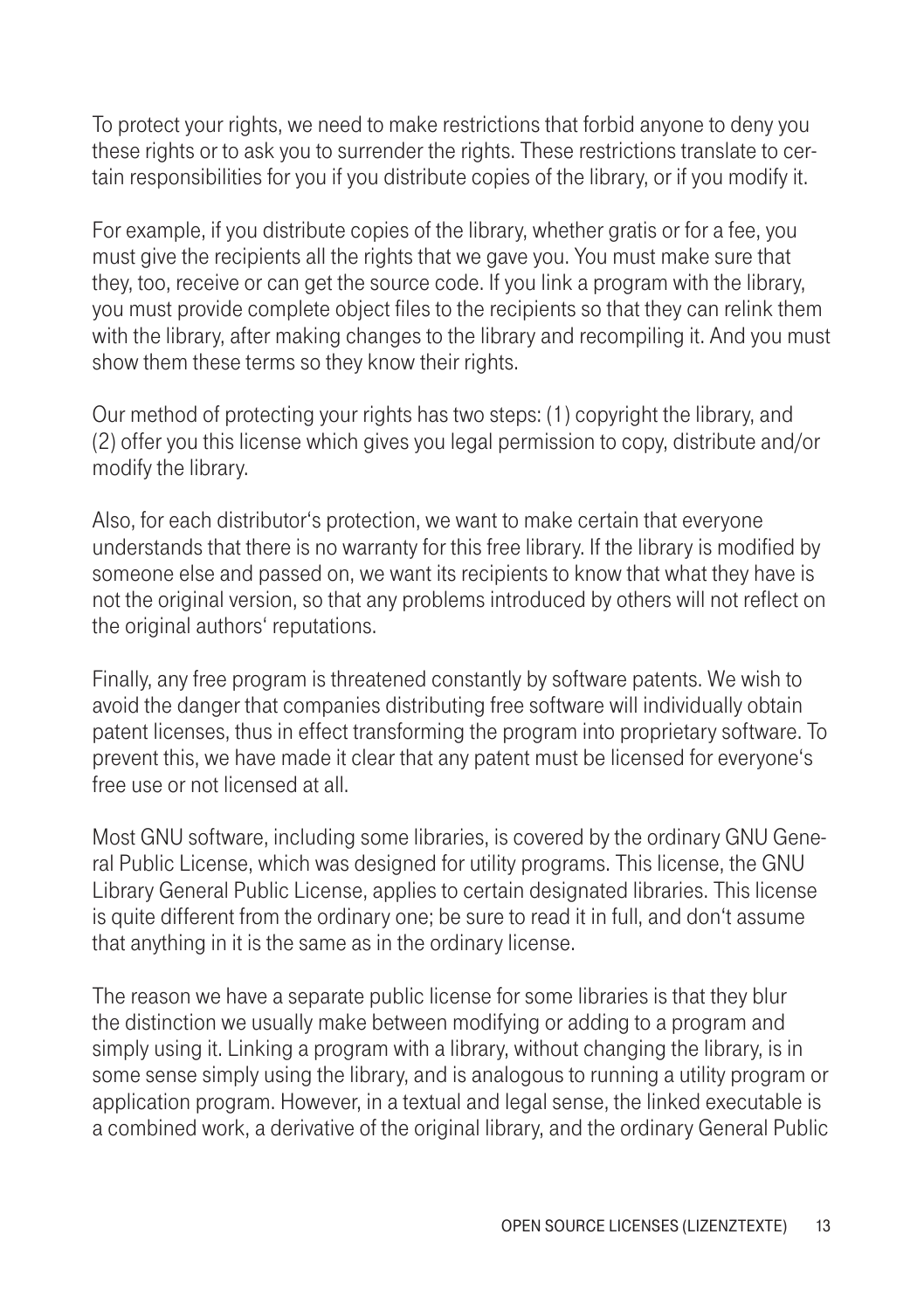License treats it as such.

Because of this blurred distinction, using the ordinary General Public License for libraries did not effectively promote software sharing, because most developers did not use the libraries. We concluded that weaker conditions might promote sharing better.

However, unrestricted linking of non-free programs would deprive the users of those programs of all benefit from the free status of the libraries themselves. This Library General Public License is intended to permit developers of non-free programs to use free libraries, while preserving your freedom as a user of such programs to change the free libraries that are incorporated in them. (We have not seen how to achieve this as regards changes in header files, but we have achieved it as regards changes in the actual functions of the Library.) The hope is that this will lead to faster development of free libraries.

The precise terms and conditions for copying, distribution and modification follow. Pay close attention to the difference between a "work based on the library" and a "work that uses the library". The former contains code derived from the library, while the latter only works together with the library.

Note that it is possible for a library to be covered by the ordinary General Public License rather than by this special one.

# TERMS AND CONDITIONS FOR COPYING, DISTRIBUTION AND MODIFICATION

0. This License Agreement applies to any software library which contains a notice placed by the copyright holder or other authorized party saying it may be distributed under the terms of this Library General Public License (also called "this License"). Each licensee is addressed as "you".

A "library" means a collection of software functions and/or data prepared so as to be conveniently linked with application programs (which use some of those functions and data) to form executables.

The "Library", below, refers to any such software library or work which has been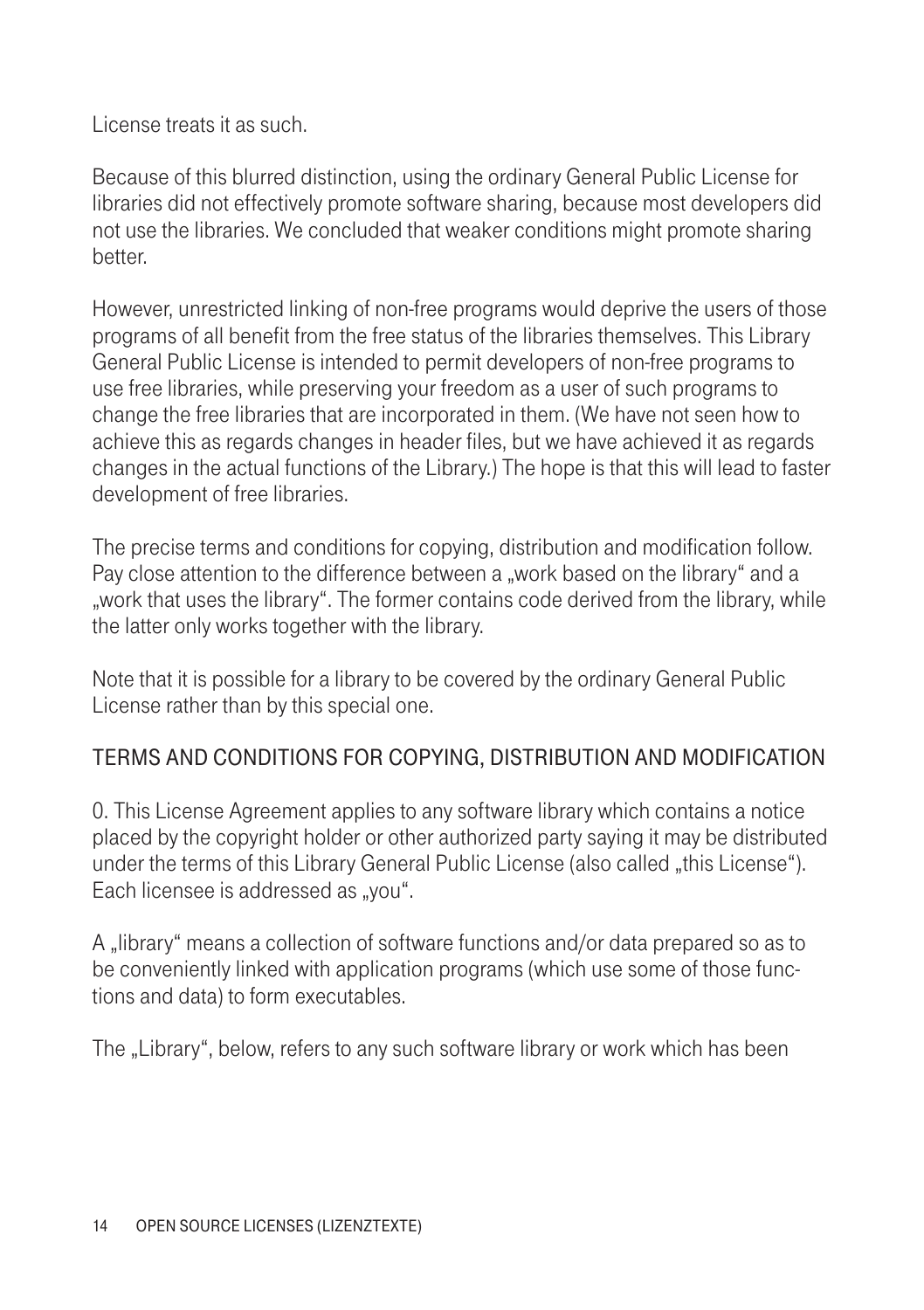distributed under these terms. A "work based on the Library" means either the Library or any derivative work under copyright law: that is to say, a work containing the Library or a portion of it, either verbatim or with modifications and/or translated straightforwardly into another language. (Hereinafter, translation is included without limitation in the term "modification".)

"Source code" for a work means the preferred form of the work for making modifications to it. For a library, complete source code means all the source code for all modules it contains, plus any associated interface definition files, plus the scripts used to control compilation and installation of the library.

Activities other than copying, distribution and modification are not covered by this License; they are outside its scope. The act of running a program using the Library is not restricted, and output from such a program is covered only if its contents constitute a work based on the Library (independent of the use of the Library in a tool for writing it). Whether that is true depends on what the Library does and what the program that uses the Library does.

1. You may copy and distribute verbatim copies of the Library's complete source code as you receive it, in any medium, provided that you conspicuously and appropriately publish on each copy an appropriate copyright notice and disclaimer of warranty; keep intact all the notices that refer to this License and to the absence of any warranty; and distribute a copy of this License along with the Library.

You may charge a fee for the physical act of transferring a copy, and you may at your option offer warranty protection in exchange for a fee.

2. You may modify your copy or copies of the Library or any portion of it, thus forming a work based on the Library, and copy and distribute such modifications or work under the terms of Section 1 above, provided that you also meet all of these conditions:

a) The modified work must itself be a software library.

 b) You must cause the files modified to carry prominent notices stating that you changed the files and the date of any change.

 c) You must cause the whole of the work to be licensed at no charge to all third parties under the terms of this License.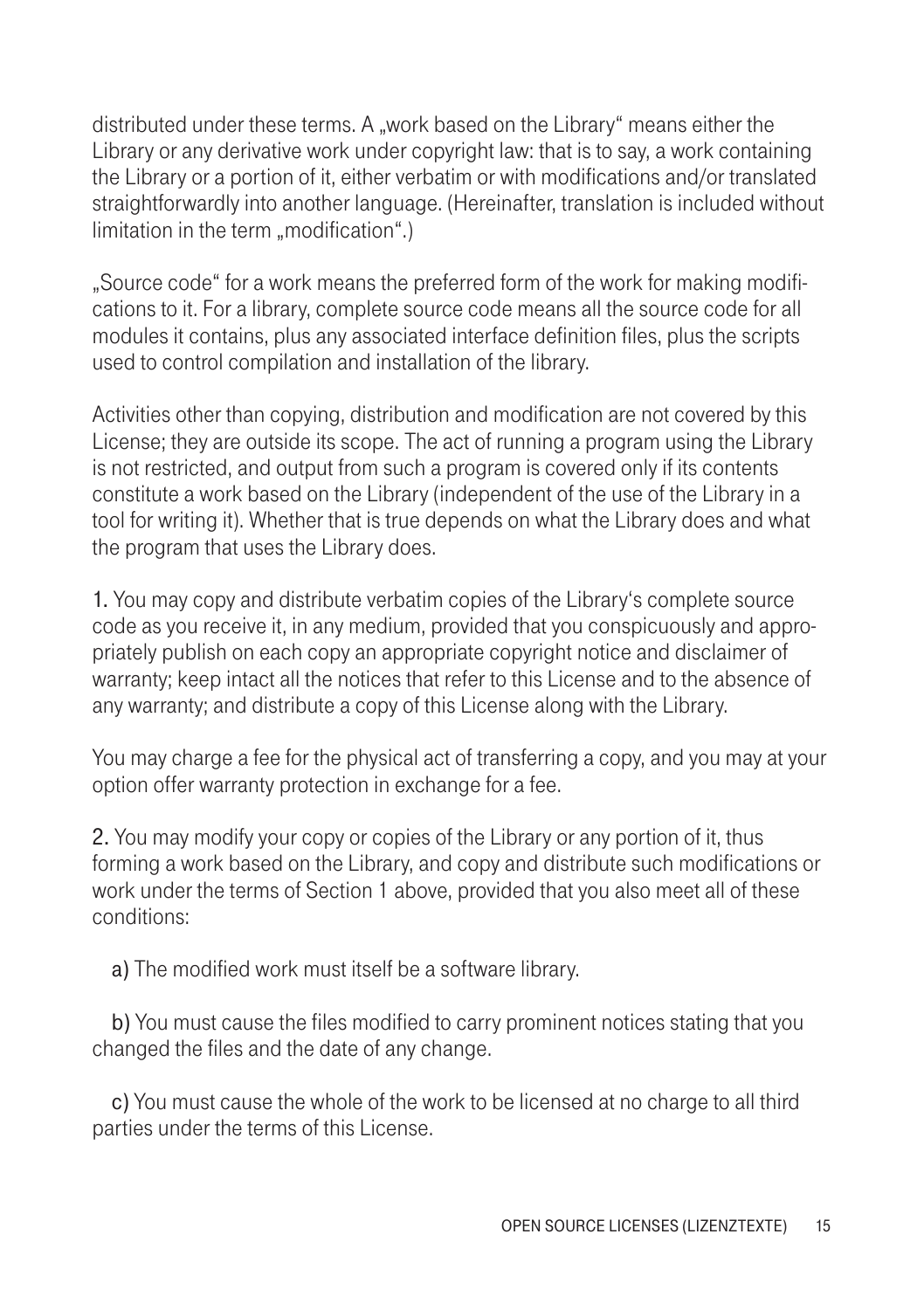d) If a facility in the modified Library refers to a function or a table of data to be supplied by an application program that uses the facility, other than as an argument passed when the facility is invoked, then you must make a good faith effort to ensure that, in the event an application does not supply such function or table, the facility still operates, and performs whatever part of its purpose remains meaningful.

(For example, a function in a library to compute square roots has a purpose that is entirely well-defined independent of the application. Therefore, Subsection 2d requires that any application-supplied function or table used by this function must be optional: if the application does not supply it, the square root function must still compute square roots.)

These requirements apply to the modified work as a whole. If identifiable sections of that work are not derived from the Library, and can be reasonably considered independent and separate works in themselves, then this License, and its terms, do not apply to those sections when you distribute them as separate works. But when you distribute the same sections as part of a whole which is a work based on the Library, the distribution of the whole must be on the terms of this License, whose permissions for other licensees extend to the entire whole, and thus to each and every part regardless of who wrote it.

Thus, it is not the intent of this section to claim rights or contest your rights to work written entirely by you; rather, the intent is to exercise the right to control the distribution of derivative or collective works based on the Library.

In addition, mere aggregation of another work not based on the Library with the Library (or with a work based on the Library) on a volume of a storage or distribution medium does not bring the other work under the scope of this License.

3. You may opt to apply the terms of the ordinary GNU General Public License instead of this License to a given copy of the Library. To do this, you must alter all the notices that refer to this License, so that they refer to the ordinary GNU General Public License, version 2, instead of to this License. (If a newer version than version 2 of the ordinary GNU General Public License has appeared, then you can specify that version instead if you wish.) Do not make any other change in these notices.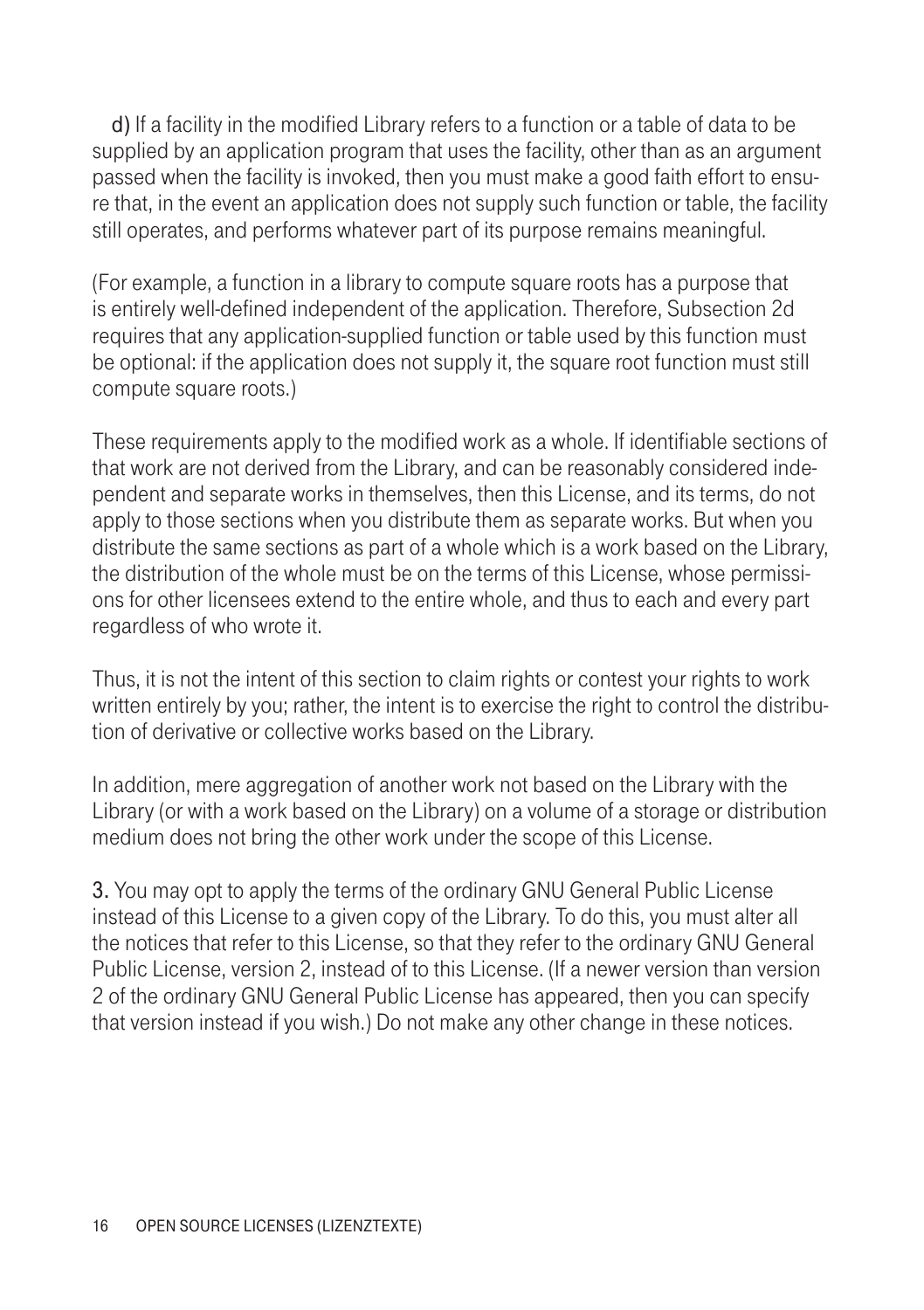Once this change is made in a given copy, it is irreversible for that copy, so the ordinary GNU General Public License applies to all subsequent copies and derivative works made from that copy.

This option is useful when you wish to copy part of the code of the Library into a program that is not a library.

4. You may copy and distribute the Library (or a portion or derivative of it, under Section 2) in object code or executable form under the terms of Sections 1 and 2 above provided that you accompany it with the complete corresponding machine-readable source code, which must be distributed under the terms of Sections 1 and 2 above on a medium customarily used for software interchange.

If distribution of object code is made by offering access to copy from a designated place, then offering equivalent access to copy the source code from the same place satisfies the requirement to distribute the source code, even though third parties are not compelled to copy the source along with the object code.

5. A program that contains no derivative of any portion of the Library, but is designed to work with the Library by being compiled or linked with it, is called a "work that uses the Library". Such a work, in isolation, is not a derivative work of the Library, and therefore falls outside the scope of this License.

However, linking a "work that uses the Library" with the Library creates an executable that is a derivative of the Library (because it contains portions of the Library), rather than a "work that uses the library". The executable is therefore covered by this License. Section 6 states terms for distribution of such executables.

When a "work that uses the Library" uses material from a header file that is part of the Library, the object code for the work may be a derivative work of the Library even though the source code is not. Whether this is true is especially significant if the work can be linked without the Library, or if the work is itself a library. The threshold for this to be true is not precisely defined by law.

If such an object file uses only numerical parameters, data structure layouts and accessors, and small macros and small inline functions (ten lines or less in length), then the use of the object file is unrestricted, regardless of whether it is legally a derivative work. (Executables containing this object code plus portions of the Library will still fall under Section 6.)

Otherwise, if the work is a derivative of the Library, you may distribute the object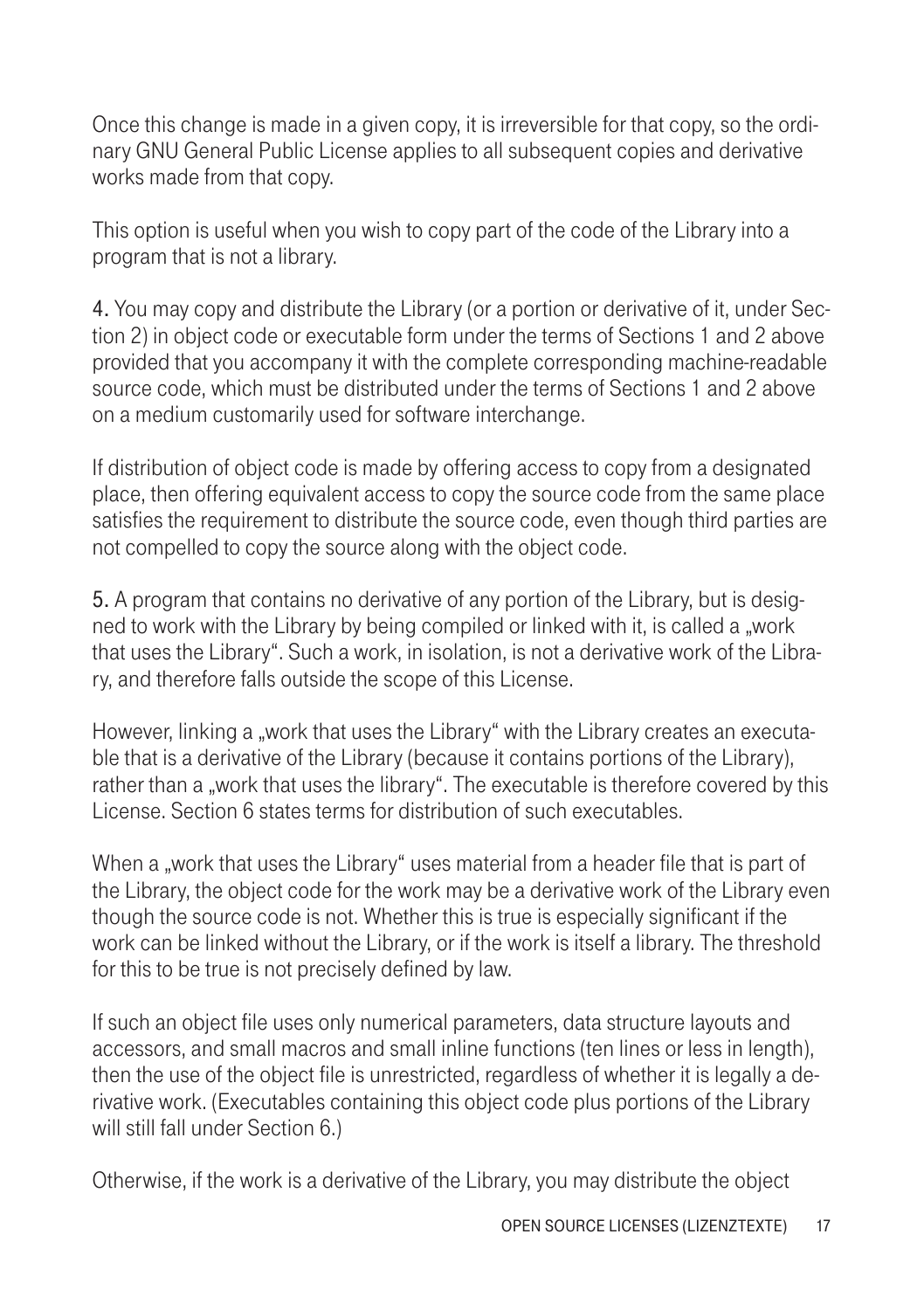code for the work under the terms of Section 6. Any executables containing that work also fall under Section 6, whether or not they are linked directly with the Library itself.

6. As an exception to the Sections above, you may also compile or link a "work that uses the Library" with the Library to produce a work containing portions of the Library, and distribute that work under terms of your choice, provided that the terms permit modification of the work for the customer's own use and reverse engineering for debugging such modifications.

You must give prominent notice with each copy of the work that the Library is used in it and that the Library and its use are covered by this License. You must supply a copy of this License. If the work during execution displays copyright notices, you must include the copyright notice for the Library among them, as well as a reference directing the user to the copy of this License. Also, you must do one of these things:

 a) Accompany the work with the complete corresponding machine-readable source code for the Library including whatever changes were used in the work (which must be distributed under Sections 1 and 2 above); and, if the work is an executable linked with the Library, with the complete machine-readable "work that uses the Library", as object code and/or source code, so that the user can modify the Library and then relink to produce a modified executable containing the modified Library. (It is understood that the user who changes the contents of definitions files in the Library will not necessarily be able to recompile the application to use the modified definitions.)

 b) Accompany the work with a written offer, valid for at least three years, to give the same user the materials specified in Subsection 6a, above, for a charge no more than the cost of performing this distribution.

 c) If distribution of the work is made by offering access to copy from a designated place, offer equivalent access to copy the above specified materials from the same place.

 d) Verify that the user has already received a copy of these materials or that you have already sent this user a copy.

For an executable, the required form of the "work that uses the Library" must include any data and utility programs needed for reproducing the executable from it. However, as a special exception, the source code distributed need not include anything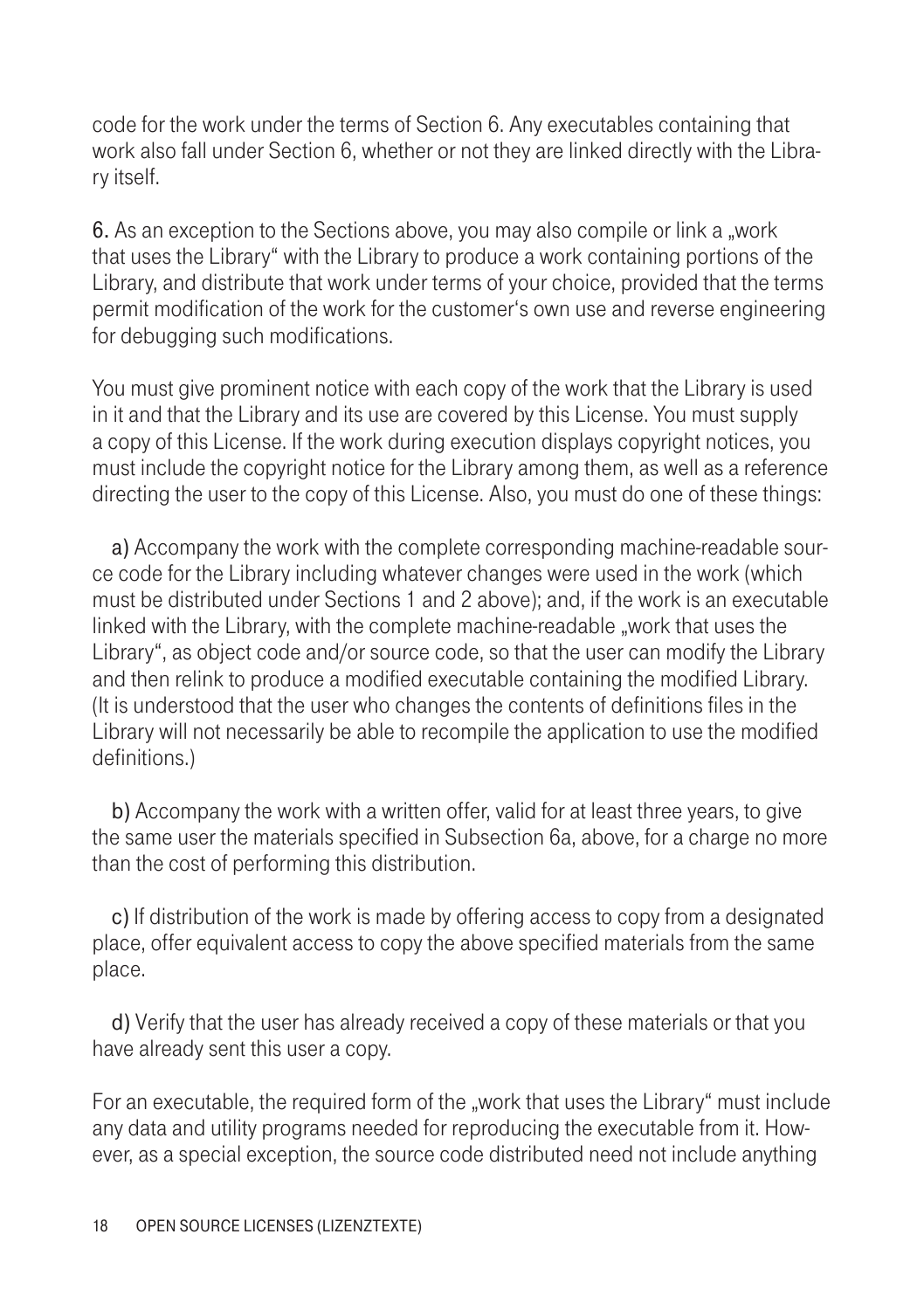that is normally distributed (in either source or binary form) with the major components (compiler, kernel, and so on) of the operating system on which the executable runs, unless that component itself accompanies the executable.

It may happen that this requirement contradicts the license restrictions of other proprietary libraries that do not normally accompany the operating system. Such a contradiction means you cannot use both them and the Library together in an executable that you distribute.

7. You may place library facilities that are a work based on the Library side-by-side in a single library together with other library facilities not covered by this License, and distribute such a combined library, provided that the separate distribution of the work based on the Library and of the other library facilities is otherwise permitted, and provided that you do these two things:

 a) Accompany the combined library with a copy of the same work based on the Library, uncombined with any other library facilities. This must be distributed under the terms of the Sections above.

 b) Give prominent notice with the combined library of the fact that part of it is a work based on the Library, and explaining where to find the accompanying uncombined form of the same work.

8. You may not copy, modify, sublicense, link with, or distribute the Library except as expressly provided under this License. Any attempt otherwise to copy, modify, sublicense, link with, or distribute the Library is void, and will automatically terminate your rights under this License. However, parties who have received copies, or rights, from you under this License will not have their licenses terminated so long as such parties remain in full compliance.

9. You are not required to accept this License, since you have not signed it. However, nothing else grants you permission to modify or distribute the Library or its derivative works. These actions are prohibited by law if you do not accept this License. Therefore, by modifying or distributing the Library (or any work based on the Library), you indicate your acceptance of this License to do so, and all its terms and conditions for copying, distributing or modifying the Library or works based on it.

10. Each time you redistribute the Library (or any work based on the Library), the recipient automatically receives a license from the original licensor to copy, distribute, link with or modify the Library subject to these terms and conditions. You may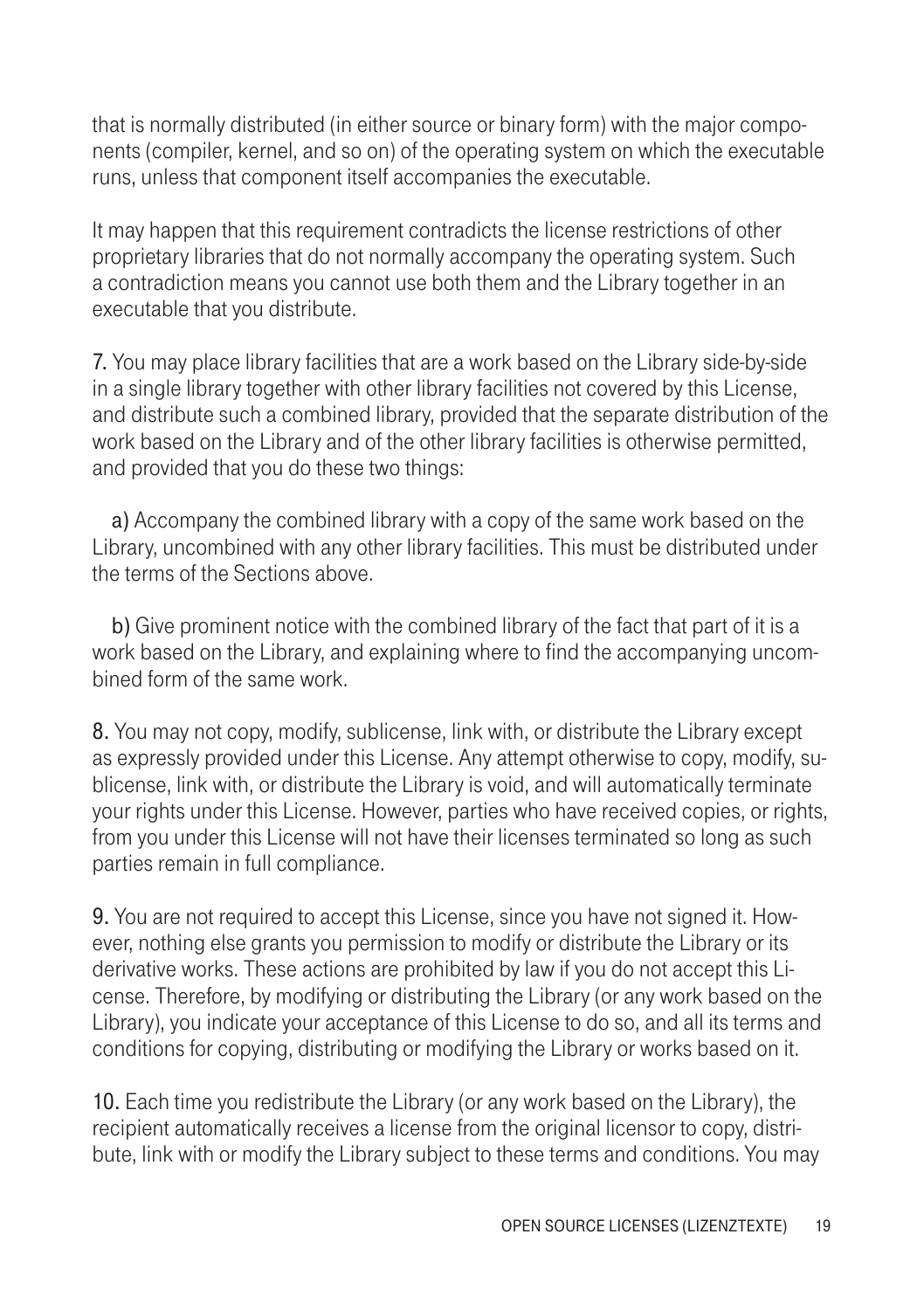not impose any further restrictions on the recipients' exercise of the rights granted herein. You are not responsible for enforcing compliance by third parties to this License.

11. If, as a consequence of a court judgment or allegation of patent infringement or for any other reason (not limited to patent issues), conditions are imposed on you (whether by court order, agreement or otherwise) that contradict the conditions of this License, they do not excuse you from the conditions of this License. If you cannot distribute so as to satisfy simultaneously your obligations under this License and any other pertinent obligations, then as a consequence you may not distribute the Library at all. For example, if a patent license would not permit royalty-free redistribution of the Library by all those who receive copies directly or indirectly through you, then the only way you could satisfy both it and this License would be to refrain entirely from distribution of the Library.

If any portion of this section is held invalid or unenforceable under any particular circumstance, the balance of the section is intended to apply, and the section as a whole is intended to apply in other circumstances.

It is not the purpose of this section to induce you to infringe any patents or other property right claims or to contest validity of any such claims; this section has the sole purpose of protecting the integrity of the free software distribution system which is implemented by public license practices. Many people have made generous contributions to the wide range of software distributed through that system in reliance on consistent application of that system; it is up to the author/donor to decide if he or she is willing to distribute software through any other system and a licensee cannot impose that choice.

This section is intended to make thoroughly clear what is believed to be a consequence of the rest of this License.

12. If the distribution and/or use of the Library is restricted in certain countries either by patents or by copyrighted interfaces, the original copyright holder who places the Library under this License may add an explicit geographical distribution limitation excluding those countries, so that distribution is permitted only in or among countries not thus excluded. In such case, this License incorporates the limitation as if written in the body of this License.

13. The Free Software Foundation may publish revised and/or new versions of the Library General Public License from time to time. Such new versions will be similar in spirit to the present version, but may differ in detail to address new problems or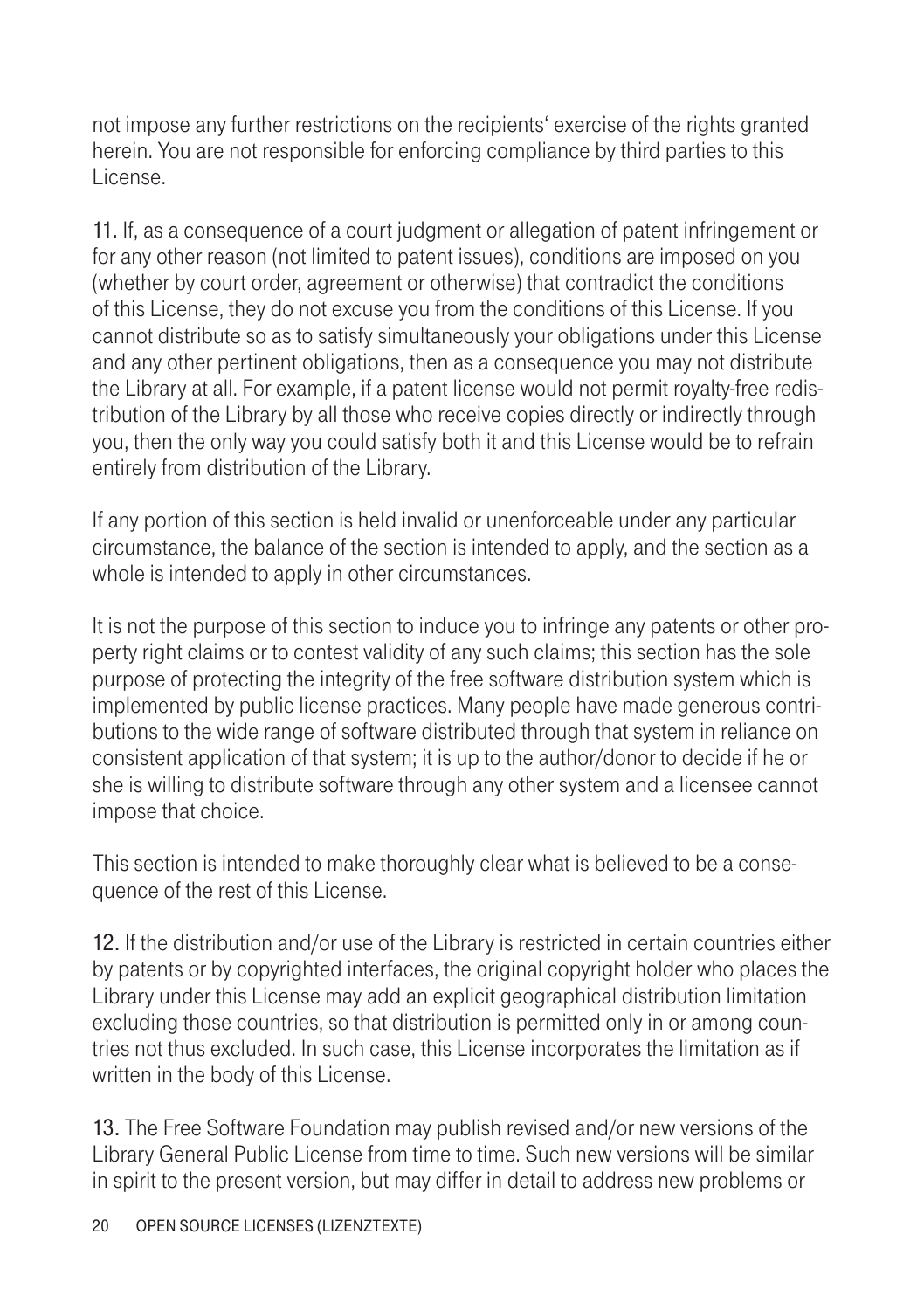concerns.

Each version is given a distinguishing version number. If the Library specifies a version number of this License which applies to it and "any later version", you have the option of following the terms and conditions either of that version or of any later version published by the Free Software Foundation. If the Library does not specify a license version number, you may choose any version ever published by the Free Software Foundation.

14. If you wish to incorporate parts of the Library into other free programs whose distribution conditions are incompatible with these, write to the author to ask for permission. For software which is copyrighted by the Free Software Foundation, write to the Free Software Foundation; we sometimes make exceptions for this. Our decision will be guided by the two goals of preserving the free status of all derivatives of our free software and of promoting the sharing and reuse of software generally.

#### NO WARRANTY

15. BECAUSE THE LIBRARY IS LICENSED FREE OF CHARGE, THERE IS NO WAR-RANTY FOR THE LIBRARY, TO THE EXTENT PERMITTED BY APPLICABLE LAW. EXCEPT WHEN OTHERWISE STATED IN WRITING THE COPYRIGHT HOLDERS AND/OR OTHER PARTIES PROVIDE THE LIBRARY "AS IS" WITHOUT WARRANTY OF ANY KIND, EITHER EXPRESSED OR IMPLIED, INCLUDING, BUT NOT LIMITED TO, THE IMPLIED WARRANTIES OF MERCHANTABILITY AND FITNESS FOR A PARTICULAR PURPOSE. THE ENTIRE RISK AS TO THE QUALITY AND PERFOR-MANCE OF THE LIBRARY IS WITH YOU. SHOULD THE LIBRARY PROVE DEFEC-TIVE, YOU ASSUME THE COST OF ALL NECESSARY SERVICING, REPAIR OR CORRECTION.

16. IN NO EVENT UNLESS REQUIRED BY APPLICABLE LAW OR AGREED TO IN WRITING WILL ANY COPYRIGHT HOLDER, OR ANY OTHER PARTY WHO MAY MODIFY AND/OR REDISTRIBUTE THE LIBRARY AS PERMITTED ABOVE, BE LIA-BLE TO YOU FOR DAMAGES, INCLUDING ANY GENERAL, SPECIAL, INCIDENTAL OR CONSEQUENTIAL DAMAGES ARISING OUT OF THE USE OR INABILITY TO USE THE LIBRARY (INCLUDING BUT NOT LIMITED TO LOSS OF DATA OR DATA BEING RENDERED INACCURATE OR LOSSES SUSTAINED BY YOU OR THIRD PARTIES OR A FAILURE OF THE LIBRARY TO OPERATE WITH ANY OTHER SOFT-WARE), EVEN IF SUCH HOLDER OR OTHER PARTY HAS BEEN ADVISED OF THE POSSIBILITY OF SUCH DAMAGES.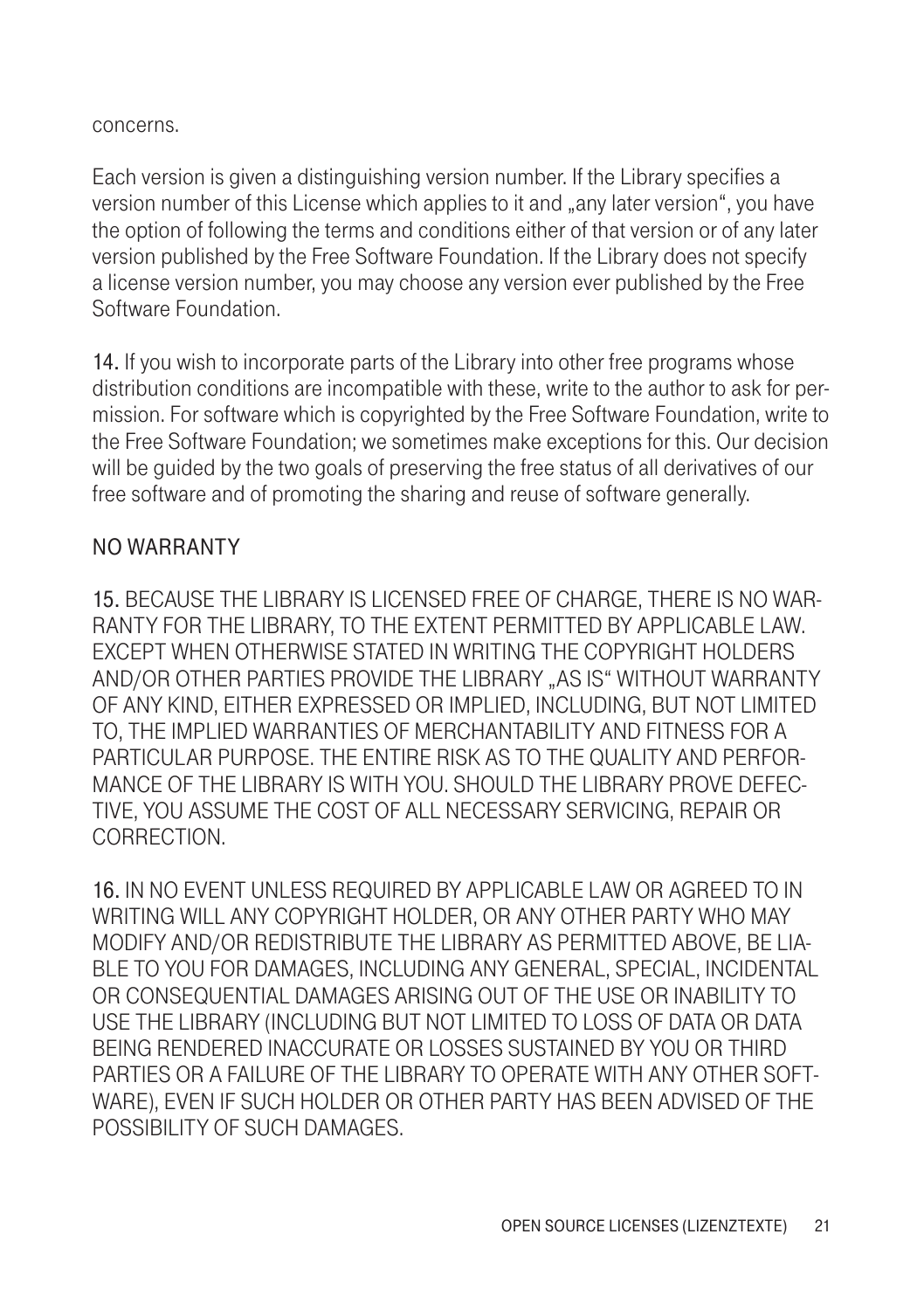# END OF TERMS AND CONDITIONS

#### How to Apply These Terms to Your New Libraries

If you develop a new library, and you want it to be of the greatest possible use to the public, we recommend making it free software that everyone can redistribute and change. You can do so by permitting redistribution under these terms (or, alternatively, under the terms of the ordinary General Public License).

To apply these terms, attach the following notices to the library. It is safest to attach them to the start of each source file to most effectively convey the exclusion of warranty; and each file should have at least the "copyright" line and a pointer to where the full notice is found.

one line to give the library's name and an idea of what it does.

Copyright (C) year name of author

This library is free software; you can redistribute it and/or

modify it under the terms of the GNU Library General Public

License as published by the Free Software Foundation; either version 2 of the License, or (at your option) any later version.

This library is distributed in the hope that it will be useful, but WITHOUT ANY WAR-RANTY; without even the implied warranty of MERCHANTABILITY or FITNESS FOR A PARTICULAR PURPOSE.

See the GNU Library General Public License for more details.

You should have received a copy of the GNU Library General Public

License along with this library; if not, write to the Free Software Foundation, Inc., 51 Franklin St, Fifth Floor, Boston, MA 02110-1301, USA.

Also add information on how to contact you by electronic and paper mail.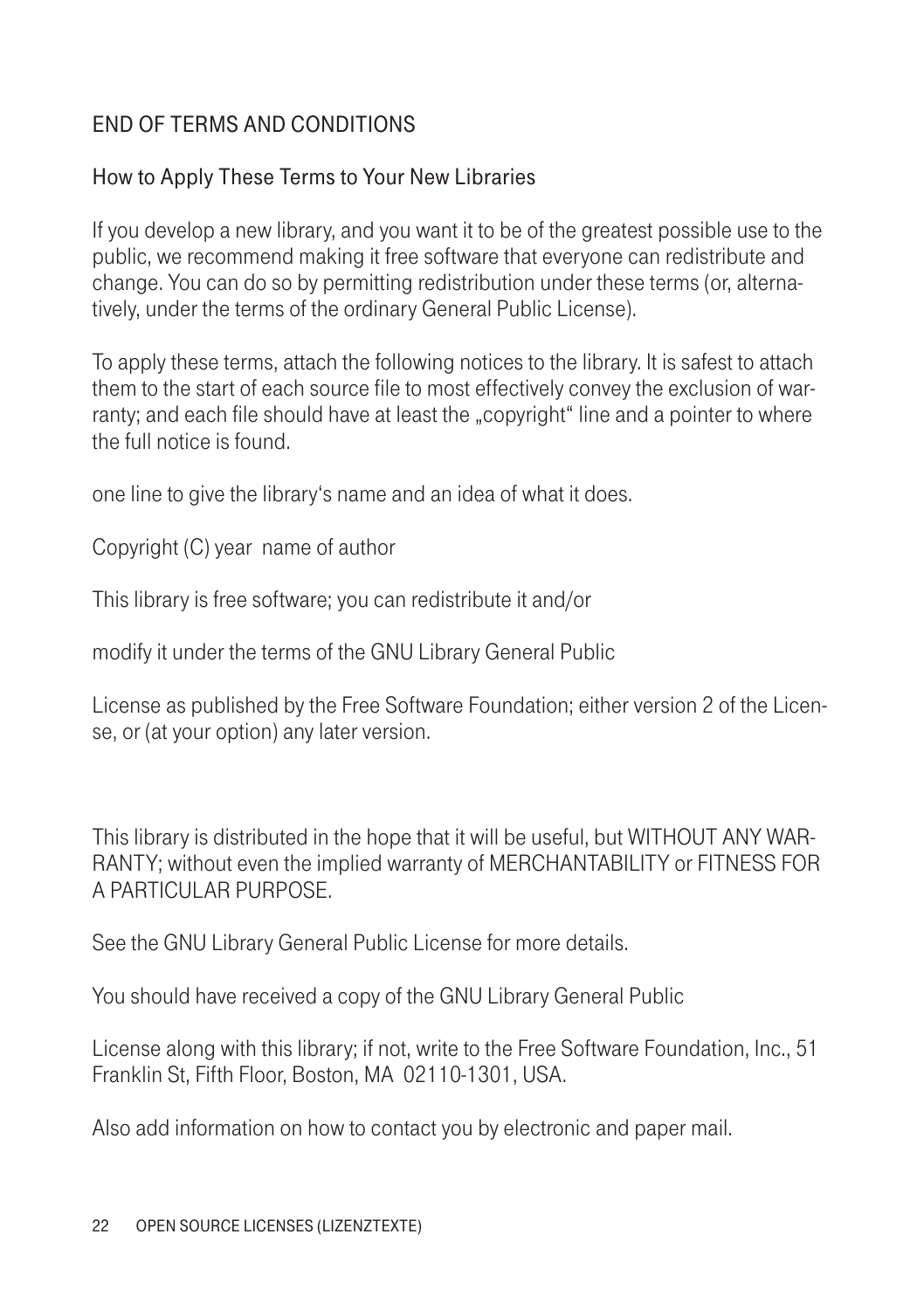You should also get your employer (if you work as a programmer) or your school, if any, to sign a "copyright disclaimer" for the library, if necessary. Here is a sample; alter the names:

Yoyodyne, Inc., hereby disclaims all copyright interest in

the library `Frob' (a library for tweaking knobs) written

by James Random Hacker.

signature of Ty Coon, 1 April 1990

Ty Coon, President of Vice

That's all there is to it!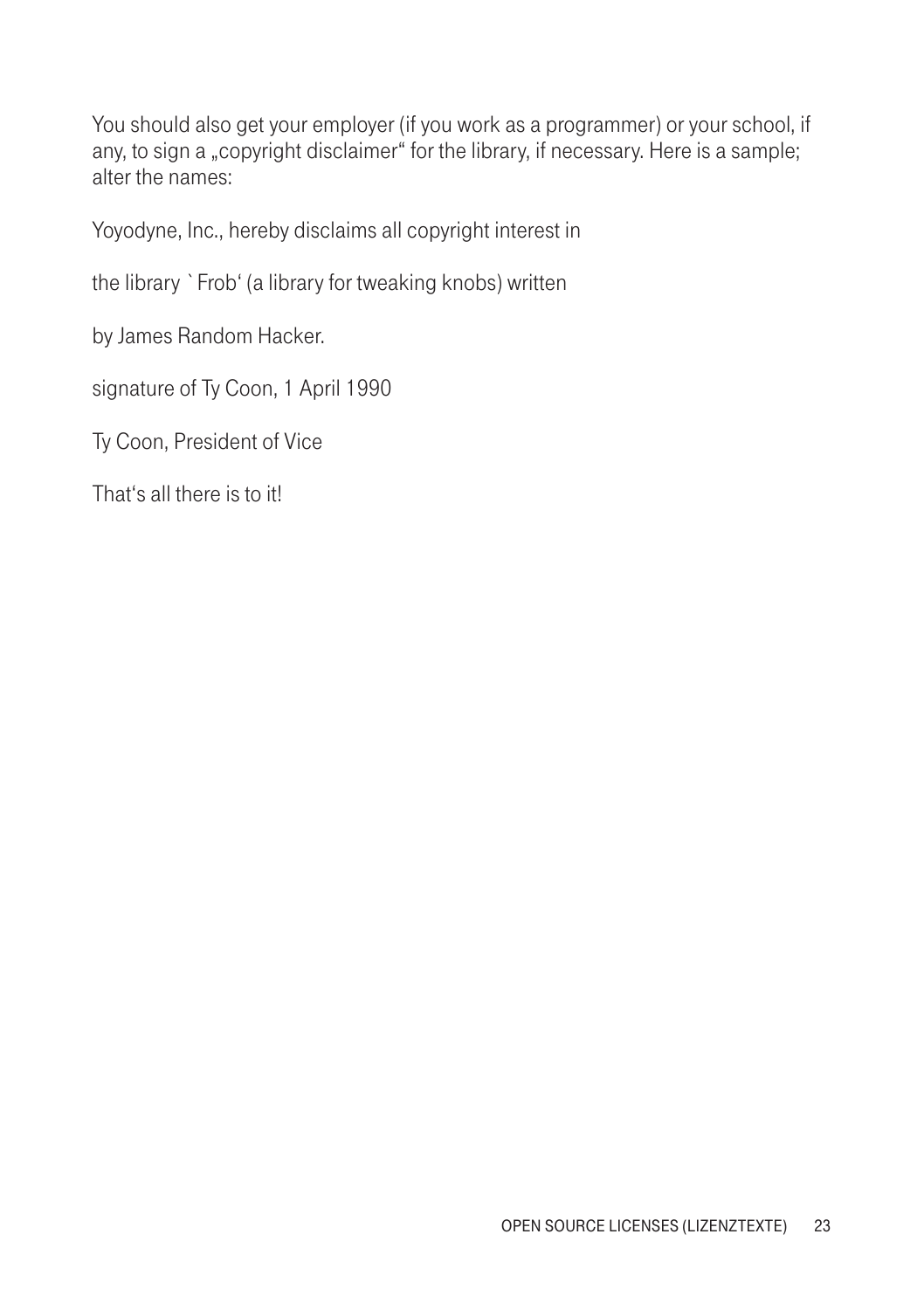# GNU LESSER GENERAL PUBLIC LICENSE

Version 2.1, February 1999

Copyright (C) 1991, 1999 Free Software Foundation, Inc.

51 Franklin Street, Fifth Floor, Boston, MA 02110-1301 USA

Everyone is permitted to copy and distribute verbatim copies

of this license document, but changing it is not allowed.

[This is the first released version of the Lesser GPL. It also counts

as the successor of the GNU Library Public License, version 2, hence

the version number 2.1.]

Preamble

The licenses for most software are designed to take away your freedom to share and change it. By contrast, the GNU General Public Licenses are intended to guarantee your freedom to share and change free software--to make sure the software is free for all its users.

This license, the Lesser General Public License, applies to some specially designated software packages-typically libraries-of the Free Software Foundation and other authors who decide to use it. You can use it too, but we suggest you first think carefully about whether this license or the ordinary General Public License is the better strategy to use in any particular case, based on the explanations below.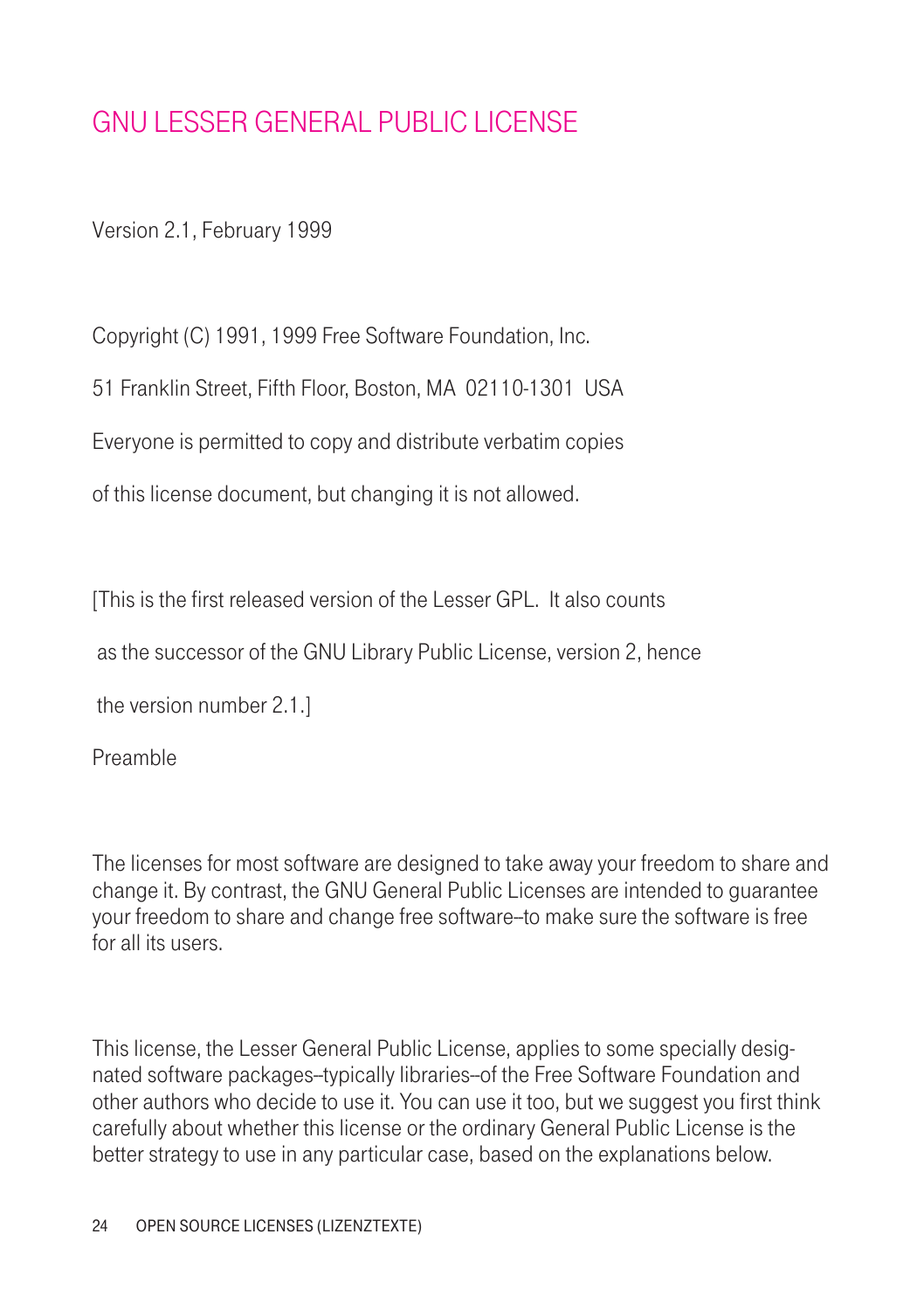When we speak of free software, we are referring to freedom of use, not price. Our General Public Licenses are designed to make sure that you have the freedom to distribute copies of free software (and charge for this service if you wish); that you receive source code or can get it if you want it; that you can change the software and use pieces of it in new free programs; and that you are informed that you can do these things.

To protect your rights, we need to make restrictions that forbid distributors to deny you these rights or to ask you to surrender these rights. These restrictions translate to certain responsibilities for you if you distribute copies of the library or if you modify it.

For example, if you distribute copies of the library, whether gratis or for a fee, you must give the recipients all the rights that we gave you. You must make sure that they, too, receive or can get the source code. If you link other code with the library, you must provide complete object files to the recipients, so that they can relink them with the library after making changes to the library and recompiling it. And you must show them these terms so they know their rights.

We protect your rights with a two-step method: (1) we copyright the library, and (2) we offer you this license, which gives you legal permission to copy, distribute and/or modify the library.

To protect each distributor, we want to make it very clear that there is no warranty for the free library. Also, if the library is modified by someone else and passed on, the recipients should know that what they have is not the original version, so that the original author's reputation will not be affected by problems that might be introduced by others.

Finally, software patents pose a constant threat to the existence of any free program.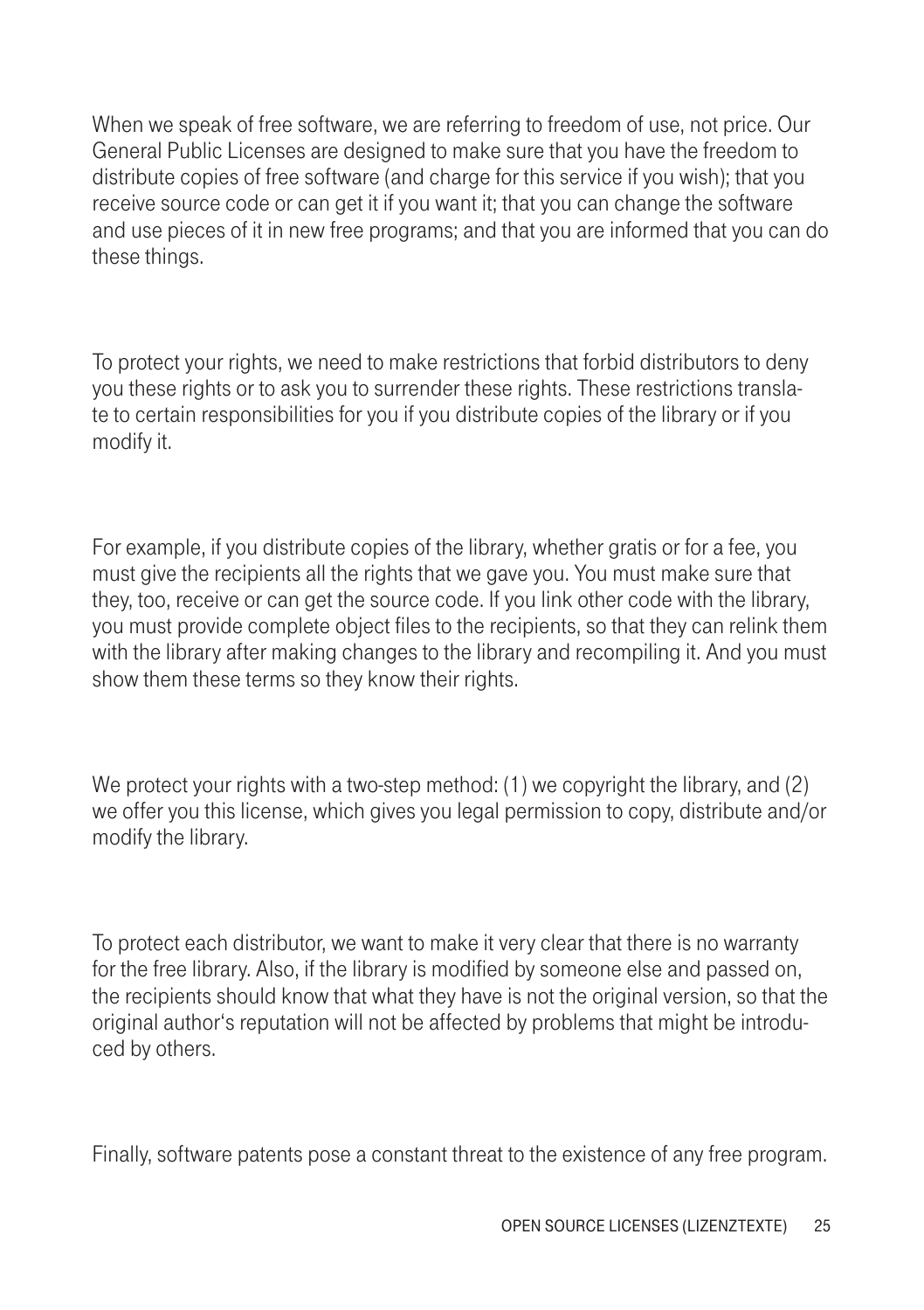We wish to make sure that a company cannot effectively restrict the users of a free program by obtaining a restrictive license from a patent holder. Therefore, we insist that any patent license obtained for a version of the library must be consistent with the full freedom of use specified in this license.

Most GNU software, including some libraries, is covered by the ordinary GNU General Public License. This license, the GNU Lesser General Public License, applies to certain designated libraries, and is quite different from the ordinary General Public License. We use this license for certain libraries in order to permit linking those libraries into non-free programs.

When a program is linked with a library, whether statically or using a shared library, the combination of the two is legally speaking a combined work, a derivative of the original library. The ordinary General Public License therefore permits such linking only if the entire combination fits its criteria of freedom. The Lesser General Public License permits more lax criteria for linking other code with the library.

We call this license the "Lesser" General Public License because it does Less to protect the user's freedom than the ordinary General Public License. It also provides other free software developers Less of an advantage over competing non-free programs. These disadvantages are the reason we use the ordinary General Public License for many libraries. However, the Lesser license provides advantages in certain special circumstances.

For example, on rare occasions, there may be a special need to encourage the widest possible use of a certain library, so that it becomes a de-facto standard. To achieve this, non-free programs must be allowed to use the library. A more frequent case is that a free library does the same job as widely used non-free libraries. In this case, there is little to gain by limiting the free library to free software only, so we use the Lesser General Public License.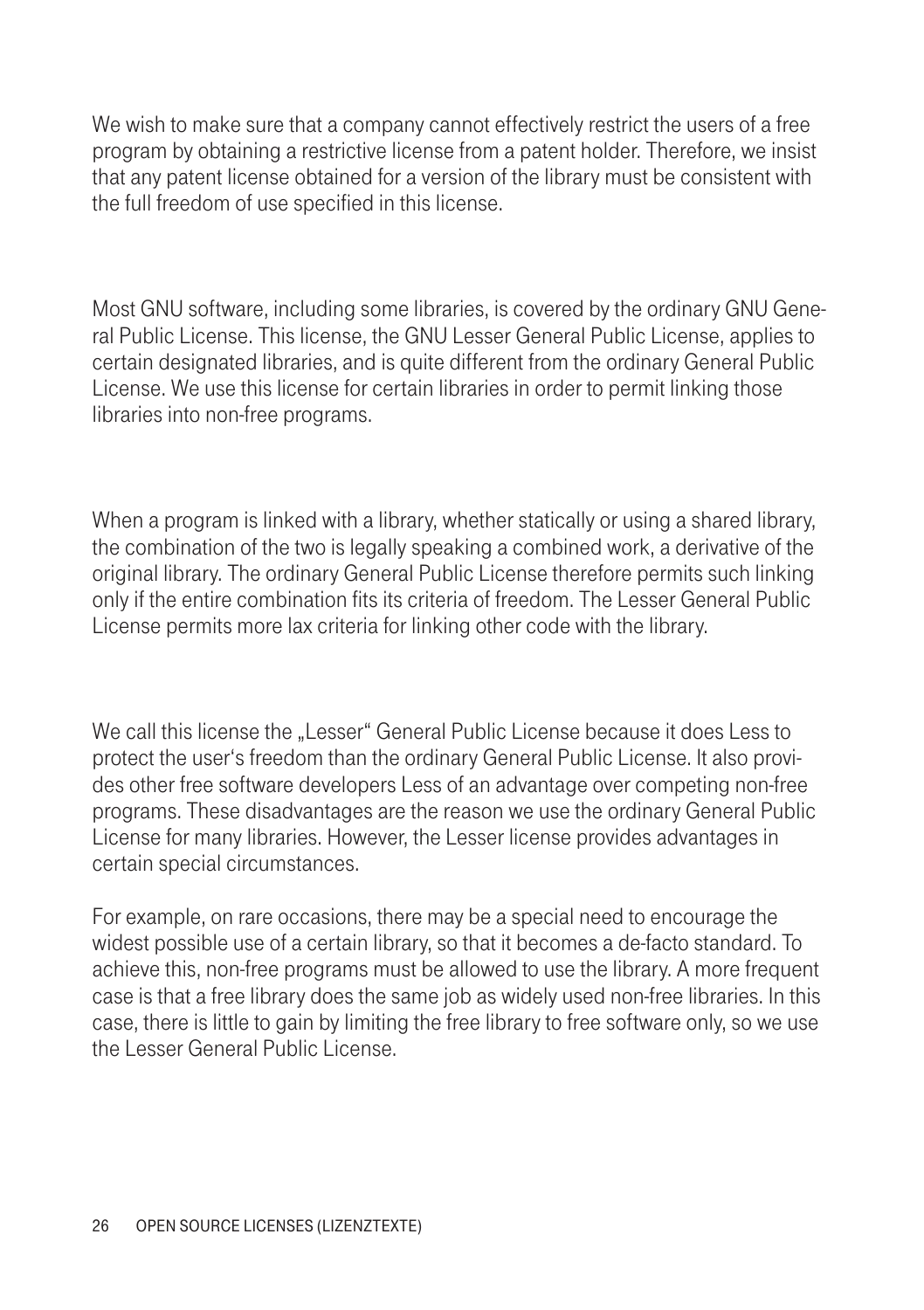In other cases, permission to use a particular library in non-free programs enables a greater number of people to use a large body of free software. For example, permission to use the GNU C Library in non-free programs enables many more people to use the whole GNU operating system, as well as its variant, the GNU/Linux operating system.

Although the Lesser General Public License is Less protective of the users' freedom, it does ensure that the user of a program that is linked with the Library has the freedom and the wherewithal to run that program using a modified version of the Library.

The precise terms and conditions for copying, distribution and modification follow. Pay close attention to the difference between a "work based on the library" and a "work that uses the library". The former contains code derived from the library, whereas the latter must be combined with the library in order to run.

# TERMS AND CONDITIONS FOR COPYING, DISTRIBUTION AND MODIFICATION

0. This License Agreement applies to any software library or other program which contains a notice placed by the copyright holder or other authorized party saying it may be distributed under the terms of this Lesser General Public License (also called "this License"). Each licensee is addressed as "you".

A "library" means a collection of software functions and/or data prepared so as to be conveniently linked with application programs (which use some of those functions and data) to form executables.

The "Library", below, refers to any such software library or work which has been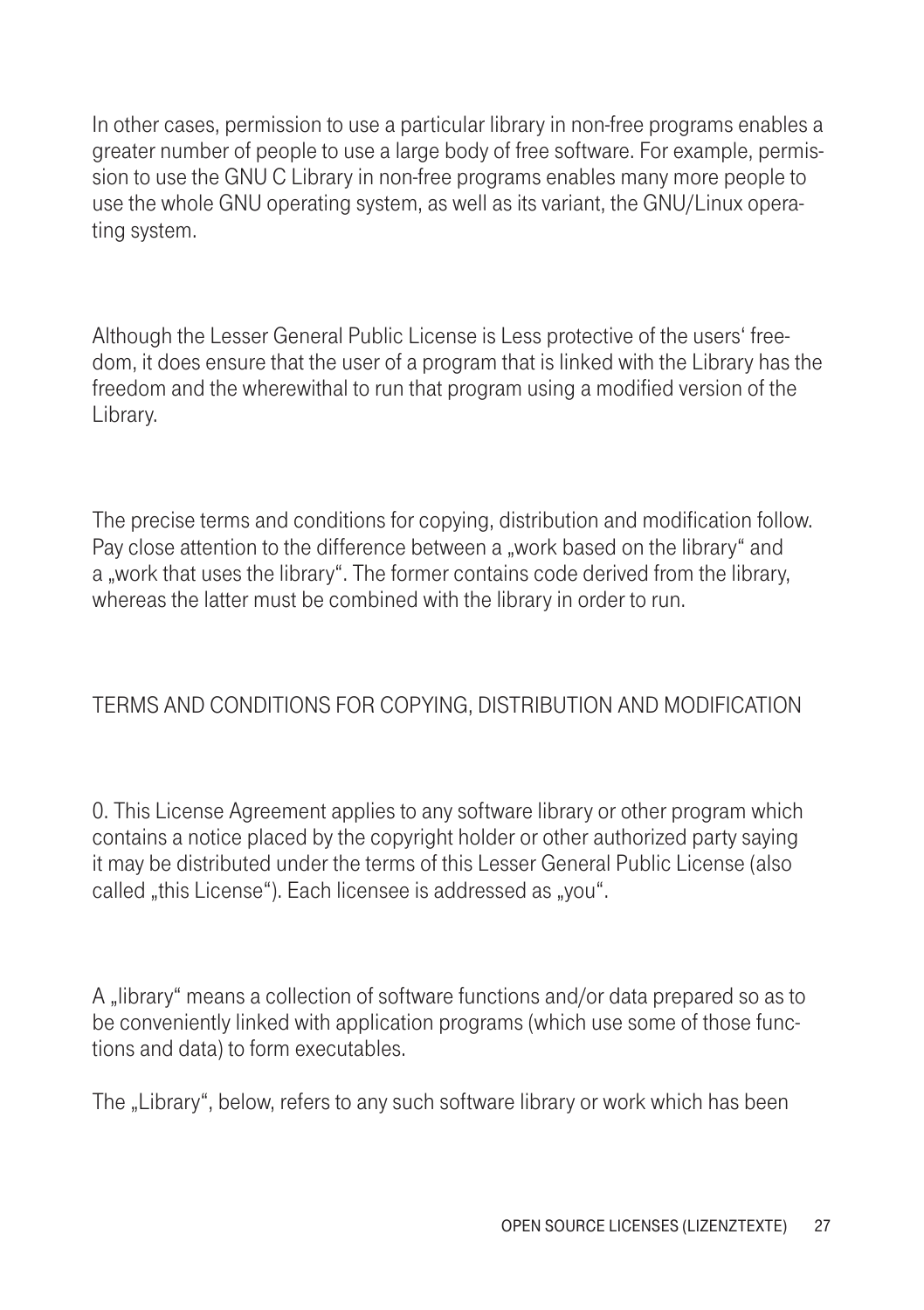distributed under these terms. A "work based on the Library" means either the Library or any derivative work under copyright law: that is to say, a work containing the Library or a portion of it, either verbatim or with modifications and/or translated straightforwardly into another language. (Hereinafter, translation is included without limitation in the term "modification".)

"Source code" for a work means the preferred form of the work for making modifications to it. For a library, complete source code means all the source code for all modules it contains, plus any associated interface definition files, plus the scripts used to control compilation and installation of the library.

Activities other than copying, distribution and modification are not covered by this License; they are outside its scope. The act of running a program using the Library is not restricted, and output from such a program is covered only if its contents constitute a work based on the Library (independent of the use of the Library in a tool for writing it). Whether that is true depends on what the Library does and what the program that uses the Library does.

1. You may copy and distribute verbatim copies of the Library's complete source code as you receive it, in any medium, provided that you conspicuously and appropriately publish on each copy an appropriate copyright notice and disclaimer of warranty; keep intact all the notices that refer to this License and to the absence of any warranty; and distribute a copy of this License along with the Library.

You may charge a fee for the physical act of transferring a copy, and you may at your option offer warranty protection in exchange for a fee.

2. You may modify your copy or copies of the Library or any portion of it, thus forming a work based on the Library, and copy and distribute such modifications or work under the terms of Section 1 above, provided that you also meet all of these conditions: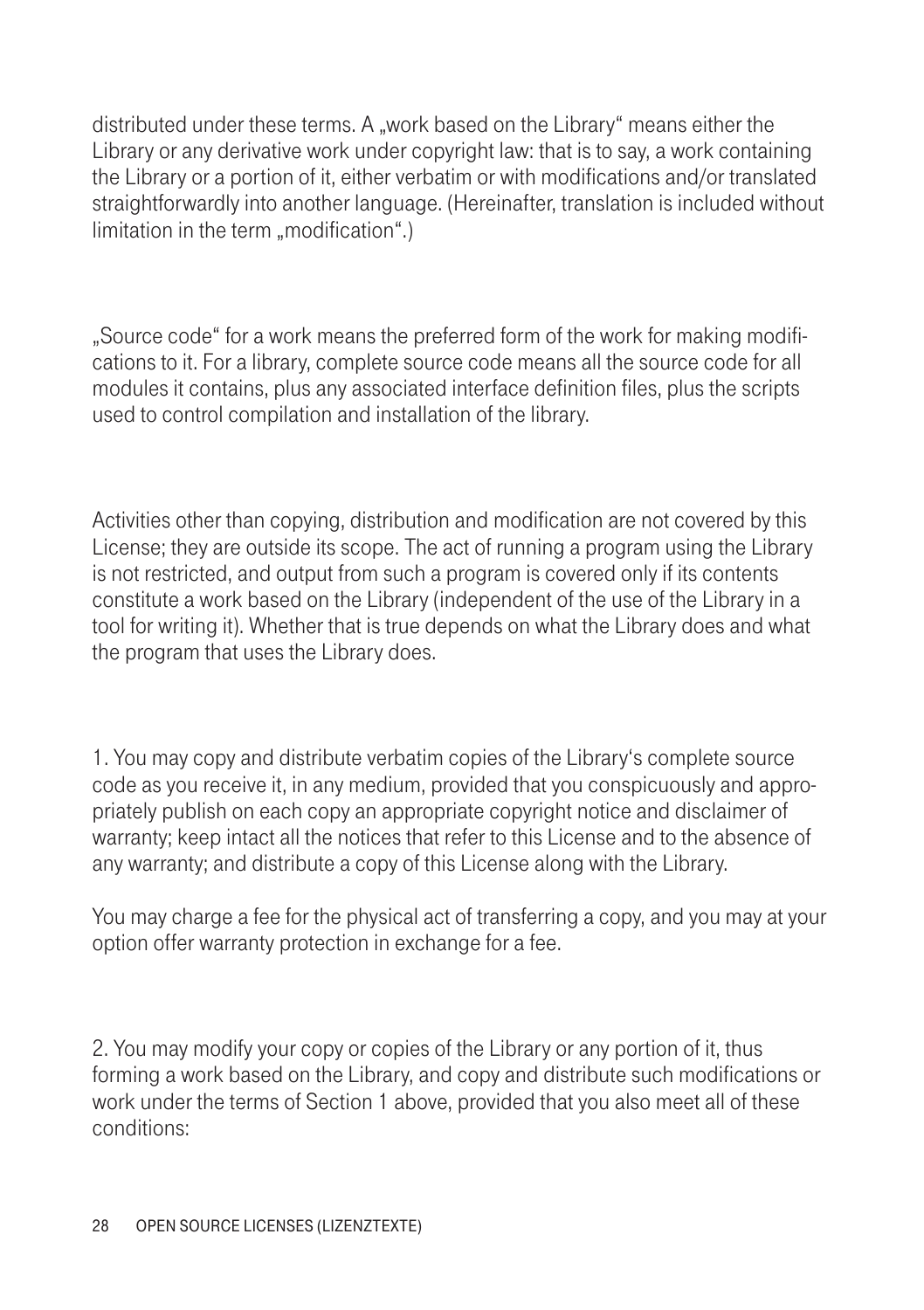a) The modified work must itself be a software library.

b) You must cause the files modified to carry prominent notices stating that you changed the files and the date of any change.

c) You must cause the whole of the work to be licensed at no charge to all third parties under the terms of this License.

d) If a facility in the modified Library refers to a function or a table of data to be supplied by an application program that uses the facility, other than as an argument passed when the facility is invoked, then you must make a good faith effort to ensure that, in the event an application does not supply such function or table, the facility still operates, and performs whatever part of its purpose remains meaningful.

(For example, a function in a library to compute square roots has a purpose that is entirely well-defined independent of the application. Therefore, Subsection 2d requires that any application-supplied function or table used by this function must be optional: if the application does not supply it, the square root function must still compute square roots.)

These requirements apply to the modified work as a whole. If identifiable sections of that work are not derived from the Library, and can be reasonably considered independent and separate works in themselves, then this License, and its terms, do not apply to those sections when you distribute them as separate works. But when you distribute the same sections as part of a whole which is a work based on the Library, the distribution of the whole must be on the terms of this License, whose permissions for other licensees extend to the entire whole, and thus to each and every part regardless of who wrote it.

Thus, it is not the intent of this section to claim rights or contest your rights to work written entirely by you; rather, the intent is to exercise the right to control the distribution of derivative or collective works based on the Library.

In addition, mere aggregation of another work not based on the Library with the Library (or with a work based on the Library) on a volume of a storage or distribution medium does not bring the other work under the scope of this License.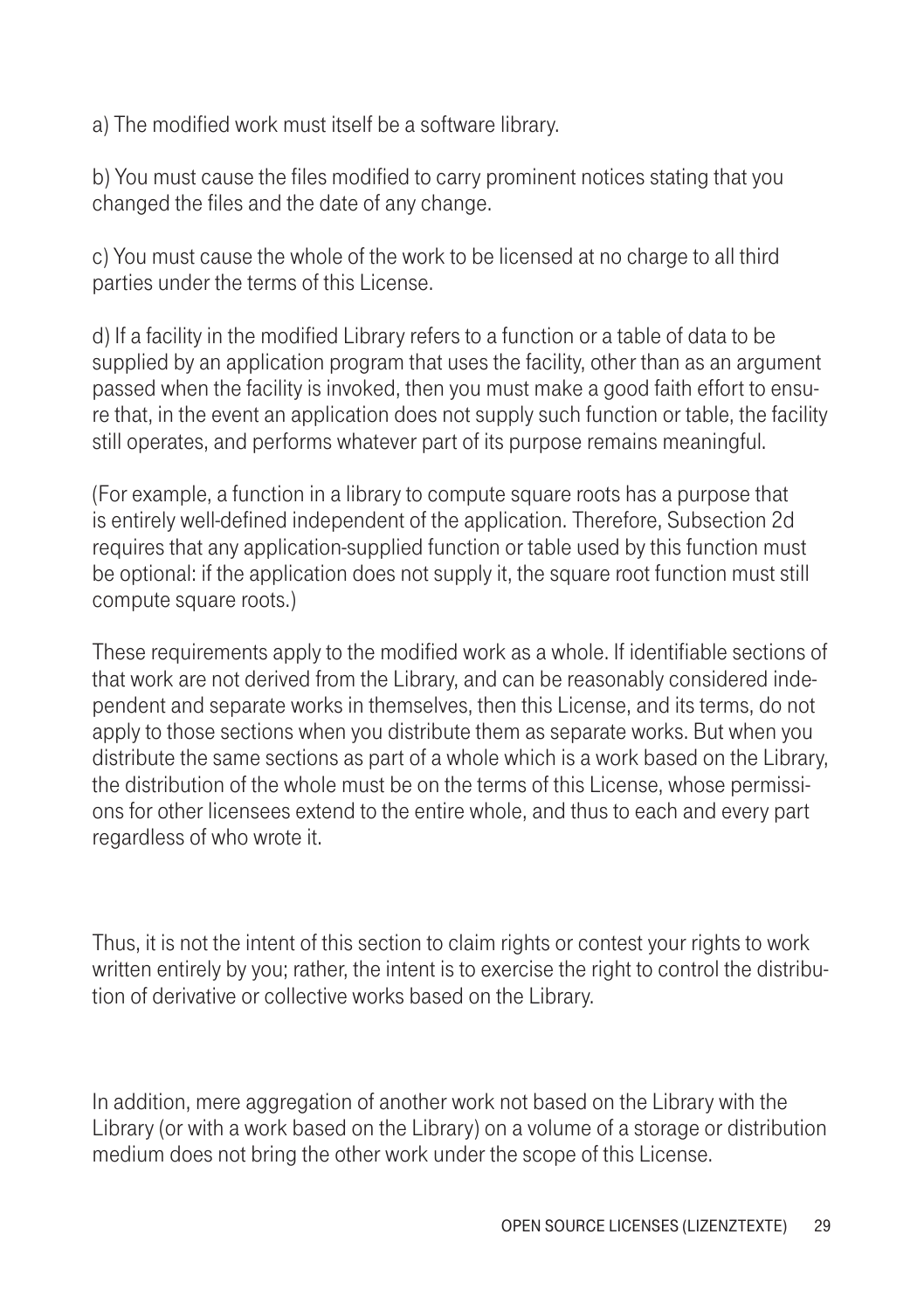3. You may opt to apply the terms of the ordinary GNU General Public License instead of this License to a given copy of the Library. To do this, you must alter all the notices that refer to this License, so that they refer to the ordinary GNU General Public License, version 2, instead of to this License. (If a newer version than version 2 of the ordinary GNU General Public License has appeared, then you can specify that version instead if you wish.) Do not make any other change in these notices.

Once this change is made in a given copy, it is irreversible for that copy, so the ordinary GNU General Public License applies to all subsequent copies and derivative works made from that copy.

This option is useful when you wish to copy part of the code of the Library into a program that is not a library.

4. You may copy and distribute the Library (or a portion or derivative of it, under Section 2) in object code or executable form under the terms of Sections 1 and 2 above provided that you accompany it with the complete corresponding machine-readable source code, which must be distributed under the terms of Sections 1 and 2 above on a medium customarily used for software interchange.

If distribution of object code is made by offering access to copy from a designated place, then offering equivalent access to copy the source code from the same place satisfies the requirement to distribute the source code, even though third parties are not compelled to copy the source along with the object code.

5. A program that contains no derivative of any portion of the Library, but is designed to work with the Library by being compiled or linked with it, is called a "work that uses the Library". Such a work, in isolation, is not a derivative work of the Library, and therefore falls outside the scope of this License.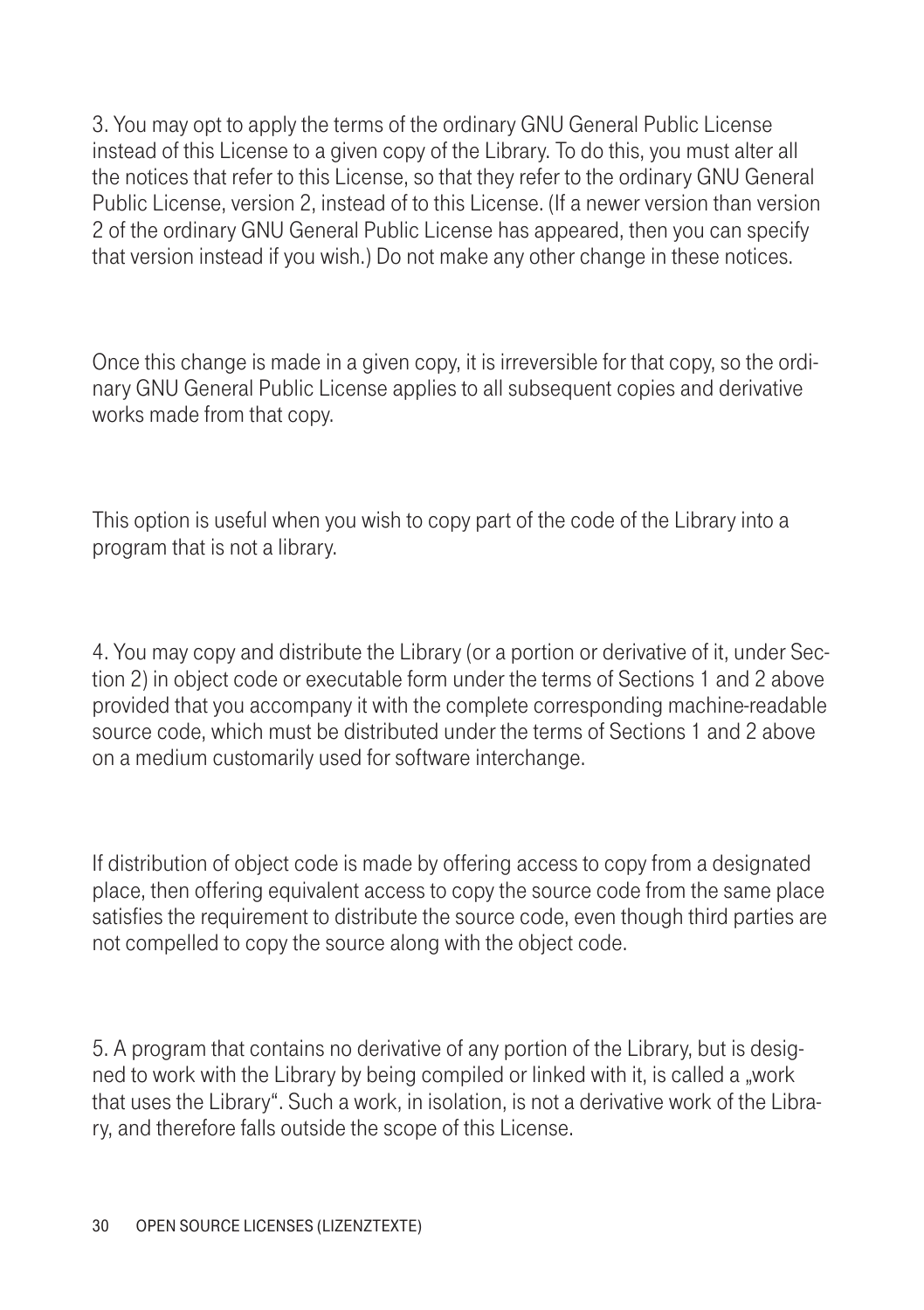However, linking a "work that uses the Library" with the Library creates an executable that is a derivative of the Library (because it contains portions of the Library), rather than a "work that uses the library". The executable is therefore covered by this License. Section 6 states terms for distribution of such executables.

When a "work that uses the Library" uses material from a header file that is part of the Library, the object code for the work may be a derivative work of the Library even though the source code is not. Whether this is true is especially significant if the work can be linked without the Library, or if the work is itself a library. The threshold for this to be true is not precisely defined by law.

If such an object file uses only numerical parameters, data structure layouts and accessors, and small macros and small inline functions (ten lines or less in length), then the use of the object file is unrestricted, regardless of whether it is legally a derivative work. (Executables containing this object code plus portions of the Library will still fall under Section 6.)

Otherwise, if the work is a derivative of the Library, you may distribute the object code for the work under the terms of Section 6. Any executables containing that work also fall under Section 6, whether or not they are linked directly with the Library itself.

6. As an exception to the Sections above, you may also combine or link a "work that uses the Library" with the Library to produce a work containing portions of the Library, and distribute that work under terms of your choice, provided that the terms permit modification of the work for the customer's own use and reverse engineering for debugging such modifications.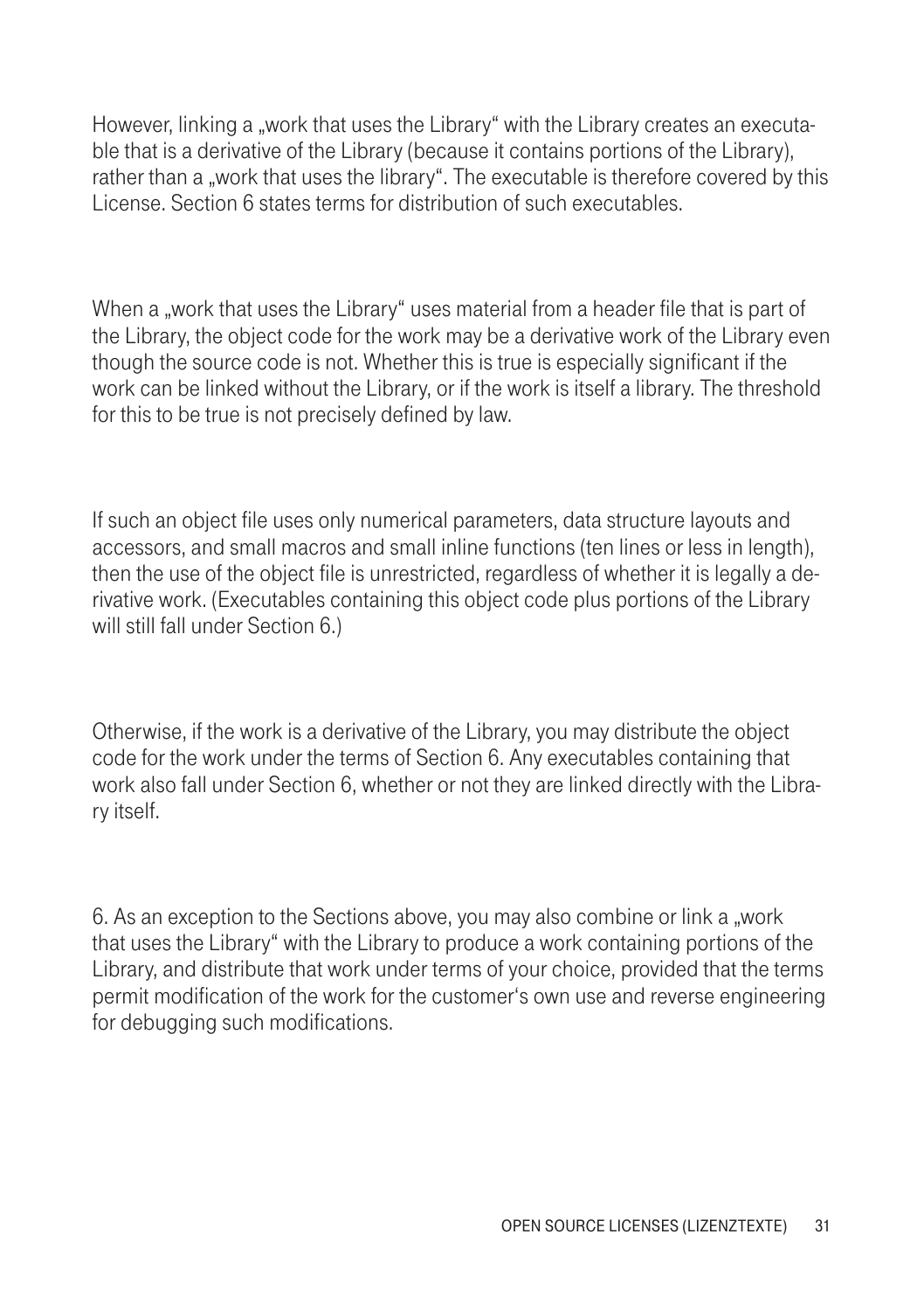You must give prominent notice with each copy of the work that the Library is used in it and that the Library and its use are covered by this License. You must supply a copy of this License. If the work during execution displays copyright notices, you must include the copyright notice for the Library among them, as well as a reference directing the user to the copy of this License. Also, you must do one of these things:

a) Accompany the work with the complete corresponding machine-readable source code for the Library including whatever changes were used in the work (which must be distributed under Sections 1 and 2 above); and, if the work is an executable linked with the Library, with the complete machine-readable "work that uses the Library", as object code and/or source code, so that the user can modify the Library and then relink to produce a modified executable containing the modified Library. (It is understood that the user who changes the contents of definitions files in the Library will not necessarily be able to recompile the application to use the modified definitions.)

b) Use a suitable shared library mechanism for linking with the Library. A suitable mechanism is one that (1) uses at run time a copy of the library already present on the user's computer system, rather than copying library functions into the executable, and (2) will operate properly with a modified version of the library, if the user installs one, as long as the modified version is interface-compatible with the version that the work was made with.

c) Accompany the work with a written offer, valid for at least three vears, to give the same user the materials specified in Subsection 6a, above, for a charge no more than the cost of performing this distribution.

d) If distribution of the work is made by offering access to copy from a designated place, offer equivalent access to copy the above specified materials from the same place.

e) Verify that the user has already received a copy of these materials or that you have already sent this user a copy.

For an executable, the required form of the "work that uses the Library" must include any data and utility programs needed for reproducing the executable from it. However, as a special exception, the materials to be distributed need not include anything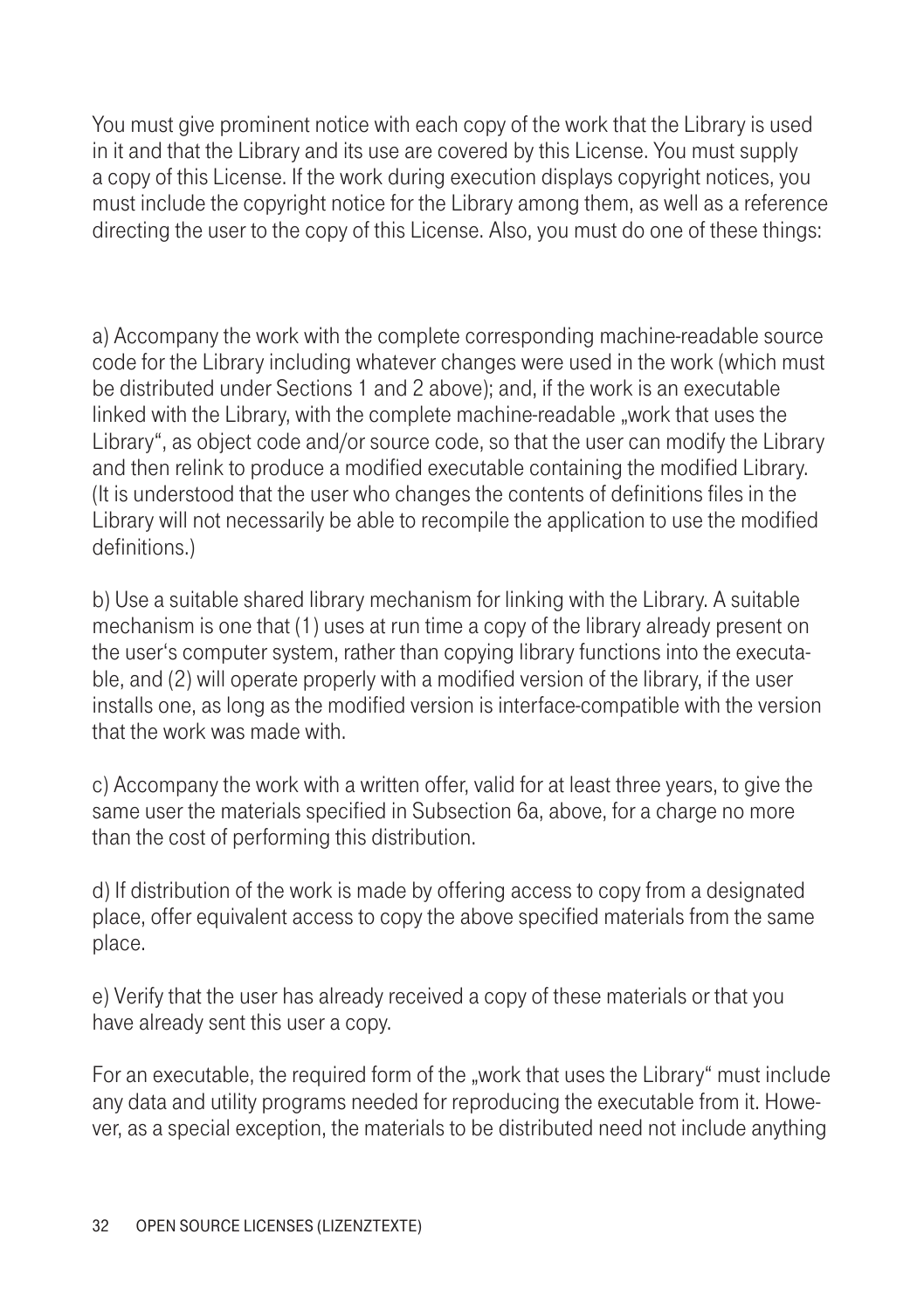that is normally distributed (in either source or binary form) with the major components (compiler, kernel, and so on) of the operating system on which the executable runs, unless that component itself accompanies the executable.

It may happen that this requirement contradicts the license restrictions of other proprietary libraries that do not normally accompany the operating system. Such a contradiction means you cannot use both them and the Library together in an executable that you distribute.

7. You may place library facilities that are a work based on the Library side-by-side in a single library together with other library facilities not covered by this License, and distribute such a combined library, provided that the separate distribution of the work based on the Library and of the other library facilities is otherwise permitted, and provided that you do these two things:

a) Accompany the combined library with a copy of the same work based on the Library, uncombined with any other library facilities. This must be distributed under the terms of the Sections above.

b) Give prominent notice with the combined library of the fact that part of it is a work based on the Library, and explaining where to find the accompanying uncombined form of the same work.

8. You may not copy, modify, sublicense, link with, or distribute the Library except as expressly provided under this License. Any attempt otherwise to copy, modify, sublicense, link with, or distribute the Library is void, and will automatically terminate your rights under this License. However, parties who have received copies, or rights, from you under this License will not have their licenses terminated so long as such parties remain in full compliance.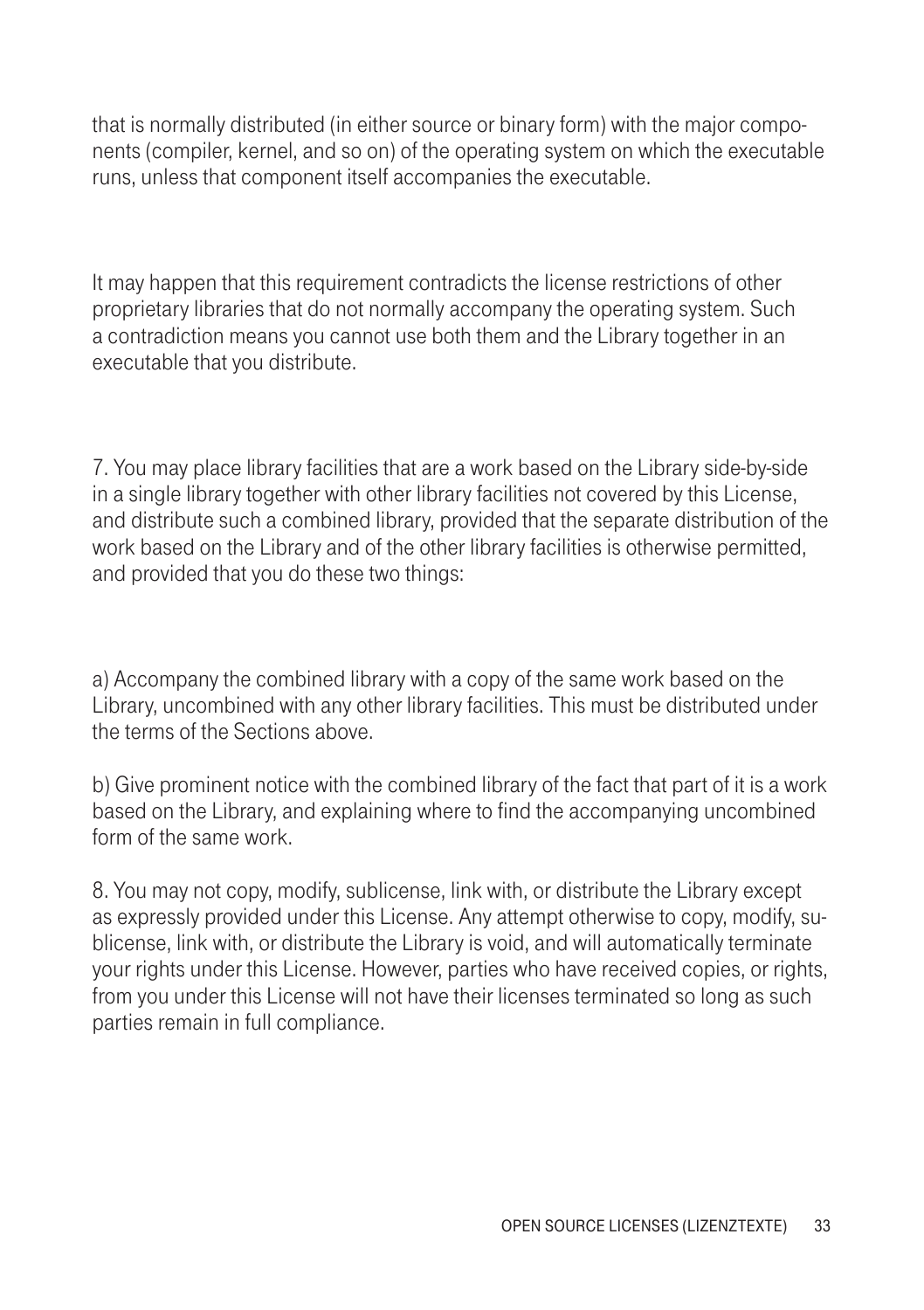9. You are not required to accept this License, since you have not signed it. However, nothing else grants you permission to modify or distribute the Library or its derivative works. These actions are prohibited by law if you do not accept this License. Therefore, by modifying or distributing the Library (or any work based on the Library), you indicate your acceptance of this License to do so, and all its terms and conditions for copying, distributing or modifying the Library or works based on it.

10. Each time you redistribute the Library (or any work based on the Library), the recipient automatically receives a license from the original licensor to copy, distribute, link with or modify the Library subject to these terms and conditions. You may not impose any further restrictions on the recipients' exercise of the rights granted herein. You are not responsible for enforcing compliance by third parties with this License.

11. If, as a consequence of a court judgment or allegation of patent infringement or for any other reason (not limited to patent issues), conditions are imposed on you (whether by court order, agreement or otherwise) that contradict the conditions of this License, they do not excuse you from the conditions of this License. If you cannot distribute so as to satisfy simultaneously your obligations under this License and any other pertinent obligations, then as a consequence you may not distribute the Library at all. For example, if a patent license would not permit royalty-free redistribution of the Library by all those who receive copies directly or indirectly through you, then the only way you could satisfy both it and this License would be to refrain entirely from distribution of the Library.

If any portion of this section is held invalid or unenforceable under any particular circumstance, the balance of the section is intended to apply, and the section as a whole is intended to apply in other circumstances.

It is not the purpose of this section to induce you to infringe any patents or other property right claims or to contest validity of any such claims; this section has the sole purpose of protecting the integrity of the free software distribution system which is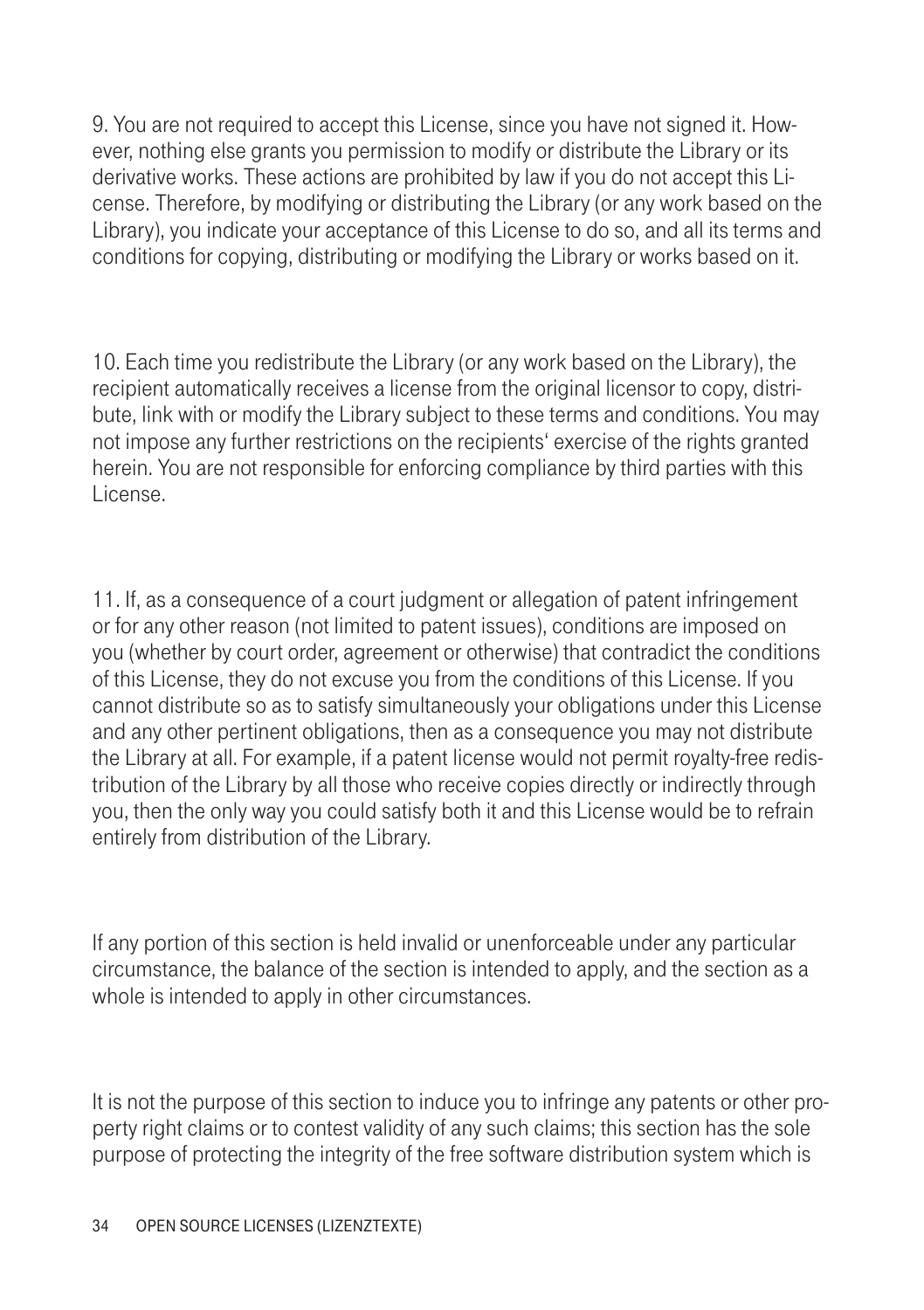implemented by public license practices. Many people have made generous contributions to the wide range of software distributed through that system in reliance on consistent application of that system; it is up to the author/donor to decide if he or she is willing to distribute software through any other system and a licensee cannot impose that choice.

This section is intended to make thoroughly clear what is believed to be a consequence of the rest of this License.

12. If the distribution and/or use of the Library is restricted in certain countries either by patents or by copyrighted interfaces, the original copyright holder who places the Library under this License may add an explicit geographical distribution limitation excluding those countries, so that distribution is permitted only in or among countries not thus excluded. In such case, this License incorporates the limitation as if written in the body of this License.

13. The Free Software Foundation may publish revised and/or new versions of the Lesser General Public License from time to time. Such new versions will be similar in spirit to the present version, but may differ in detail to address new problems or concerns.

Each version is given a distinguishing version number. If the Library specifies a version number of this License which applies to it and "any later version", you have the option of following the terms and conditions either of that version or of any later version published by the Free Software Foundation. If the Library does not specify a license version number, you may choose any version ever published by the Free Software Foundation.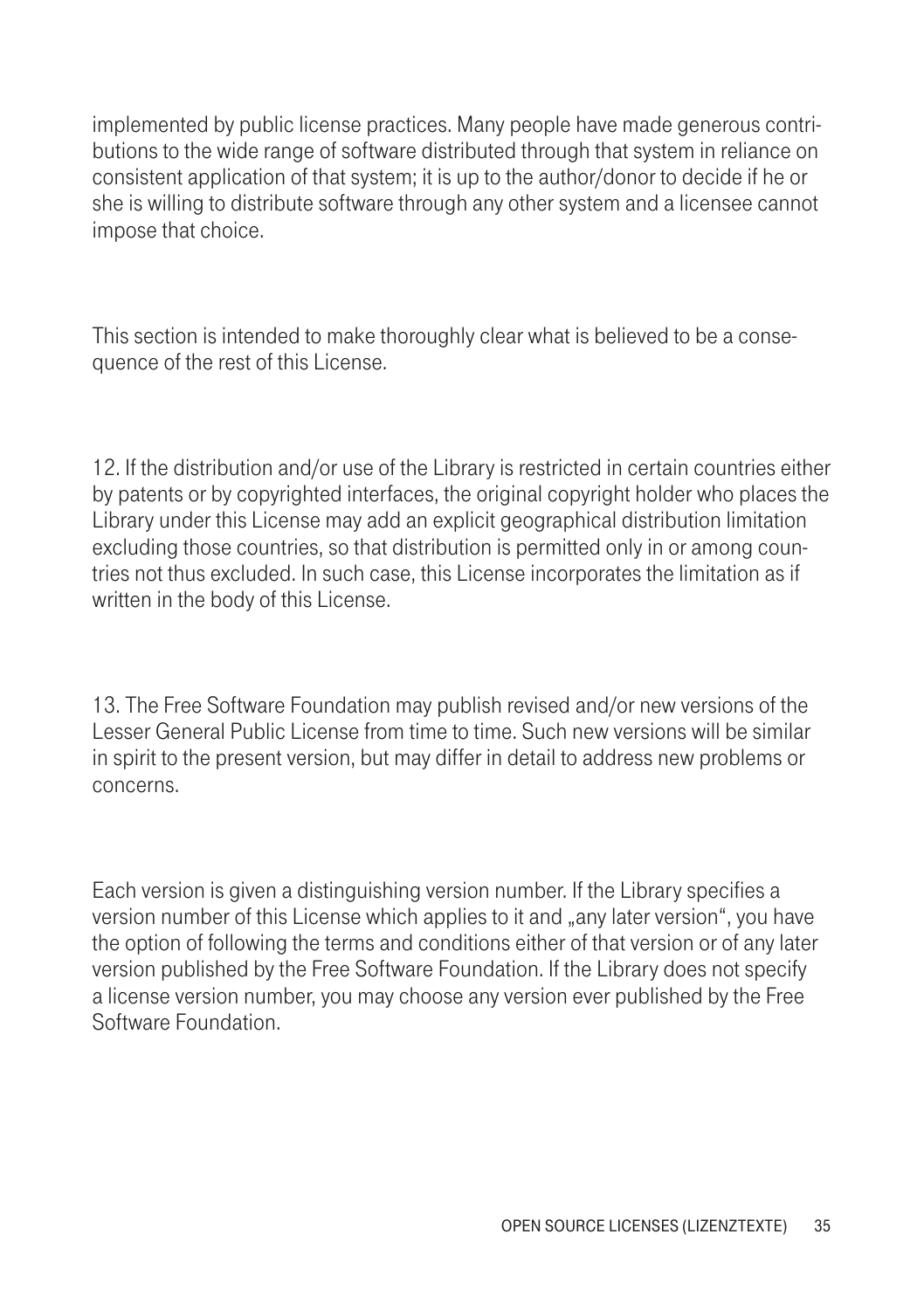14. If you wish to incorporate parts of the Library into other free programs whose distribution conditions are incompatible with these, write to the author to ask for permission. For software which is copyrighted by the Free Software Foundation, write to the Free Software Foundation; we sometimes make exceptions for this. Our decision will be guided by the two goals of preserving the free status of all derivatives of our free software and of promoting the sharing and reuse of software generally.

### NO WARRANTY

15. BECAUSE THE LIBRARY IS LICENSED FREE OF CHARGE, THERE IS NO WAR-RANTY FOR THE LIBRARY, TO THE EXTENT PERMITTED BY APPLICABLE LAW. EXCEPT WHEN OTHERWISE STATED IN WRITING THE COPYRIGHT HOLDERS AND/OR OTHER PARTIES PROVIDE THE LIBRARY "AS IS" WITHOUT WARRANTY OF ANY KIND, EITHER EXPRESSED OR IMPLIED, INCLUDING, BUT NOT LIMITED TO, THE IMPLIED WARRANTIES OF MERCHANTABILITY AND FITNESS FOR A PARTICULAR PURPOSE. THE ENTIRE RISK AS TO THE QUALITY AND PERFOR-MANCE OF THE LIBRARY IS WITH YOU. SHOULD THE LIBRARY PROVE DEFEC-TIVE, YOU ASSUME THE COST OF ALL NECESSARY SERVICING, REPAIR OR CORRECTION.

16. IN NO EVENT UNLESS REQUIRED BY APPLICABLE LAW OR AGREED TO IN WRITING WILL ANY COPYRIGHT HOLDER, OR ANY OTHER PARTY WHO MAY MODIFY AND/OR REDISTRIBUTE THE LIBRARY AS PERMITTED ABOVE, BE LIA-BLE TO YOU FOR DAMAGES, INCLUDING ANY GENERAL, SPECIAL, INCIDENTAL OR CONSEQUENTIAL DAMAGES ARISING OUT OF THE USE OR INABILITY TO USE THE LIBRARY (INCLUDING BUT NOT LIMITED TO LOSS OF DATA OR DATA BEING RENDERED INACCURATE OR LOSSES SUSTAINED BY YOU OR THIRD PARTIES OR A FAILURE OF THE LIBRARY TO OPERATE WITH ANY OTHER SOFT-WARE), EVEN IF SUCH HOLDER OR OTHER PARTY HAS BEEN ADVISED OF THE POSSIBILITY OF SUCH DAMAGES.

# END OF TERMS AND CONDITIONS

How to Apply These Terms to Your New Libraries

If you develop a new library, and you want it to be of the greatest possible use to the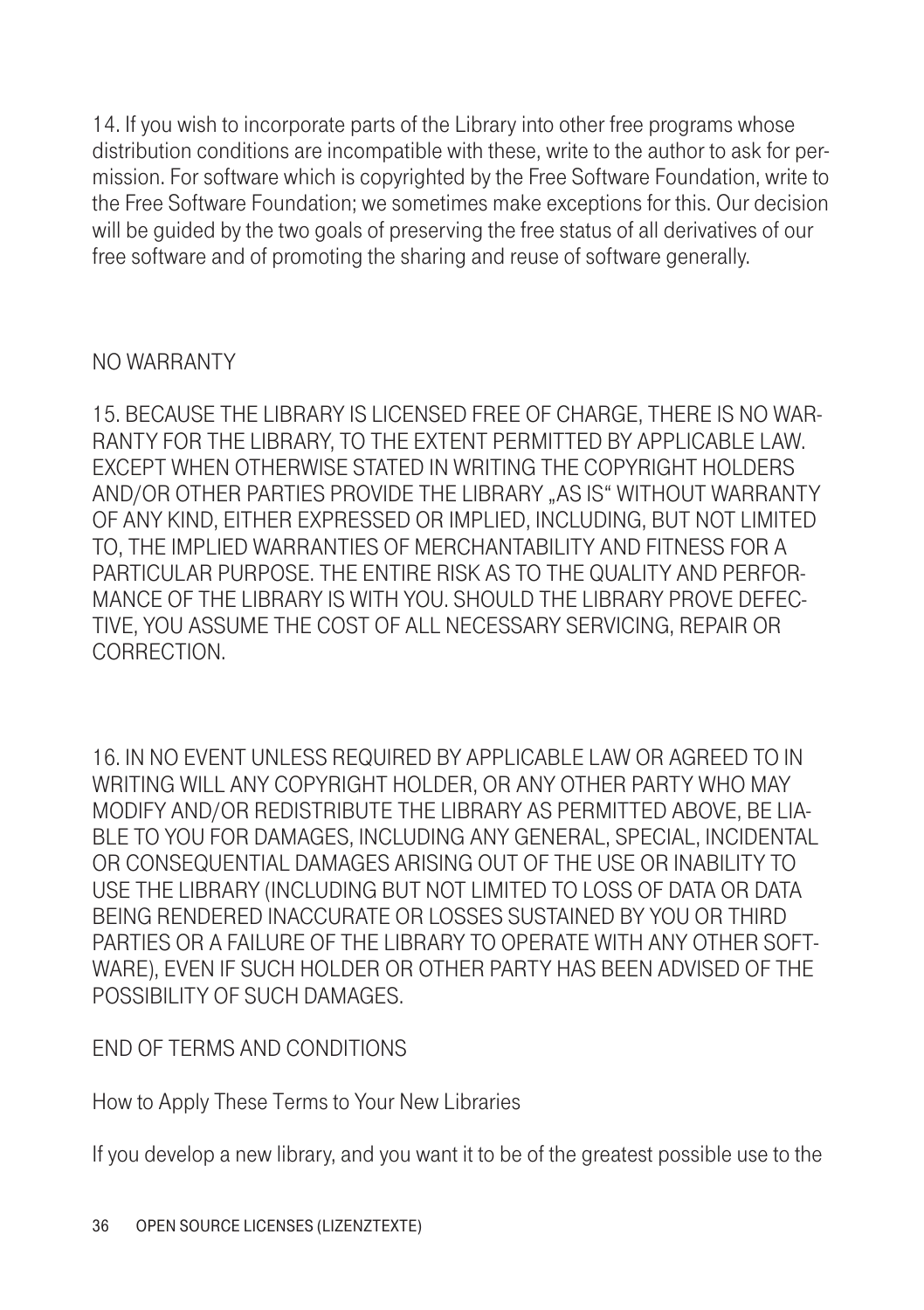public, we recommend making it free software that everyone can redistribute and change. You can do so by permitting redistribution under these terms (or, alternatively, under the terms of the ordinary General Public License).

To apply these terms, attach the following notices to the library. It is safest to attach them to the start of each source file to most effectively convey the exclusion of warranty; and each file should have at least the "copyright" line and a pointer to where the full notice is found.

one line to give the library's name and an idea of what it does.

Copyright (C) year name of author

This library is free software; you can redistribute it and/or

modify it under the terms of the GNU Lesser General Public

License as published by the Free Software Foundation; either

version 2.1 of the License, or (at your option) any later version.

This library is distributed in the hope that it will be useful,

but WITHOUT ANY WARRANTY; without even the implied warranty of MERCHANTABILITY or FITNESS FOR A PARTICULAR PURPOSE. See the GNU Lesser General Public License for more details.

You should have received a copy of the GNU Lesser General Public License along with this library; if not, write to the Free Software Foundation, Inc., 51 Franklin Street, Fifth Floor, Boston, MA 02110-1301 USA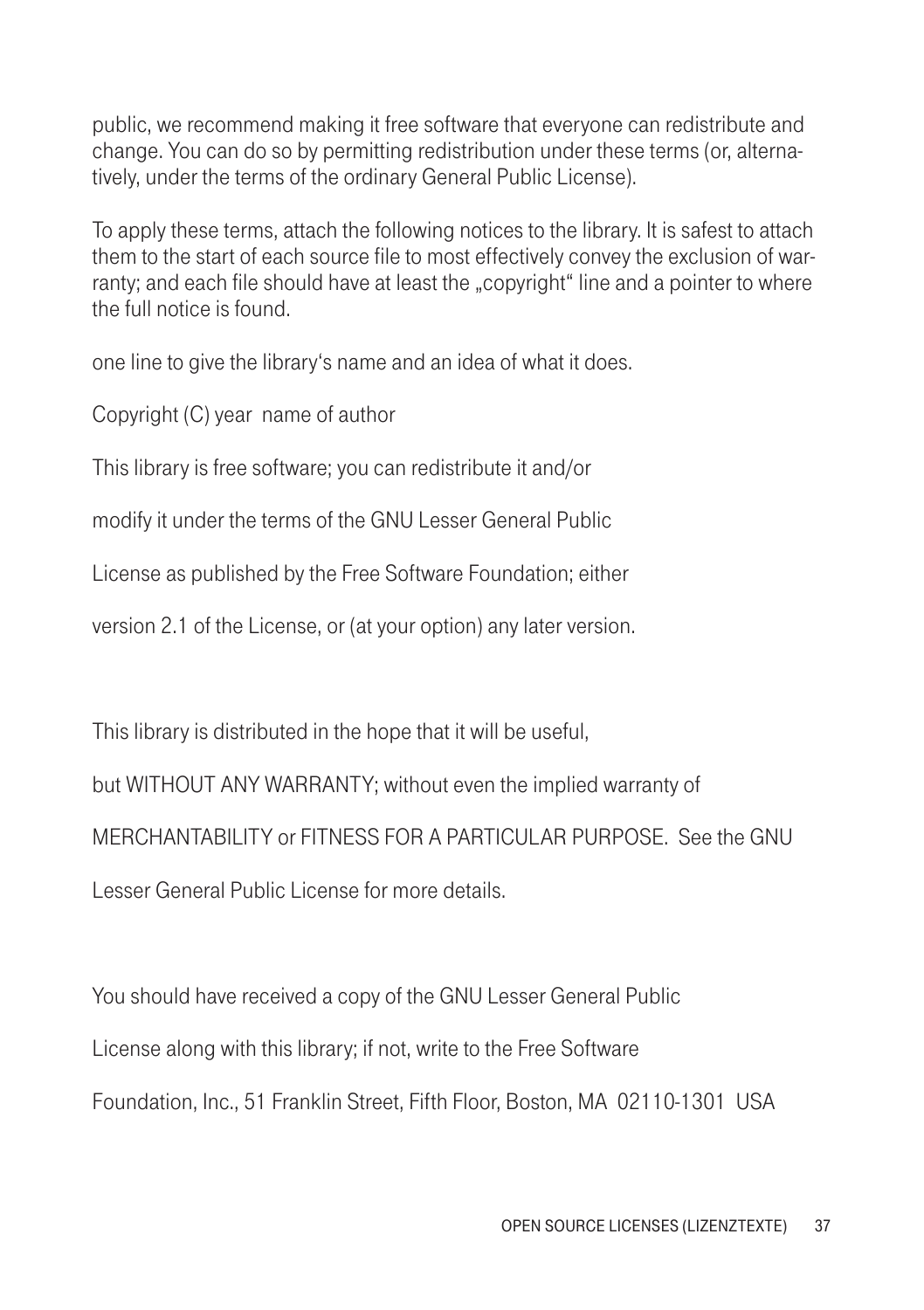Also add information on how to contact you by electronic and paper mail.

You should also get your employer (if you work as a programmer) or your school, if any, to sign a "copyright disclaimer" for the library, if necessary. Here is a sample; alter the names:

Yoyodyne, Inc., hereby disclaims all copyright interest in

the library `Frob' (a library for tweaking knobs) written

by James Random Hacker.

signature of Ty Coon, 1 April 1990

Ty Coon, President of Vice

That's all there is to it!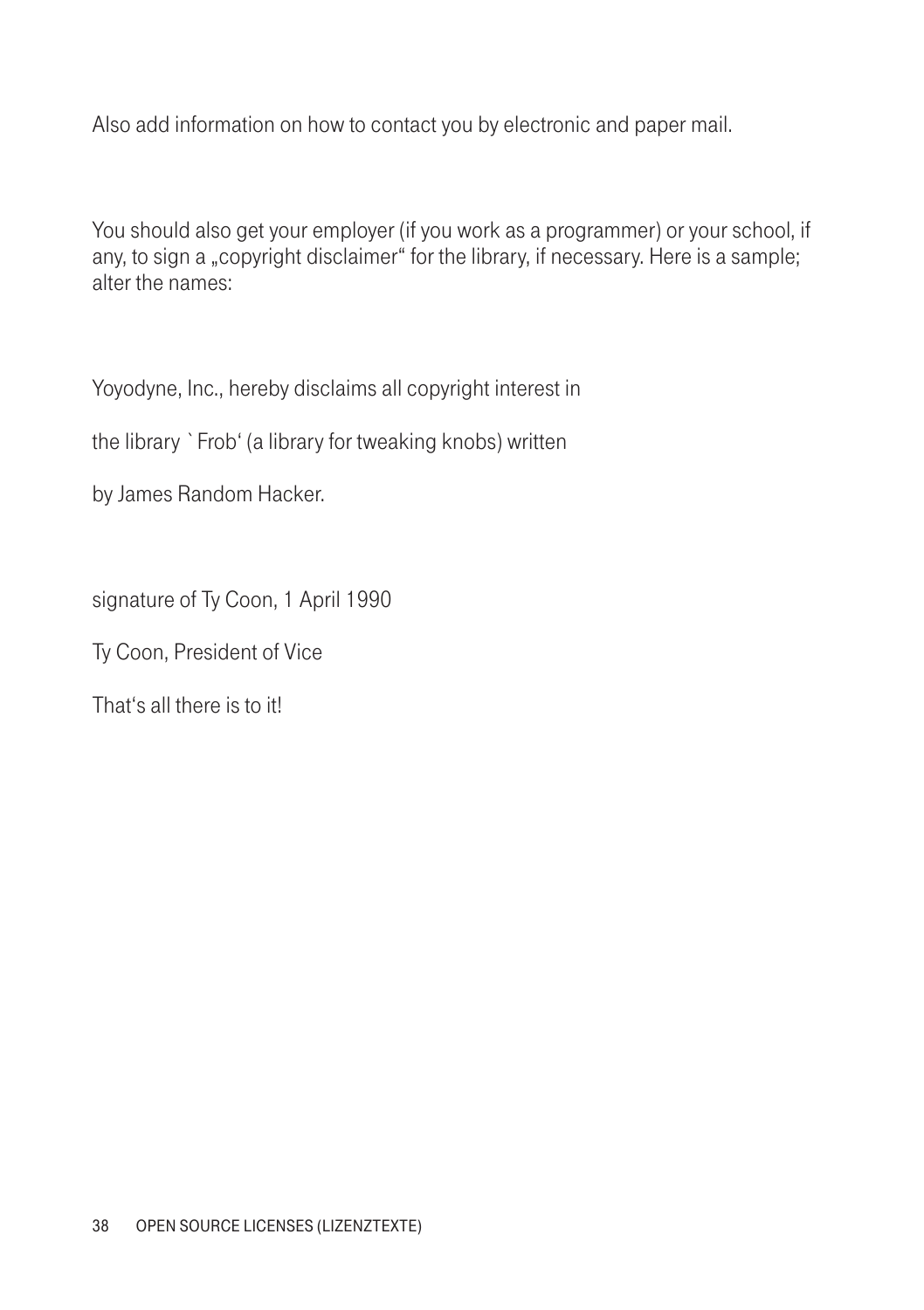## BSD-4

Copyright (c) <year> <owner>. All rights reserved.

Redistribution and use in source and binary forms, with or without modification, are permitted provided that the following conditions are met:

1. Redistributions of source code must retain the above copyright notice, this list of conditions and the following disclaimer.

2. Redistributions in binary form must reproduce the above copyright notice, this list of conditions and the following disclaimer in the documentation and/or other materials provided with the distribution.

3. All advertising materials mentioning features or use of this software must display the following acknowledgement:

This product includes software developed by the organization.

4. Neither the name of the copyright holder nor the names of its contributors may be used to endorse or promote products derived from this software without specific prior written permission.

THIS SOFTWARE IS PROVIDED BY COPYRIGHT HOLDER "AS IS" AND ANY EXPRESS OR IMPLIED WARRANTIES, INCLUDING, BUT NOT LIMITED TO, THE IMPLIED WARRANTIES OF MERCHANTABILITY AND FITNESS FOR A PARTICU-LAR PURPOSE ARE DISCLAIMED. IN NO EVENT SHALL COPYRIGHT HOLDER BE LIABLE FOR ANY DIRECT, INDIRECT, INCIDENTAL, SPECIAL, EXEMPLARY, OR CONSEQUENTIAL DAMAGES (INCLUDING, BUT NOT LIMITED TO, PROCURE-MENT OF SUBSTITUTE GOODS OR SERVICES; LOSS OF USE, DATA, OR PROFITS; OR BUSINESS INTERRUPTION) HOWEVER CAUSED AND ON ANY THEORY OF LIABILITY, WHETHER IN CONTRACT, STRICT LIABILITY, OR TORT (INCLUDING NEGLIGENCE OR OTHERWISE) ARISING IN ANY WAY OUT OF THE USE OF THIS SOFTWARE, EVEN IF ADVISED OF THE POSSIBILITY OF SUCH DAMAGE.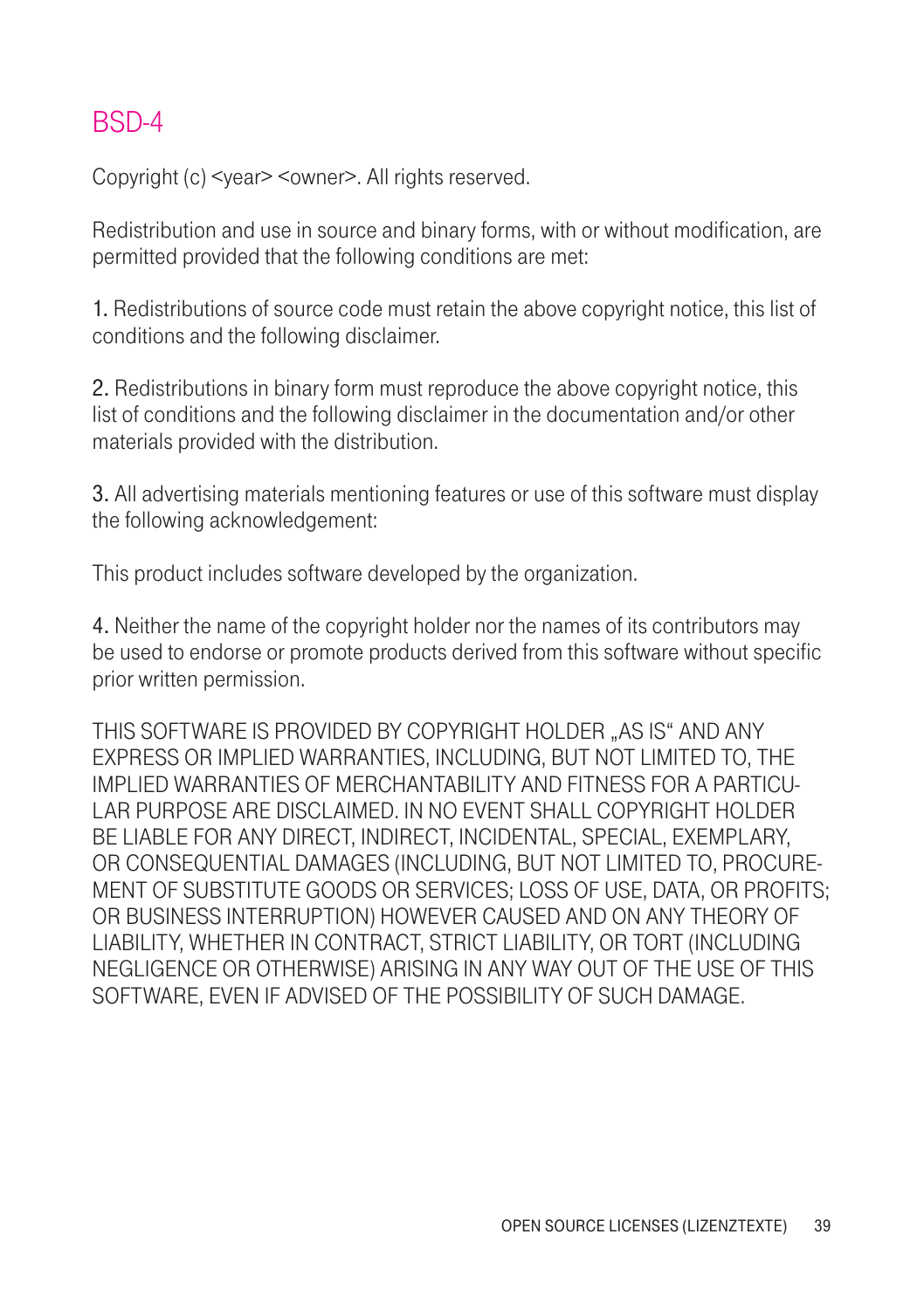# BSD-3

Copyright <YEAR> <COPYRIGHT HOLDER>

Redistribution and use in source and binary forms, with or without modification, are permitted provided that the following conditions are met:

1. Redistributions of source code must retain the above copyright notice, this list of conditions and the following disclaimer.

2. Redistributions in binary form must reproduce the above copyright notice, this list of conditions and the following disclaimer in the documentation and/or other materials provided with the distribution.

3. Neither the name of the copyright holder nor the names of its contributors may be used to endorse or promote products derived from this software without specific prior written permission.

THIS SOFTWARE IS PROVIDED BY THE COPYRIGHT HOLDERS AND CONTRI-BUTORS "AS IS" AND ANY EXPRESS OR IMPLIED WARRANTIES, INCLUDING, BUT NOT LIMITED TO, THE IMPLIED WARRANTIES OF MERCHANTABILITY AND FITNESS FOR A PARTICULAR PURPOSE ARE DISCLAIMED. IN NO EVENT SHALL THE COPYRIGHT HOLDER OR CONTRIBUTORS BE LIABLE FOR ANY DIRECT, INDIRECT, INCIDENTAL, SPECIAL, EXEMPLARY, OR CONSEQUENTIAL DAMAGES (INCLUDING, BUT NOT LIMITED TO, PROCUREMENT OF SUBSTITUTE GOODS OR SERVICES; LOSS OF USE, DATA, OR PROFITS; OR BUSINESS INTERRUPTION) HOWEVER CAUSED AND ON ANY THEORY OF LIABILITY, WHETHER IN CON-TRACT, STRICT LIABILITY, OR TORT (INCLUDING NEGLIGENCE OR OTHERWISE) ARISING IN ANY WAY OUT OF THE USE OF THIS SOFTWARE, EVEN IF ADVISED OF THE POSSIBILITY OF SUCH DAMAGE.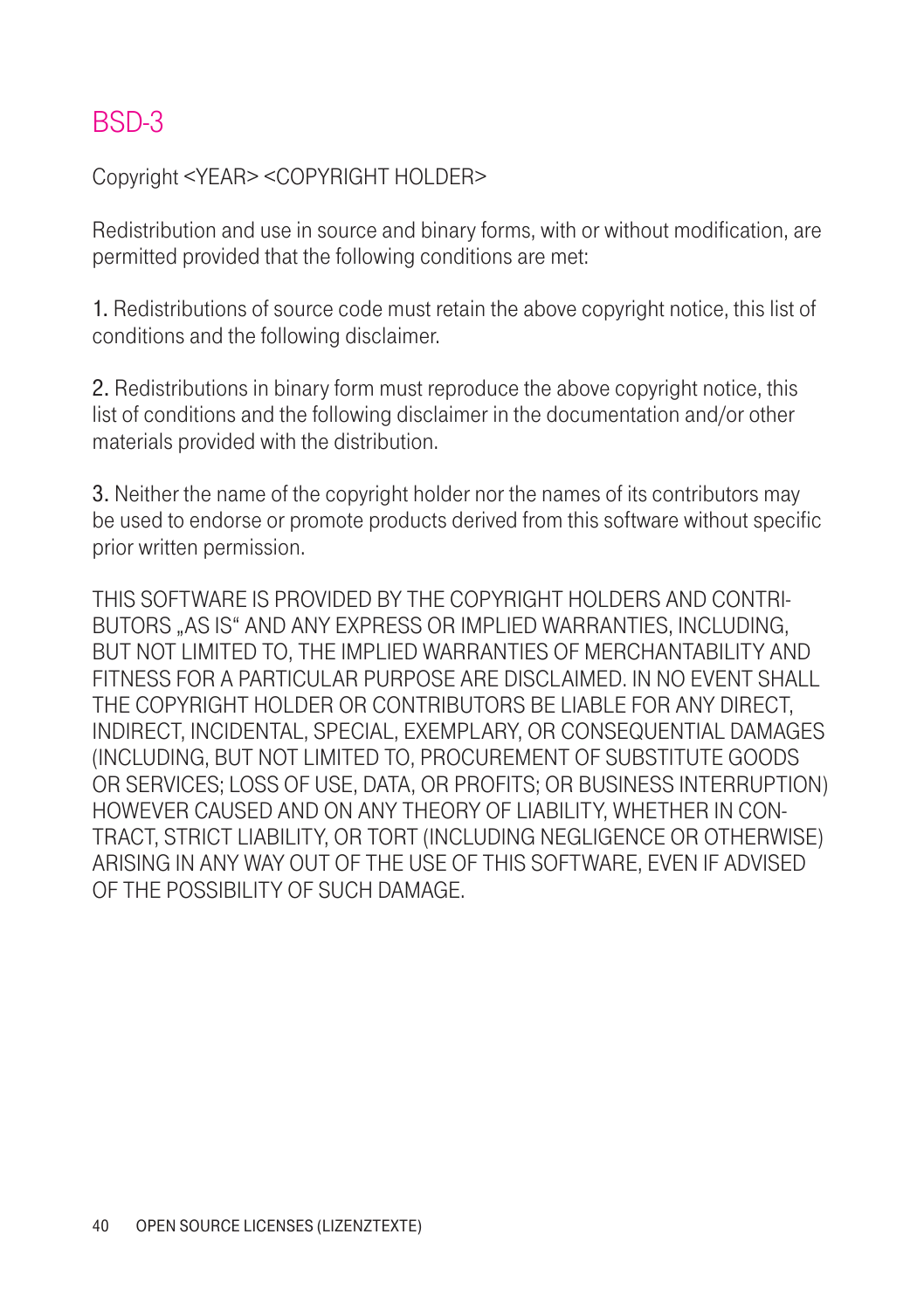# **BSD**

Redistribution and use in source and binary forms, with or without modification, are permitted provided that the following conditions are met:

1. Redistributions of source code must retain the above copyright notice, this list of conditions and the following disclaimer.

2. Redistributions in binary form must reproduce the above copyright notice, this list of conditions and the following disclaimer in the documentation and/or other materials provided with the distribution.

3. The names of the authors may not be used to endorse or promote products derived from this software without specific prior written permission.

THIS SOFTWARE IS PROVIDED ..AS IS" AND WITHOUT ANY EXPRESS OR IM-PLIED WARRANTIES, INCLUDING, WITHOUT LIMITATION, THE IMPLIED WARRAN-TIES OF MERCHANTABILITY AND FITNESS FOR A PARTICULAR PURPOSE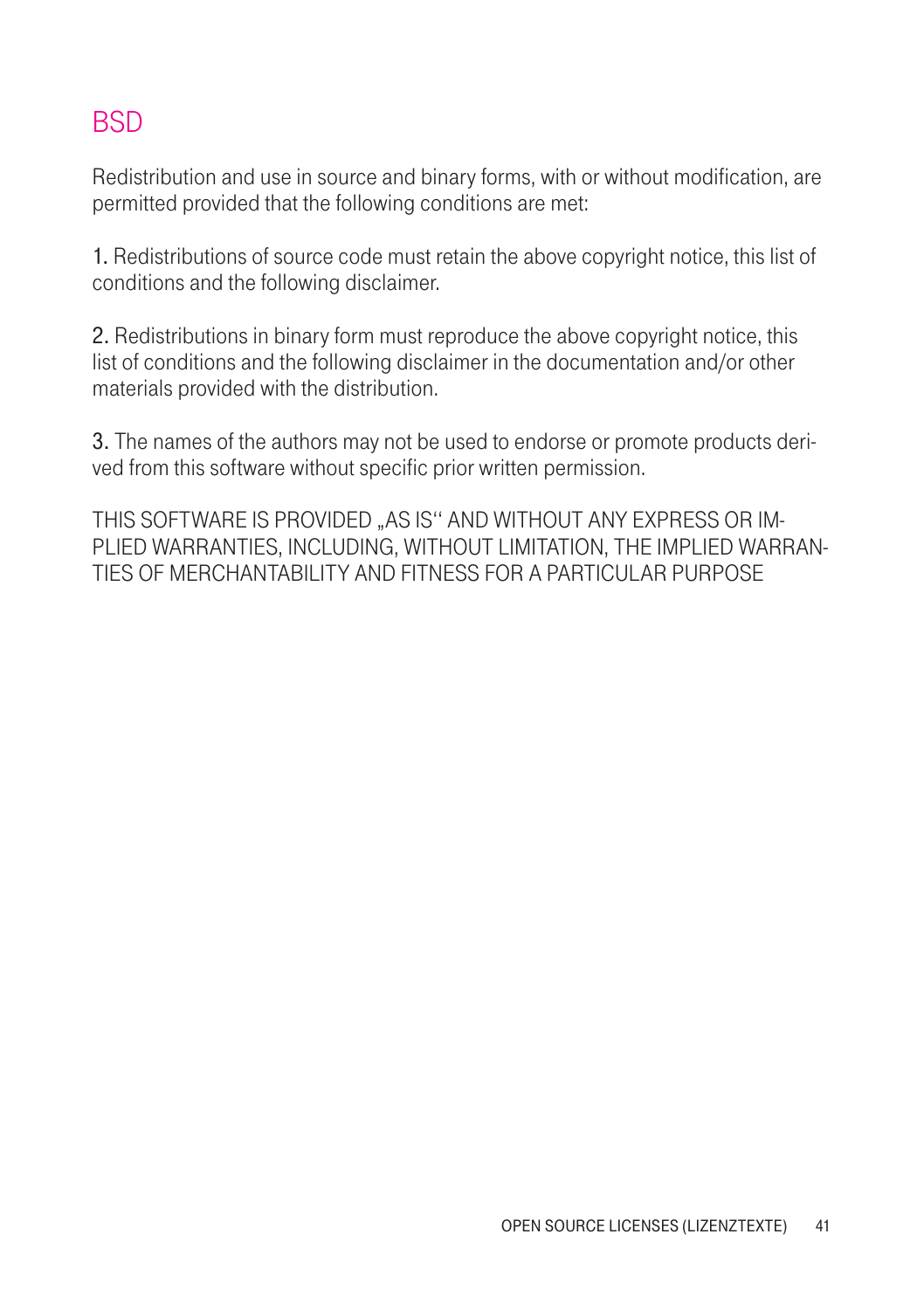### Intel

Intel Corporation

Copyright (c) 2000-2003 Intel Corporation

All rights reserved.

Redistribution and use in source and binary forms, with or without modification, are permitted provided that the following conditions are met:

Redistributions of source code must retain the above copyright notice, this list of conditions and the following disclaimer.

Redistributions in binary form must reproduce the above copyright notice, this list of conditions and the following disclaimer in the documentation and/or other materials provided with the distribution.

Neither name of Intel Corporation nor the names of its contributors may be used to endorse or promote products derived from this software without specific prior written permission.

THIS SOFTWARE IS PROVIDED BY THE COPYRIGHT HOLDERS AND CONTRI-BUTORS ..AS IS" AND ANY EXPRESS OR IMPLIED WARRANTIES, INCLUDING, BUT NOT LIMITED TO, THE IMPLIED WARRANTIES OF MERCHANTABILITY AND FITNESS FOR A PARTICULAR PURPOSE ARE DISCLAIMED. IN NO EVENT SHALL INTEL OR CONTRIBUTORS BE LIABLE FOR ANY DIRECT, INDIRECT, INCIDENTAL, SPECIAL, EXEMPLARY, OR CONSEQUENTIAL DAMAGES (INCLUDING, BUT NOT LIMITED TO, PROCUREMENT OF SUBSTITUTE GOODS OR SERVICES; LOSS OF USE, DATA, OR PROFITS; OR BUSINESS INTERRUPTION) HOWEVER CAUSED AND ON ANY THEORY OF LIABILITY, WHETHER IN CONTRACT, STRICT LIABILI-TY, OR TORT (INCLUDING NEGLIGENCE OR OTHERWISE) ARISING IN ANY WAY OUT OF THE USE OF THIS SOFTWARE, EVEN IF ADVISED OF THE POSSIBILITY OF SUCH DAMAGE.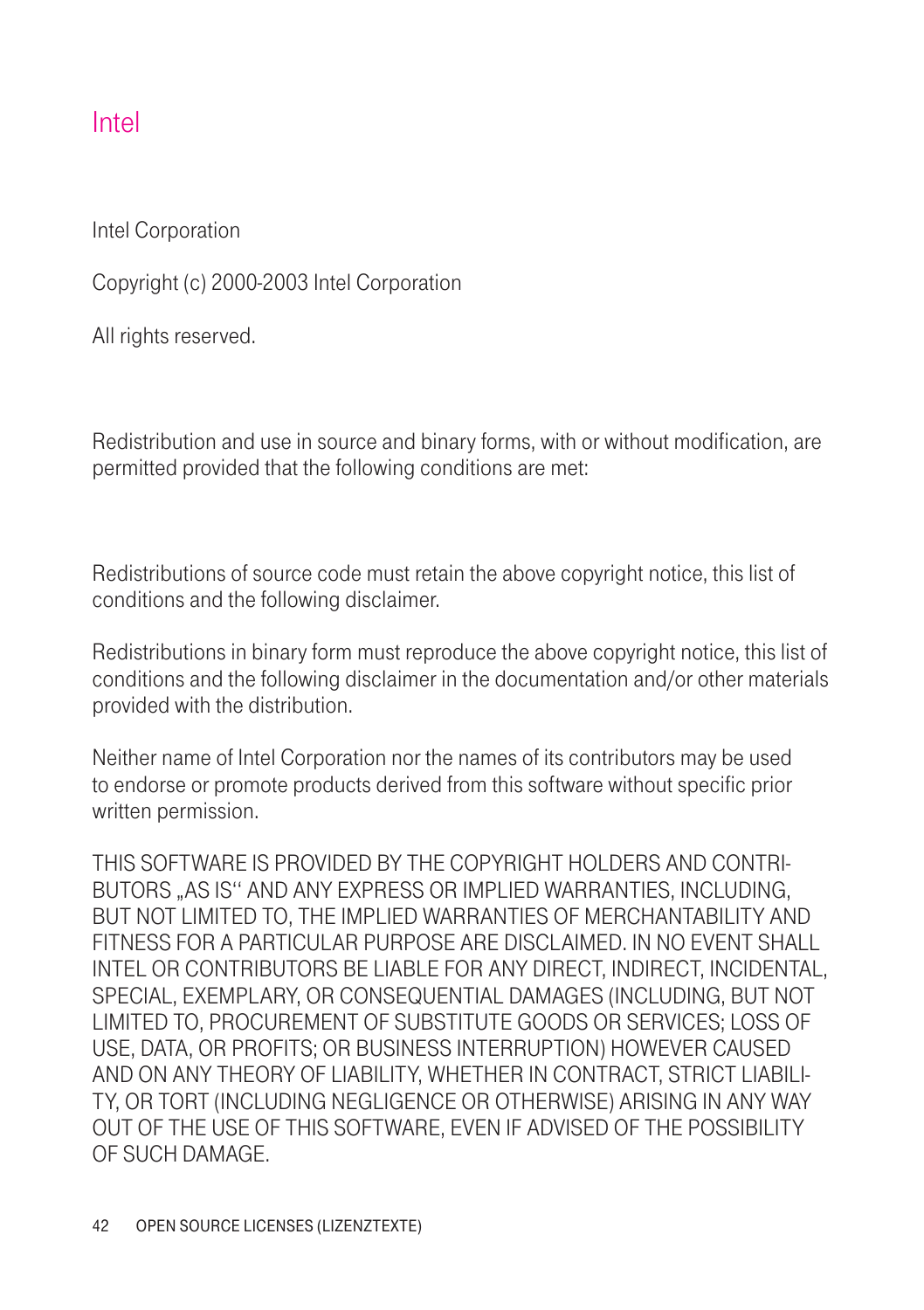# ZLIB

#### **ZLIB LICENSE**

(C) 1995-2004 Jean-loup Gailly and Mark Adler

This software is provided , as-is', without any express or implied warranty. In no event will the authors be held liable for any damages arising from the use of this software.

Permission is granted to anyone to use this software for any purpose, including commercial applications, and to alter it and redistribute it freely, subject to the following restrictions:

1. The origin of this software must not be misrepresented; you must not claim that you wrote the original software. If you use this software in a product, an acknowledgment in the product documentation would be appreciated but is not required.

2. Altered source versions must be plainly marked as such, and must not be misrepresented as being the original software.

3. This notice may not be removed or altered from any source distribution.

Jean-loup Gailly Mark Adler

jloup@gzip.org madler@alumni.caltech.ed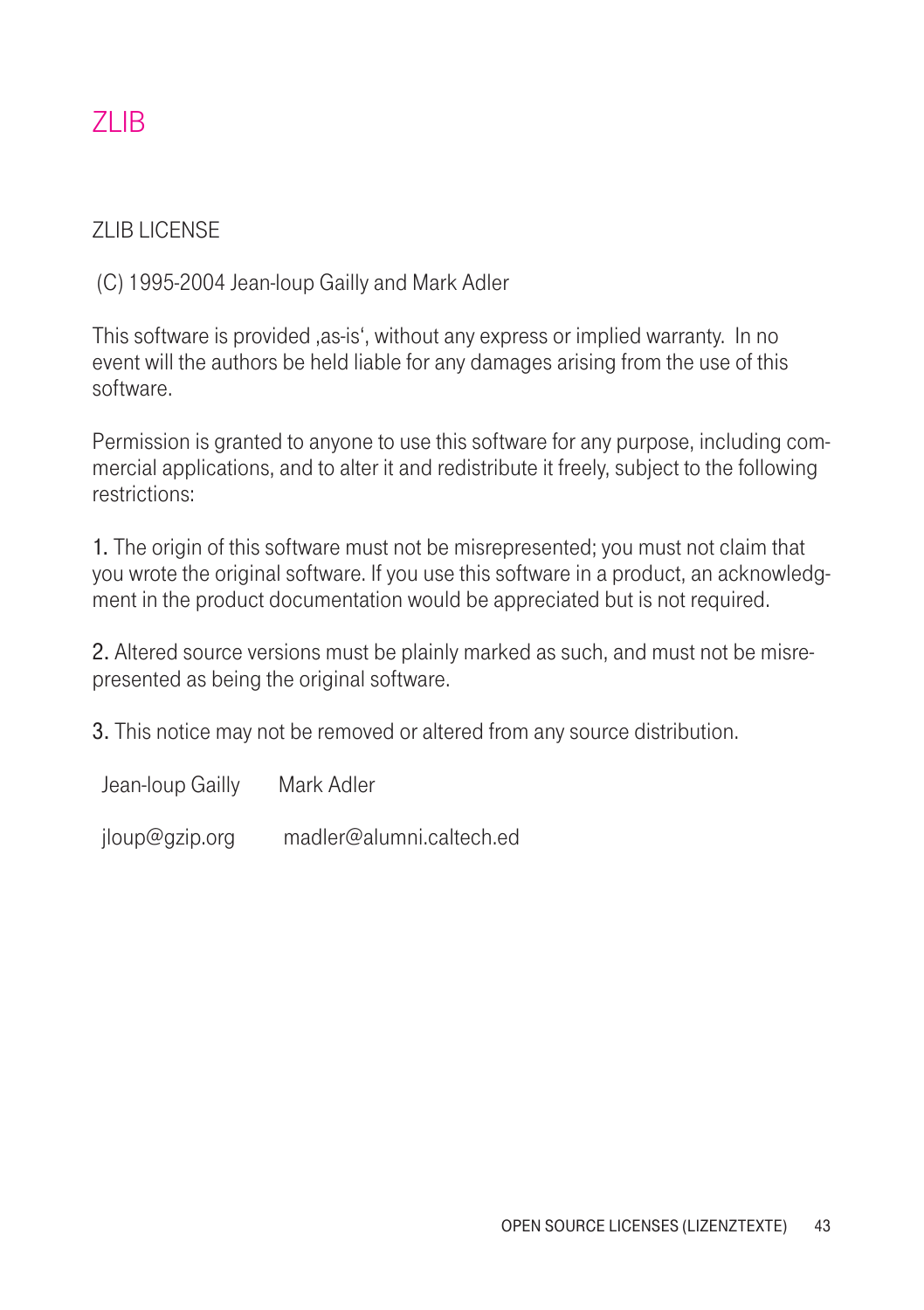### MIT

Copyright (c) <year> <copyright holders>

Permission is hereby granted, free of charge, to any person obtaining a copy of this software and associated documentation files (the "Software"), to deal in the Software without restriction, including without limitation the rights to use, copy, modify, merge, publish, distribute, sublicense, and/or sell copies of the Software, and to permit persons to whom the Software is furnished to do so, subject to the following conditions:

The above copyright notice and this permission notice shall be included in all copies or substantial portions of the Software.

THE SOFTWARE IS PROVIDED ..AS IS", WITHOUT WARRANTY OF ANY KIND. EXPRESS OR IMPLIED, INCLUDING BUT NOT LIMITED TO THE WARRANTIES OF MERCHANTABILITY, FITNESS FOR A PARTICULAR PURPOSE AND NONINF-RINGEMENT. IN NO EVENT SHALL THE AUTHORS OR COPYRIGHT HOLDERS BE LIABLE FOR ANY CLAIM, DAMAGES OR OTHER LIABILITY, WHETHER IN AN ACTION OF CONTRACT, TORT OR OTHERWISE, ARISING FROM, OUT OF OR IN CONNECTION WITH THE SOFTWARE OR THE USE OR OTHER DEALINGS IN THE **SOFTWARE**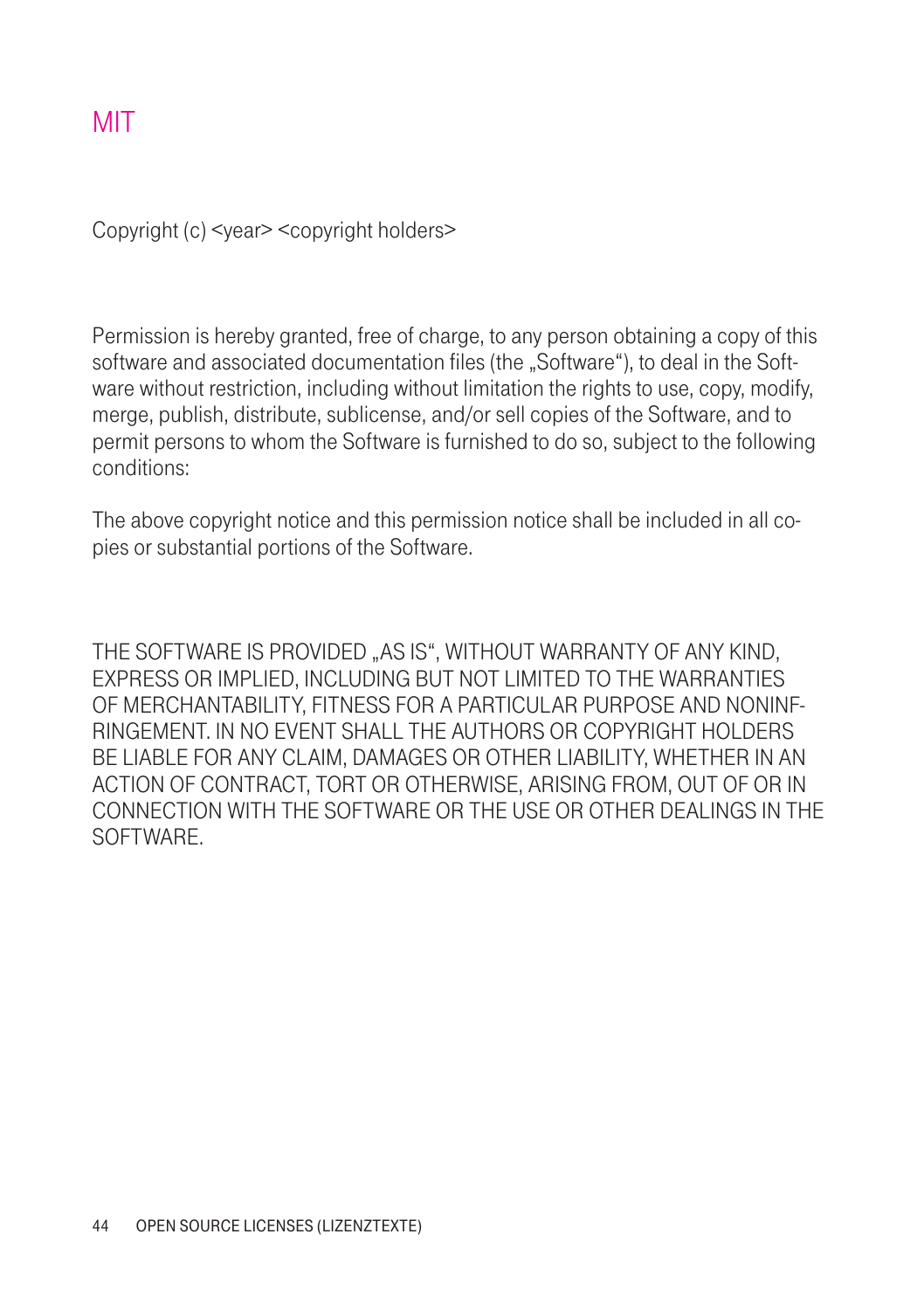### Texas Instruments

Copyright (c) 2006 - 2007 Texas Instruments Incorporated

#### ALL RIGHTS RESERVED

Permission is hereby granted to licensees of Texas Instruments

Incorporated (TI) products to use this computer program for the sole purpose of implementing a licensee product based on TI products.

No other rights to reproduce, use, or disseminate this computer program, whether in part or in whole, are granted.

TI makes no representation or warranties with respect to the performance of this computer program, and specifically disclaims any responsibility for any damages, special or consequential, connected with the use of this program.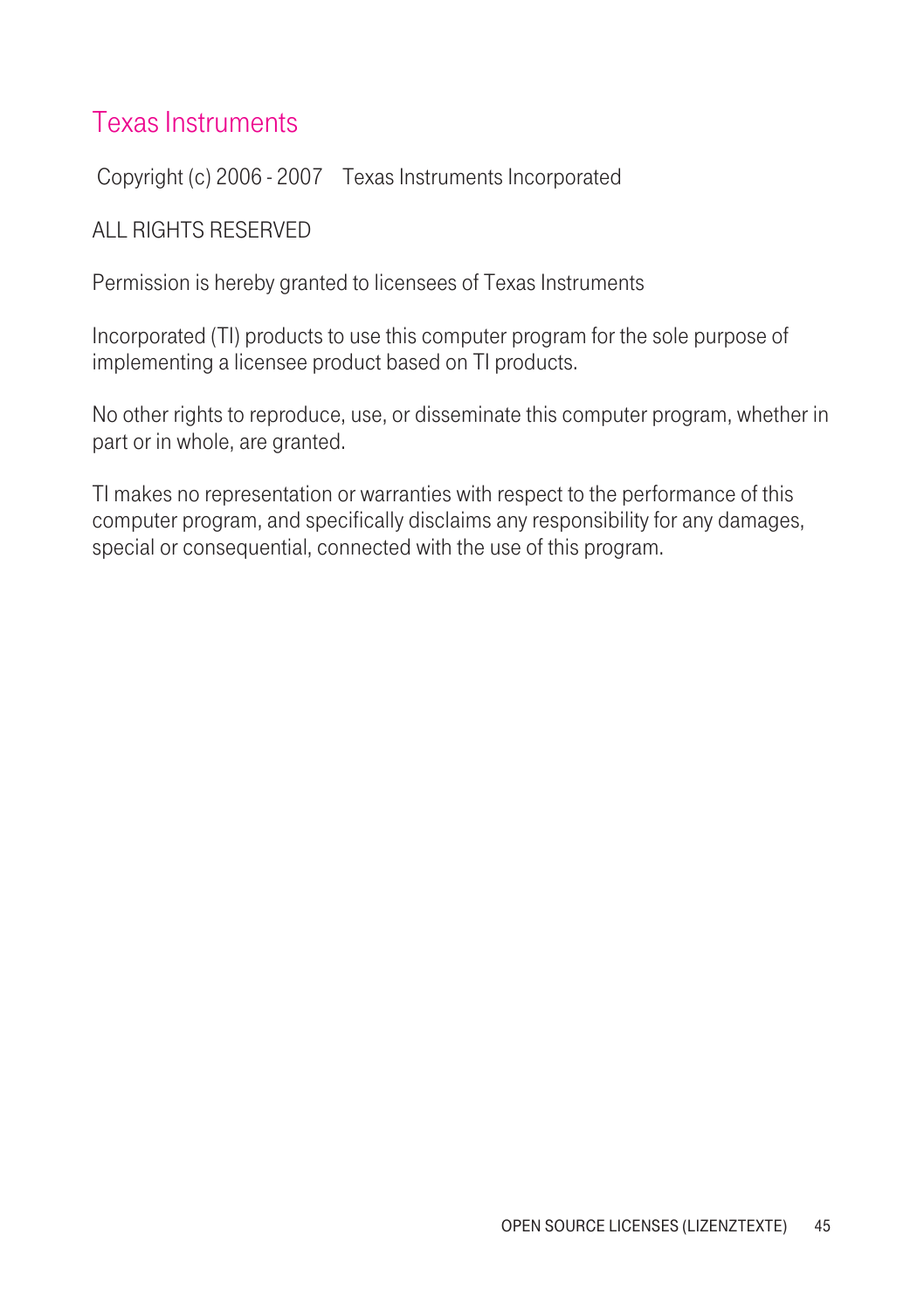## APSL-2.0

Version 2.0 - August 6, 2003

Please read this License carefully before downloading this software. By downloading or using this software, you are agreeing to be bound by the terms of this License. If you do not or cannot agree to the terms of this License, please do not download or use the software.

1. General; Definitions. This License applies to any program or other work which Apple Computer, Inc. ("Apple") makes publicly available and which contains a notice placed by Apple identifying such program or work as "Original Code" and stating that it is subject to the terms of this Apple Public Source License version 2.0 (..License"). As used in this License:

1.1 "Applicable Patent Rights" mean: (a) in the case where Apple is the grantor of rights, (i) claims of patents that are now or hereafter acquired, owned by or assigned to Apple and (ii) that cover subject matter contained in the Original Code, but only to the extent necessary to use, reproduce and/or distribute the Original Code without infringement; and (b) in the case where You are the grantor of rights, (i) claims of patents that are now or hereafter acquired, owned by or assigned to You and (ii) that cover subject matter in Your Modifications, taken alone or in combination with Original Code.

1.2 . Contributor "means any person or entity that creates or contributes to the creation of Modifications.

1.3 "Covered Code" means the Original Code, Modifications, the combination of Original Code and any Modifications, and/or any respective portions thereof.

1.4 "Externally Deploy" means: (a) to sublicense, distribute or otherwise make Covered Code available, directly or indirectly, to anyone other than You; and/or (b) to use Covered Code, alone or as part of a Larger Work, in any way to provide a service, including but not limited to delivery of content, through electronic communication with a client other than You.

1.5 "Larger Work" means a work which combines Covered Code or portions thereof with code not governed by the terms of this License.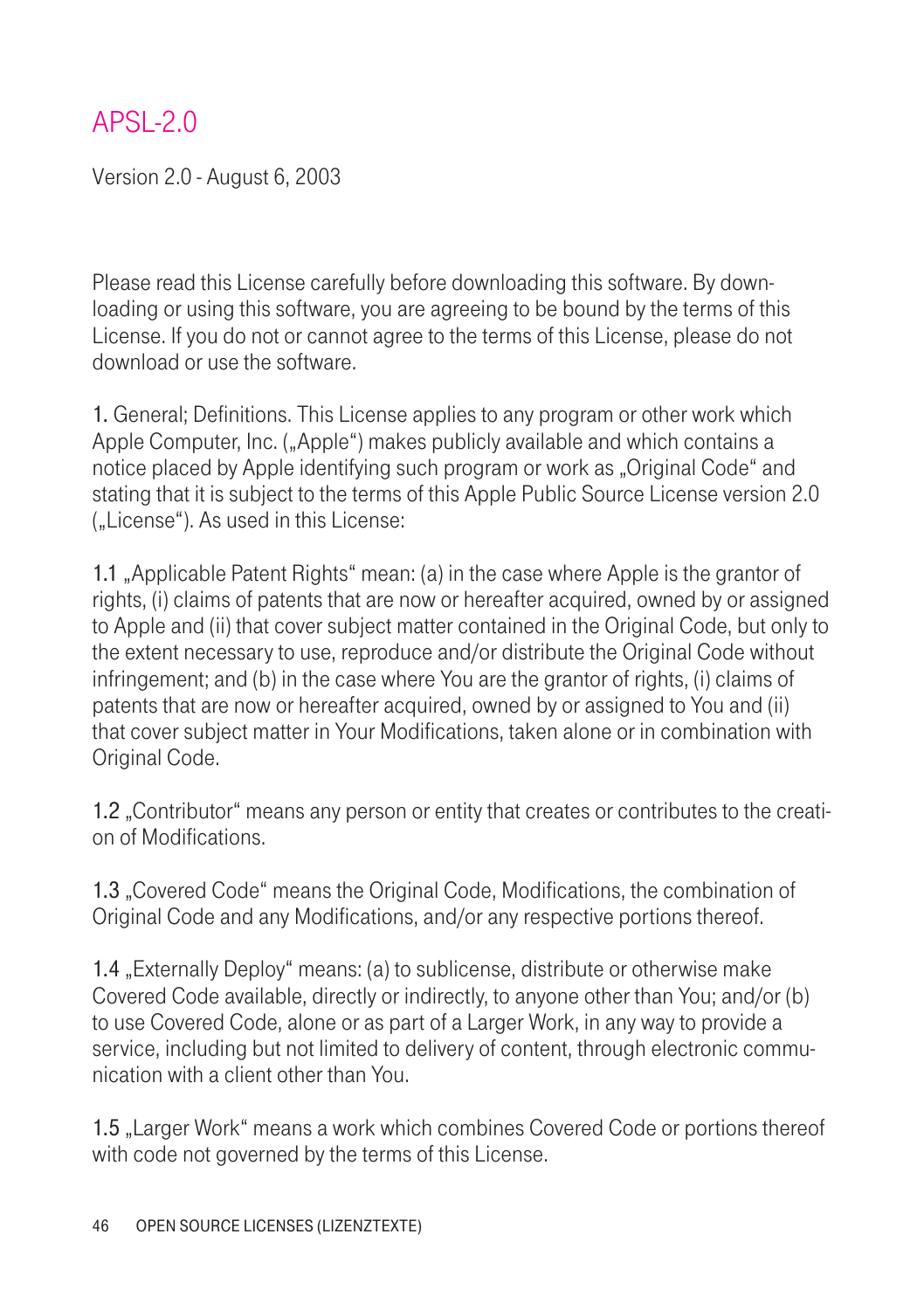1.6 .Modifications" mean any addition to, deletion from, and/or change to, the substance and/or structure of the Original Code, any previous Modifications, the combination of Original Code and any previous Modifications, and/or any respective portions thereof. When code is released as a series of files, a Modification is: (a) any addition to or deletion from the contents of a file containing Covered Code;and/ or (b) any new file or other representation of computer program statements that contains any part of Covered Code.

1.7 "Original Code" means (a) the Source Code of a program or other work as originally made available by Apple under this License, including the Source Code of any updates or upgrades to such programs or works made available by Apple under this License, and that has been expressly identified by Apple as such in the header file(s) of such work; and (b) the object code compiled from such Source Code and originally made available by Apple under this License.

1.8 "Source Code" means the human readable form of a program or other work that is suitable for making modifications to it, including all modules it contains, plus any associated interface definition files, scripts used to control compilation and installation of an executable (object code).

1.9 "You" or "Your" means an individual or a legal entity exercising rights under this License. For legal entities, "You" or "Your" includes any entity which controls, is controlled by, or is under common control with, You, where "control" means (a) the power, direct or indirect, to cause the direction or management of such entity, whether by contract or otherwise, or (b) ownership of fifty percent (50%) or more of the outstanding shares or beneficial ownership of such entity.

2. Permitted Uses; Conditions & Restrictions. Subject to the terms and conditions of this License, Apple hereby grants You, effective on the date You accept this License and download the Original Code, a world-wide, royalty-free, non-exclusive license, to the extent of Apple's Applicable Patent Rights and copyrights covering the Original-Code, to do the following:

2.1 Unmodified Code. You may use, reproduce, display, perform, internally distribute within Your organization, and Externally Deploy verbatim, unmodified copies of the Original Code, for commercial or non-commercial purposes, provided that in each instance:

(a) You must retain and reproduce in all copies of Original Code the copyright and other proprietary notices and disclaimers of Apple as they appear in the Original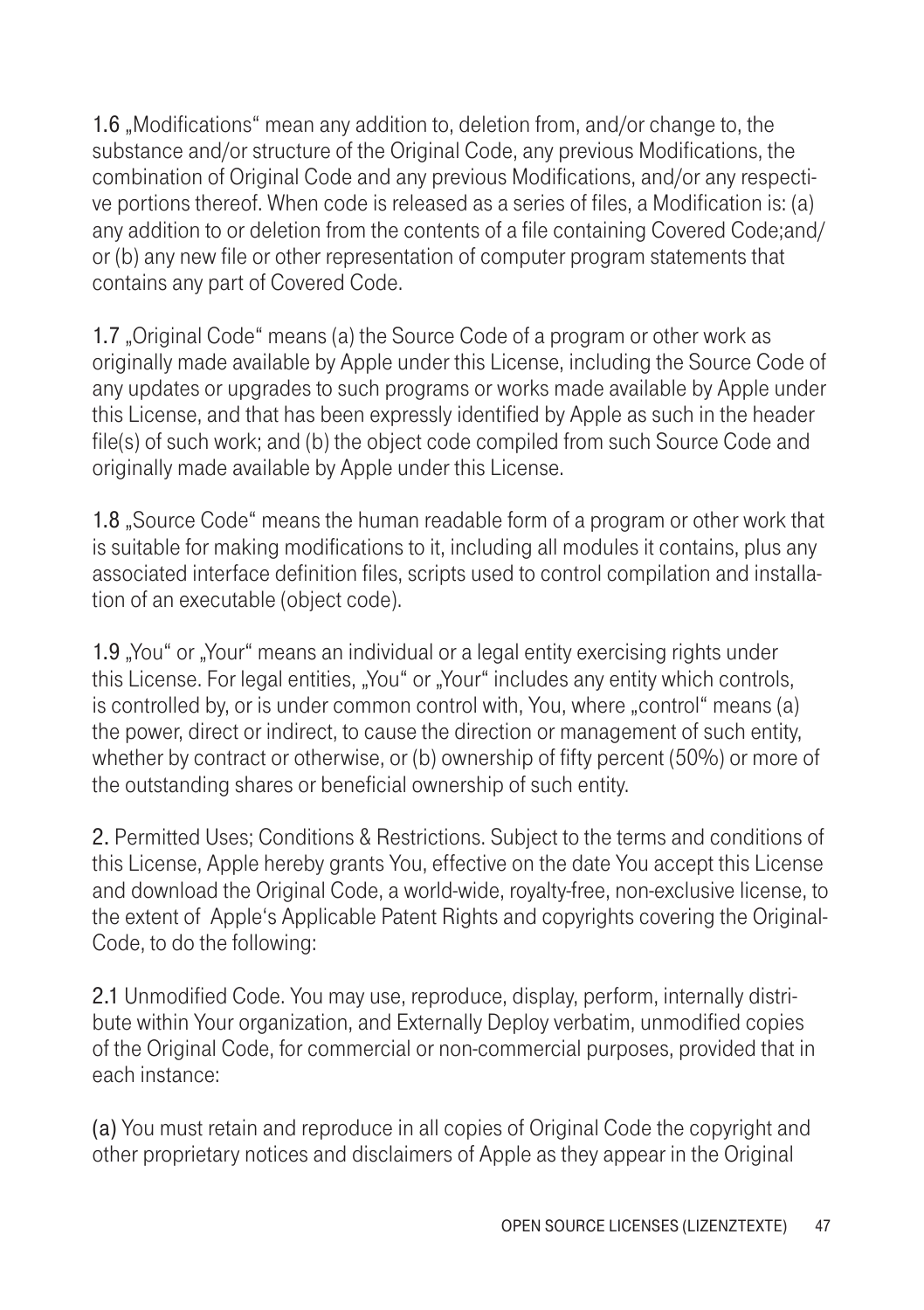Code, and keep intact all notices in the Original Code that refer to this License; and

(b) You must include a copy of this License with every copy of Source Code of Covered Code and documentation You distribute or Externally Deploy, and You may not offer or impose any terms on such Source Code that alter or restrict this License or the recipients' rights hereunder, except as permitted under Section 6.

2.2 Modified Code. You may modify Covered Code and use, reproduce, display, perform, internally distribute within Your organization, and Externally Deploy Your Modifications and Covered Code, for commercial or non-commercial purposes, provided that in each instance You also meet all of these conditions:

(a) You must satisfy all the conditions of Section 2.1 with respect to the Source Code of the Covered Code;

(b) You must duplicate, to the extent it does not already exist, the notice in Exhibit A in each file of the Source Code of all Your Modifications, and cause the modified files to carry prominent notices stating that You changed the files and the date of any change; and

(c) If You Externally Deploy Your Modifications, You must make Source Code of all Your Externally Deployed Modifications either available to those to whom You have Externally Deployed Your Modifications, or publicly available. Source Code of Your Externally Deployed Modifications must be released under the terms set forth inthis License, including the license grants set forth in Section 3 below, for as long as you Externally Deploy the Covered Code or twelve

(12) months from the date of initial External Deployment, whichever is longer. You should preferably distribute the Source Code of Your Externally Deployed Modifications electronically (e.g. download from a web site).

2.3 Distribution of Executable Versions. In addition, if You Externally Deploy Covered Code (Original Code and/or Modifications) in object code, executable form only, You must include a prominent notice, in the code itself as well as in related documentation, stating that Source Code of the Covered Code is available under the terms of this License with information on how and where to obtain such Source Code.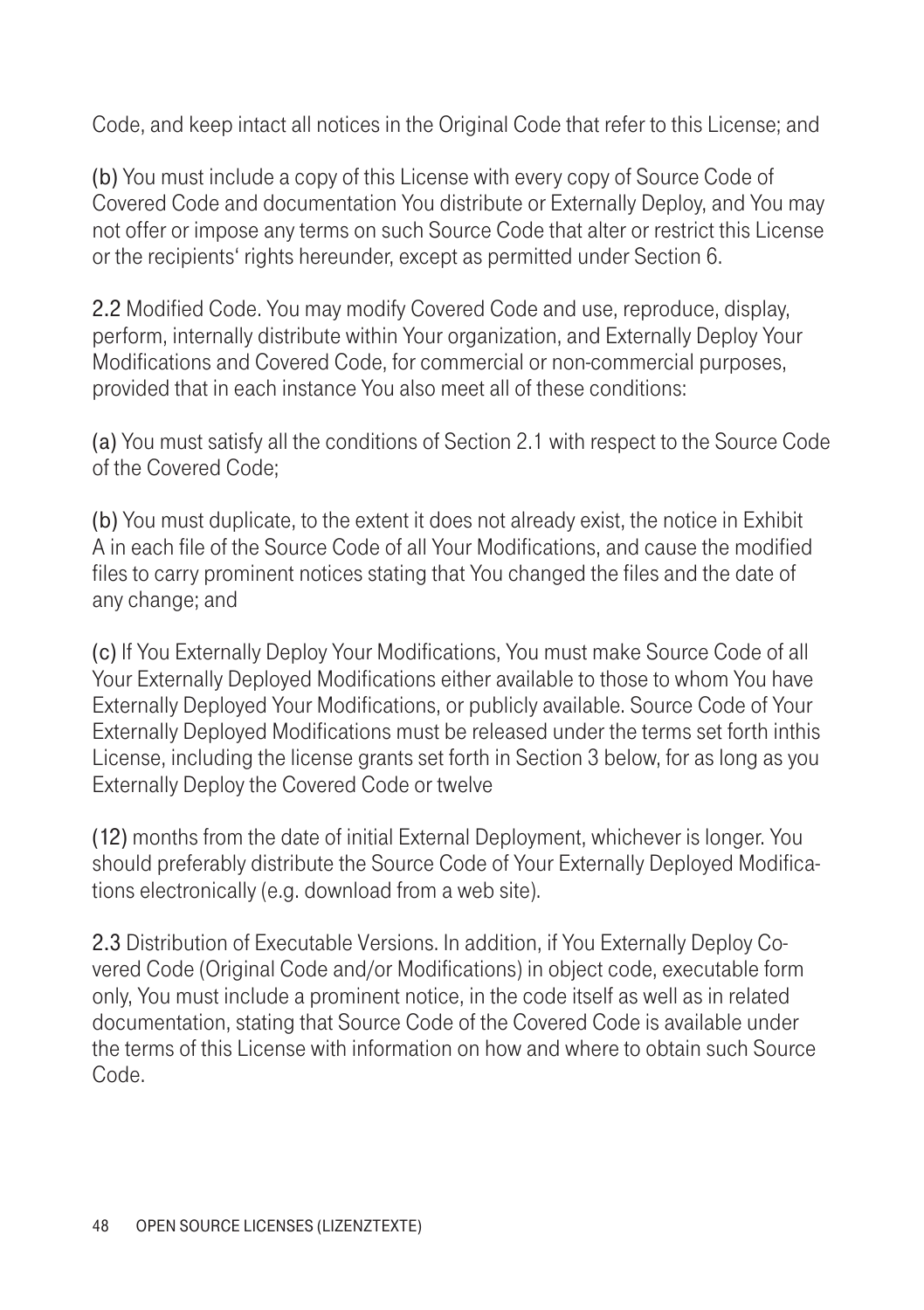2.4 Third Party Rights. You expressly acknowledge and agree that although Apple and each Contributor grants the licenses to their respective portions of the Covered Code set forth herein, no assurances are provided by Apple or any Contributor that the Covered Code does not infringe the patent or other intellectual property rights of any other entity. Apple and each Contributor disclaim any liability to You for claims brought by any other entity based on infringement of intellectual property rights or otherwise. As a condition to exercising the rights and licenses granted hereunder, You hereby assume sole responsibility to secure any other intellectual property rights needed, if any. For example, if a third party patent license is required to allow You to distribute the Covered Code, it is Your responsibility to acquire that license before distributing the Covered Code.

3. Your Grants. In consideration of, and as a condition to, the licenses granted to You under this License, You hereby grant to any person or entity receiving or distributing Covered Code under this License a non-exclusive, royalty-free, perpetual, irrevocable license, under Your Applicable Patent Rights and other intellectual propertyrights (other than patent) owned or controlled by You, to use, reproduce, display, perform, modify, sublicense, distribute and Externally Deploy Your Modifications of the same scope and extent as Apple's licenses under Sections 2.1 and 2.2 above.

4. Larger Works. You may create a Larger Work by combining Covered Code with other code not governed by the terms of this License and distribute the Larger Work as a single product. In each such instance, You must make sure the requirements of this License are fulfilled for the Covered Code or any portion thereof.

5. Limitations on Patent License. Except as expressly stated in Section 2, no other patent rights, express or implied, are granted by Apple herein. Modifications and/or Larger Works may require additional patent licenses from Apple which Apple may grant in its sole discretion.

6. Additional Terms. You may choose to offer, and to charge a fee for, warranty, support, indemnity or liability obligations and/or other rights consistent with the scope of the license granted herein ("Additional Terms") to one or more recipients of Covered Code. However, You may do so only on Your own behalf and as Your sole responsibility, and not on behalf of Apple or any Contributor. You must obtain the recipient's agreement that any such Additional Terms are offered by You alone, and You hereby agree to indemnify, defend and hold Apple and every Contributor harmless for any liability incurred by or claims asserted against Apple or such Contributor by reason of any such Additional Terms.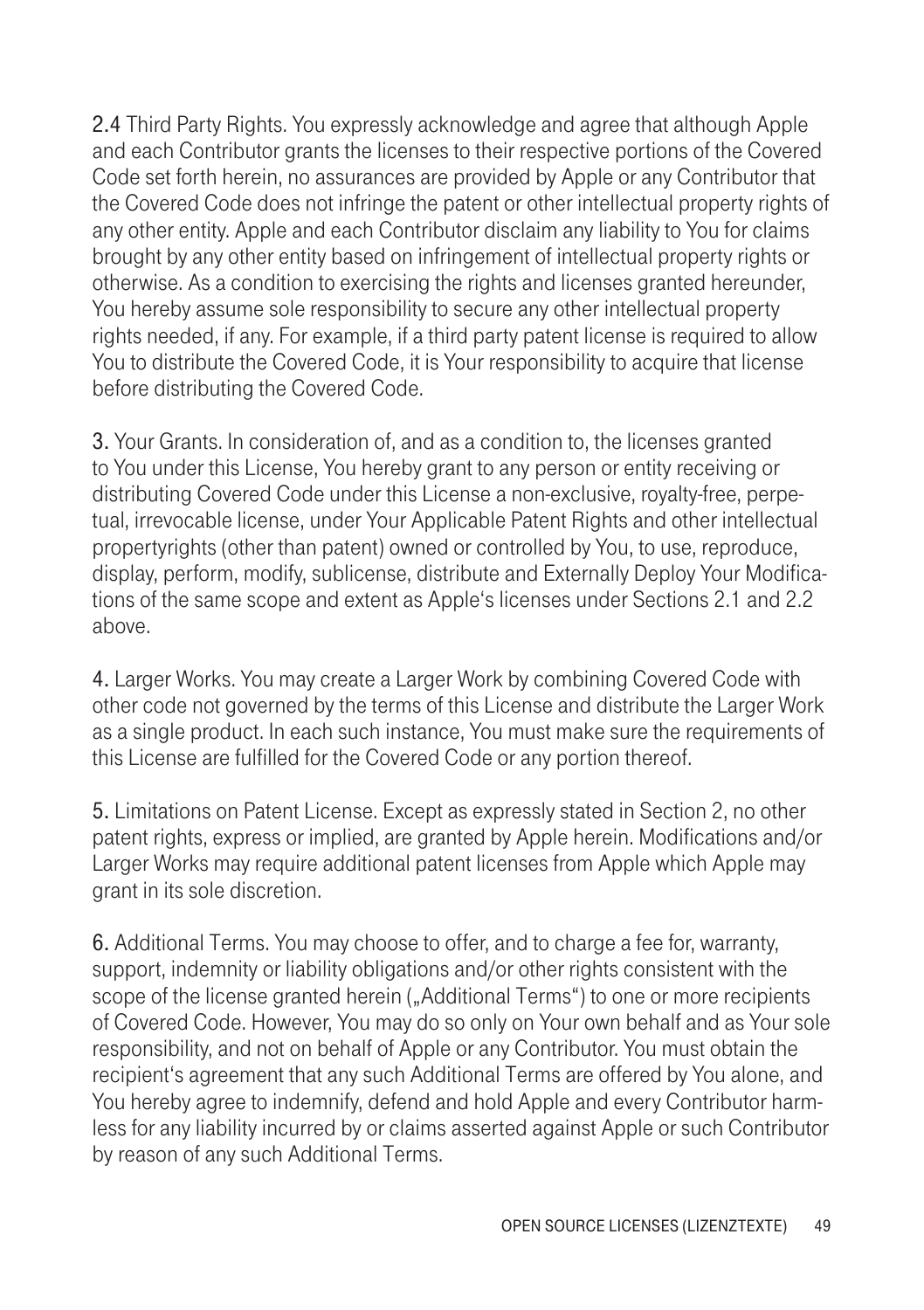7. Versions of the License. Apple may publish revised and/or new versions of this License from time to time. Each version will be given a distinguishing version number. Once Original Code has been published under a particular version of this License, You may continue to use it under the terms of that version. You may also choose to use such Original Code under the terms of any subsequent version of this License published by Apple. No one other than Apple has the right to modify the terms applicable to Covered Code created under this License.

8. NO WARRANTY OR SUPPORT. The Covered Code may contain in whole or in part pre-release, untested, or not fully tested works. The Covered Code may contain errors that could cause failures or loss of data, and may be incomplete or contain inaccuracies. You expressly acknowledge and agree that use of the Covered Code, or any portion thereof, is at Your sole and entire risk. THE COVERED CODE IS PRO-VIDED "AS IS" AND WITHOUT WARRANTY, UPGRADES OR SUPPORT OF ANY KIND AND APPLE AND APPLE'S LICENSOR(S) (COLLECTIVELY REFERRED TO AS "APPLE" FOR THE PURPOSES OF SECTIONS 8 AND 9) AND ALL CONTRIBUTORS EXPRESSLY DISCLAIM ALL WARRANTIES AND/OR CONDITIONS, EXPRESS OR IMPLIED, INCLUDING, BUT NOT LIMITED TO, THE IMPLIED WARRANTIES AND/OR CONDITIONS OF MERCHANTABILITY, OF SATISFACTORY QUALITY, OF FITNESS FOR A PARTICULAR PURPOSE, OF ACCURACY, OF QUIET ENJOYMENT, AND NONINFRINGEMENT OF THIRD PARTY RIGHTS. APPLE AND EACH CON-TRIBUTOR DOES NOT WARRANT AGAINST INTERFERENCE WITH YOUR EN-JOYMENT OF THE COVERED CODE, THAT THE FUNCTIONS CONTAINED IN THE COVERED CODE WILL MEET YOUR REQUIREMENTS, THAT THE OPERATION OF THE COVERED CODE WILL BE UNINTERRUPTED OR ERROR-FREE, OR THAT DE-FECTS IN THE COVERED CODE WILL BE CORRECTED. NO ORAL OR WRITTEN INFORMATION OR ADVICE GIVEN BY APPLE, AN APPLE AUTHORIZED REPRE-SENTATIVE OR ANY CONTRIBUTOR SHALL CREATE A WARRANTY. You acknowledge that the Covered Code is not intended for use in the operation of nuclear facilities, aircraft navigation, communication systems, or air traffic control machines in which case the failure of the Covered Code could lead to death, personal injury, or severe physical or environmental damage.

9. LIMITATION OF LIABILITY. TO THE EXTENT NOT PROHIBITED BY LAW, IN NOEVENT SHALL APPLE OR ANY CONTRIBUTOR BE LIABLE FOR ANY INCI-DENTAL, SPECIAL, INDIRECT OR CONSEQUENTIAL DAMAGES ARISING OUT OF OR RELATING TO THIS LICENSE OR YOUR USE OR INABILITY TO USE THE COVERED CODE, OR ANY PORTION THEREOF, WHETHER UNDER A THEORY OF CONTRACT, WARRANTY, TORT (INCLUDING NEGLIGENCE), PRODUCTS LIABILITY OR OTHERWISE, EVEN IF APPLE OR SUCH CONTRIBUTOR HAS BEEN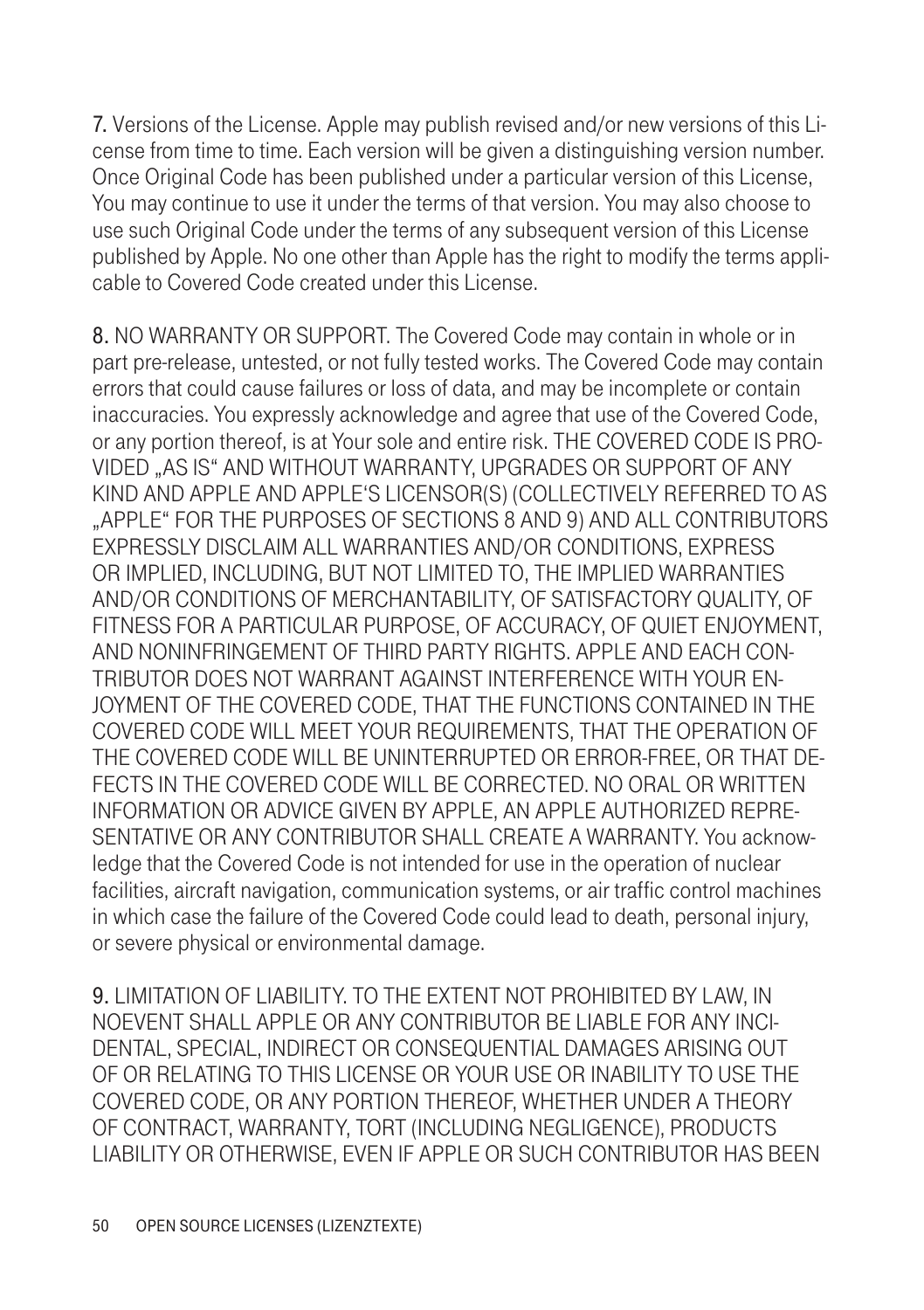ADVISED OF THE POSSIBILITY OF SUCH DAMAGES AND NOTWITHSTANDING THE FAILURE OF ESSENTIAL PURPOSE OF ANY REMEDY. SOME JURISDICTIONS DO NOT ALLOW THE LIMITATION OF LIABILITY OF INCIDENTAL OR CONSE-QUENTIAL DAMAGES, SO THIS LIMITATION MAY NOT APPLY TO YOU. In no event shall Apple's total liability to You for all damages (other than as may be required by applicable law) under this License exceed the amount of fifty dollars (\$50.00).

10. Trademarks. This License does not grant any rights to use the trademarks or trade names "Apple", "Apple Computer", "Mac", "Mac OS", "QuickTime", "QuickTime Streaming Server" or any other trademarks, service marks, logos or trade names belonging to Apple (collectively "Apple Marks") or to any trademark, service mark, logo or trade name belonging to any Contributor. You agree not to use any Apple Marks in or as part of the name of products derived from the Original Code or to endorse or promote products derived from the Original Code other than as expressly permitted by and in strict compliance at all times with Apple's third party trademark usage guidelines which are posted at http://www.apple.com/legal/ guidelinesfor3rdparties.html.

11. Ownership. Subject to the licenses granted under this License, each Contributor retains all rights, title and interest in and to any Modifications made by such Contributor. Apple retains all rights, title and interest in and to the Original Code and any Modifications made by or on behalf of Apple ("Apple Modifications"), and such Apple Modifications will not be automatically subject to this License. Apple may, at its sole discretion, choose to license such Apple Modifications under this License, or on different terms from those contained in this License or may choose not to license them at all.

### 12. Termination.

12.1 Termination. This License and the rights granted hereunder will terminate:

(a) automatically without notice from Apple if You fail to comply with any term(s) of this License and fail to cure such breach within 30 days of becoming aware of such breach;

(b) immediately in the event of the circumstances described in Section 13.5(b); or

(c) automatically without notice from Apple if You, at any time during the term of this License, commence an action for patent infringement against Apple; provided that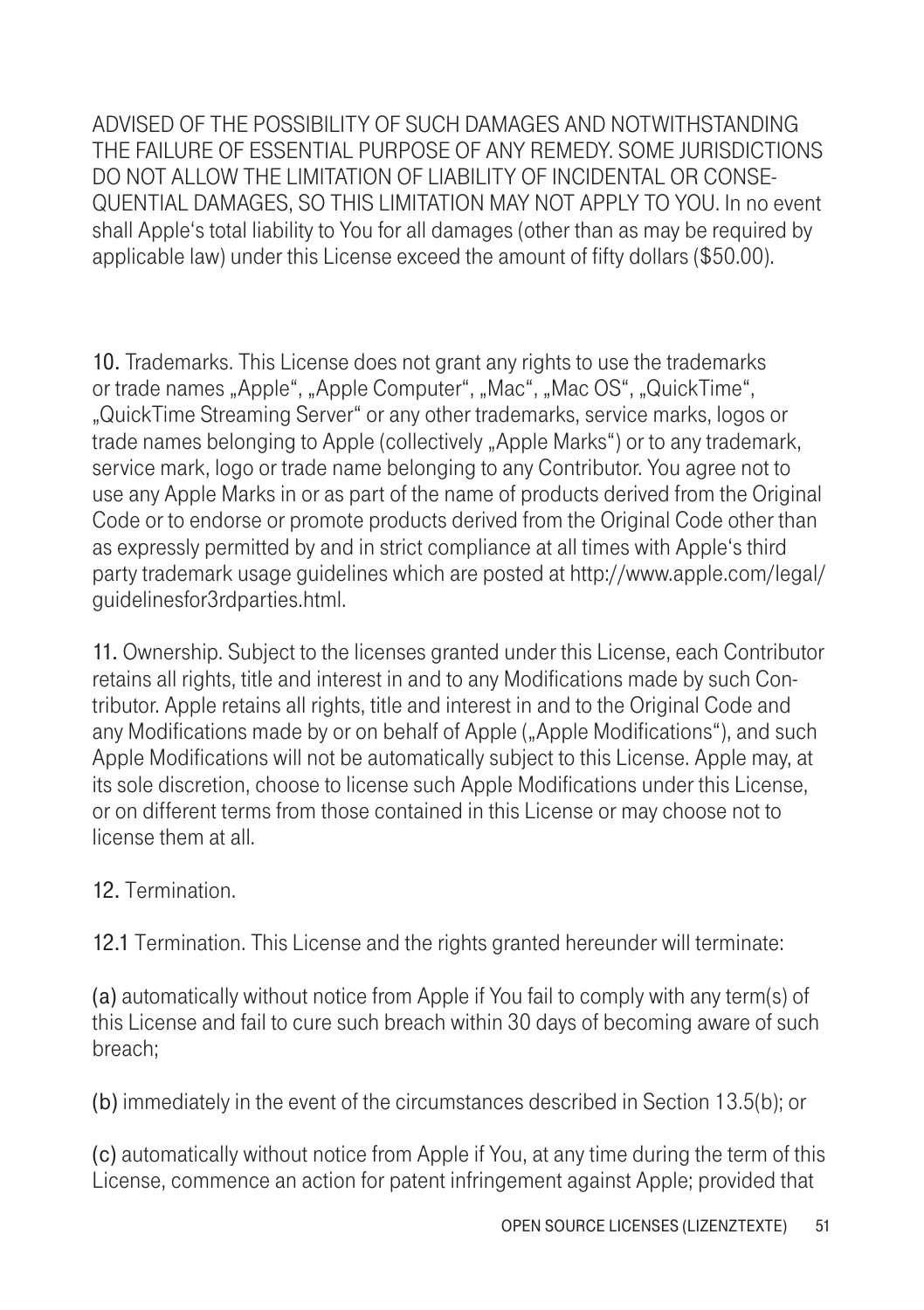Apple did not first commence an action for patent infringement against You in that instance.

12.2 Effect of Termination. Upon termination, You agree to immediately stop any further use, reproduction, modification, sublicensing and distribution of the Covered Code. All sublicenses to the Covered Code which have been properly granted prior to termination shall survive any termination of this License. Provisions which, by their nature, should remain in effect beyond the termination of this License shall survive, including but not limited to Sections 3, 5, 8, 9, 10, 11, 12.2 and 13. No party will be liable to any other for compensation, indemnity or damages of any sort solely as a result of terminating this License in accordance with its terms, and termination of this License will be without prejudice to any other right or remedy of any party.

#### 13. Miscellaneous.

13.1 Government End Users. The Covered Code is a ..commercial item" as defined in FAR 2.101. Government software and technical data rights in the Covered Code include only those rights customarily provided to the public as defined in this License. This customary commercial license in technical data and software is provided in accordance with FAR 12.211 (Technical Data) and 12.212 (Computer Software) and, for Department of Defense purchases, DFAR 252.227-7015 (Technical Data --Commercial Items) and 227.7202-3 (Rights in Commercial Computer Software or Computer Software Documentation). Accordingly, all U.S. Government End Users acquire Covered Code with only those rights set forth herein.

13.2 Relationship of Parties. This License will not be construed as creating an agency, partnership, joint venture or any other form of legal association between or among You, Apple or any Contributor, and You will not represent to the contrary, whether expressly, by implication, appearance or otherwise.

13.3 Independent Development. Nothing in this License will impair Apple's right to acquire, license, develop, have others develop for it, market and/or distribute technology or products that perform the same or similar functions as, or otherwise compete with, Modifications, Larger Works, technology or products that You maydevelop, produce, market or distribute.

13.4 Waiver; Construction. Failure by Apple or any Contributor to enforce any provision of this License will not be deemed a waiver of future enforcement of that or any other provision. Any law or regulation which provides that the language of a contract shall be construed against the drafter will not apply to this License.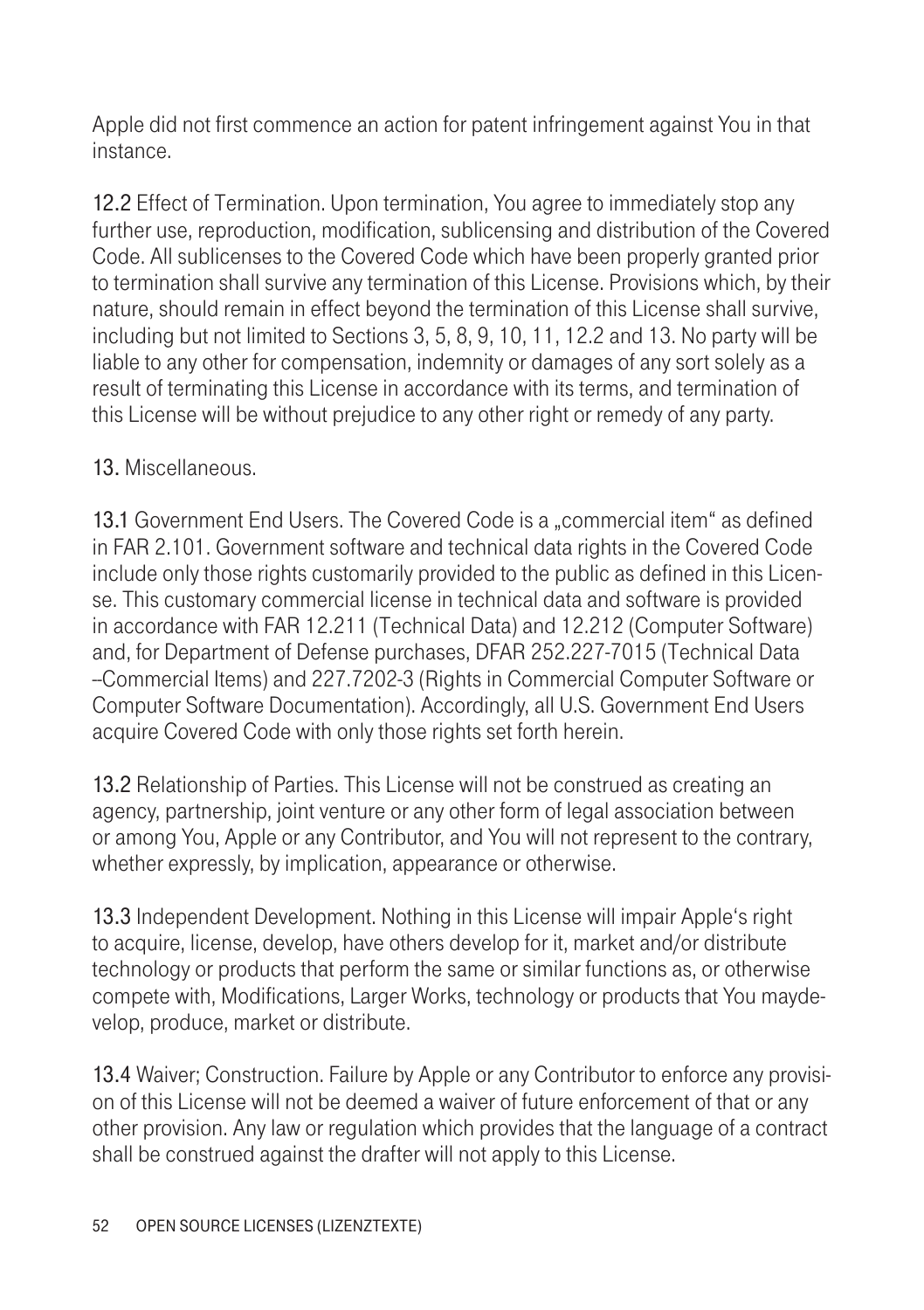13.5 Severability. (a) If for any reason a court of competent jurisdiction finds any provision of this License, or portion thereof, to be unenforceable, that provision of the License will be enforced to the maximum extent permissible so as to effect the economic benefits and intent of the parties, and the remainder of this License will continue in full force and effect. (b) Notwithstanding the foregoing, if applicable law prohibits or restricts You from fully and/or specifically complying with Sections 2 and/or 3 or prevents the enforceability of either of those Sections, this License will immediately terminate and You must immediately discontinue any use of the Covered Code and destroy all copies of it that are in your possession or control.

13.6 Dispute Resolution. Any litigation or other dispute resolution between You and Apple relating to this License shall take place in the Northern District of California, and You and Apple hereby consent to the personal jurisdiction of, and venue in, the state and federal courts within that District with respect to this License. The application of the United Nations Convention on Contracts for the International Sale of Goods is expressly excluded.

13.7 Entire Agreement; Governing Law. This License constitutes the entire agreement between the parties with respect to the subject matter hereof. This License shall be governed by the laws of the United States and the State of California, except that body of California law concerning conflicts of law.

Where You are located in the province of Quebec, Canada, the following clause applies: The parties hereby confirm that they have requested that this License and all related documents be drafted in English. Les parties ont exige que le present contrat et tous les documents connexes soient rediges en anglais.

### EXHIBIT A.

"Portions Copyright (c) 1999-2003 Apple Computer, Inc. All Rights Reserved.

This file contains Original Code and/or Modifications of Original Code as defined in and that are subject to the Apple Public Source License Version 2.0 (the ,License'). You may not use this file except in compliance with the License. Please obtain a copy of the License at http://www.opensource.apple.com/apsl/ and read it before using this file.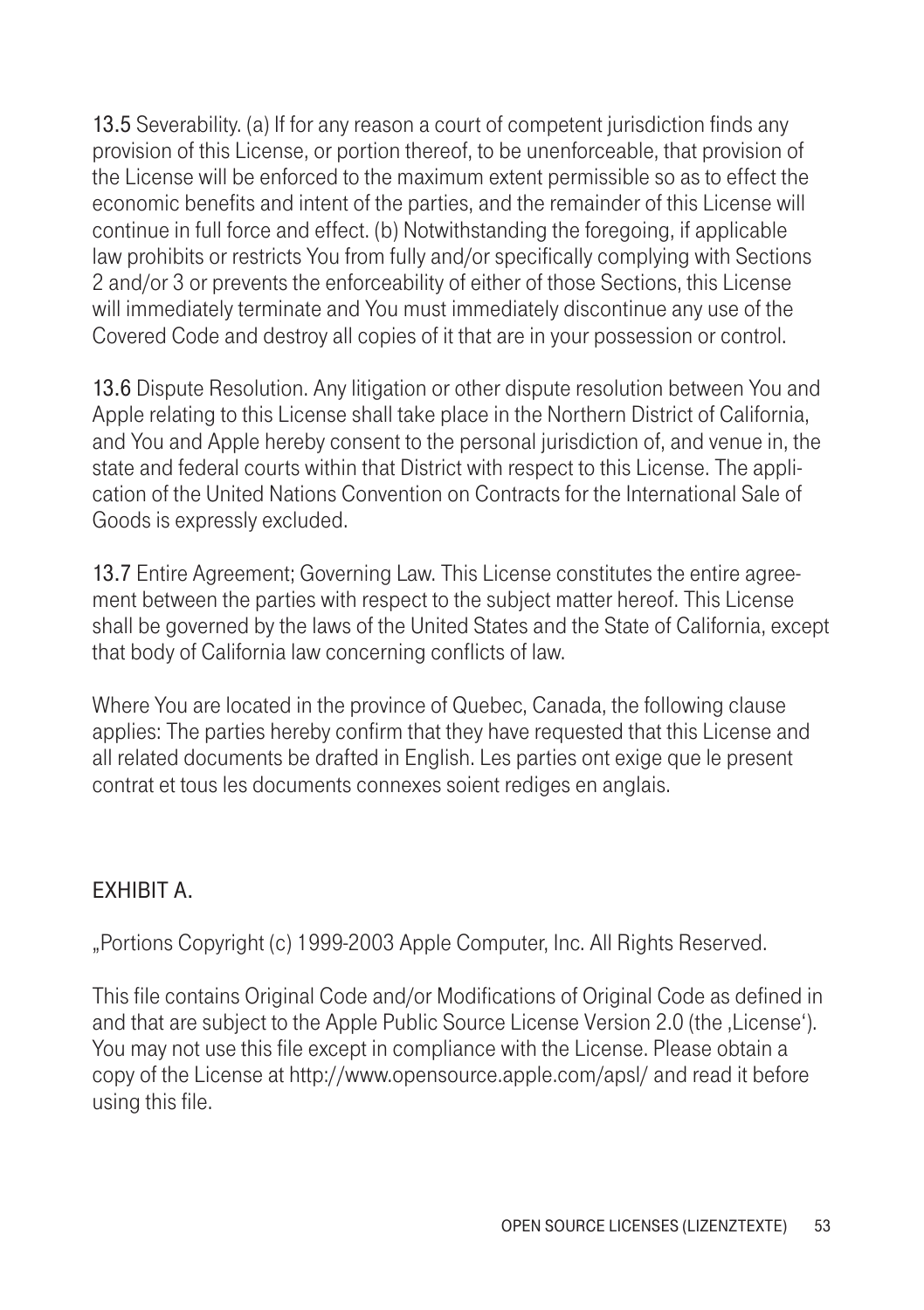# ASPL-1.0

### APPLE PUBLIC SOURCE LICENSE

Version 1.0 - March 16, 1999

Please read this License carefully before downloading this software. By downloading and using this software, you are agreeing to be bound by the terms of this License. If you do not or cannot agree to the terms of this License, please do not download or use the software.

1. General; Definitions. This License applies to any program or other work which Apple Computer, Inc. ("Apple") publicly announces as subject to this Apple Public Source License and which contains a notice placed by Apple identifying such program or work as "Original Code" and stating that it is subject to the terms of this Apple Public Source License version 1.0 (or subsequent version thereof), as it may be revised from time to time by Apple ("License"). As used in this License:

1.1 "Applicable Patents" mean: (a) in the case where Apple is the grantor of rights, (i) patents or patent applications that are now or hereafter acquired, owned by or assigned to Apple and (ii) whose claims cover subject matter contained in the Original Code, but only to the extent necessary to use, reproduce and/or distribute the Original Code without infringement; and (b) in the case where You are the grantor of rights, (i) patents and patent applications that are now or hereafter acquired, owned by or assigned to You and (ii) whose claims cover subject matter in Your Modifications, taken alone or in combination with Original Code.

1.2 "Covered Code" means the Original Code, Modifications, the combination of Original Code and any Modifications, and/or any respective portions thereof.

1.3 "Deploy" means to use, sublicense or distribute Covered Code other than for Your internal research and development (R&D), and includes without limitation, any and all internal use or distribution of Covered Code within Your business or organization except for R&D use, as well as direct or indirect sublicensing or distribution of Covered Code by You to any third party in any form or manner.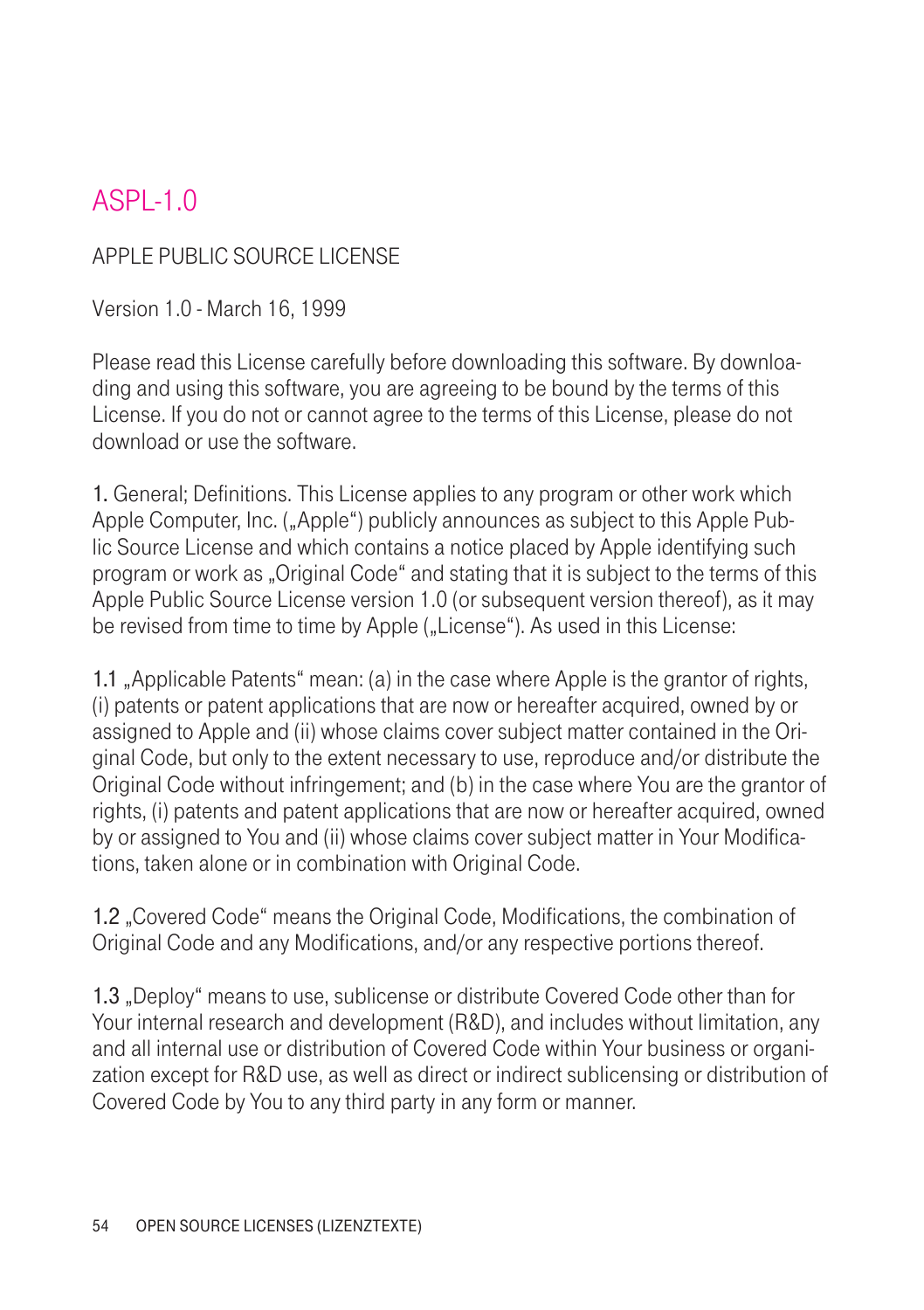1.4 "Larger Work" means a work which combines Covered Code or portions thereof with code not governed by the terms of this License.

1.5 "Modifications" mean any addition to, deletion from, and/or change to, the substance and/or structure of Covered Code. When code is released as a series of files, a Modification is: (a) any addition to or deletion from the contents of a file containing Covered Code; and/or (b) any new file or other representation of computer program statements that contains any part of Covered Code.

1.6 "Original Code" means the Source Code of a program or other work as originally made available by Apple under this License, including the Source Code of any updates or upgrades to such programs or works made available by Apple under this License, and that has been expressly identified by Apple as such in the header file(s) of such work.

1.7 "Source Code" means the human readable form of a program or other work that is suitable for making modifications to it, including all modules it contains, plus any associated interface definition files, scripts used to control compilation and installation of an executable (object code).

1.8 "You" or "Your" means an individual or a legal entity exercising rights under this License. For legal entities, "You" or "Your" includes any entity which controls, is controlled by, or is under common control with, You, where "control" means (a) the power, direct or indirect, to cause the direction or management of such entity, whether by contract or otherwise, or (b) ownership of fifty percent (50%) or more of the outstanding shares or beneficial ownership of such entity.

2. Permitted Uses; Conditions & Restrictions. Subject to the terms and conditions of this License, Apple hereby grants You, effective on the date You accept this License and download the Original Code, a world-wide, royalty-free, non-exclusive license, to the extent of Apple's Applicable Patents and copyrights covering the Original Code, to do the following:

2.1 You may use, copy, modify and distribute Original Code, with or without Modifications, solely for Your internal research and development, provided that You must in each instance:

(a) retain and reproduce in all copies of Original Code the copyright and other pro-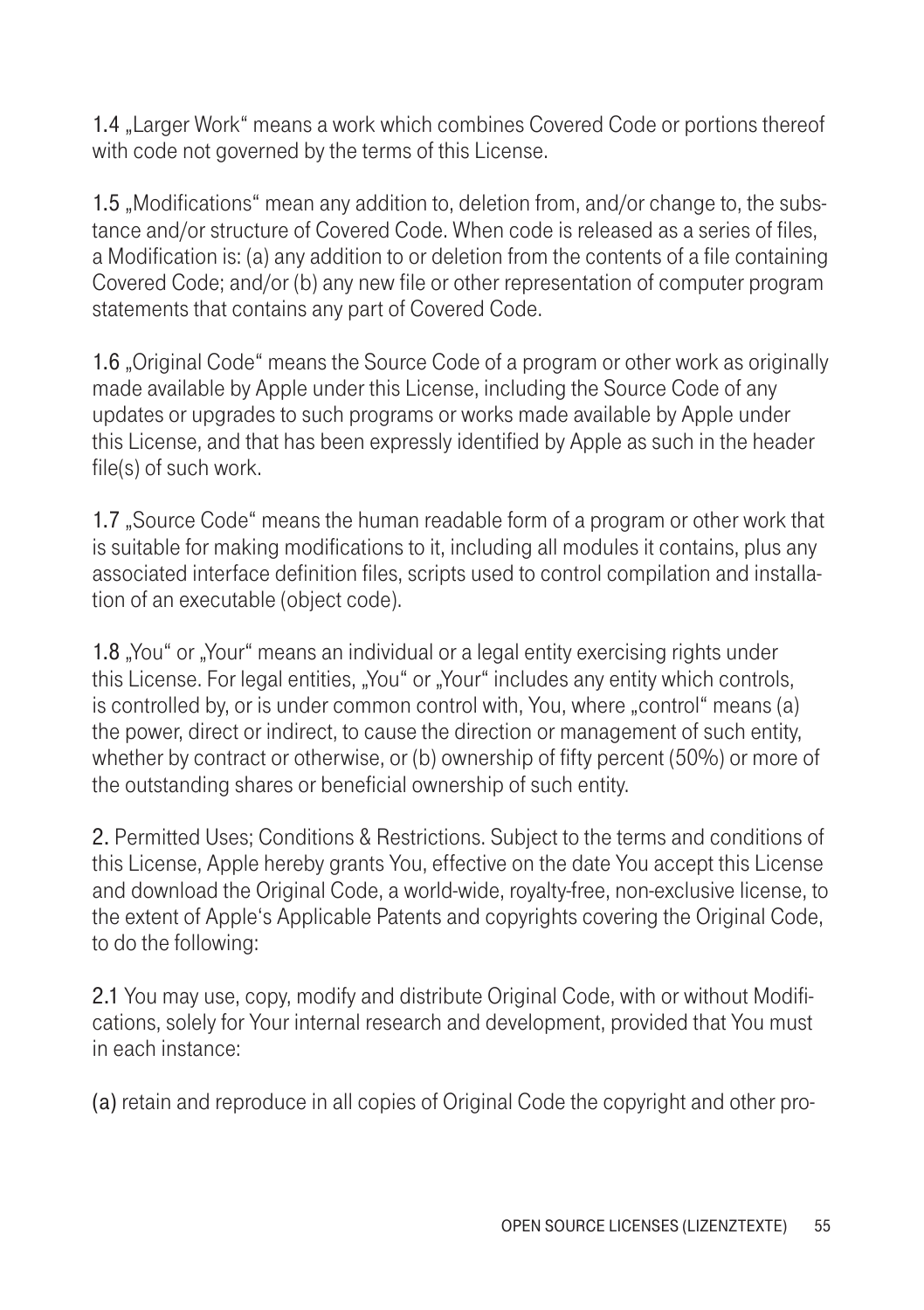prietary notices and disclaimers of Apple as they appear in the Original Code, and keep intact all notices in the Original Code that refer to this License;

(b) include a copy of this License with every copy of Source Code of Covered Code and documentation You distribute, and You may not offer or impose any terms on such Source Code that alter or restrict this License or the recipients' rights hereunder, except as permitted under Section 6; and

(c) completely and accurately document all Modifications that you have made and the date of each such Modification, designate the version of the Original Code you used, prominently include a file carrying such information with the Modifications, and duplicate the notice in Exhibit A in each file of the Source Code of all such **Modifications** 

2.2 You may Deploy Covered Code, provided that You must in each instance:

(a) satisfy all the conditions of Section 2.1 with respect to the Source Code of the Covered Code;

(b) make all Your Deployed Modifications publicly available in Source Code form via electronic distribution (e.g. download from a web site) under the terms of this License and subject to the license grants set forth in Section 3 below, and any additional terms You may choose to offer under Section 6. You must continue to make the Source Code of Your Deployed Modifications available for as long as you Deploy the Covered Code or twelve (12) months from the date of initial Deployment, whichever is longer;

(c) must notify Apple and other third parties of how to obtain Your Deployed Modifications by filling out and submitting the required information found at http://www. apple.com/publicsource/modifications.html; and

(d) if you Deploy Covered Code in object code, executable form only, include a prominent notice, in the code itself as well as in related documentation, stating that Source Code of the Covered Code is available under the terms of this License with information on how and where to obtain such Source Code.

3. Your Grants. In consideration of, and as a condition to, the licenses granted to You under this License: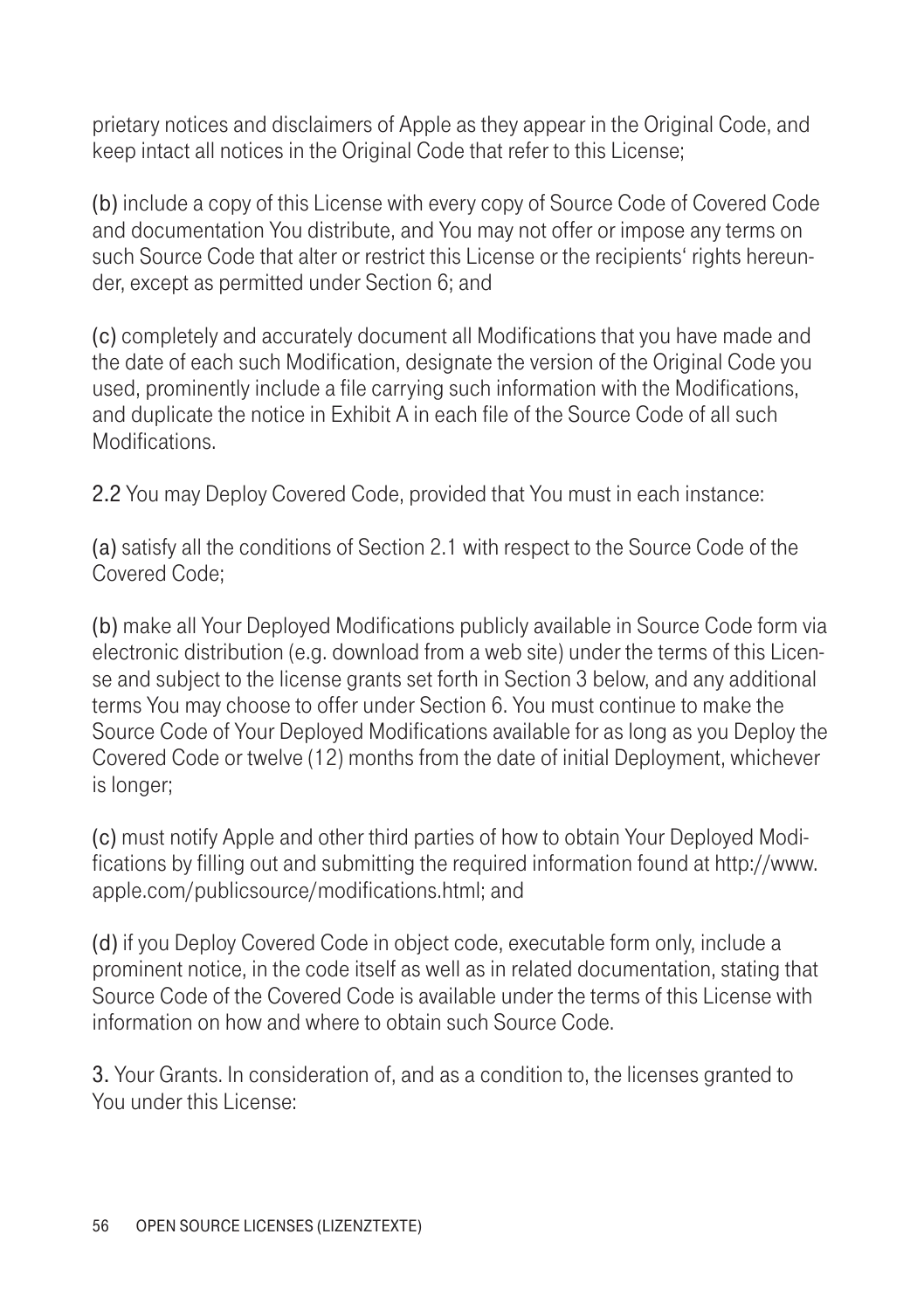(a) You hereby grant to Apple and all third parties a non-exclusive, royalty-free license, under Your Applicable Patents and other intellectual property rights owned or controlled by You, to use, reproduce, modify, distribute and Deploy Your Modifications of the same scope and extent as Apple's licenses under Sections 2.1 and 2.2; and

(b) You hereby grant to Apple and its subsidiaries a non-exclusive, worldwide, royalty-free, perpetual and irrevocable license, under Your Applicable Patents and other intellectual property rights owned or controlled by You, to use, reproduce, execute, compile, display, perform, modify or have modified (for Apple and/or its subsidiaries), sublicense and distribute Your Modifications, in any form, through multiple tiers of distribution.

4. Larger Works. You may create a Larger Work by combining Covered Code with other code not governed by the terms of this License and distribute the Larger Work as a single product. In each such instance, You must make sure the requirements of this License are fulfilled for the Covered Code or any portion thereof.

5. Limitations on Patent License. Except as expressly stated in Section 2, no other patent rights, express or implied, are granted by Apple herein. Modifications and/or Larger Works may require additional patent licenses from Apple which Apple may grant in its sole discretion.

6. Additional Terms. You may choose to offer, and to charge a fee for, warranty, support, indemnity or liability obligations and/or other rights consistent with the scope of the license granted herein ("Additional Terms") to one or more recipients of Covered Code. However, You may do so only on Your own behalf and as Your sole responsibility, and not on behalf of Apple. You must obtain the recipient's agreement that any such Additional Terms are offered by You alone, and You hereby agree to indemnify, defend and hold Apple harmless for any liability incurred by or claims asserted against Apple by reason of any such Additional Terms.

7. Versions of the License. Apple may publish revised and/or new versions of this License from time to time. Each version will be given a distinguishing version number. Once Original Code has been published under a particular version of this License, You may continue to use it under the terms of that version. You may also choose to use such Original Code under the terms of any subsequent version of this License published by Apple. No one other than Apple has the right to modify the terms appli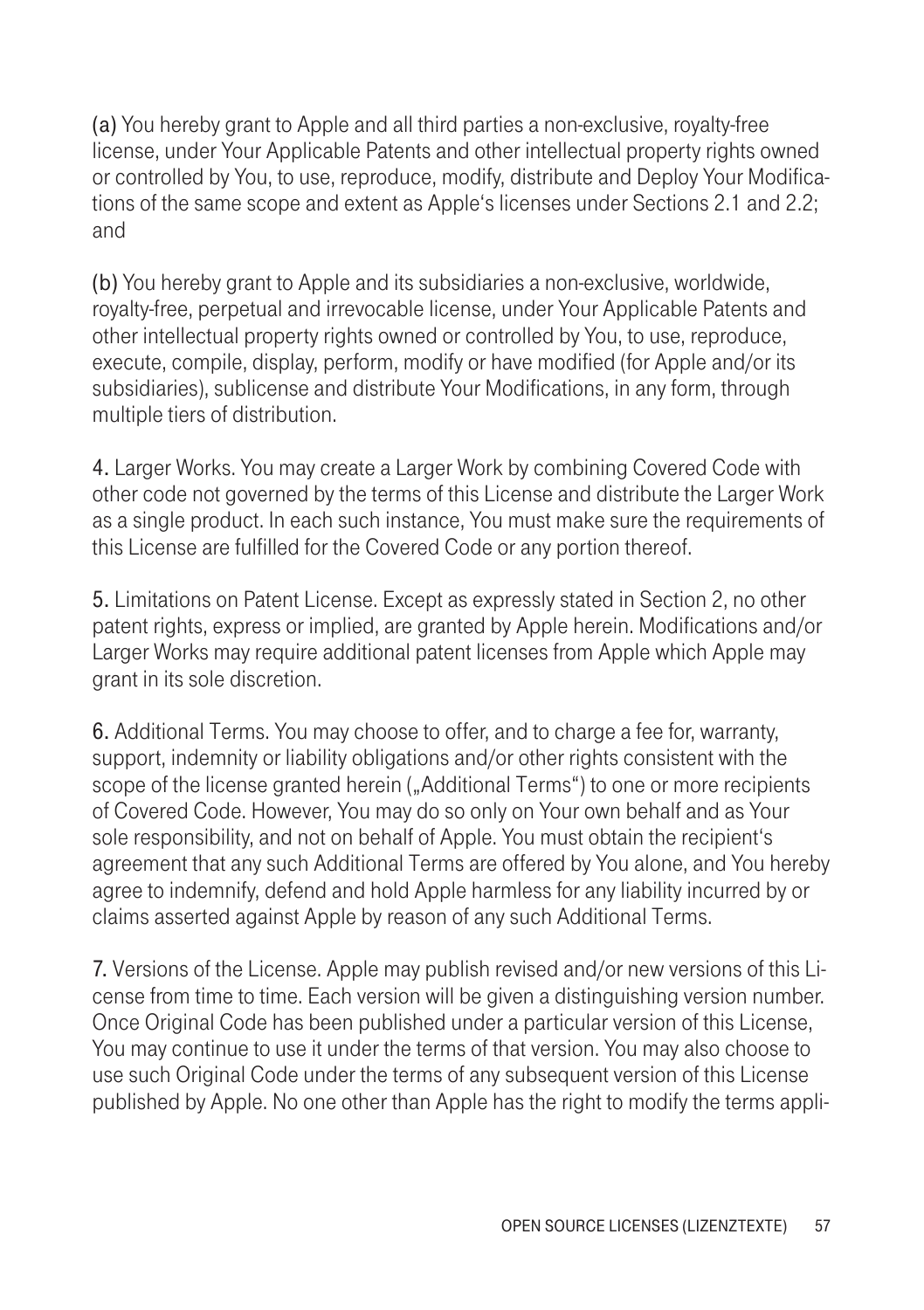cable to Covered Code created under this License.

8. NO WARRANTY OR SUPPORT. The Original Code may contain in whole or in part pre-release, untested, or not fully tested works. The Original Code may contain errors that could cause failures or loss of data, and may be incomplete or contain inaccuracies. You expressly acknowledge and agree that use of the Original Code, or any portion thereof, is at Your sole and entire risk. THE ORIGINAL CODE IS PROVI-DED "AS IS" AND WITHOUT WARRANTY, UPGRADES OR SUPPORT OF ANY KIND AND APPLE AND APPLE'S LICENSOR(S) (FOR THE PURPOSES OF SECTIONS 8 AND 9, APPLE AND APPLE'S LICENSOR(S) ARE COLLECTIVELY REFERRED TO AS "APPLE") EXPRESSLY DISCLAIM ALL WARRANTIES AND/OR CONDITIONS, EXPRESS OR IMPLIED, INCLUDING, BUT NOT LIMITED TO, THE IMPLIED WAR-RANTIES AND/OR CONDITIONS OF MERCHANTABILITY OR SATISFACTORY QUALITY AND FITNESS FOR A PARTICULAR PURPOSE AND NONINFRINGEMENT OF THIRD PARTY RIGHTS. APPLE DOES NOT WARRANT THAT THE FUNCTIONS CONTAINED IN THE ORIGINAL CODE WILL MEET YOUR REQUIREMENTS, OR THAT THE OPERATION OF THE ORIGINAL CODE WILL BE UNINTERRUPTED OR ERROR-FREE, OR THAT DEFECTS IN THE ORIGINAL CODE WILL BE CORREC-TED. NO ORAL OR WRITTEN INFORMATION OR ADVICE GIVEN BY APPLE OR AN APPLE AUTHORIZED REPRESENTATIVE SHALL CREATE A WARRANTY OR IN ANY WAY INCREASE THE SCOPE OF THIS WARRANTY. You acknowledge that the Original Code is not intended for use in the operation of nuclear facilities, aircraft navigation, communication systems, or air traffic control machines in which case the failure of the Original Code could lead to death, personal injury, or severe physical or environmental damage.

### 9. Liability.

9.1 Infringement. If any of the Original Code becomes the subject ofa claim of infringement ("Affected Original Code"), Apple may, at its sole discretion and option: (a) attempt to procure the rights necessary for You to continue using the Affected Original Code; (b) modify the Affected Original Code so that it is no longer infringing; or (c) terminate Your rights to use the Affected Original Code, effective immediately upon Apple's posting of a notice to such effect on the Apple web site that is used for implementation of this License.

9.2 LIMITATION OF LIABILITY. UNDER NO CIRCUMSTANCES SHALL APPLE BE LIABLE FOR ANY INCIDENTAL, SPECIAL, INDIRECT OR CONSEQUENTIAL DAMAGES ARISING OUT OF OR RELATING TO THIS LICENSE OR YOUR USE OR INABILITY TO USE THE ORIGINAL CODE, OR ANY PORTION THEREOF, WHETHER UNDER A THEORY OF CONTRACT, WARRANTY, TORT (INCLUDING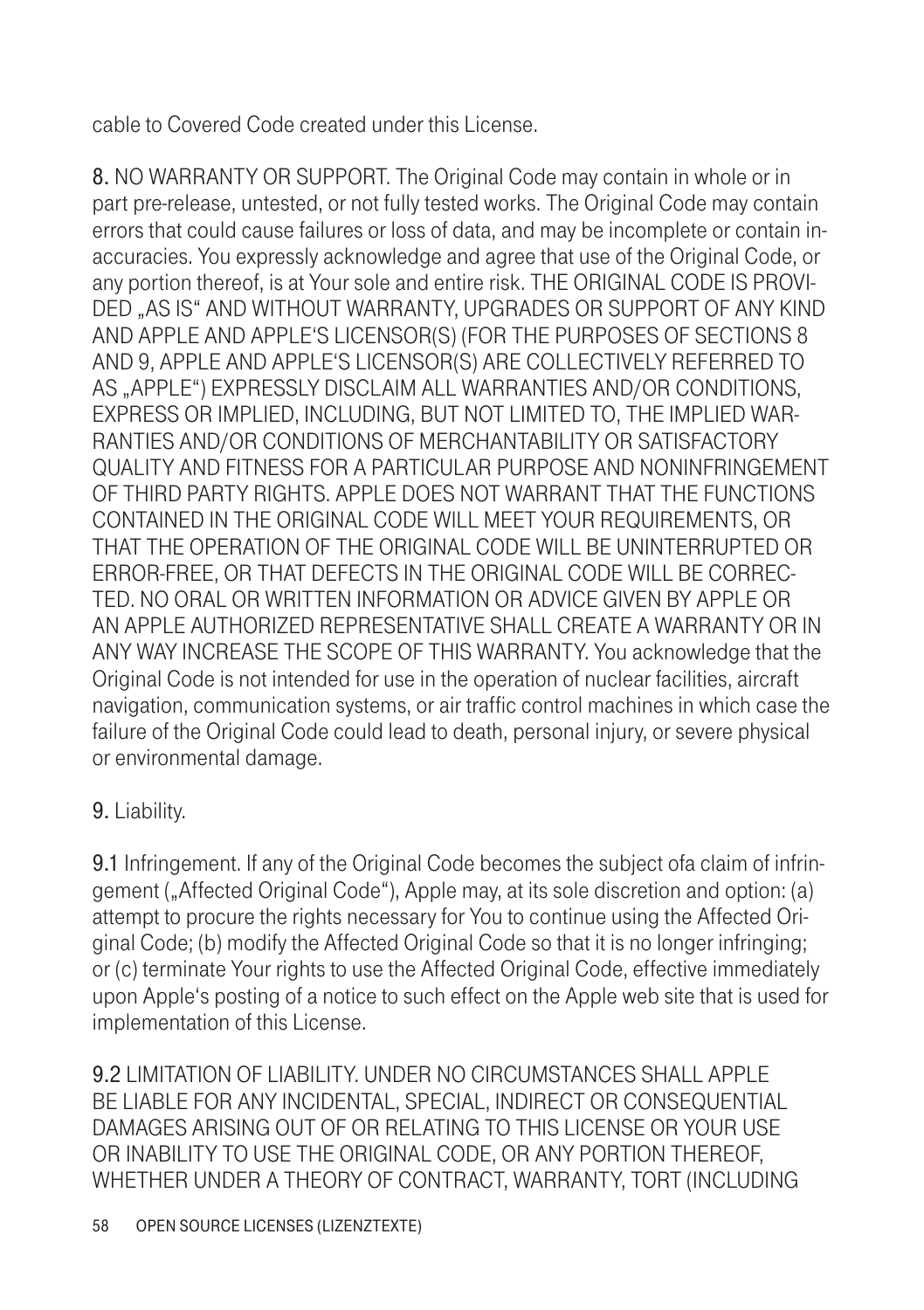NEGLIGENCE), PRODUCTS LIABILITY OR OTHERWISE, EVEN IF APPLE HAS BEEN ADVISED OF THE POSSIBILITY OF SUCH DAMAGES AND NOTWITHSTAN-DING THE FAILURE OF ESSENTIAL PURPOSE OF ANY REMEDY. In no event shall Apple's total liability to You for all damages under this License exceed the amount of fifty dollars (\$50.00).

10. Trademarks. This License does not grant any rights to use the trademarks or trade names "Apple", "Apple Computer", "Mac OS X", "Mac OS X Server" or any other trademarks or trade names belonging to Apple (collectively "Apple Marks") and no Apple Marks may be used to endorse or promote products derived from the Original Code other than as permitted by and in strict compliance at all times with Apple's third party trademark usage guidelines which are posted at http://www. apple.com/legal/guidelinesfor3rdparties.html.

11. Ownership. Apple retains all rights, title and interest in and to the Original Code and any Modifications made by or on behalf of Apple ("Apple Modifications"), and such Apple Modifications will not be automatically subject to this License. Apple may, at its sole discretion, choose to license such Apple Modifications under this License, or on different terms from those contained in this License or may choose not to license them at all. Apple's development, use, reproduction, modification, sublicensing and distribution of Covered Code will not be subject to this License.

12. Termination.

12.1 Termination. This License and the rights granted hereunder will terminate:

(a) automatically without notice from Apple if You fail to comply with any term(s) of this License and fail to cure such breach within 30 days of becoming aware of such breach;

(b) immediately in the event of the circumstances described in Sections 9.1 and/or 13.6(b); or

(c) automatically without notice from Apple if You, at any time during the term of this License, commence an action for patent infringement against Apple.

12.2 Effect of Termination. Upon termination, You agree to immediately stop any further use, reproduction, modification and distribution of the Covered Code, or Affected Original Code in the case of termination under Section 9.1, and to destroy all copies of the Covered Code or Affected Original Code (in the case of terminati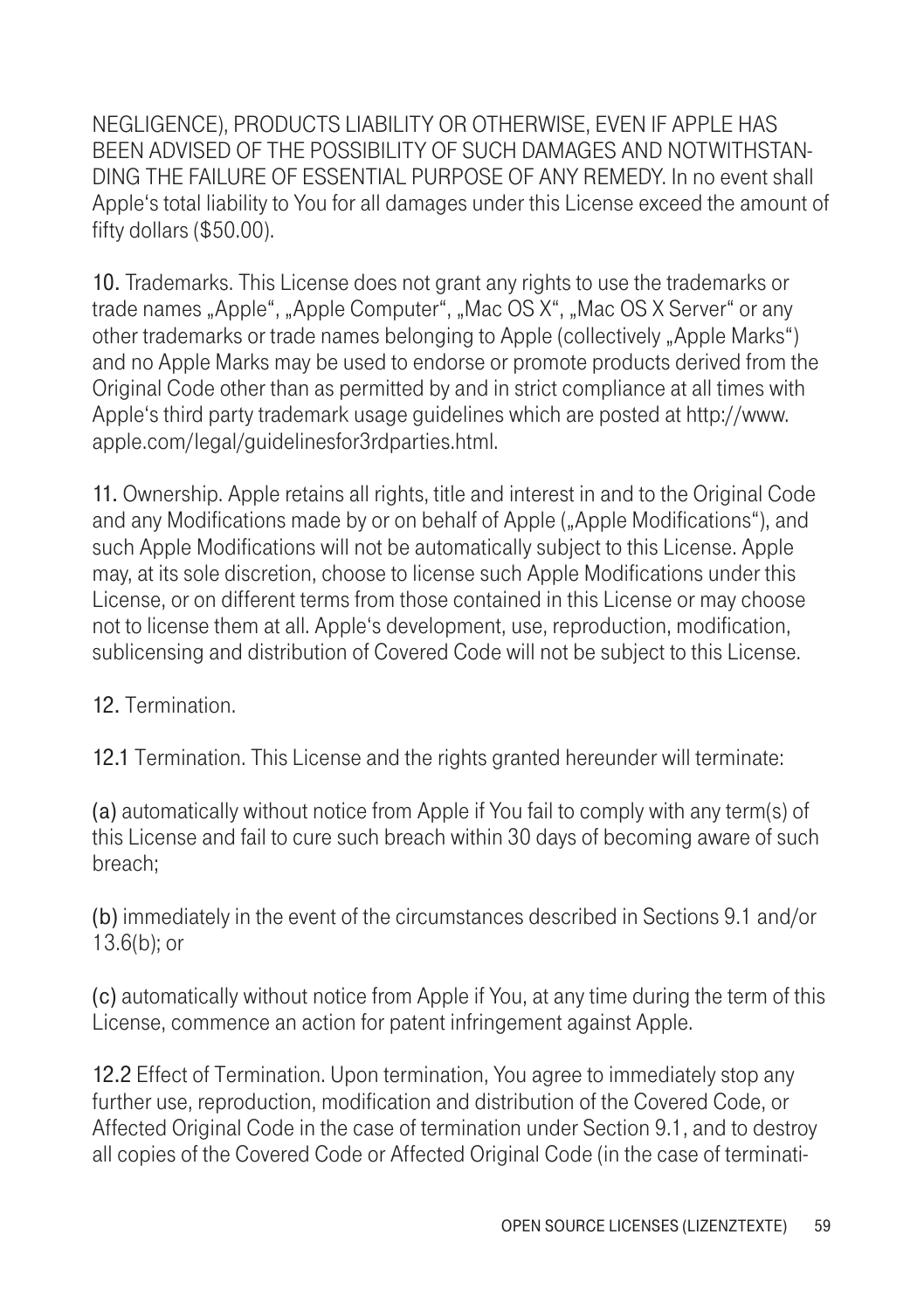on under Section 9.1) that are in your possession or control. All sublicenses to the Covered Code which have been properly granted prior to termination shall survive any termination of this License. Provisions which, by their nature, should remain in effect beyond the termination of this License shall survive, including but not limited to Sections 3, 5, 8, 9, 10, 11, 12.2 and 13. Neither party will be liable to the other for compensation, indemnity or damages of any sort solely as a result of terminating this License in accordance with its terms, and termination of this License will be without prejudice to any other right or remedy of either party.

#### 13. Miscellaneous.

13.1 Export Law Assurances. You may not use or otherwise export or re-export the Original Code except as authorized by United States law and the laws of the jurisdiction in which the Original Code was obtained. In particular, but without limitation, the Original Code may not be exported or re-exported (a) into (or to a national or resident of) any U.S. embargoed country or (b) to anyone on the U.S. Treasury Department's list of Specially Designated Nationals or the U.S. Department of Commerce's Table of Denial Orders. By using the Original Code, You represent and warrant that You are not located in, under control of, or a national or resident of any such country or on any such list.

13.2 Government End Users. The Covered Code is a "commercial item" as defined in FAR 2.101. Government software and technical data rights in the Covered Code include only those rights customarily provided to the public as defined in this License. This customary commercial license in technical data and software is provided in accordance with FAR 12.211 (Technical Data) and 12.212 (Computer Software) and, for Department of Defense purchases, DFAR 252.227-7015 (Technical Data -- Commercial Items) and 227.7202-3 (Rights in Commercial Computer Software or Computer Software Documentation). Accordingly, all U.S. Government End Users acquire Covered Code with only those rights set forth herein.

13.3 Relationship of Parties. This License will not be construed as creating an agency, partnership, joint venture or any other form of legal association between You and Apple, and You will not represent to the contrary, whether expressly, by implication, appearance or otherwise.

13.4 Independent Development. Nothing in this License will impair Apple's right to acquire, license, develop, have others develop for it, market and/or distribute technology or products that perform the same or similar functions as, or otherwise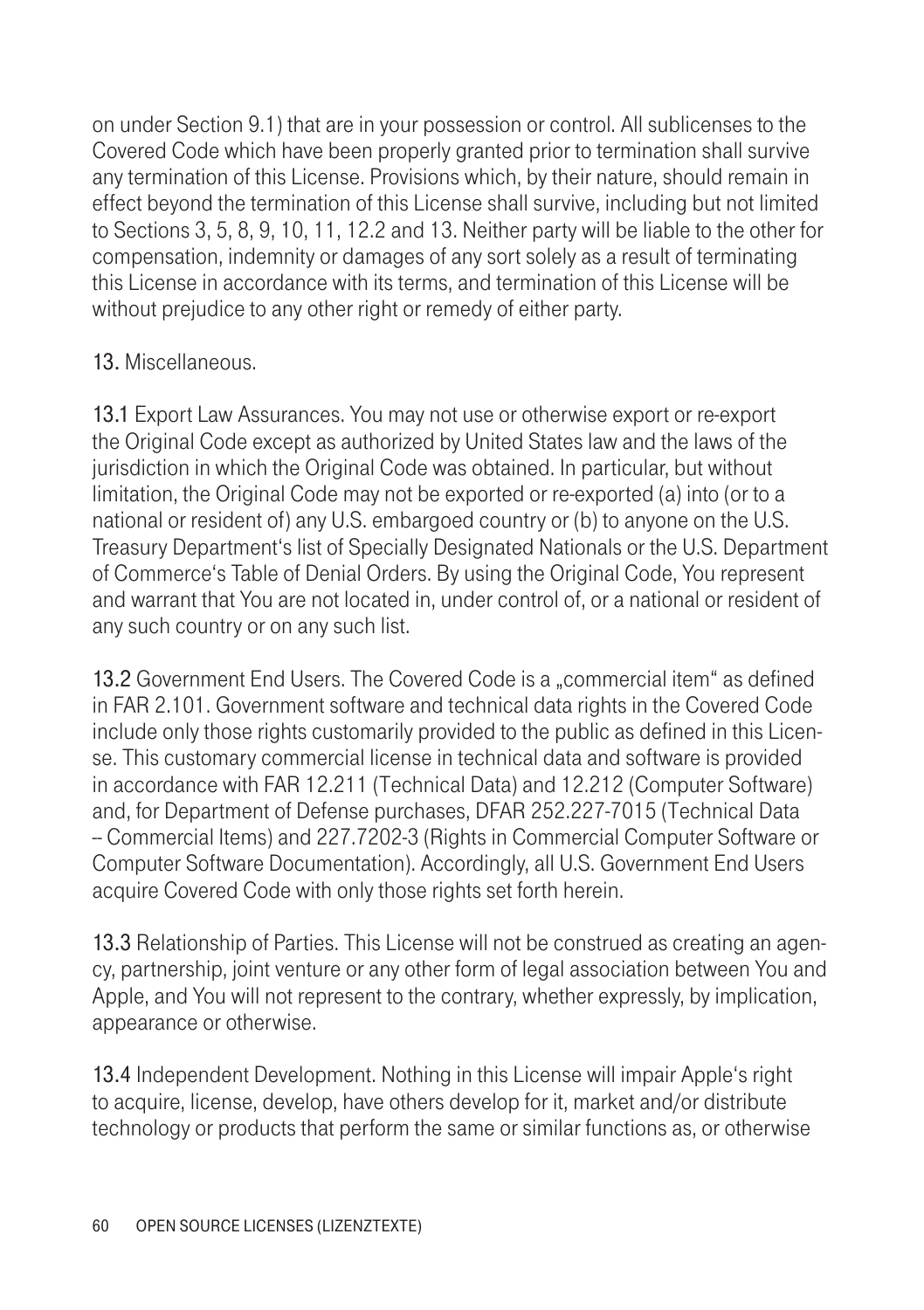compete with, Modifications, Larger Works, technology or products that You may develop, produce, market or distribute.

13.5 Waiver; Construction. Failure by Apple to enforce any provision of this License will not be deemed a waiver of future enforcement of that or any other provision. Any law or regulation which provides that the language of a contract shall be construed against the drafter will not apply to this License.

13.6 Severability. (a) If for any reason a court of competent jurisdiction finds any provision of this License, or portion thereof, to be unenforceable, that provision of the License will be enforced to the maximum extent permissible so as to effect the economic benefits and intent of the parties, and the remainder of this License will continue in full force and effect. (b) Notwithstanding the foregoing, if applicable law prohibits or restricts You from fully and/or specifically complying with Sections 2 and/or 3 or prevents the enforceability of either of those Sections, this License will immediately terminate and You must immediately discontinue any use of the Covered Code and destroy all copies of it that are in your possession or control.

13.7 Dispute Resolution. Any litigation or other dispute resolution between You and Apple relating to this License shall take place in the Northern District of California, and You and Apple hereby consent to the personal jurisdiction of, and venue in, the state and federal courts within that District with respect to this License. The application of the United Nations Convention on Contracts for the International Sale of Goods is expressly excluded.

13.8 Entire Agreement; Governing Law. This License constitutes the entire agreement between the parties with respect to the subject matter hereof. This License shall be governed by the laws of the United States and the State of California, except that body of California law concerning conflicts of law.

Where You are located in the province of Quebec, Canada, the following clause applies: The parties hereby confirm that they have requested that this License and all related documents be drafted in English. Les parties ont exige que le present contrat et tous les documents connexes soient rediges en anglais.

### EXHIBIT A.

"Portions Copyright (c) 1999 Apple Computer, Inc. All Rights Reserved. This file contains Original Code and/or Modifications of Original Code as defined in and that are subject to the Apple Public Source License Version 1.0 (the .License'). You may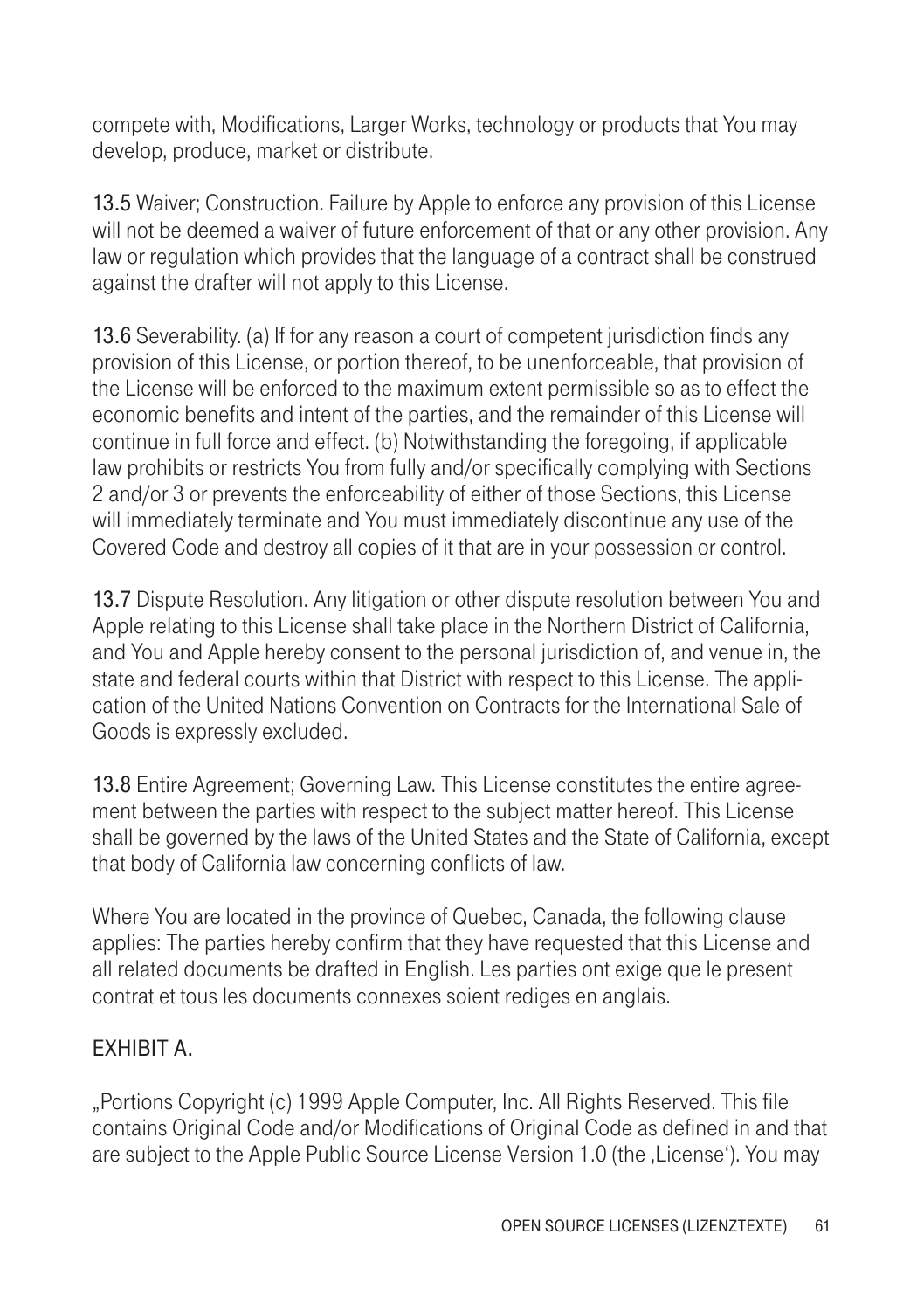not use this file except in compliance with the License. Please obtain a copy of the License at http://www.apple.com/publicsource and read it before using this file.

The Original Code and all software distributed under the License are distributed on an 'AS IS' basis, WITHOUT WARRANTY OF ANY KIND, EITHER EXPRESS OR IMPLIED, AND APPLE HEREBY DISCLAIMS ALL SUCH WARRANTIES, INCLUDING WITHOUT LIMITATION, ANY WARRANTIES OF MERCHANTABILITY, FITNESS FOR A PARTICULAR PURPOSE OR NON-INFRINGEMENT. Please see the License for the specific language governing rights and limitations under the License."

# The Regents of the University of California

Copyright (c) 1983, 1993

The Regents of the University of California. All rights reserved.

Redistribution and use in source and binary forms, with or without modification, are permitted provided that the following conditions are met:

1. Redistributions of source code must retain the above copyright

notice, this list of conditions and the following disclaimer.

2. Redistributions in binary form must reproduce the above copyright notice, this list of conditions and the following disclaimer in the documentation and/or other materials provided with the distribution.

3. All advertising materials mentioning features or use of this software must display the following acknowledgement:

This product includes software developed by the University of California, Berkeley and its contributors.

4. Neither the name of the University nor the names of its contributors may be used to endorse or promote products derived from this software without specific prior written permission.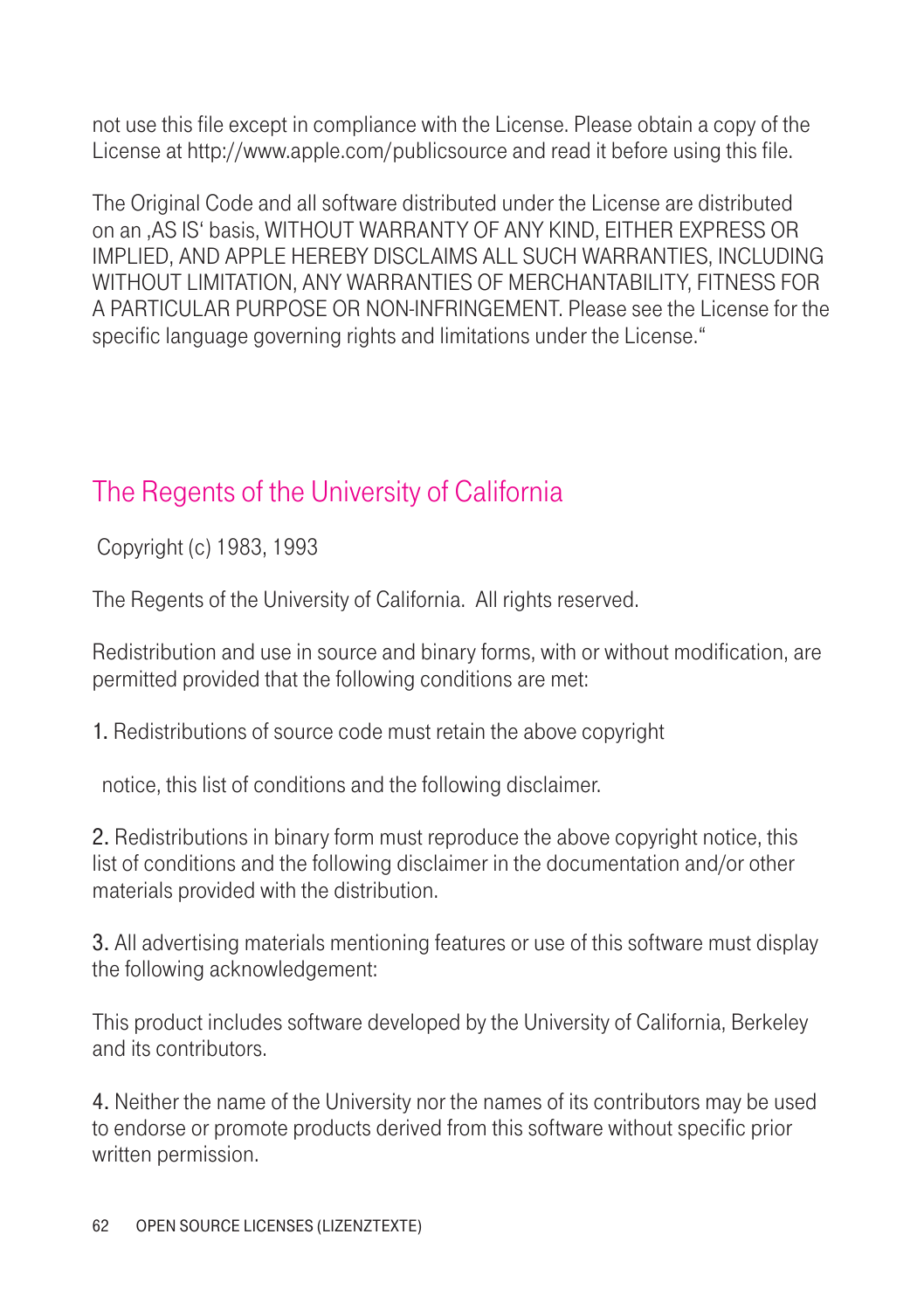THIS SOFTWARE IS PROVIDED BY THE REGENTS AND CONTRIBUTORS ` `AS IS'' AND ANY EXPRESS OR IMPLIED WARRANTIES, INCLUDING, BUT NOT LIMI-TED TO, THE IMPLIED WARRANTIES OF MERCHANTABILITY AND FITNESS FOR A PARTICULAR PURPOSE ARE DISCLAIMED. IN NO EVENT SHALL THE REGENTS OR CONTRIBUTORS BE LIABLE FOR ANY DIRECT, INDIRECT, INCIDENTAL, SPECIAL, EXEMPLARY, OR CONSEQUENTIAL DAMAGES (INCLUDING, BUT NOT LIMITED TO, PROCUREMENT OF SUBSTITUTE GOODS OR SERVICES; LOSS OF USE, DATA, OR PROFITS; OR BUSINESS INTERRUPTION) HOWEVER CAUSED AND ON ANY THEORY OF LIABILITY, WHETHER IN CONTRACT, STRICT LIABILI-TY, OR TORT (INCLUDING NEGLIGENCE OR OTHERWISE) ARISING IN ANY WAY OUT OF THE USE OF THIS SOFTWARE, EVEN IF ADVISED OF THE POSSIBILITY OF SUCH DAMAGE.

# ISC

Copyright (c) 2004, 2007-2008 by Internet Systems Consortium, Inc. ("ISC")

Copyright (c) 1996-2003 by Internet Software Consortium

Permission to use, copy, modify, and distribute this software for any purpose with or without fee is hereby granted, provided that the above copyright notice and this permission notice appear in all copies.

THE SOFTWARE IS PROVIDED ..AS IS" AND ISC DISCLAIMS ALL WARRANTIES-WITH REGARD TO THIS SOFTWARE INCLUDING ALL IMPLIED WARRANTIES OF MERCHANTABILITY AND FITNESS. IN NO EVENT SHALL ISC BE LIABLE FOR ANY SPECIAL, DIRECT, INDIRECT, OR CONSEQUENTIAL DAMAGES OR ANY DAMAGES WHATSOEVER RESULTING FROM LOSS OF USE, DATA OR PROFITS, WHETHER IN AN ACTION OF CONTRACT, NEGLIGENCE OR OTHER TORTIOUS ACTION, ARISING OUT OF OR IN CONNECTION WITH THE USE OR PERFOR-MANCE OF THIS SOFTWARE.

Internet Systems Consortium, Inc.

950 Charter Street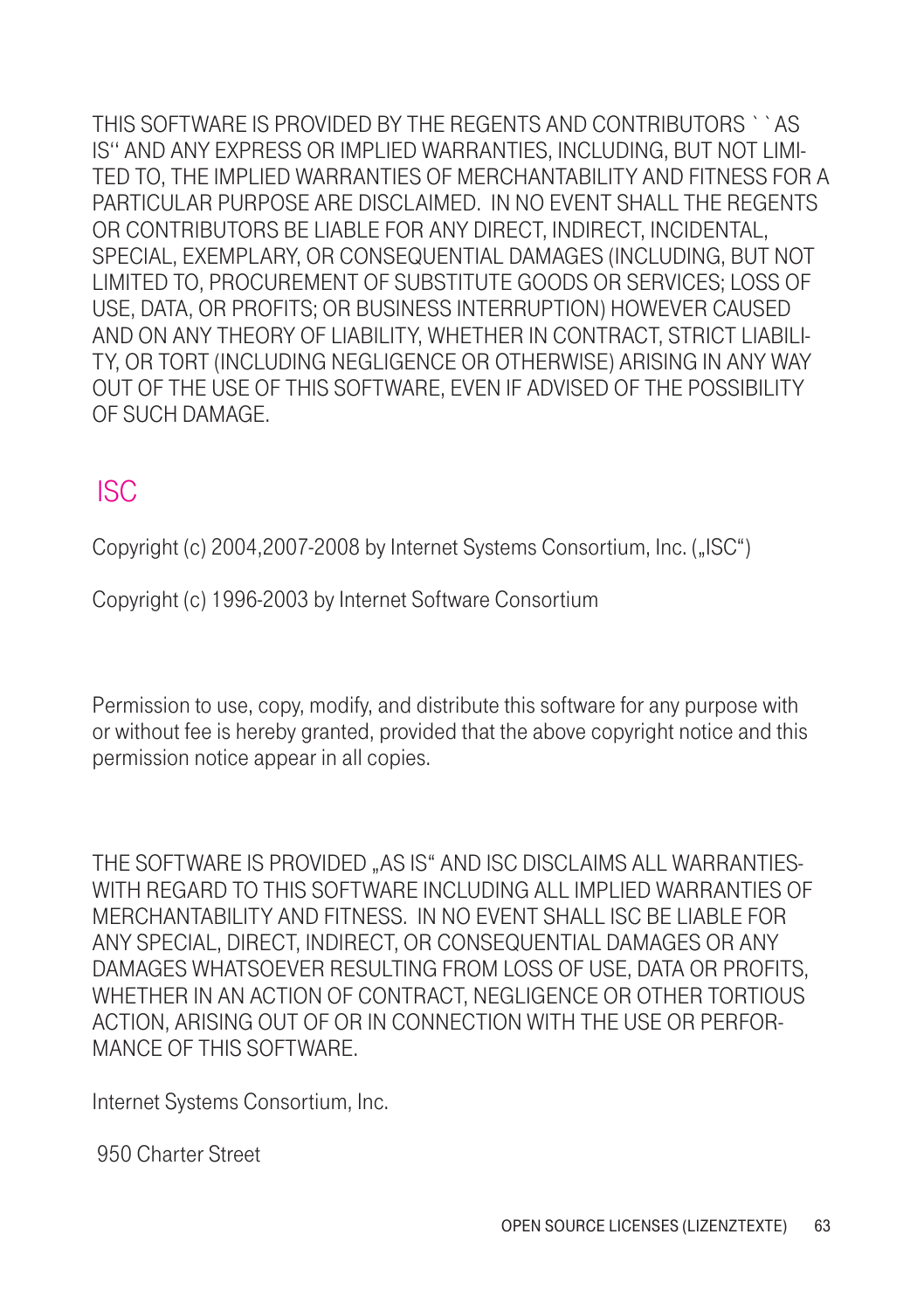Redwood City, CA 94063

<info@isc.org>

http://www.isc.org/

.Support and other services are available for ISC products - see.

http://www.isc.org for more information.

# JPEG Group

The authors make NO WARRANTY or representation, either express or implied, with respect to this software, its quality, accuracy, merchantability, or fitness for a particular purpose. This software is provided "AS IS", and you, its user, assume the entire risk as to its quality and accuracy.

This software is copyright (C) 1991-2014, Thomas G. Lane, Guido Vollbeding.

All Rights Reserved except as specified below.

Permission is hereby granted to use, copy, modify, and distribute this software (or portions thereof) for any purpose, without fee, subject to these conditions:

(1) If any part of the source code for this software is distributed, then this README file must be included, with this copyright and no-warranty notice unaltered; and any additions, deletions, or changes to the original files must be clearly indicated in accompanying documentation.

(2) If only executable code is distributed, then the accompanying documentation must state that "this software is based in part on the work of the Independent JPEG Group".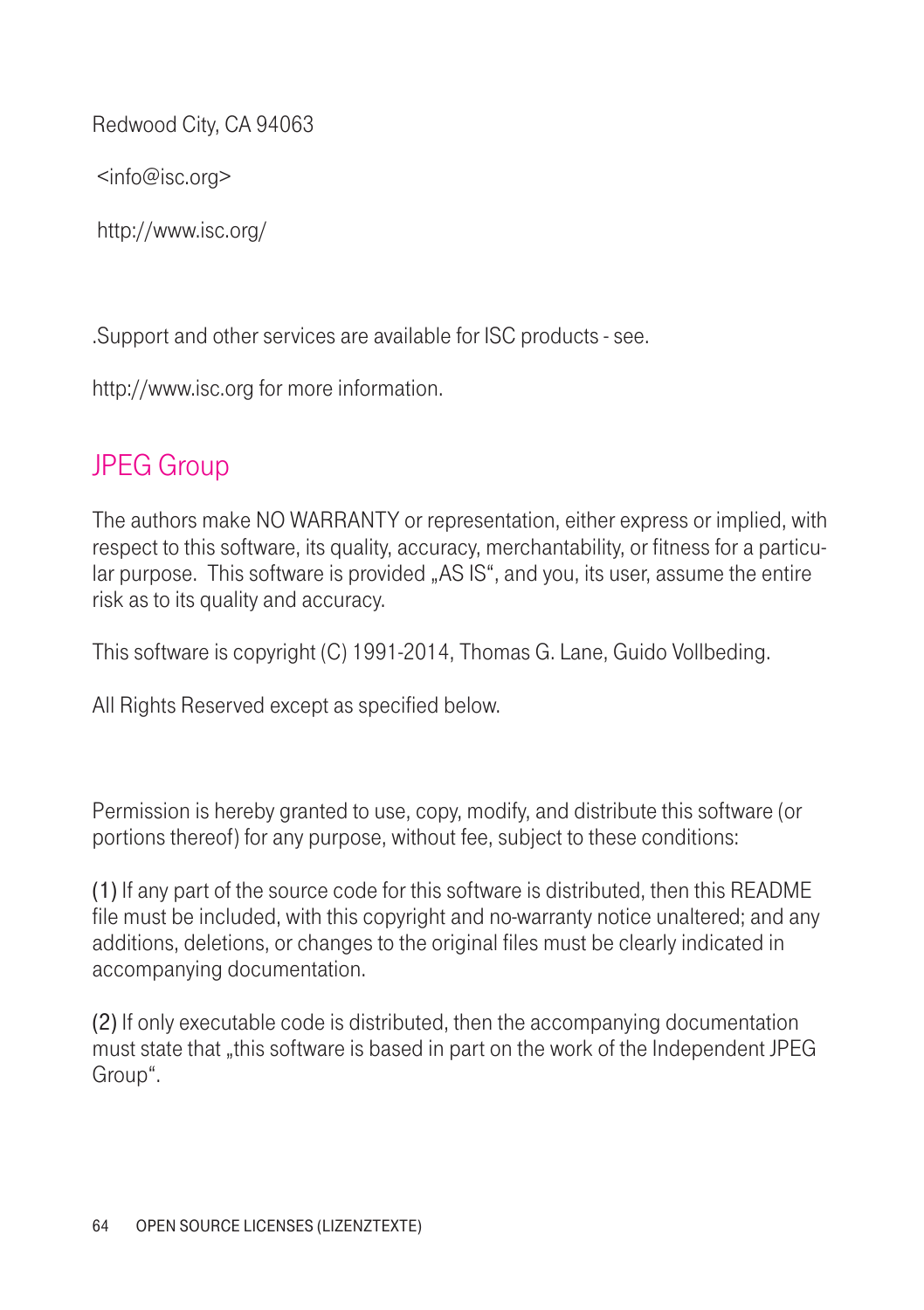(3) Permission for use of this software is granted only if the user accepts full responsibility for any undesirable consequences; the authors accept NO LIABILITY for damages of any kind.

These conditions apply to any software derived from or based on the IJG code, not just to the unmodified library. If you use our work, you ought to acknowledge us.

Permission is NOT granted for the use of any IJG author's name or company namein advertising or publicity relating to this software or products derived from it. This software may be referred to only as "the Independent JPEG Group's software".

We specifically permit and encourage the use of this software as the basis of commercial products, provided that all warranty or liability claims are assumed by the product vendor.

The Unix configuration script "configure" was produced with GNU Autoconf. It is copyright by the Free Software Foundation but is freely distributable. The same holds for its supporting scripts (config.guess, config.sub, ltmain.sh). Another support script, install-sh, is copyright by X Consortium but is also freely distributable.

The IJG distribution formerly included code to read and write GIF files. To avoid entanglement with the Unisys LZW patent (now expired), GIF reading support has been removed altogether, and the GIF writer has been simplified to produce "uncompressed GIFs". This technique does not use the LZW algorithm; the resulting GIF files are larger than usual, but are readable by all standard GIF decoders.

We are required to state that  $\sqrt{ }$ . The Graphics Interchange Format(c) is the Copyright property of CompuServe Incorporated. GIF(sm) is a Service Mark property of CompuServe Incorporated."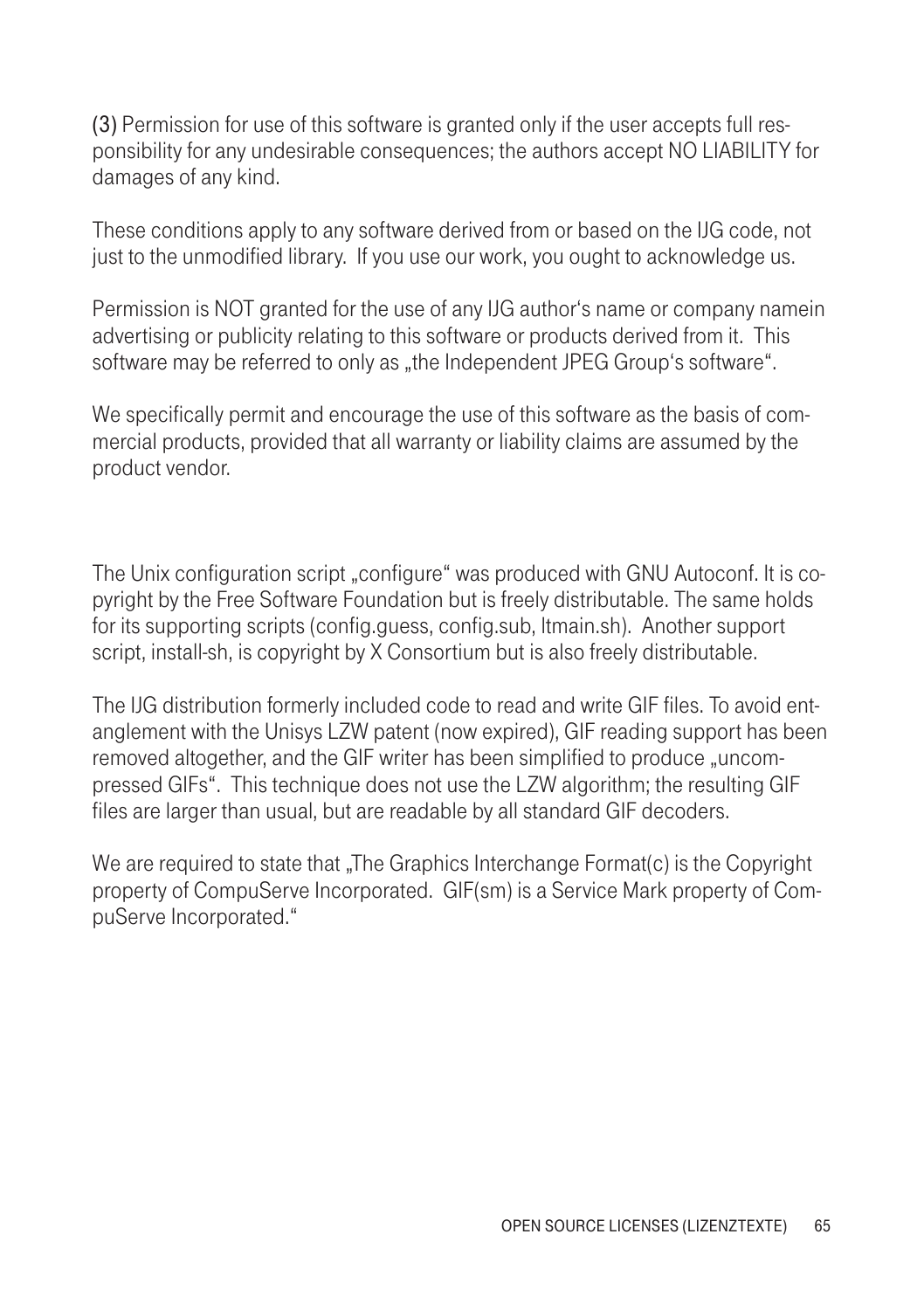# Apache-2.0

Apache License

Version 2.0, January 2004

http://www.apache.org/licenses/

### TERMS AND CONDITIONS FOR USE, REPRODUCTION, AND DISTRIBUTION

### 1. Definitions.

"License" shall mean the terms and conditions for use, reproduction, and distribution as defined by Sections 1 through 9 of this document.

"Licensor" shall mean the copyright owner or entity authorized by the copyright owner that is granting the License.

"Legal Entity" shall mean the union of the acting entity and all other entities that control, are controlled by, or are under common control with that entity. For the purposes of this definition, "control" means (i) the power, direct or indirect, to cause the direction or management of such entity, whether by contract or otherwise, or (ii) ownership of fifty percent (50%) or more of the outstanding shares, or (iii) beneficial ownership of such entity.

"You" (or "Your") shall mean an individual or Legal Entity exercising permissions granted by this License.

"Source" form shall mean the preferred form for making modifications, including but not limited to software source code, documentation source, and configuration files.

"Object" form shall mean any form resulting from mechanical transformation or translation of a Source form, including but not limited to compiled object code, generated documentation, and conversions to other media types.

"Work" shall mean the work of authorship, whether in Source or Object form, made available under the License, as indicated by a copyright notice that is included in or attached to the work (an example is provided in the Appendix below).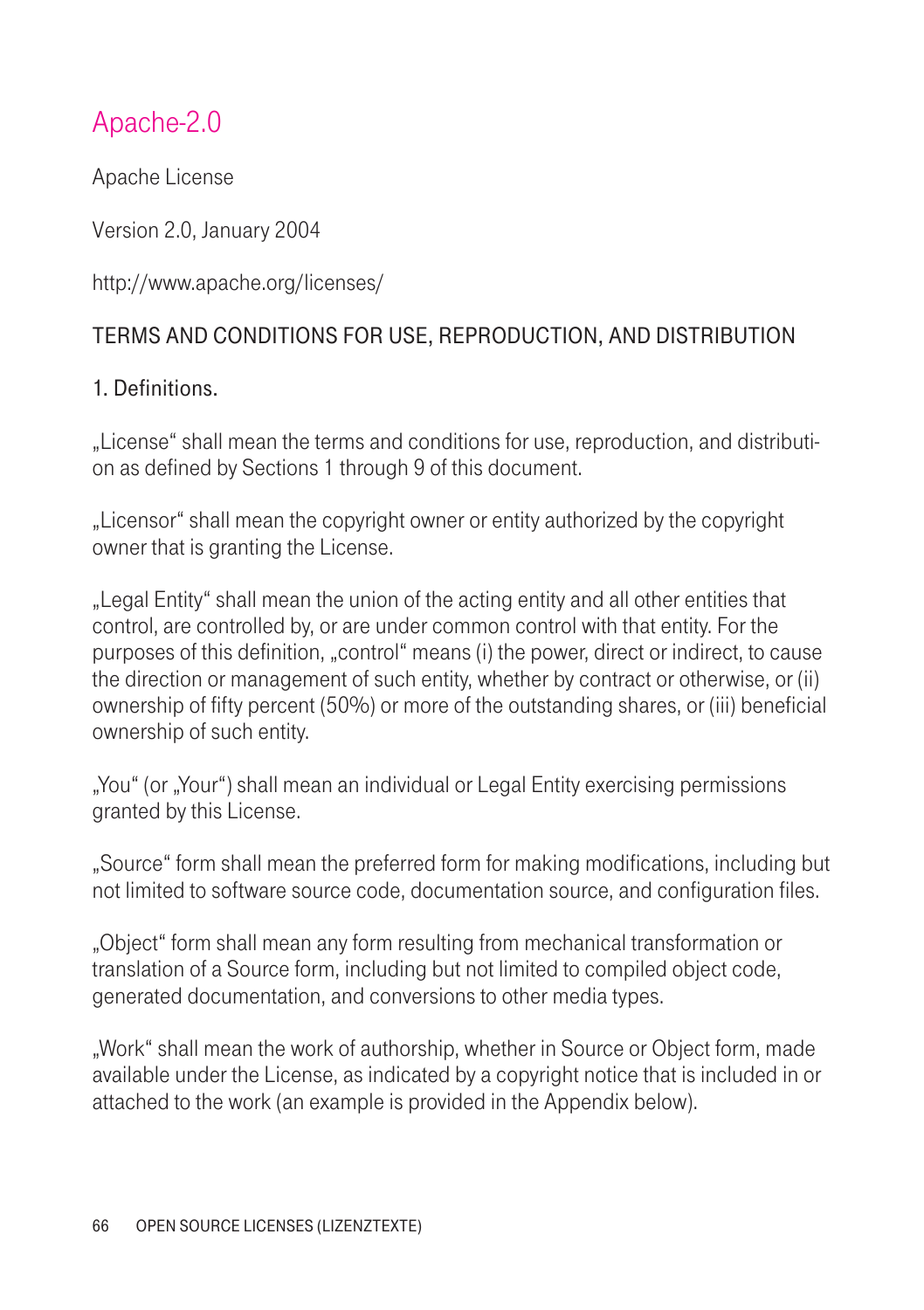"Derivative Works" shall mean any work, whether in Source or Object form, that is based on (or derived from) the Work and for which the editorial revisions, annotations, elaborations, or other modifications represent, as a whole, an original work of authorship. For the purposes of this License, Derivative Works shall not include works that remain separable from, or merely link (or bind by name) to the interfaces of, the Work and Derivative Works thereof.

"Contribution" shall mean any work of authorship, including the original version of the Work and any modifications or additions to that Work or Derivative Works thereof, that is intentionally submitted to Licensor for inclusion in the Work by the copyright owner or by an individual or Legal Entity authorized to submit on behalf of the copyright owner. For the purposes of this definition, "submitted" means any form of electronic, verbal, or written communication sent to the Licensor or its representatives, including but not limited to communication on electronic mailing lists, source code control systems, and issue tracking systems that are managed by, or on behalf of, the Licensor for the purpose of discussing and improving the Work, but excluding communication that is conspicuously marked or otherwise designated in writing by the copyright owner as "Not a Contribution."

"Contributor" shall mean Licensor and any individual or Legal Entity on behalf of whom a Contribution has been received by Licensor and subsequently incorporated within the Work

2. Grant of Copyright License. Subject to the terms and conditions of this License, each Contributor hereby grants to You a perpetual, worldwide, non-exclusive, nocharge, royalty-free, irrevocable copyright license to reproduce, prepare Derivative Works of, publicly display, publicly perform, sublicense, and distribute the Work and such Derivative Works in Source or Object form.

3. Grant of Patent License. Subject to the terms and conditions of this License, each Contributor hereby grants to You a perpetual, worldwide, non-exclusive, nocharge, royalty-free, irrevocable (except as stated in this section) patent license to make, have made, use, offer to sell, sell, import, and otherwise transfer the Work, where such license applies only to those patent claims licensable by such Contributor that are necessarily infringed by their Contribution(s) alone or by combination of their Contribution(s) with the Work to which such Contribution(s) was submitted. If You institute patent litigation against any entity (including a cross-claim or counterclaim in a lawsuit) alleging that the Work or a Contribution incorporated within the Work constitutes direct or contributory patent infringement, then any patent licenses granted to You under this License for that Work shall terminate as of the date such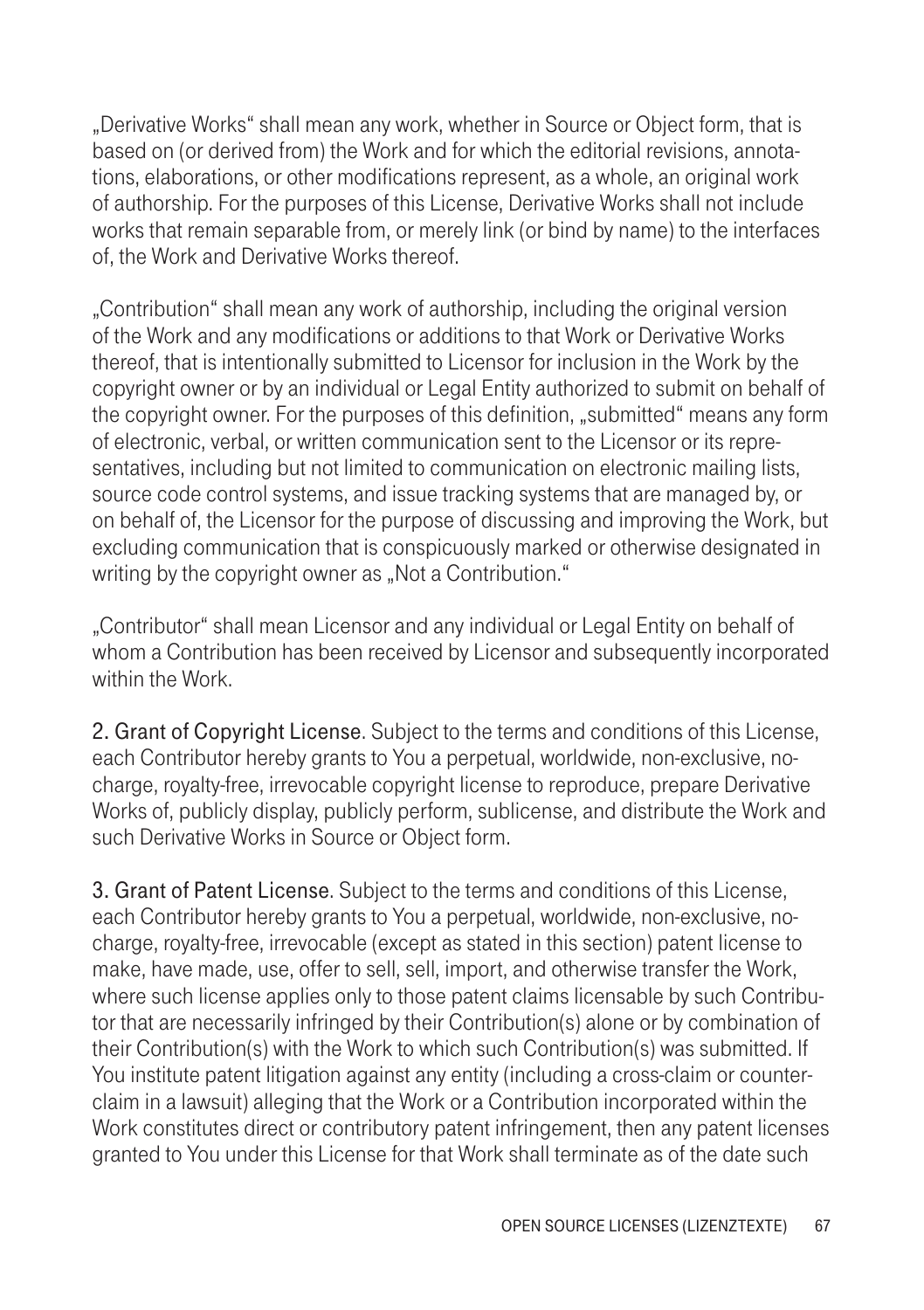#### litigation is filed.

4. Redistribution. You may reproduce and distribute copies of the Work or Derivative Works thereof in any medium, with or without modifications, and in Source or Object form, provided that You meet the following conditions:

 1.You must give any other recipients of the Work or Derivative Works a copy of this License; and

 2.You must cause any modified files to carry prominent notices stating that You changed the files; and

 3.You must retain, in the Source form of any Derivative Works that You distribute, all copyright, patent, trademark, and attribution notices from the Source form of the Work, excluding those notices that do not pertain to any part of the Derivative Works; and

4.If the Work includes a "NOTICE" text file as part of its distribution, then any Derivative Works that You distribute must include a readable copy of the attribution notices contained within such NOTICE file, excluding those notices that do not pertain to any part of the Derivative Works, in at least one of the following places: within a NOTICE text file distributed as part of the Derivative Works; within the Source form or documentation, if provided along with the Derivative Works; or, within a display generated by the Derivative Works, if and wherever such third-party notices normally appear. The contents of the NOTICE file are for informational purposes only and do not modify the License. You may add Your own attribution notices within Derivative Works that You distribute, alongside or as an addendum to the NOTICE text from the Work, provided that such additional attribution notices cannot be construed as modifying the License.

You may add Your own copyright statement to Your modifications and may provide additional or different license terms and conditions for use, reproduction, or distribution of Your modifications, or for any such Derivative Works as a whole, provided Your use, reproduction, and distribution of the Work otherwise complies with the conditions stated in this License.

5. Submission of Contributions. Unless You explicitly state otherwise, any Contribution intentionally submitted for inclusion in the Work by You to the Licensor shall be under the terms and conditions of this License, without any additional terms or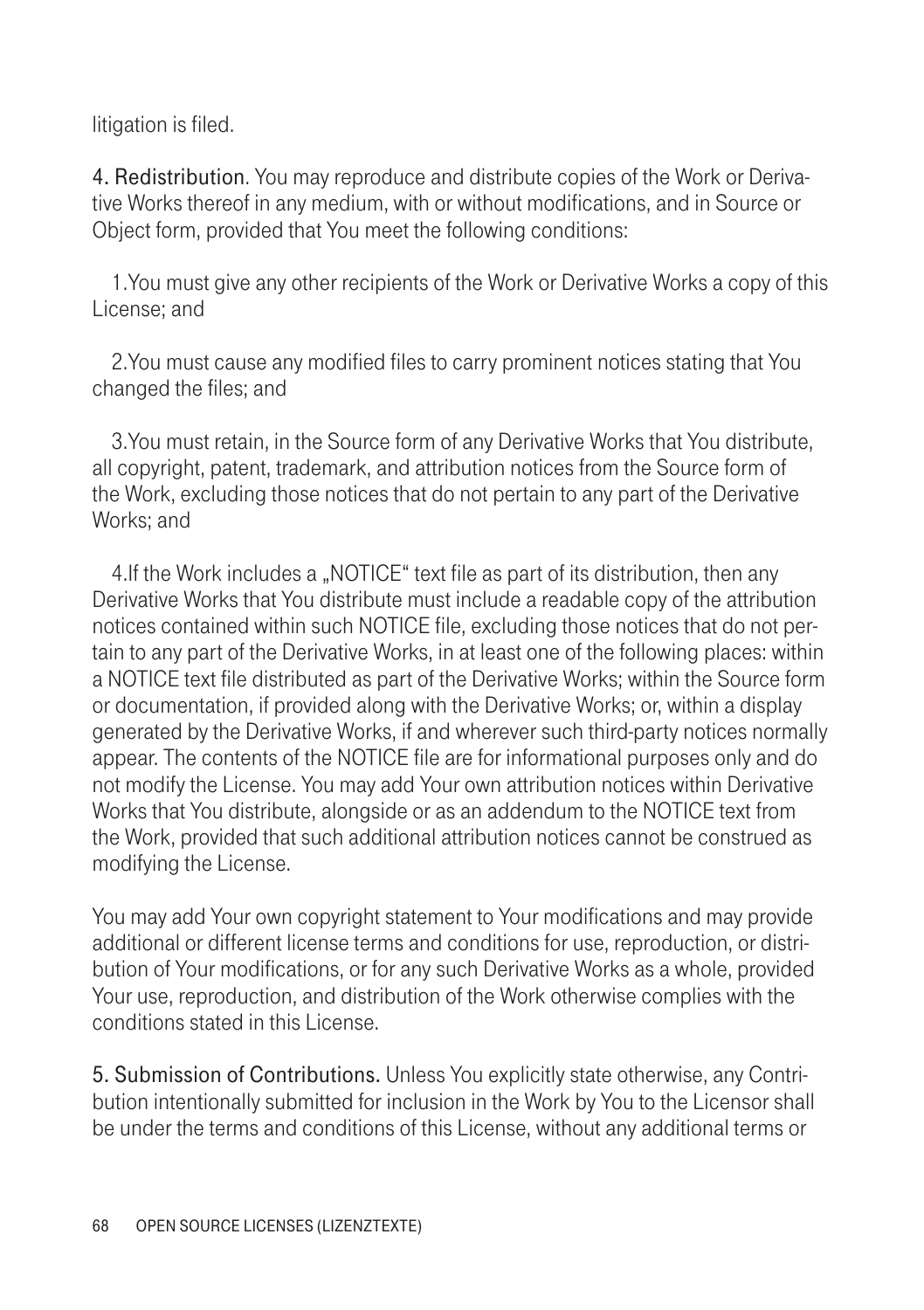conditions. Notwithstanding the above, nothing herein shall supersede or modify the terms of any separate license agreement you may have executed with Licensor regarding such Contributions.

6. Trademarks. This License does not grant permission to use the trade names, trademarks, service marks, or product names of the Licensor, except as required for reasonable and customary use in describing the origin of the Work and reproducing the content of the NOTICE file.

7. Disclaimer of Warranty. Unless required by applicable law or agreed to in writing, Licensor provides the Work (and each Contributor provides its Contributions) on an "AS IS" BASIS, WITHOUT WARRANTIES OR CONDITIONS OF ANY KIND, either express or implied, including, without limitation, any warranties or conditions of TITLE, NON-INFRINGEMENT, MERCHANTABILITY, or FITNESS FOR A PARTICU-LAR PURPOSE. You are solely responsible for determining the appropriateness of using or redistributing the Work and assume any risks associated with Your exercise of permissions under this License.

8. Limitation of Liability. In no event and under no legal theory, whether in tort (including negligence), contract, or otherwise, unless required by applicable law (such as deliberate and grossly negligent acts) or agreed to in writing, shall any Contributor be liable to You for damages, including any direct, indirect, special, incidental, or consequential damages of any character arising as a result of this License or out of the use or inability to use the Work (including but not limited to damages for loss of goodwill, work stoppage, computer failure or malfunction, or any and all other commercial damages or losses), even if such Contributor has been advised of the possibility of such damages.

9. Accepting Warranty or Additional Liability. While redistributing the Work or Derivative Works thereof, You may choose to offer, and charge a fee for, acceptance of support, warranty, indemnity, or other liability obligations and/or rights consistent with this License. However, in accepting such obligations, You may act only on Your own behalf and on Your sole responsibility, not on behalf of any other Contributor, and only if You agree to indemnify, defend, and hold each Contributor harmless for any liability incurred by, or claims asserted against, such Contributor by reason of your accepting any such warranty or additional liability.

### END OF TERMS AND CONDITIONS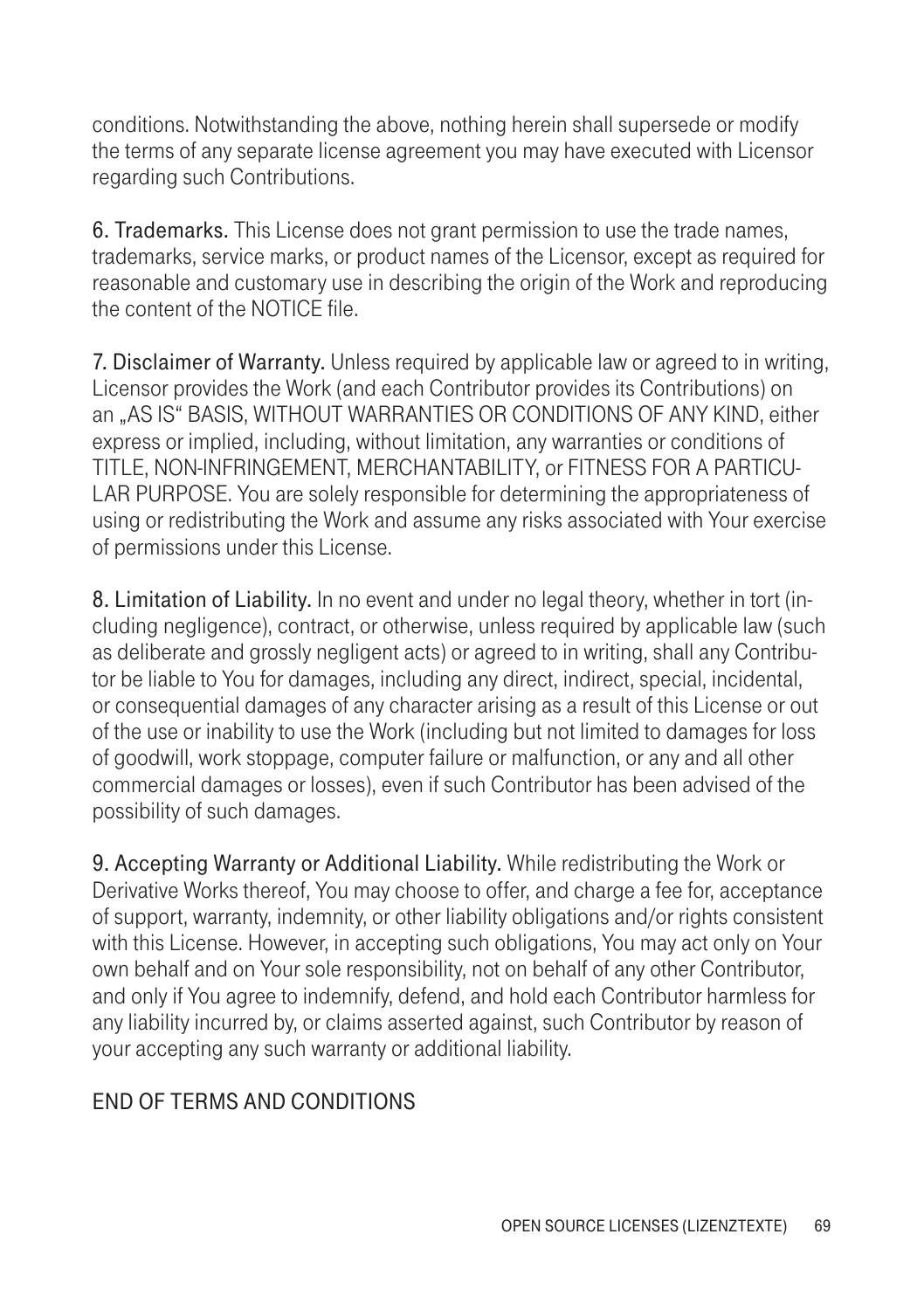## Libpng

This copy of the libpng notices is provided for your convenience. In case of any discrepancy between this copy and the notices in the file png.h that is included in the libpng distribution, the latter shall prevail.

COPYRIGHT NOTICE, DISCLAIMER, and LICENSE:

If you modify libpng you may insert additional notices immediately following this sentence.

This code is released under the libpng license.

libpng versions 1.0.7, July 1, 2000 through 1.6.35, July 15, 2018 are Copyright (c) 2000-2002, 2004, 2006-2018 Glenn Randers-Pehrson, are derived from libpng-1.0.6, and are distributed according to the same disclaimer and license as libpng-1.0.6 with the following individuals added to the list of Contributing Authors:

Simon-Pierre Cadieux

Eric S. Raymond

Mans Rullgard

Cosmin Truta

Gilles Vollant

James Yu

Mandar Sahastrabuddhe

Google Inc.

Vadim Barkov

and with the following additions to the disclaimer:

There is no warranty against interference with your enjoyment of the library or against infringement. There is no warranty that our efforts or the library will fulfill any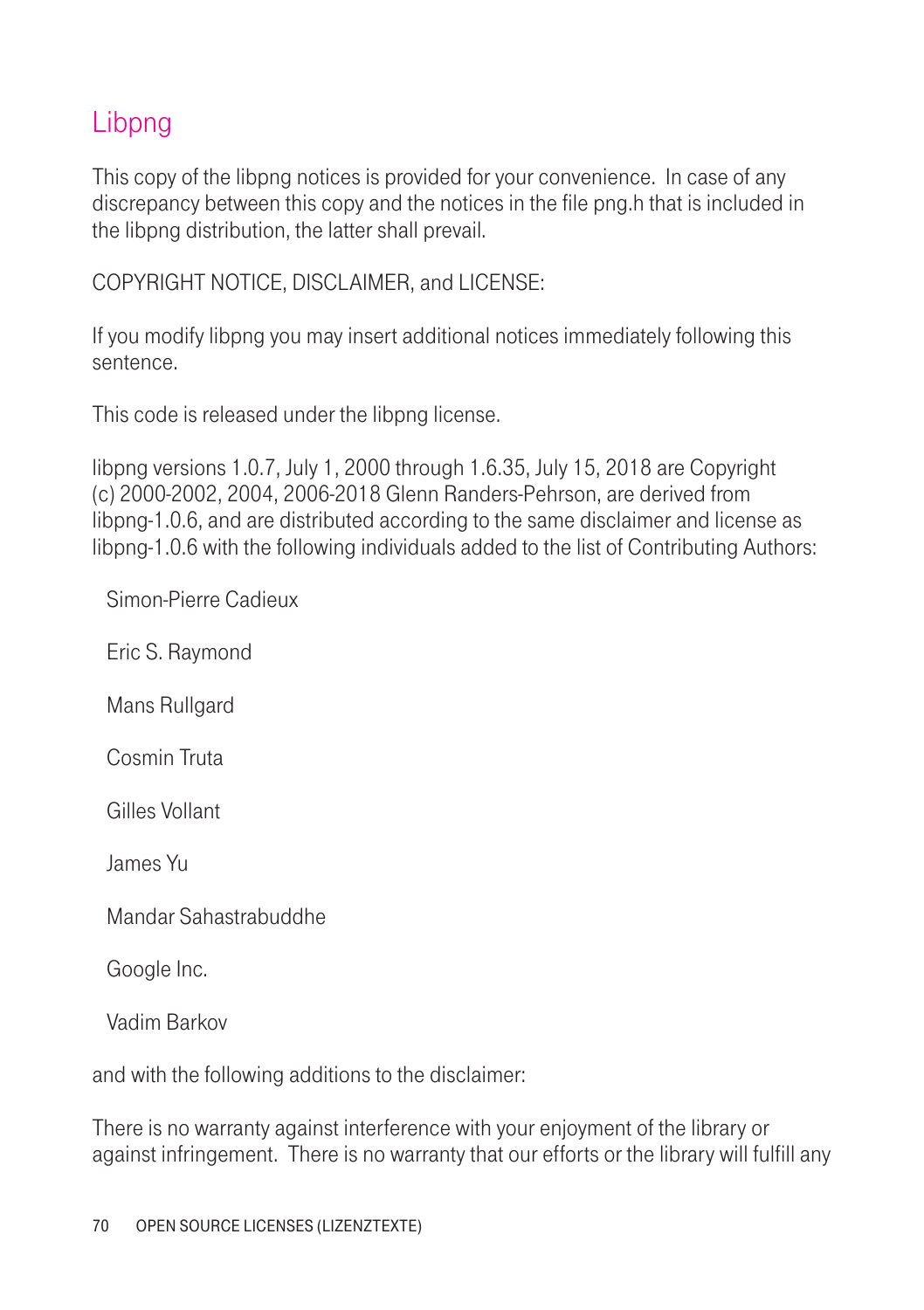of your particular purposes or needs. This library is provided with all faults, and the entire risk of satisfactory quality, performance, accuracy, and effort is with the user.

Some files in the "contrib" directory and some configure-generated files that are distributed with libpng have other copyright owners and are released under other open source licenses.

libpng versions 0.97, January 1998, through 1.0.6, March 20, 2000, are Copyright (c) 1998-2000 Glenn Randers-Pehrson, are derived from libpng-0.96, and are distributed according to the same disclaimer and license as libpng-0.96, with the following individuals added to the list of Contributing Authors:

Tom Lane

Glenn Randers-Pehrson

Willem van Schaik

libpng versions 0.89, June 1996, through 0.96, May 1997, are Copyright (c) 1996- 1997 Andreas Dilger, are derived from libpng-0.88, and are distributed according to the same disclaimer and license as libpng-0.88, with the following individuals added to the list of Contributing Authors:

John Bowler

Kevin Bracey

Sam Bushell

Magnus Holmgren

Greg Roelofs

Tom Tanner

Some files in the "scripts" directory have other copyright owners but are released under this license.

libpng versions 0.5, May 1995, through 0.88, January 1996, are Copyright (c) 1995- 1996 Guy Eric Schalnat, Group 42, Inc.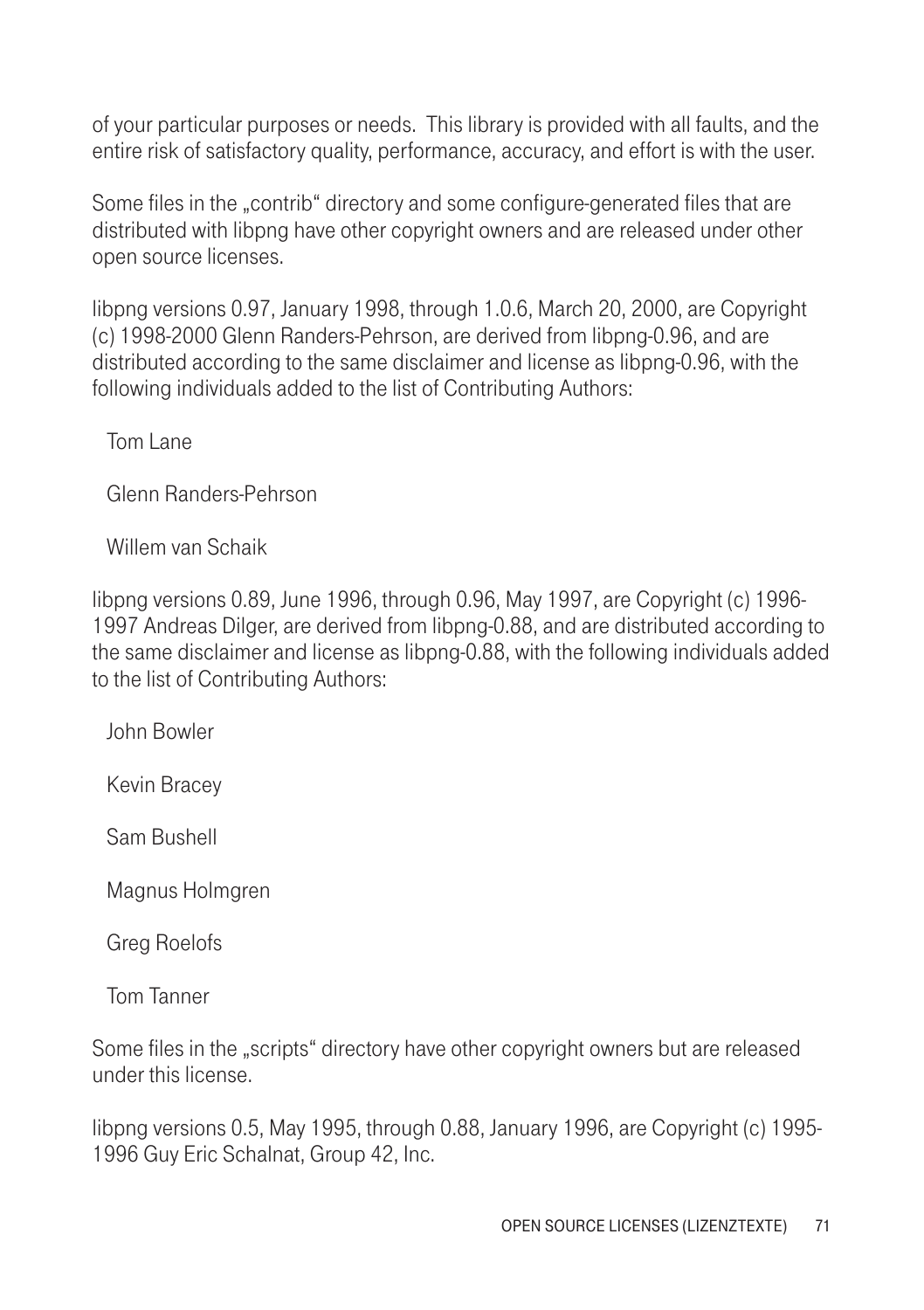For the purposes of this copyright and license, "Contributing Authors" is defined as the following set of individuals:

Andreas Dilger

Dave Martindale

Guy Eric Schalnat

Paul Schmidt

Tim Wegner

The PNG Reference Library is supplied "AS IS". The Contributing Authors and Group 42, Inc. disclaim all warranties, expressed or implied, including, without limitation, the warranties of merchantability and of fitness for any purpose. The Contributing Authors and Group 42, Inc. assume no liability for direct, indirect, incidental, special, exemplary, or consequential damages, which may result from the use of the PNG Reference Library, even if advised of the possibility of such damage.

Permission is hereby granted to use, copy, modify, and distribute this source code, or portions hereof, for any purpose, without fee, subject to the following restrictions:

1. The origin of this source code must not be misrepresented.

2. Altered versions must be plainly marked as such and must not be misrepresented as being the original source.

3. This Copyright notice may not be removed or altered from any source or altered source distribution.

The Contributing Authors and Group 42, Inc. specifically permit, without fee, and encourage the use of this source code as a component to supporting the PNG file format in commercial products. If you use this source code in a product, acknowledgment is not required but would be appreciated.

END OF COPYRIGHT NOTICE, DISCLAIMER, and LICENSE.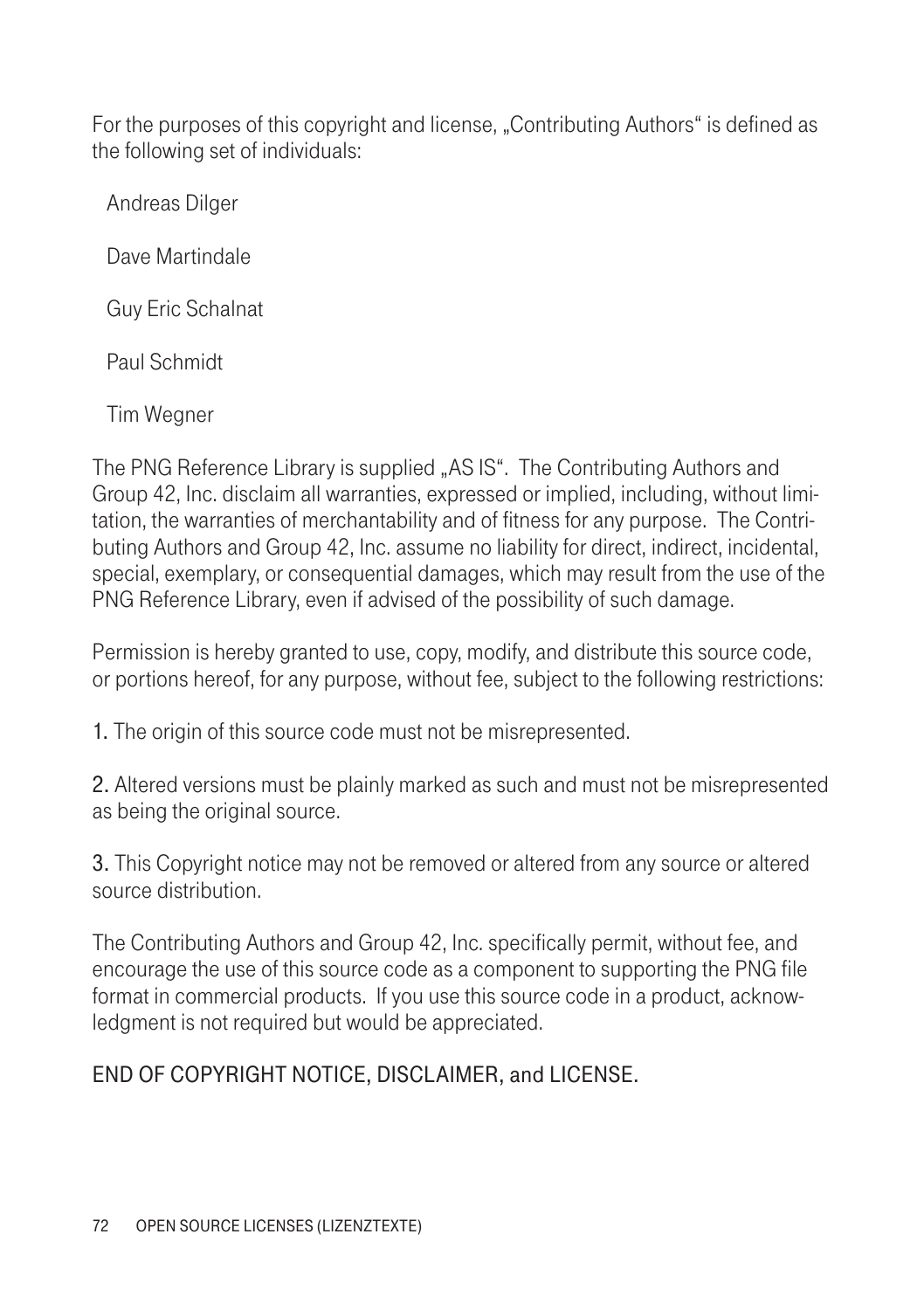### TRADEMARK:

The name "libpng" has not been registered by the Copyright owner as a trademark in any jurisdiction. However, because libpng has been distributed and maintained world-wide, continually since 1995, the Copyright owner claims ...common-law trademark protection" in any jurisdiction where common-law trademark is recognized.

### OSI CERTIFICATION:

Libpng is OSI Certified Open Source Software. OSI Certified Open Source is a certification mark of the Open Source Initiative. OSI has not addressed the additional disclaimers inserted at version 1.0.7.

#### EXPORT CONTROL:

The Copyright owner believes that the Export Control Classification Number (ECCN) for libpng is EAR99, which means not subject to export controls or International Traffic in Arms Regulations (ITAR) because it is open source, publicly available software, that does not contain any encryption software. See the EAR, paragraphs 734.3(b) (3) and 734.7(b).

Glenn Randers-Pehrson

glennrp at users.sourceforge.net

July 15, 2018

### **OpenSSL**

LICENSE ISSUES

==============

The OpenSSL toolkit stays under a double license, i.e. both the conditions of the OpenSSL License and the original SSLeay license apply to the toolkit.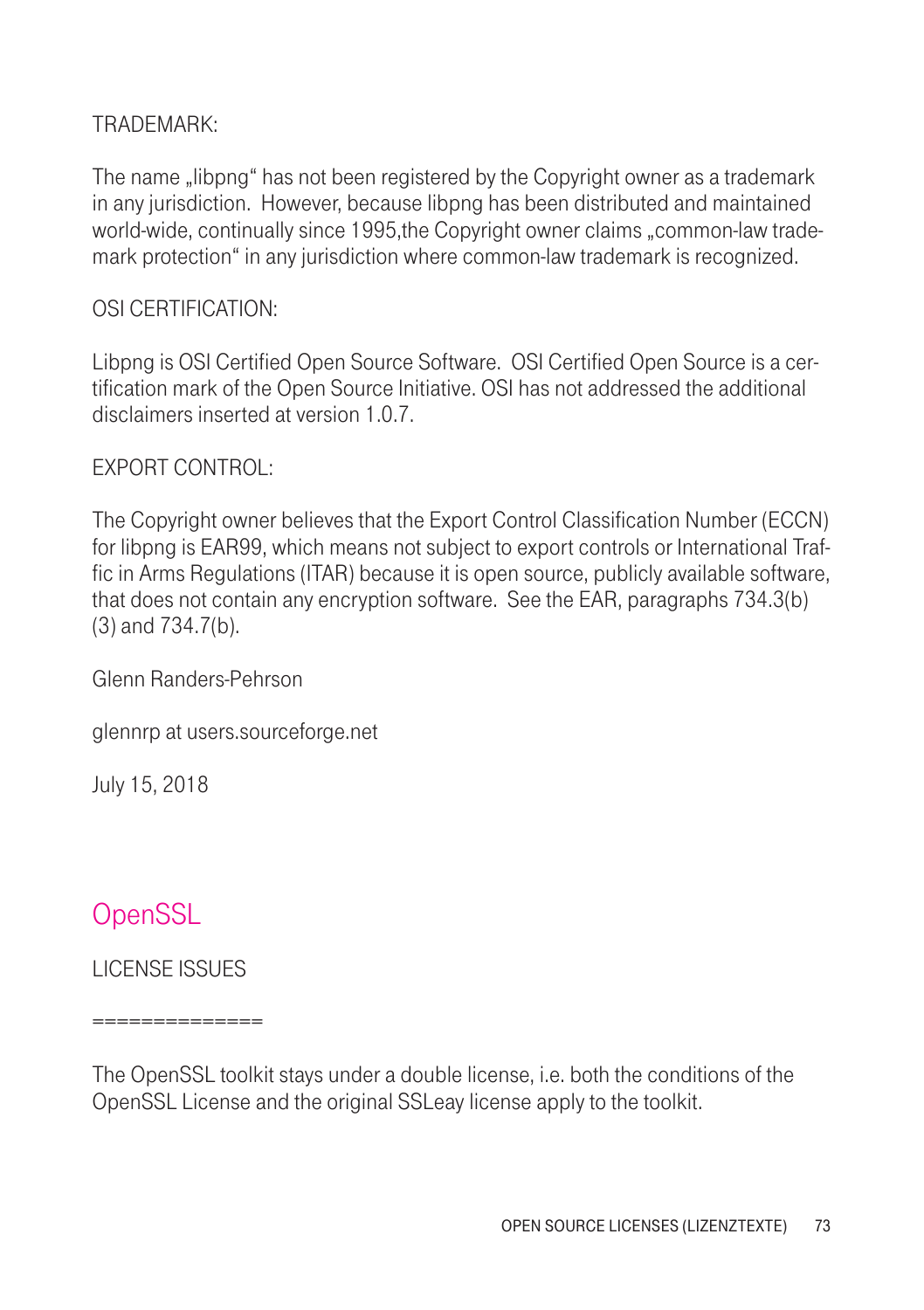See below for the actual license texts.

OpenSSL License

---------------

Copyright (c) 1998-2018 The OpenSSL Project. All rights reserved.

Redistribution and use in source and binary forms, with or without modification, are permitted provided that the following conditions are met:

1. Redistributions of source code must retain the above copyright notice, this list of conditions and the following disclaimer.

2. Redistributions in binary form must reproduce the above copyright notice, this list of conditions and the following disclaimer in the documentation and/or other materials provided with the distribution.

3. All advertising materials mentioning features or use of this software must display the following acknowledgment: "This product includes software developed by the OpenSSL Project for use in the OpenSSL Toolkit. (http://www.openssl.org/)"

4. The names "OpenSSL Toolkit" and "OpenSSL Project" must not be used to endorse or promote products derived from this software without prior written permission. For written permission, please contact openssl-core@openssl.org.

5. Products derived from this software may not be called "OpenSSL" nor may "OpenSSL" appear in their names without prior written permission of the OpenSSL Project.

6. Redistributions of any form whatsoever must retain the following acknowledgment:

"This product includes software developed by the OpenSSL Project for use in the OpenSSL Toolkit (http://www.openssl.org/)"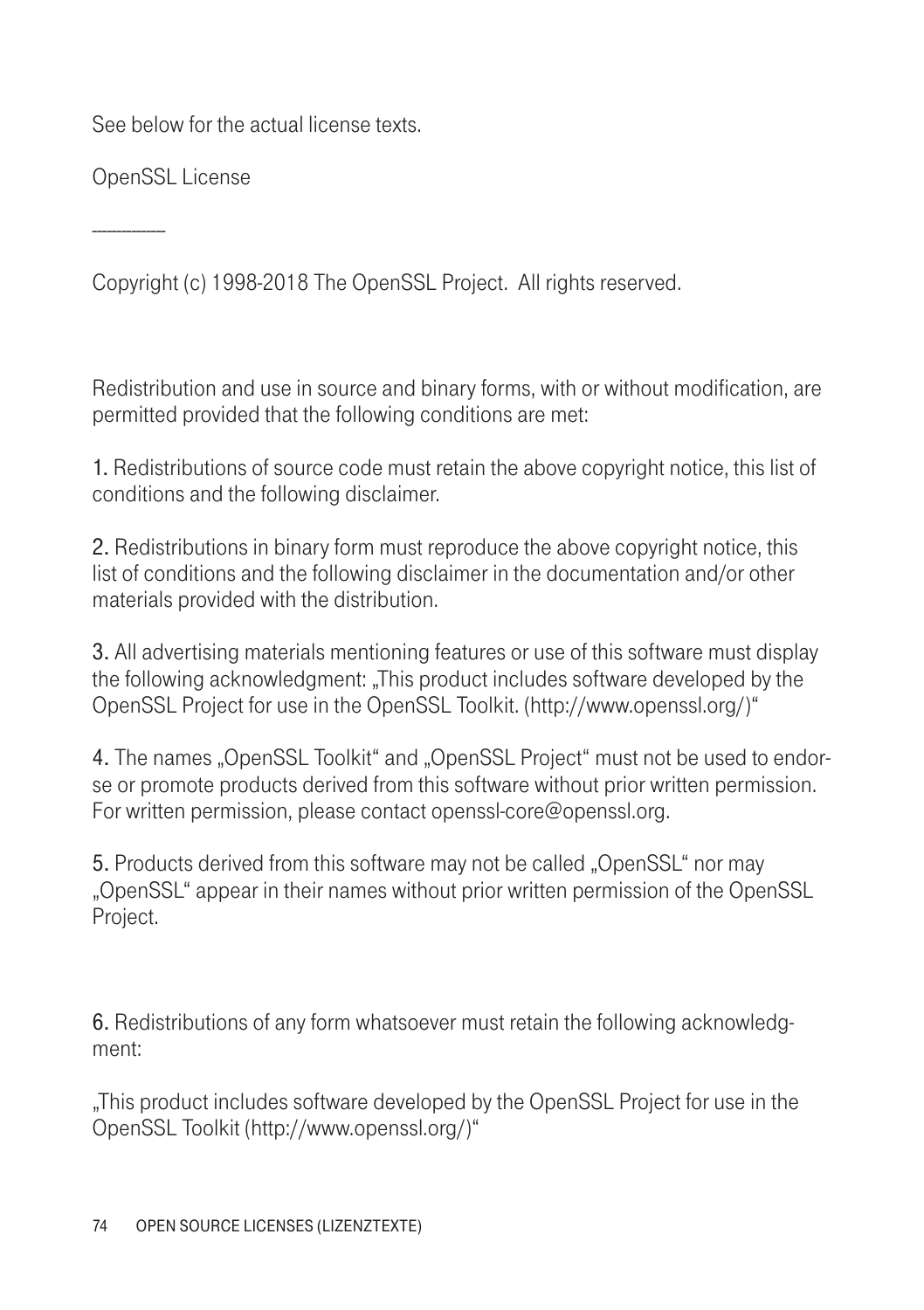THIS SOFTWARE IS PROVIDED BY THE OpenSSL PROJECT ` ` AS IS" AND ANY-EXPRESSED OR IMPLIED WARRANTIES, INCLUDING, BUT NOT LIMITED TO, THE IMPLIED WARRANTIES OF MERCHANTABILITY AND FITNESS FOR A PARTICU-LAR PURPOSE ARE DISCLAIMED. IN NO EVENT SHALL THE OpenSSL PROJECT OR ITS CONTRIBUTORS BE LIABLE FOR ANY DIRECT, INDIRECT, INCIDENTAL, SPECIAL, EXEMPLARY, OR CONSEQUENTIAL DAMAGES (INCLUDING, BUT NOT LIMITED TO, PROCUREMENT OF SUBSTITUTE GOODS OR SERVICES; LOSS OF USE, DATA, OR PROFITS; OR BUSINESS INTERRUPTION) HOWEVER CAUSED AND ON ANY THEORY OF LIABILITY, WHETHER IN CONTRACT, STRICT LIABILI-TY, OR TORT (INCLUDING NEGLIGENCE OR OTHERWISE) ARISING IN ANY WAY OUT OF THE USE OF THIS SOFTWARE, EVEN IF ADVISED OF THE POSSIBILITY OF SUCH DAMAGE.

This product includes cryptographic software written by Eric Young (eay@cryptsoft. com). This product includes software written by Tim Hudson (tjh@cryptsoft.com).

============================================================

Original SSLeay License

========

Copyright (C) 1995-1998 Eric Young (eay@cryptsoft.com)

All rights reserved.

-----------------------

This package is an SSL implementation written by Eric Young (eay@cryptsoft.com).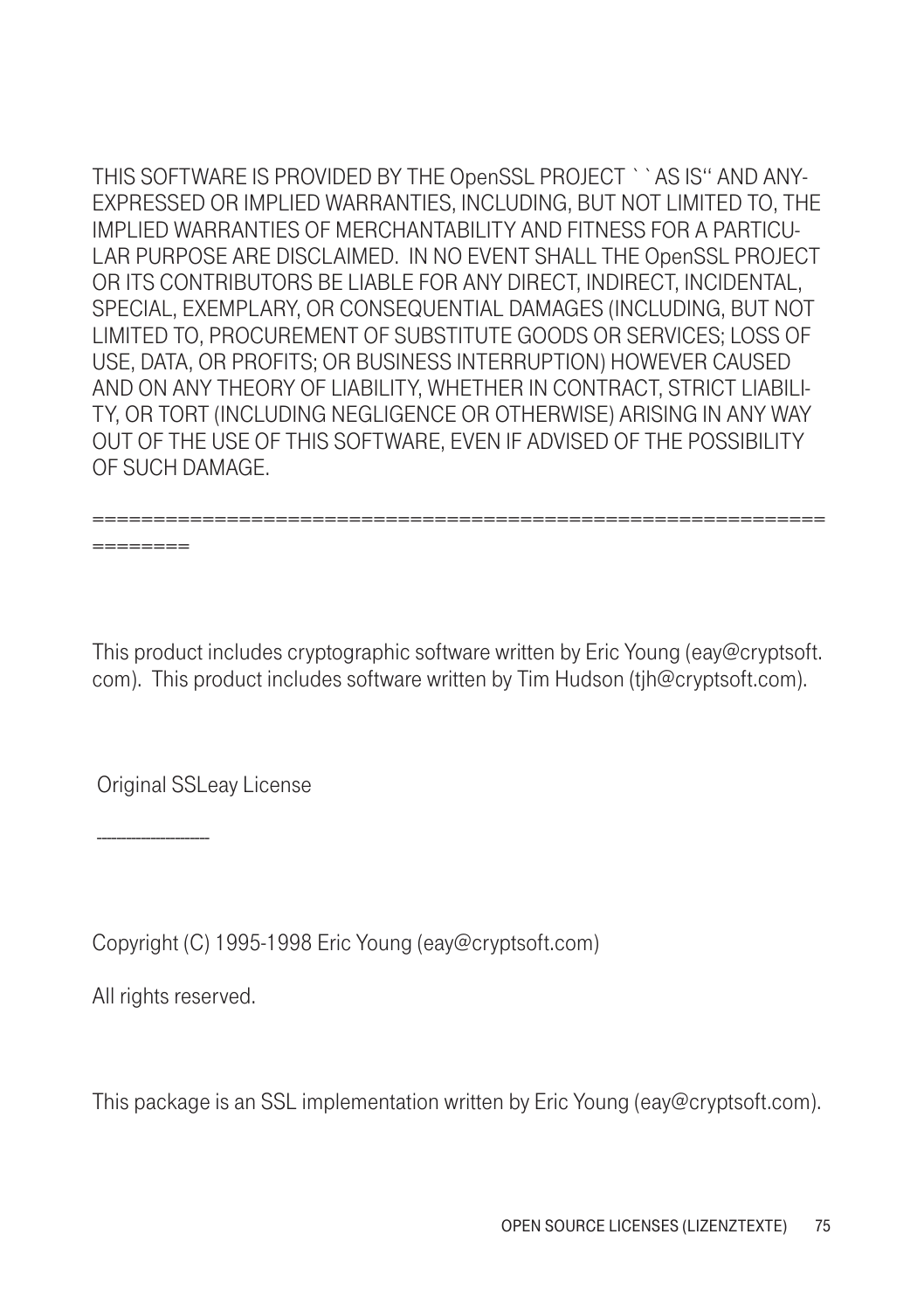The implementation was written so as to conform with Netscapes SSL.

This library is free for commercial and non-commercial use as long as the following conditions are aheared to. The following conditions apply to all code found in this distribution, be it the RC4, RSA, lhash, DES, etc., code; not just the SSL code. The SSL documentation included with this distribution is covered by the same copyright terms except that the holder is Tim Hudson (tjh@cryptsoft.com).

Copyright remains Eric Young's, and as such any Copyright notices in the code are not to be removed. If this package is used in a product, Eric Young should be given attribution as the author of the parts of the library used. This can be in the form of a textual message at program startup or in documentation (online or textual) provided with the package.

Redistribution and use in source and binary forms, with or without modification, are permitted provided that the following conditions are met:

1. Redistributions of source code must retain the copyright notice, this list of conditions and the following disclaimer.

2. Redistributions in binary form must reproduce the above copyright notice, this list of conditions and the following disclaimer in the documentation and/or other materials provided with the distribution.

3. All advertising materials mentioning features or use of this software must display the following acknowledgement:

"This product includes cryptographic software written by Eric Young (eay@cryptsoft. com)"

The word, cryptographic' can be left out if the rouines from the library being used are not cryptographic related :-).

4. If you include any Windows specific code (or a derivative thereof) from the apps directory (application code) you must include an acknowledgement:

"This product includes software written by Tim Hudson (tjh@cryptsoft.com)"

THIS SOFTWARE IS PROVIDED BY FRIC YOUNG ``AS IS" AND ANY EXPRESS OR IMPLIED WARRANTIES, INCLUDING, BUT NOT LIMITED TO, THE IMPLIED WAR-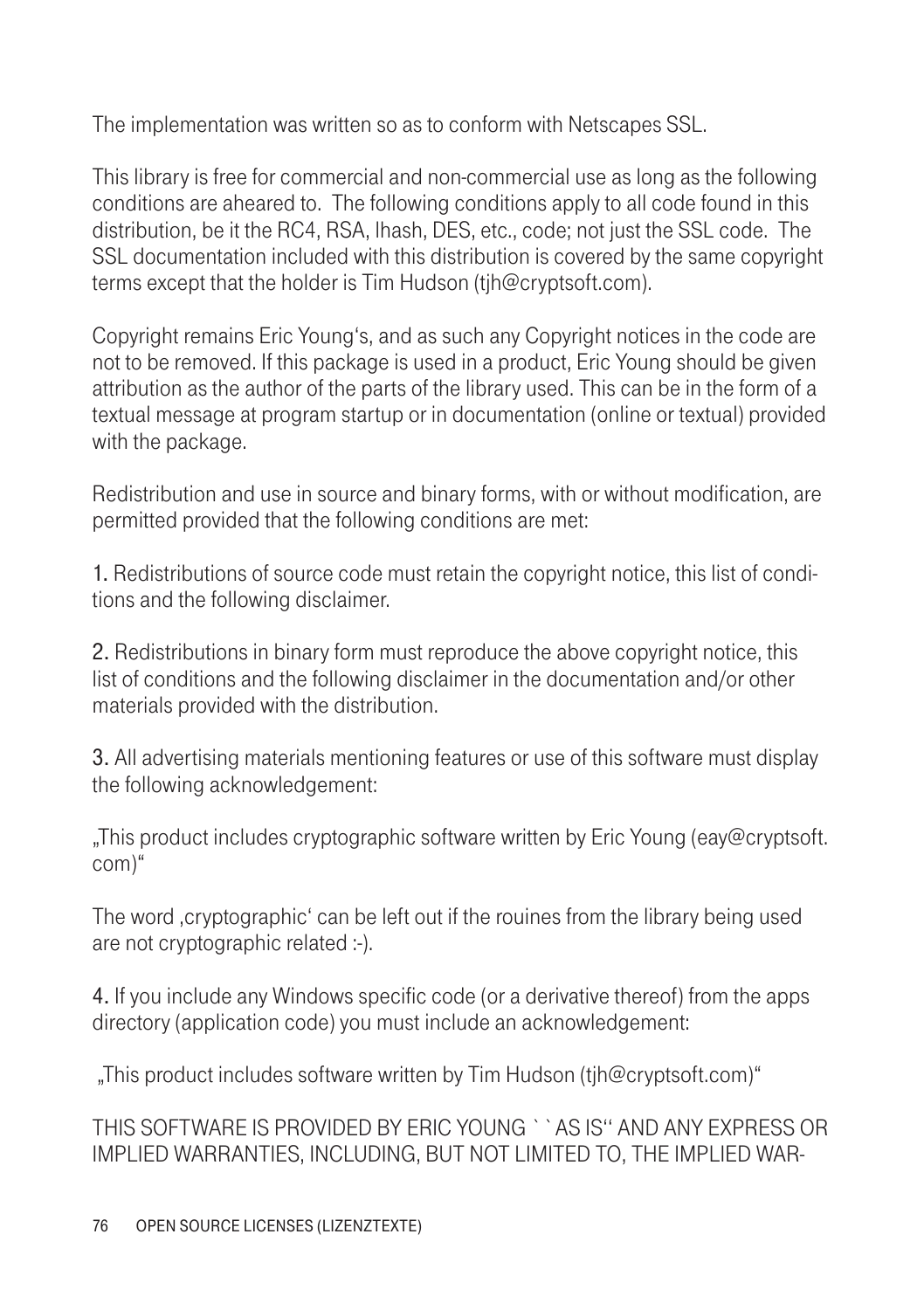RANTIES OF MERCHANTABILITY AND FITNESS FOR A PARTICULAR PURPOSE-ARE DISCLAIMED. IN NO EVENT SHALL THE AUTHOR OR CONTRIBUTORS BE LIABLE FOR ANY DIRECT, INDIRECT, INCIDENTAL, SPECIAL, EXEMPLARY, OR CONSEQUENTIAL DAMAGES (INCLUDING, BUT NOT LIMITED TO, PROCURE-MENT OF SUBSTITUTE GOODS OR SERVICES; LOSS OF USE, DATA, OR PROFITS; OR BUSINESS INTERRUPTION) HOWEVER CAUSED AND ON ANY THEORY OF LIABILITY, WHETHER IN CONTRACT, STRICT LIABILITY, OR TORT (INCLUDING NEGLIGENCE OR OTHERWISE) ARISING IN ANY WAY OUT OF THE USE OF THIS SOFTWARE, EVEN IF ADVISED OF THE POSSIBILITY OF SUCH DAMAGE.

The licence and distribution terms for any publically available version or derivative of this code cannot be changed. i.e. this code cannot simply be copied and put under another distribution licence [including the GNU Public Licence.]

# Sun Microsystems

Copyright (c) 1987 Sun Microsystems

Copyright (c) 1990, 1991 The Regents of the University of California.

All rights reserved.

Redistribution and use in source and binary forms, with or without modification, are permitted provided that the following conditions are met:

1. Redistributions of source code must retain the above copyright notice, this list of conditions and the following disclaimer.

2. Redistributions in binary form must reproduce the above copyright notice, this list of conditions and the following disclaimer in the documentation and/or other materials provided with the distribution.

3. All advertising materials mentioning features or use of this software must display the following acknowledgement:

This product includes software developed by the University of California, Berkeley and its contributors.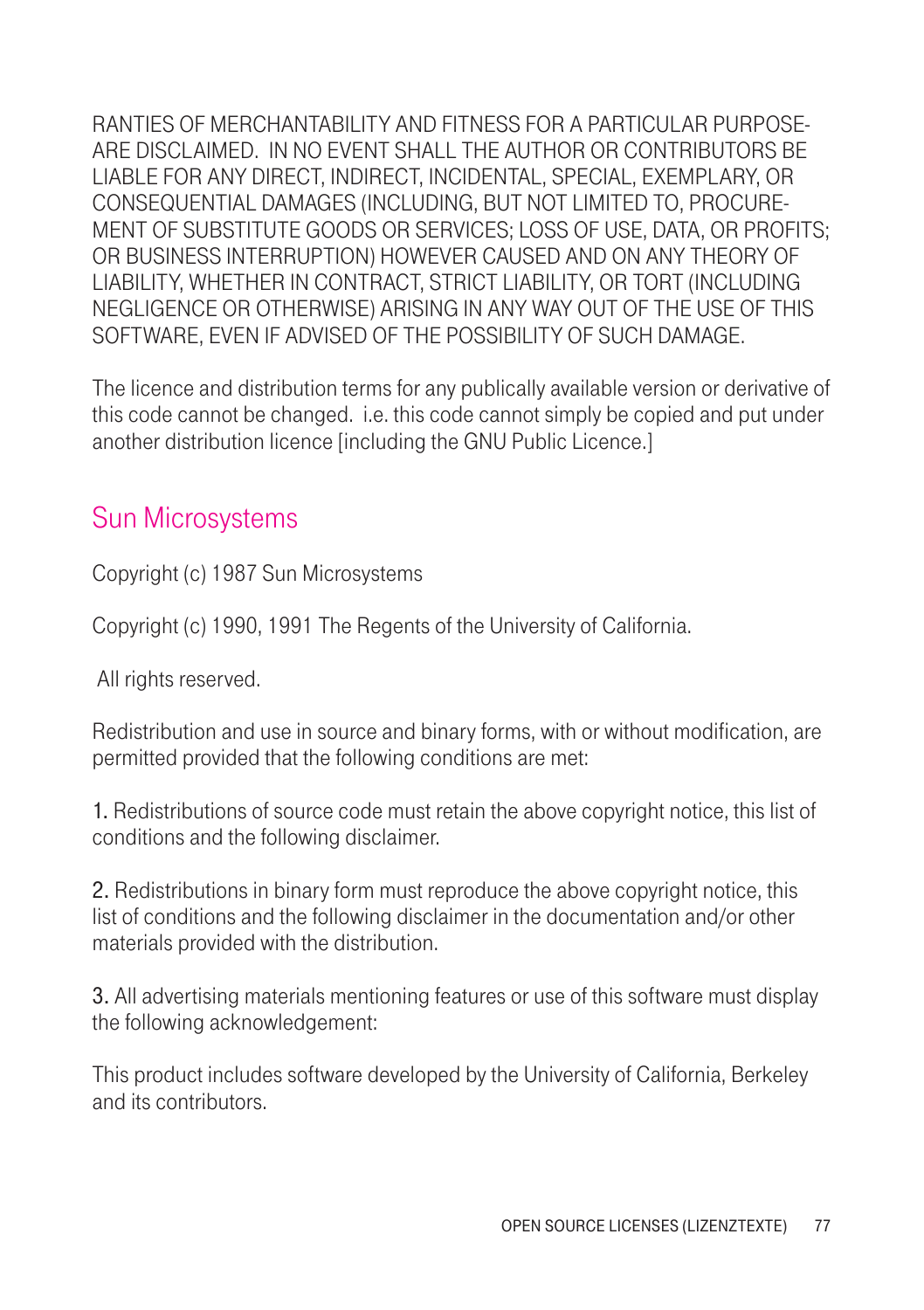4. Neither the name of the University nor the names of its contributors may be used to endorse or promote products derived from this software without specific prior written permission.

THIS SOFTWARE IS PROVIDED BY THE REGENTS AND CONTRIBUTORS ``AS IS'' AND ANY EXPRESS OR IMPLIED WARRANTIES, INCLUDING, BUT NOT LIMI-TED TO, THE IMPLIED WARRANTIES OF MERCHANTABILITY AND FITNESS FOR A PARTICULAR PURPOSE ARE DISCLAIMED. IN NO EVENT SHALL THE REGENTS OR CONTRIBUTORS BE LIABLE FOR ANY DIRECT, INDIRECT, INCIDENTAL, SPECIAL, EXEMPLARY, OR CONSEQUENTIAL DAMAGES (INCLUDING, BUT NOT LIMITED TO, PROCUREMENT OF SUBSTITUTE GOODS OR SERVICES; LOSS OF USE, DATA, OR PROFITS; OR BUSINESS INTERRUPTION) HOWEVER CAUSED AND ON ANY THEORY OF LIABILITY, WHETHER IN CONTRACT, STRICT LIABILI-TY, OR TORT (INCLUDING NEGLIGENCE OR OTHERWISE) ARISING IN ANY WAY OUT OF THE USE OF THIS SOFTWARE, EVEN IF ADVISED OF THE POSSIBILITY OF SUCH DAMAGE.

# IBM

Portions Copyright (c) 1995 by International Business Machines, Inc.

International Business Machines, Inc. (hereinafter called IBM) grants permission under its copyrights to use, copy, modify, and distribute this Software with or without fee, provided that the above copyright notice and all paragraphs of this notice appear in all copies, and that the name of IBM not be used in connection with the marketing of any product incorporating the Software or modifications thereof, without specific, written prior permission.

To the extent it has a right to do so, IBM grants an immunity from suit under its patents, if any, for the use, sale or manufacture of products to the extent that such products are used for performing Domain Name System dynamic updates in TCP/IP networks by means of the Software. No immunity is granted for any product per se or for any other function of any product.

THE SOFTWARE IS PROVIDED "AS IS", AND IBM DISCLAIMS ALL WARRANTIES, INCLUDING ALL IMPLIED WARRANTIES OF MERCHANTABILITY AND FITNESS FOR A PARTICULAR PURPOSE. IN NO EVENT SHALL IBM BE LIABLE FOR ANY SPECIAL, DIRECT, INDIRECT, OR CONSEQUENTIAL DAMAGES OR ANY DAMA-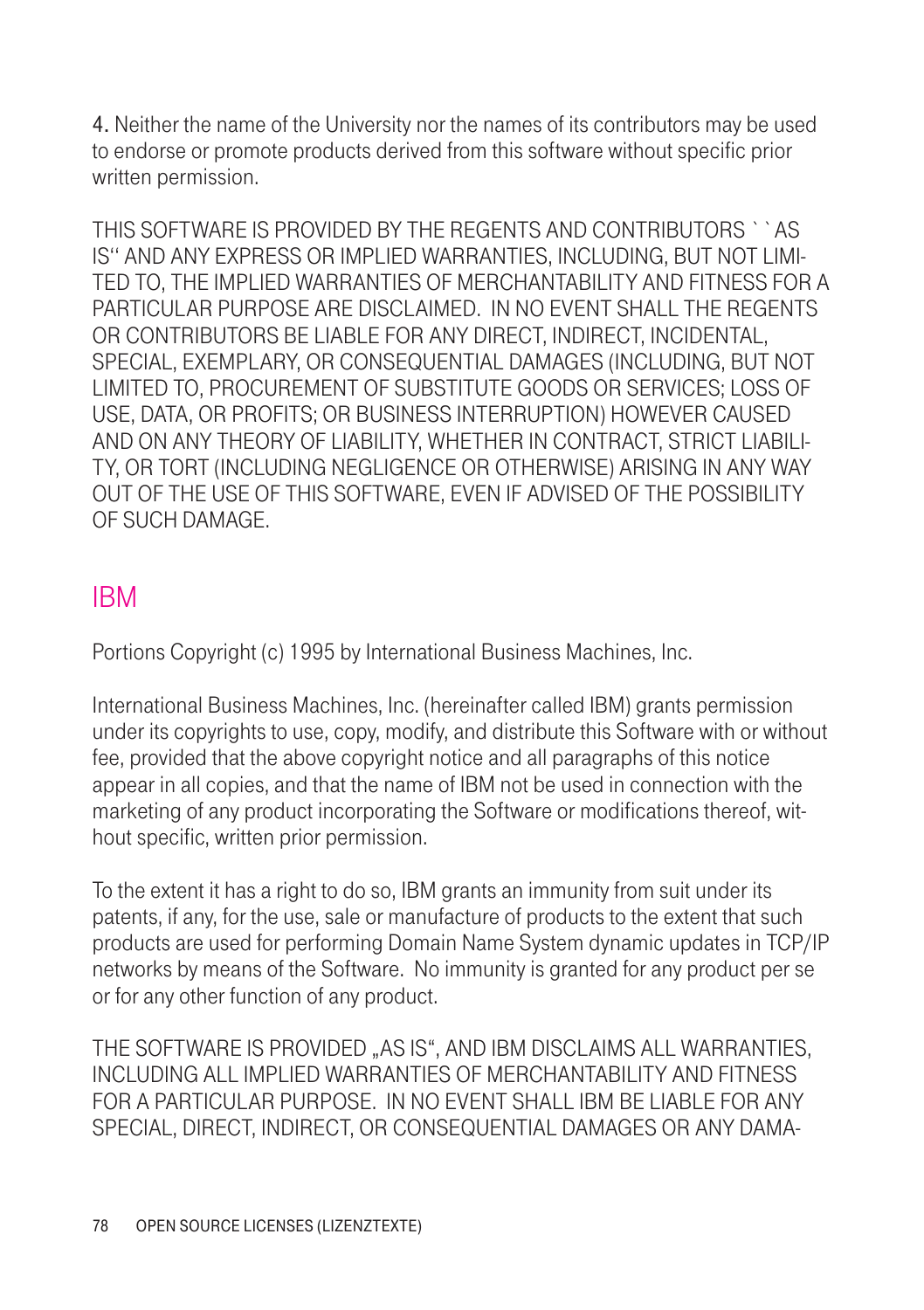GES WHATSOEVER ARISING OUT OF OR IN CONNECTION WITH THE USE OR PERFORMANCE OF THIS SOFTWARE, EVEN IF IBM IS APPRISED OF THE POSSI-BILITY OF SUCH DAMAGES.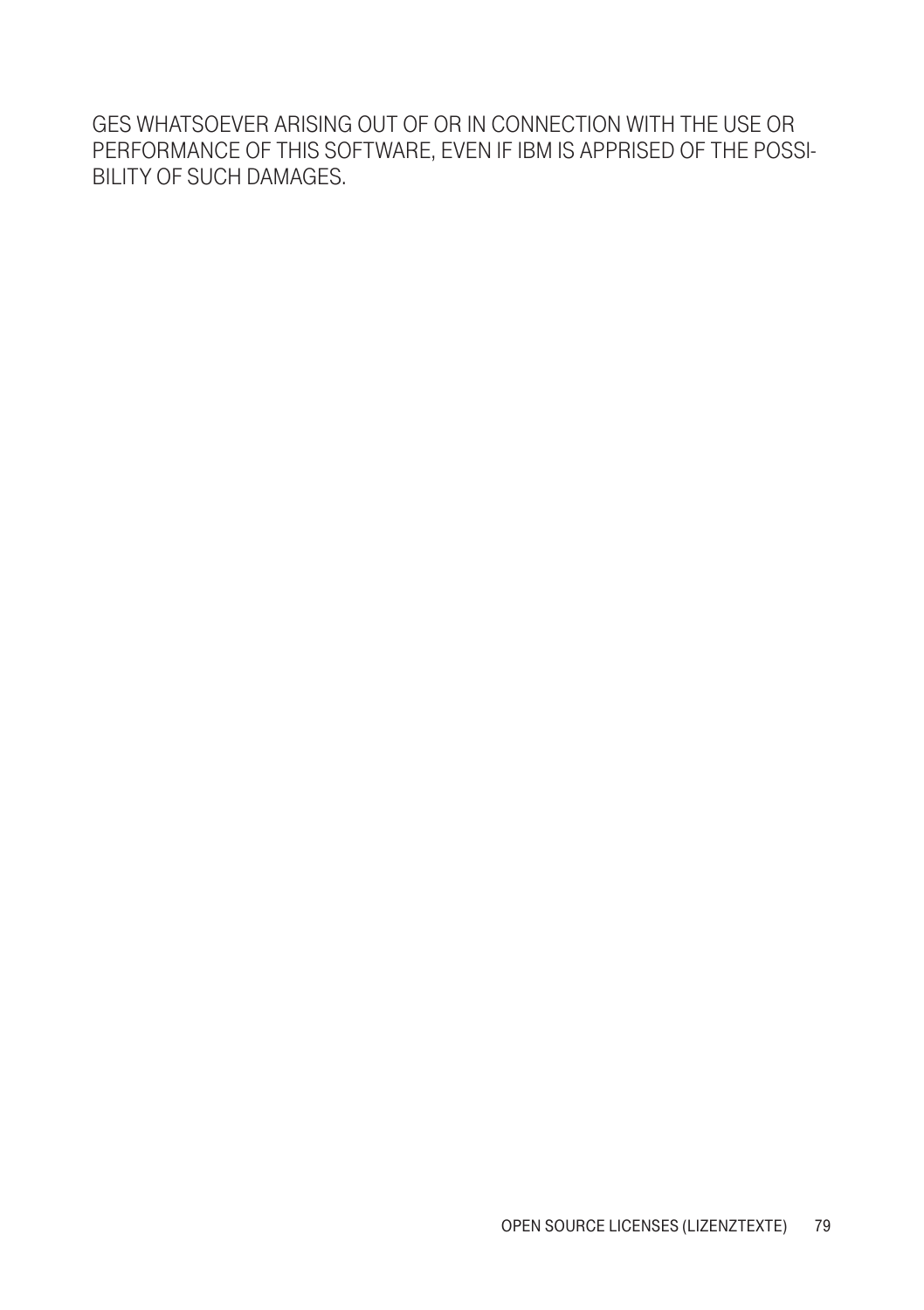# OPENSOURCE PROJECTS

| <b>MODULE</b>                | <b>VERSION</b> | <b>LICENSES</b>                         | <b>MODIFIED</b> |
|------------------------------|----------------|-----------------------------------------|-----------------|
| bridge-utils-1.4             | 1.4            | GPL-2.0                                 |                 |
| cppp_linux_ker-<br>nel-1.0.0 | 1.0.0          | BSD-3, GPL-2.0                          |                 |
| fuse-2.8.5                   | 2.8.5          | GPL-2.0                                 | $\overline{a}$  |
| gphy_event-1.0.0.0           | 1.0.0.0        | GPL-2.0                                 |                 |
| iptables-1.4.21              | 1.4.21         | GPL-2.0                                 | -               |
| linux-3.12.59                | 3.12.59        | GPL-2.0                                 |                 |
| linux-atm-2.5.0              | 2.5.0          | GPL-2.0                                 |                 |
| mtd                          |                | Freeware, GPL-2.0                       |                 |
| sga_mod-1.0.0                | 1.0.0          | GPL-2.0                                 |                 |
| argp-standalone-1.3          | 1.3            | LGPL-2.0                                |                 |
| arptables-v0.0.3-4           | $0.0.3 - 4$    | GPL-2.0                                 |                 |
| busybox-1.17.3               | 1.17.3         | GPL-2.0                                 | <b>YES</b>      |
| $c$ -ares-1.7.5              | 1.7.5          | <b>MIT</b>                              |                 |
| common_hea-<br>ders-1.0.0    | 1.0.0          | (C)Texas Instruments,<br>BSD-3, GPL-2.0 |                 |
| conntrack-tools-1.0.0        | 1.0.0          | GPL-2.0                                 | <b>YES</b>      |
| cppp_linux_user-1.0.0        | 1.0.0          | BSD-3, GPL, GPL-2.0                     | -               |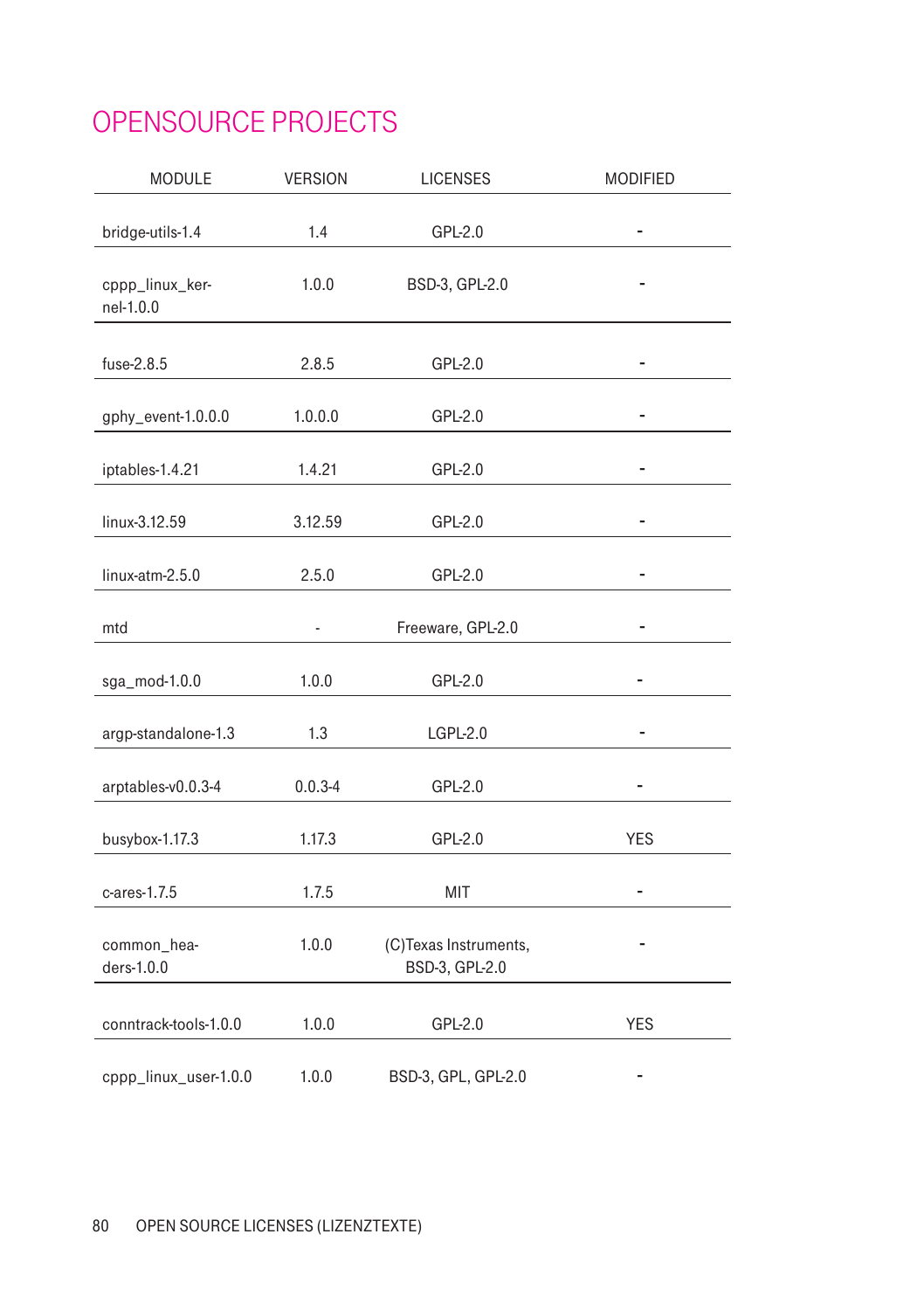| MODULE                           | <b>VERSION</b> | <b>LICENSES</b>                                                                 | <b>MODIFIED</b> |
|----------------------------------|----------------|---------------------------------------------------------------------------------|-----------------|
| cups-2.2.6                       | 2.2.6          | GPL-2.0                                                                         |                 |
| curl-7.28.0                      | 7.28.0         | <b>MIT</b>                                                                      |                 |
| directconnect_dp-0.2.2           | 0.2.2          | BSD-3, GPL-2.0                                                                  |                 |
| diskdev_cmds-332.14              | 332.14         | APSL-1.0, APSL-1.1,<br>BSD-4, The Regents<br>of the University of<br>California |                 |
| dnsmasq-daemon                   | ä,             | GPL-2.0                                                                         | <b>YES</b>      |
| dropbear-2012.55                 | 2012.55        | MIT                                                                             | <b>YES</b>      |
| dspg-cmbs_4.12_<br><b>b11RC2</b> | ä,             | Public-domain                                                                   |                 |
| e2fsprogs-1.42.12                | 1.42.12        | GPL-2.0                                                                         |                 |
| ebtables-v2.0.9-2                | $2.0.9 - 2$    | GPL-2.0                                                                         |                 |
| ecryptfs-utils-103               | 103            | GPL-2.0                                                                         |                 |
| ethtool-2.6.35                   | 2.6.35         | GPL-2.0                                                                         | ٠               |
| $expat-2.0.1$                    | 2.0.1          | <b>MIT</b>                                                                      | <b>YES</b>      |
| ezxml-0.8.6                      | 0.8.6          | MIT                                                                             | <b>YES</b>      |
| $f$ cgi-2.4.0                    | 2.4.0          | MIT                                                                             | YES             |
| gettext                          | -              | -                                                                               | ÷               |
| hotplug2-201                     | ä,             |                                                                                 | ۰               |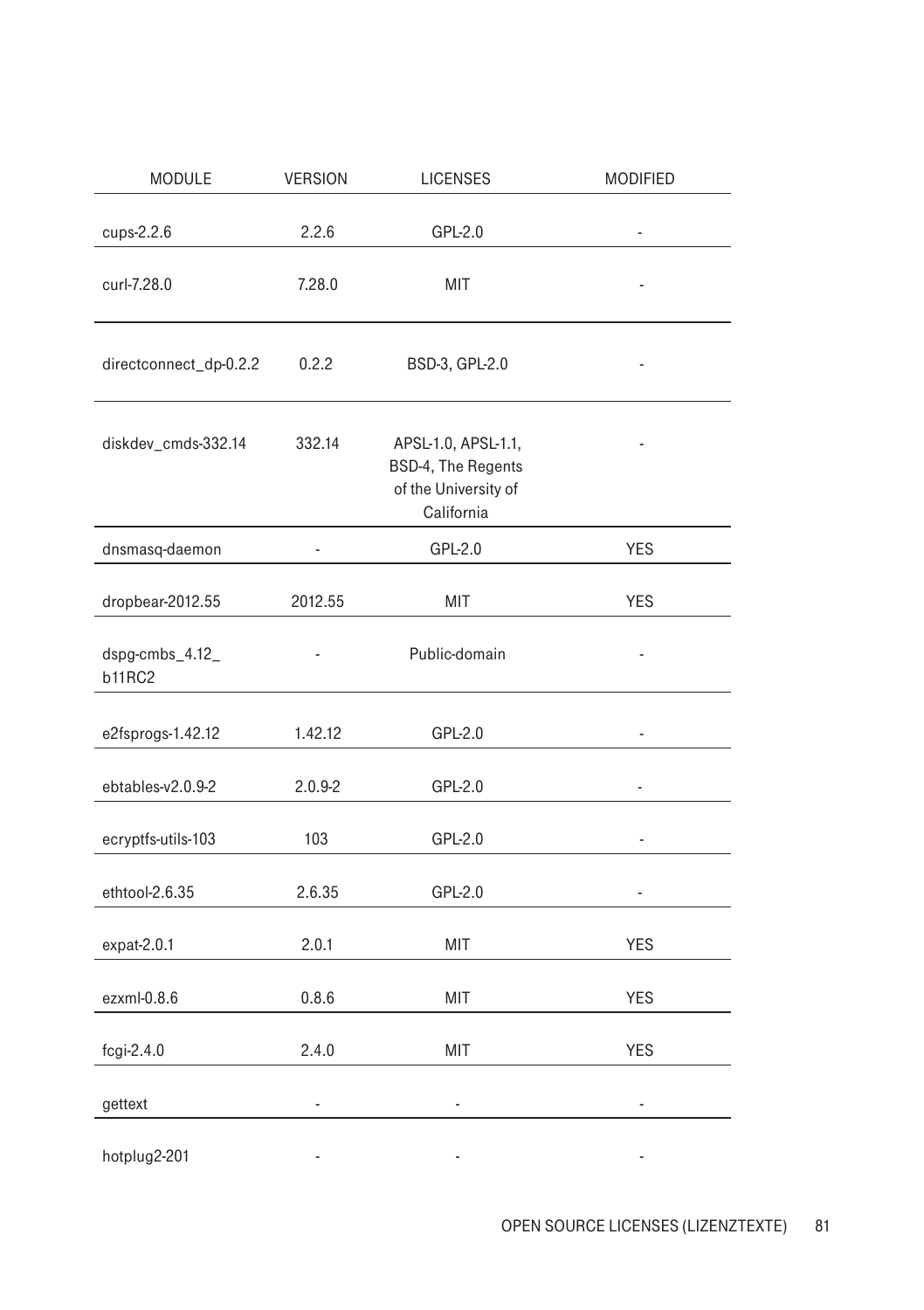| <b>MODULE</b>                | <b>VERSION</b> | <b>LICENSES</b>                         | <b>MODIFIED</b>          |
|------------------------------|----------------|-----------------------------------------|--------------------------|
| bridge-utils-1.4             | 1.4            | $GPL-2.0$                               |                          |
| cppp_linux_ker-<br>nel-1.0.0 | 1.0.0          | BSD-3, GPL-2.0                          |                          |
| fuse-2.8.5                   | 2.8.5          | GPL-2.0                                 |                          |
| gphy_event-1.0.0.0           | 1.0.0.0        | GPL-2.0                                 |                          |
| iptables-1.4.21              | 1.4.21         | GPL-2.0                                 | $\overline{\phantom{0}}$ |
| linux-3.12.59                | 3.12.59        | GPL-2.0                                 |                          |
| linux-atm-2.5.0              | 2.5.0          | GPL-2.0                                 |                          |
| mtd                          |                | Freeware, GPL-2.0                       |                          |
| sga_mod-1.0.0                | 1.0.0          | GPL-2.0                                 |                          |
| argp-standalone-1.3          | 1.3            | LGPL-2.0                                |                          |
| arptables-v0.0.3-4           | $0.0.3 - 4$    | GPL-2.0                                 |                          |
| busybox-1.17.3               | 1.17.3         | GPL-2.0                                 | <b>YES</b>               |
| c-ares-1.7.5                 | 1.7.5          | MIT                                     |                          |
| common_hea-<br>ders-1.0.0    | 1.0.0          | (C)Texas Instruments,<br>BSD-3, GPL-2.0 |                          |
| conntrack-tools-1.0.0        | 1.0.0          | GPL-2.0                                 | <b>YES</b>               |
| cppp_linux_user-1.0.0        | 1.0.0          | BSD-3, GPL, GPL-2.0                     | -                        |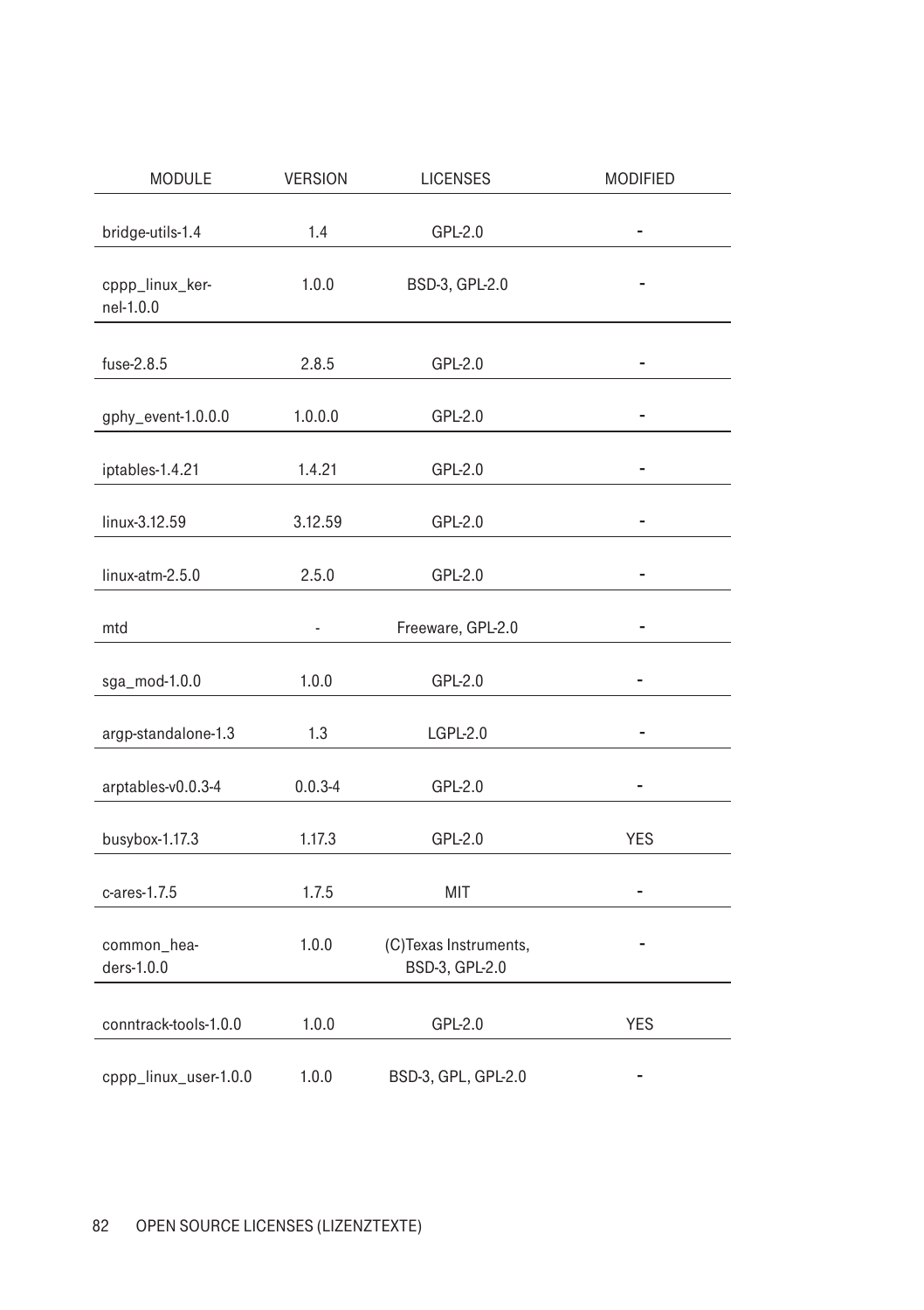| <b>MODULE</b>                    | <b>VERSION</b> | <b>LICENSES</b>                                                                 | <b>MODIFIED</b> |
|----------------------------------|----------------|---------------------------------------------------------------------------------|-----------------|
| cups-2.2.6                       | 2.2.6          | GPL-2.0                                                                         |                 |
| curl-7.28.0                      | 7.28.0         | MIT                                                                             |                 |
| directconnect_dp-0.2.2           | 0.2.2          | BSD-3, GPL-2.0                                                                  |                 |
| diskdev_cmds-332.14              | 332.14         | APSL-1.0, APSL-1.1,<br>BSD-4, The Regents<br>of the University of<br>California |                 |
| dnsmasq-daemon                   | ÷              | $GPL-2.0$                                                                       | YES             |
| dropbear-2012.55                 | 2012.55        | MIT                                                                             | <b>YES</b>      |
| dspg-cmbs_4.12_<br><b>b11RC2</b> | ä,             | Public-domain                                                                   |                 |
| e2fsprogs-1.42.12                | 1.42.12        | GPL-2.0                                                                         |                 |
| ebtables-v2.0.9-2                | $2.0.9 - 2$    | GPL-2.0                                                                         |                 |
| ecryptfs-utils-103               | 103            | GPL-2.0                                                                         |                 |
| ethtool-2.6.35                   | 2.6.35         | GPL-2.0                                                                         | $\frac{1}{2}$   |
| $expat-2.0.1$                    | 2.0.1          | MIT                                                                             | <b>YES</b>      |
| ezxml-0.8.6                      | 0.8.6          | MIT                                                                             | <b>YES</b>      |
| $f$ cgi-2.4.0                    | 2.4.0          | MIT                                                                             | YES             |
| gettext                          | ÷              | ÷                                                                               | ÷               |
| hotplug2-201                     | ä,             | -                                                                               | ÷               |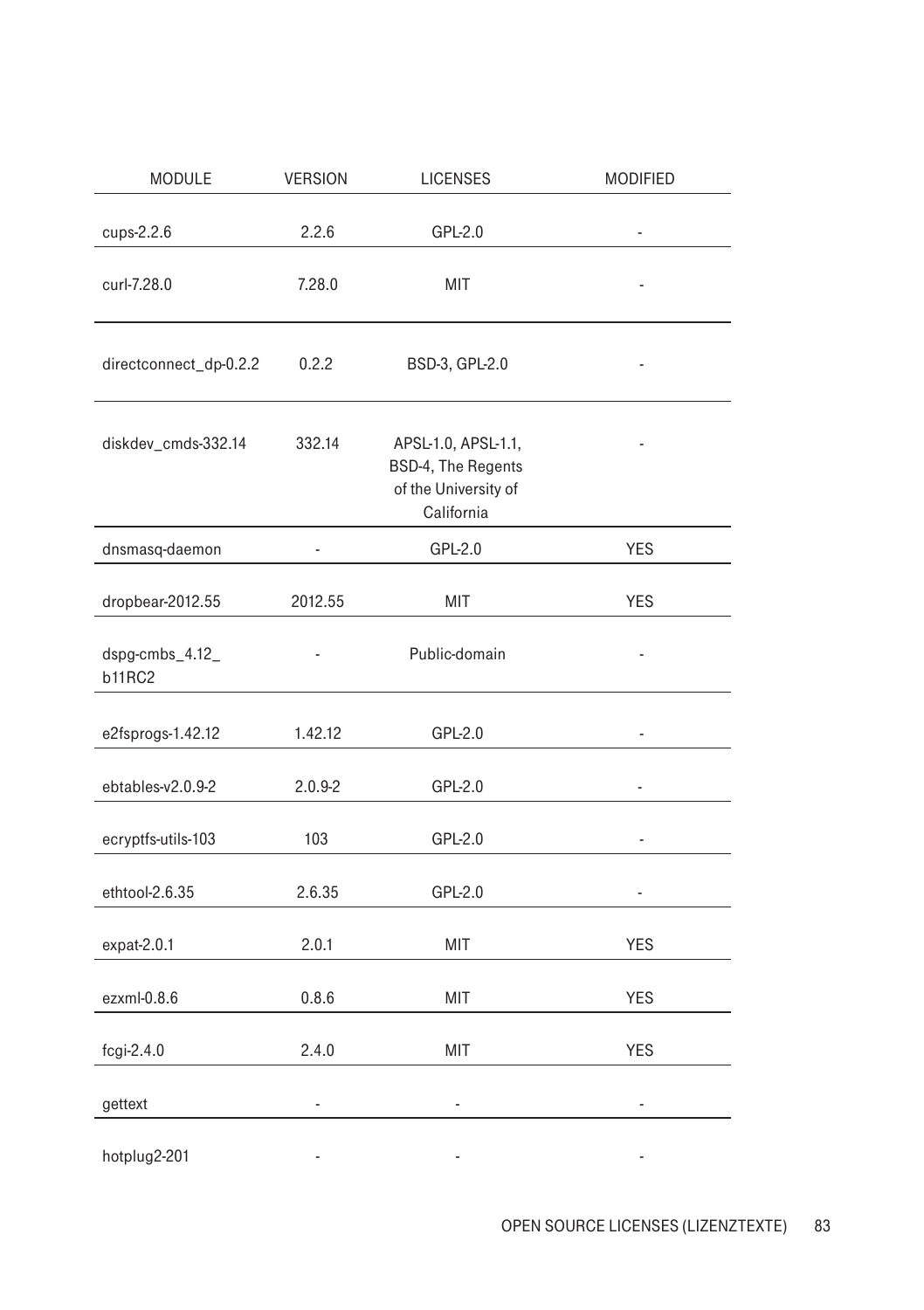| MODULE            | <b>VERSION</b> | <b>LICENSES</b>                                                                        | MODIFIED                     |
|-------------------|----------------|----------------------------------------------------------------------------------------|------------------------------|
| htop-0.9          | 0.9            | GPL-2.0                                                                                |                              |
| ifxos             |                | GPL-2.0                                                                                |                              |
| igd2-for-linux    |                | GPL-2.0, LGPL                                                                          | Yes                          |
| ipp-print-1.4.1   | 1.4.1          |                                                                                        | Yes                          |
| iproute2-4.0.0    | 4.0.0          | GPL-2.0                                                                                | ÷,                           |
| isc-dhcp          |                | BSD-4, IBM, ISC, MIT,<br>The Regents of the<br>University of California,<br><b>IBM</b> | Yes                          |
| jpeg-9a           | ÷              | BSD, IJG, JPEG Group                                                                   | $\qquad \qquad \blacksquare$ |
| json-c-0.12       | 0.12           | MIT                                                                                    |                              |
| keyutils-1.5.8    | 1.5.8          | GPL-2.0                                                                                | i,                           |
| libcap-2.24       | 2.24           | BSD-3, GPL-2.0                                                                         |                              |
| libdaemon-0.14    | 0.14           | LGPL-2.1                                                                               |                              |
| libgpg-error-1.12 | 1.12           | GPL-2.0                                                                                | $\qquad \qquad \blacksquare$ |
| libhelper-1.4.0.2 | 1.4.0.2        | LGPL-2.1                                                                               | ÷,                           |
| libmnl-1.0.3      | 1.0.3          | <b>LGPL-2.0</b>                                                                        | ÷,                           |
| libncurses        |                | (C)The Regents of the<br>University of California,<br>BSD-3-CLAUSE, MIT                |                              |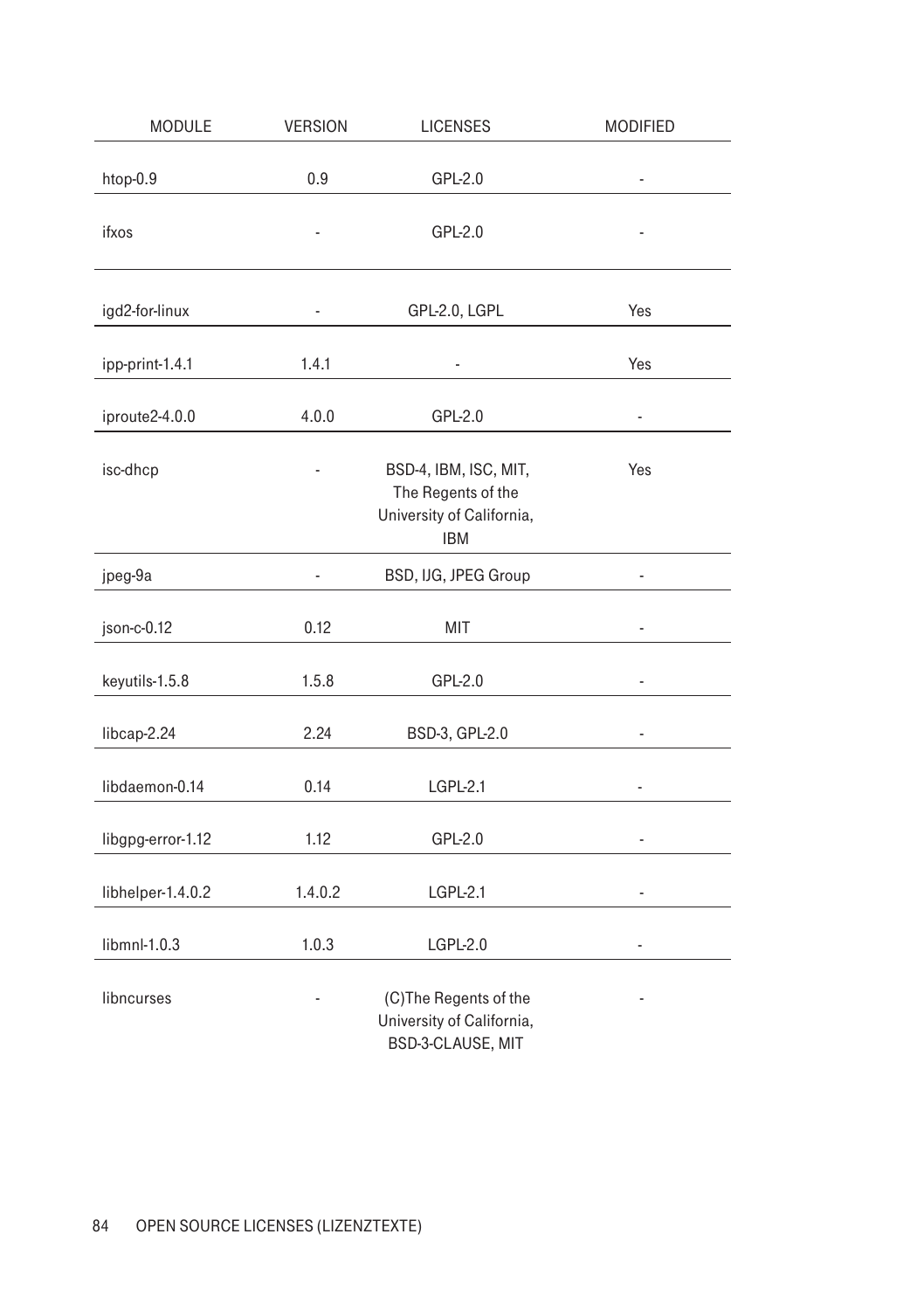| <b>MODULE</b>                       | <b>VERSION</b>           | <b>LICENSES</b>          | <b>MODIFIED</b> |
|-------------------------------------|--------------------------|--------------------------|-----------------|
| libnetfilter_conn-<br>$track-0.9.1$ | 0.9.1                    | GPL-2.0                  |                 |
| libnetfilter_queue-1.0.2            | 1.0.2                    | GPL-2.0                  |                 |
| libnfc-kfc                          | ä,                       | Apache-2.0               | Yes             |
| libnfnetlink-1.0.0                  | 1.0.0                    | GPL-2.0                  |                 |
| libnl-tiny-0.1                      | 0.1                      | GPL-2.0                  |                 |
| libol-0.3.18                        | 0.3.18                   | GPL-2.0                  | ÷               |
| libpcap-1.0.0                       | 1.0.0                    | BSD-3                    |                 |
| libpng-1.2.44                       | 1.2.44                   | Libpng                   |                 |
| libtool-2.4.2                       | 2.4.2                    | GPL-2.0                  |                 |
| libupnp-1.6.18                      | 1.6.18                   | BSD-3                    |                 |
| libusb-1.0.8                        | 1.0.8                    | LGPL-2.1                 |                 |
| libusb-compat-0.1.4                 | 0.1.4                    | <b>LGPL-2.0</b>          |                 |
| lighttpd-1.4.26                     | 1.4.26                   | GPL-2.0                  |                 |
| linux_libnfc-nci-R2.4               |                          | Apache-2.0               |                 |
| lua-5.1.4                           | 5.1.4                    | MIT                      | ä,              |
| mbedtls-2.7.0                       | 2.7.0                    | GPL-2.0                  |                 |
| mcastd-3.0.0.1                      | $\overline{\phantom{a}}$ | $\overline{\phantom{m}}$ | Yes             |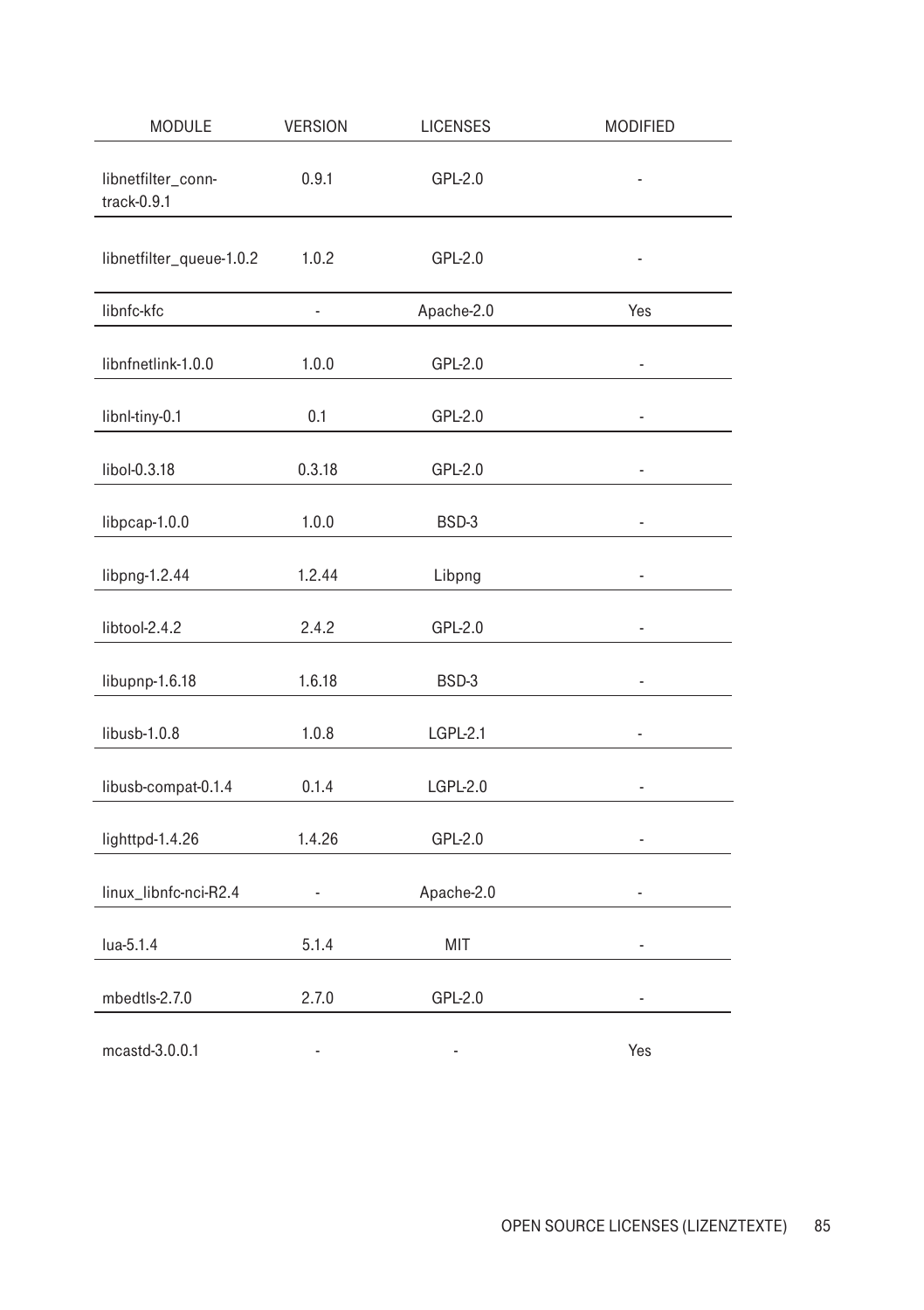| <b>MODULE</b>                   | <b>VERSION</b> | <b>LICENSES</b>                                                                     | <b>MODIFIED</b> |
|---------------------------------|----------------|-------------------------------------------------------------------------------------|-----------------|
| $m$ xml-2.6                     | 2.6            |                                                                                     |                 |
| ntfs-3g-2012.1.15-4-<br>fuseint |                | GPL-2.0                                                                             |                 |
| openl2tp-daemon-full            |                | GPL-2.0                                                                             | Yes             |
| openssl-1.0.1n                  | 1.0.1N         | OpenSSL License                                                                     | ÷               |
| pciutils-3.1.7                  | 3.1.7          | GPL-2.0                                                                             | ä,              |
| pcre-8.10                       | 8.10           | BSD-3                                                                               | ÷               |
| popt-1.7                        | 1.7            | <b>MIT</b>                                                                          | ÷,              |
| portmap_6.0                     | 6.0            | (C)Sun Microsystems,<br>(C)The Regents of the<br>University of California,<br>BSD-4 |                 |
| pppd-deamon                     | ä,             | BSD-4, GPL-2.0                                                                      | Yes             |
| readline-5.2                    | 5.2            | GPL-2.0                                                                             |                 |
| samba-3.0.37                    | 3.0.37         | GPL-2.0                                                                             |                 |
| sqlite-auto-<br>conf-3071000    |                | Public-domain                                                                       |                 |
| sysfsutils-2.1.0                | 2.1.0          | LGPL-2.1                                                                            | ä,              |
| syslog-ng-1.6.12                | 1.6.1          | GPL-2.0                                                                             | ä,              |
| sysstat-11.4.3                  | 11.4.3         | GPL-2.0                                                                             | ä,              |
| system-utils-1.0.0              | 1.0.0          | BSD-3, GPL-2.0                                                                      | ۰               |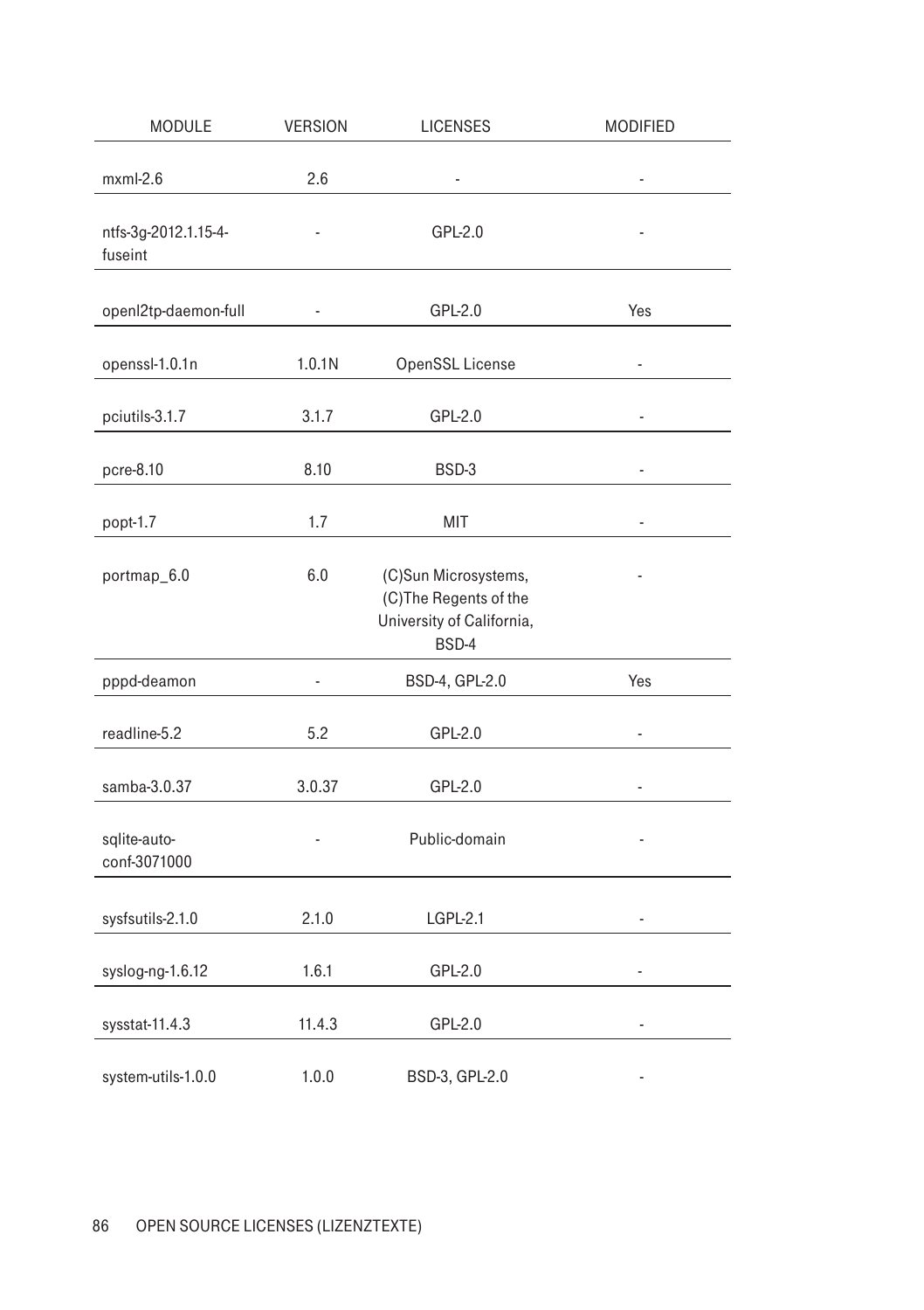| <b>MODULE</b>          | <b>VERSION</b> | <b>LICENSES</b>                                             | <b>MODIFIED</b> |
|------------------------|----------------|-------------------------------------------------------------|-----------------|
| tcp_wrappers_7.6       | 7.6            | <b>BSD</b>                                                  |                 |
| telit-lxfp-gplv2-0.2.0 | 0.2.0          | GPL-2.0                                                     |                 |
| tftp-hpa-0.48          | 0.48           | (C)The Regents of the<br>University of California,<br>BSD-4 |                 |
| uci-2011-01-19.1       |                | GPL-2.0                                                     |                 |
| udevtrigger            | $\frac{1}{2}$  | GPL-2.0                                                     |                 |
| usb-modeswitch-1.2.3   | 1.2.3          | GPL-2.0                                                     | ۰               |
| usbutils-001           |                | GPL-2.0                                                     |                 |
| util-linux-2.24.1      | 2.24.1         | GPL-2.0                                                     |                 |
| wireless_tools.29      | 29             | GPL-2.0                                                     |                 |
| zlib-1.2.8             | 1.2.8          | Zlib                                                        | ٠               |
| strongswan             | 4.5.2          | GPL-2.0                                                     | Yes             |
| vsftpd                 | 3.0.2          | GPL-2.0                                                     | Yes             |